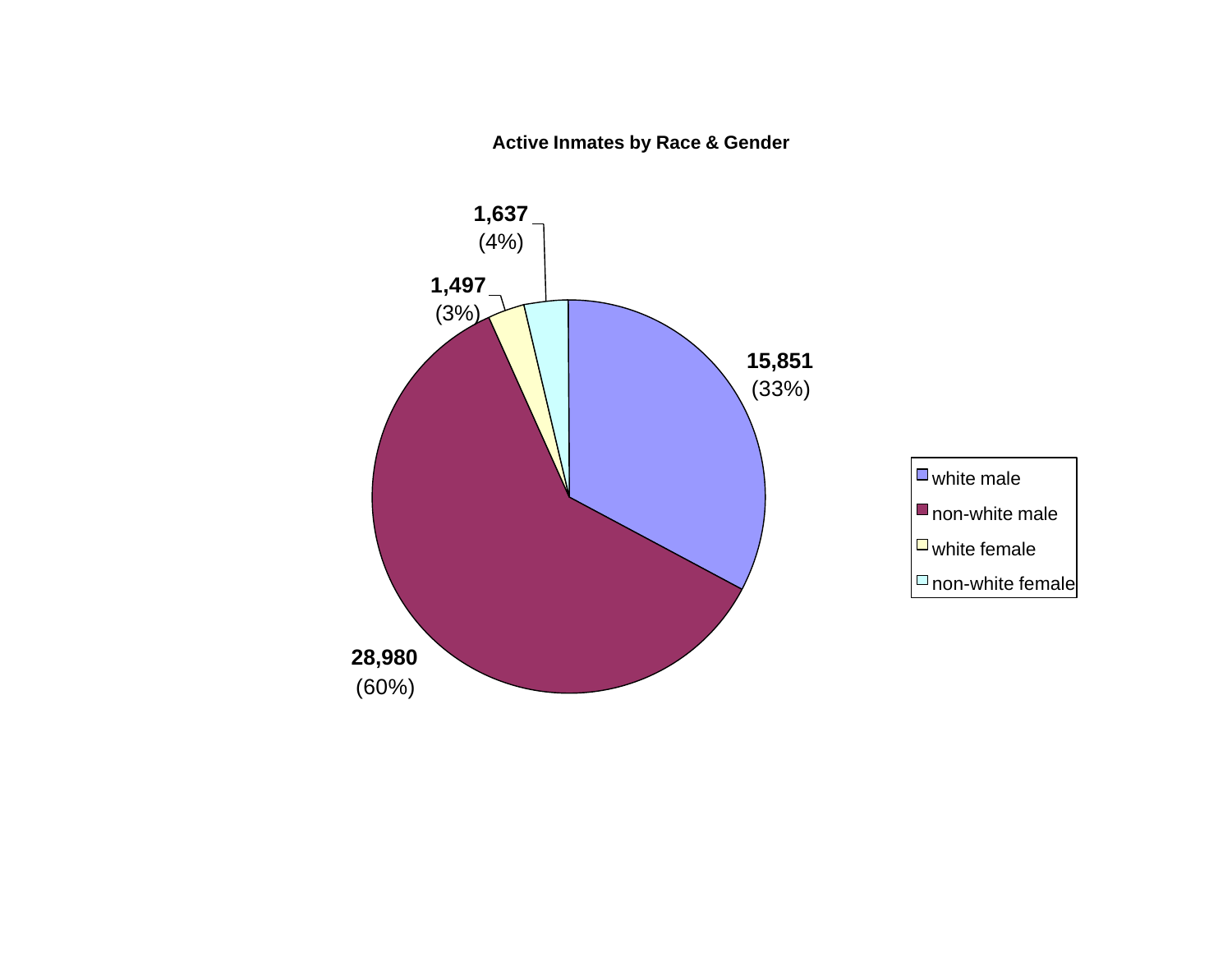### **Active Inmates by Security Level**

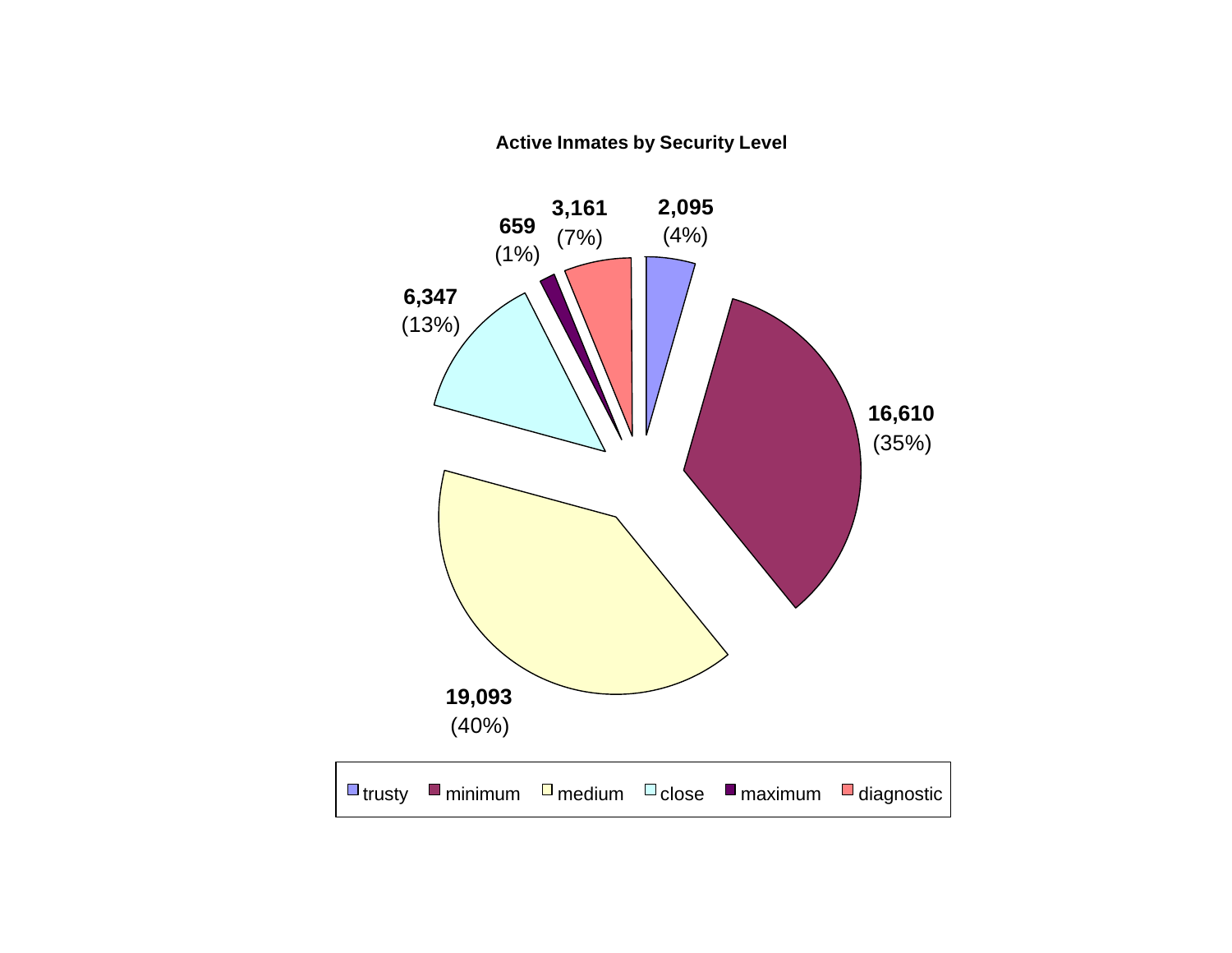### **Active Inmates by Sentence Length**



Georgia Department of Corrections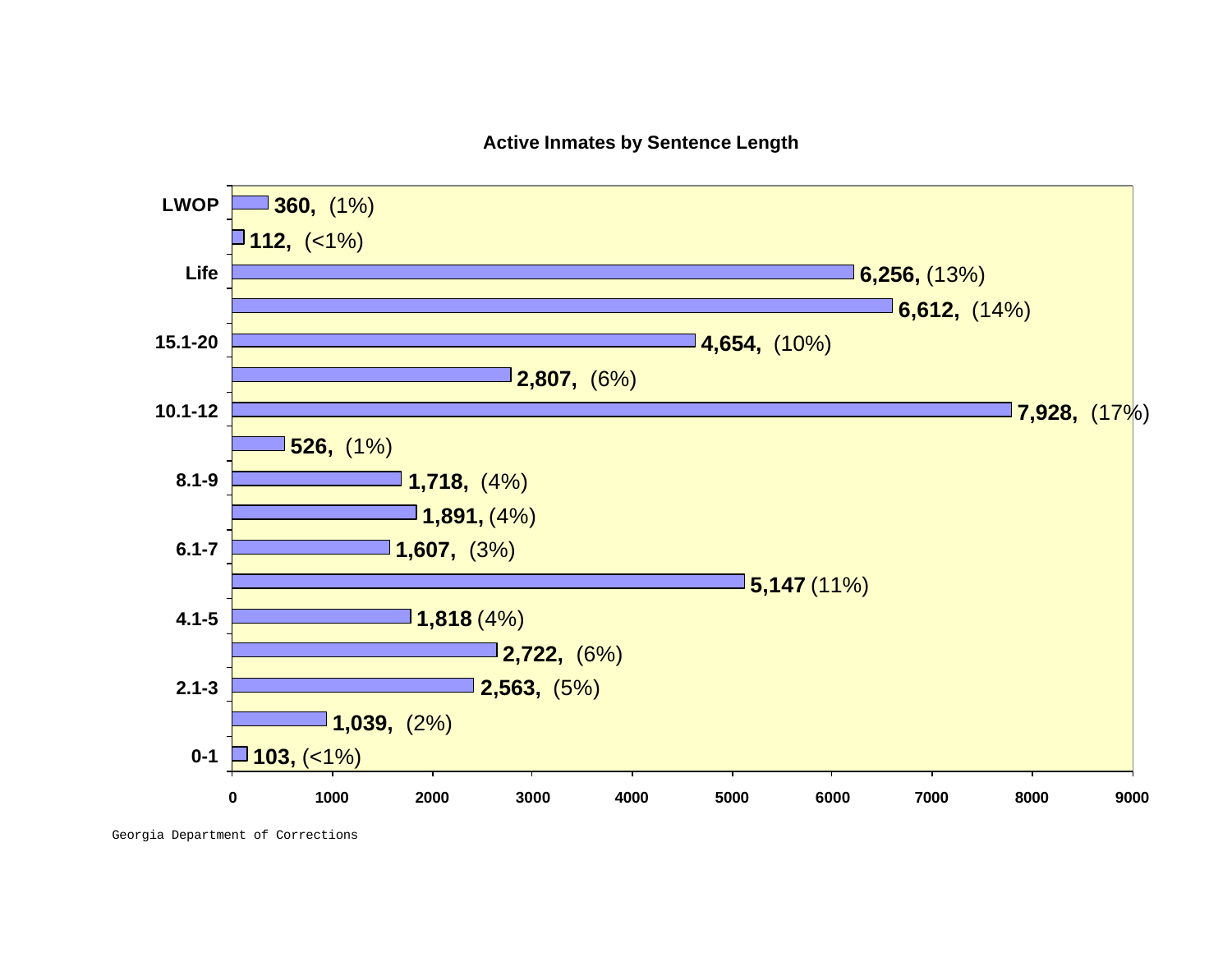**Active Inmates with Probation to follow Prison**

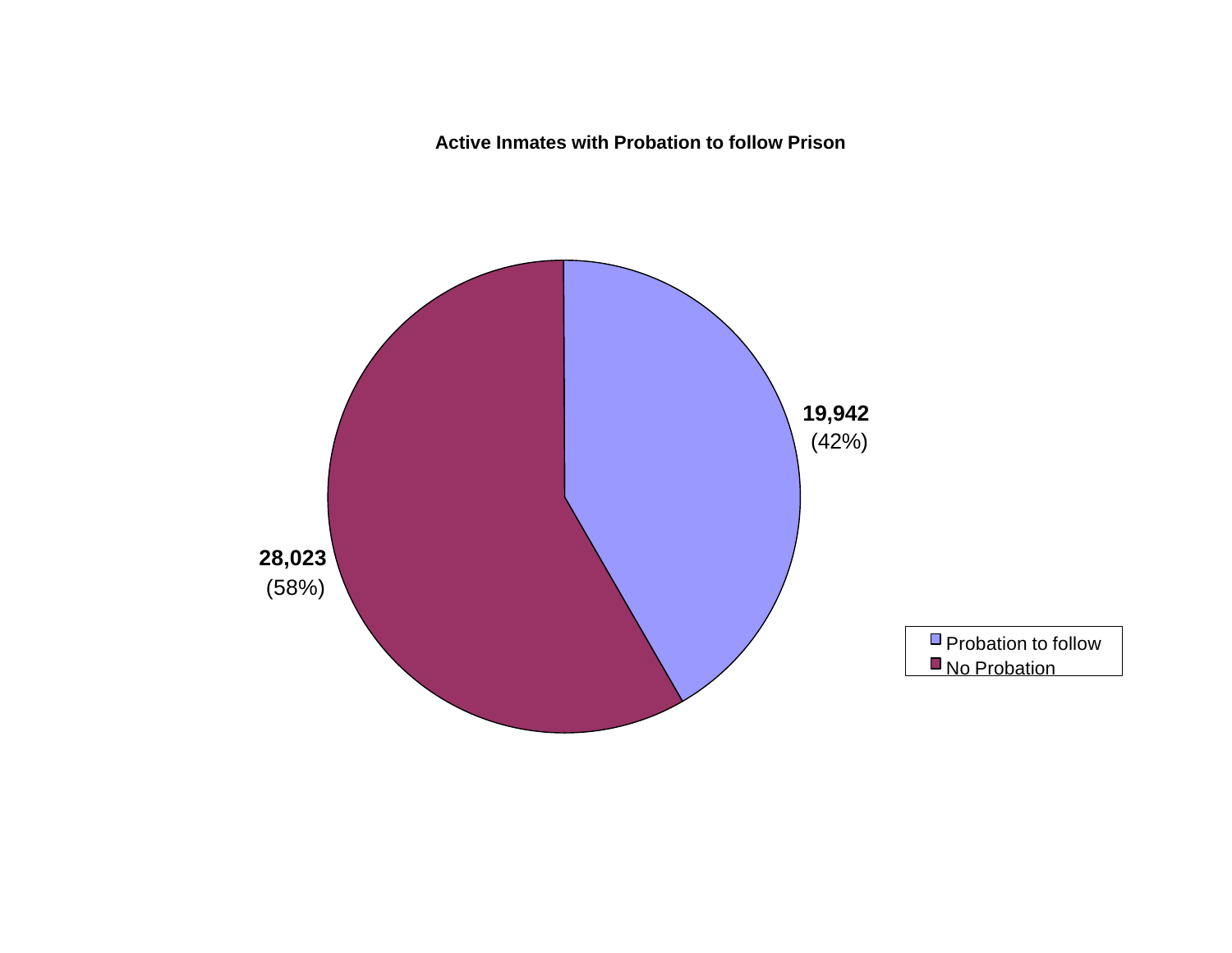### **Active Inmates By Institution Type**

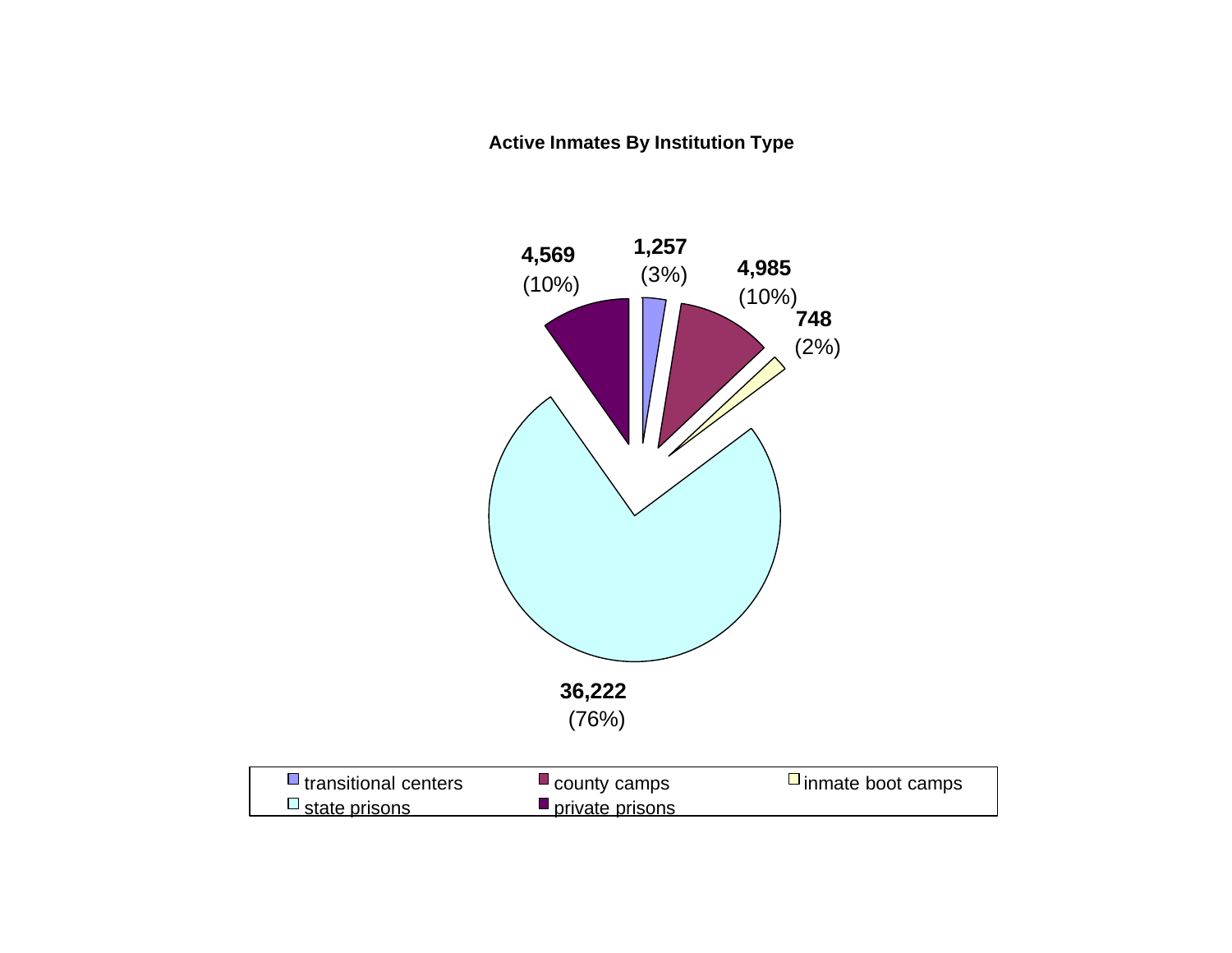### **Active Inmates by Crime Type**

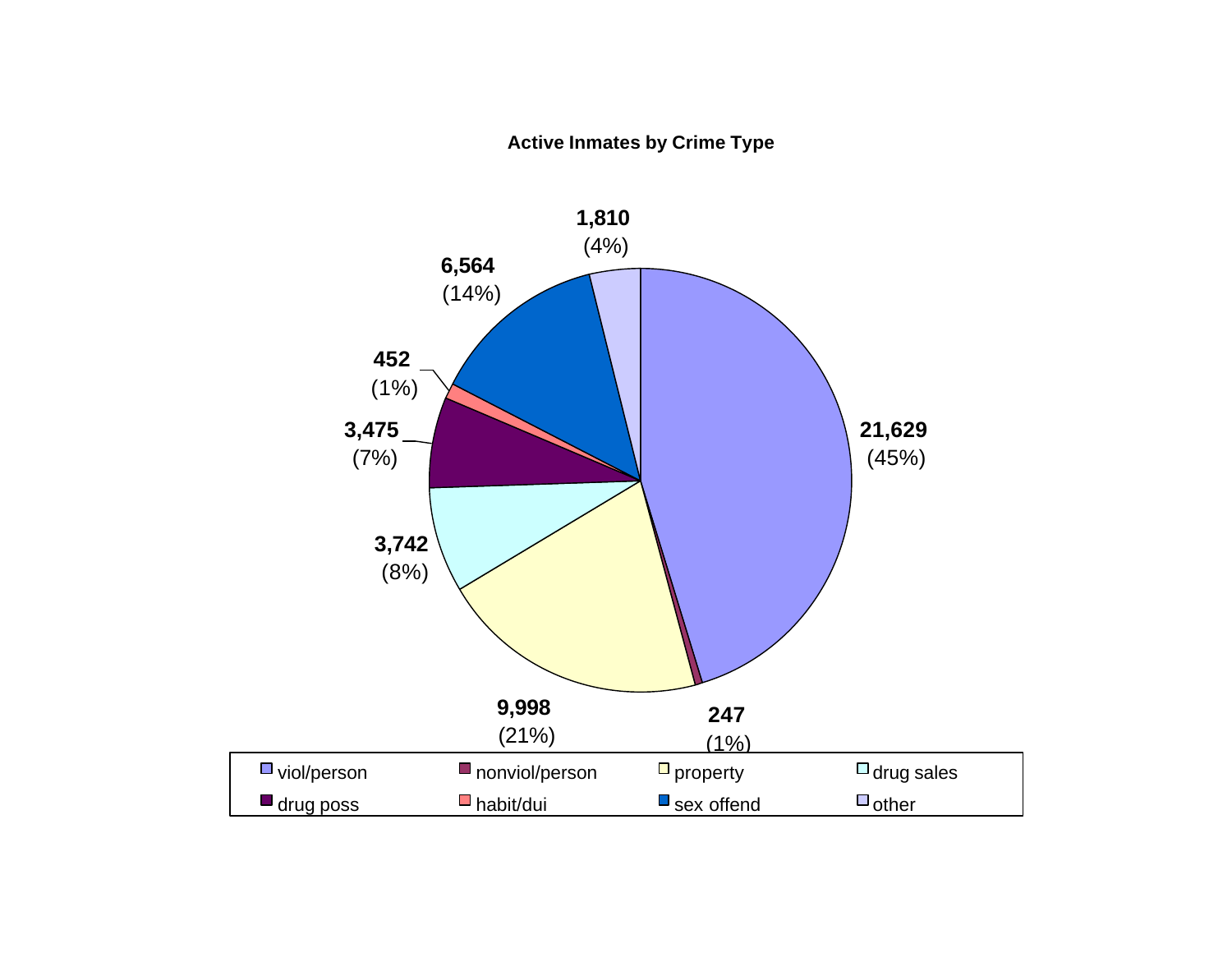#### Inmate statistical profile

TABLE OF CONTENTS FOR ACTIVE PRISONERS EXCLUDING JAIL

Title PAGE ----- ---- RACE AND SEX............................ 2 Culture Fair IQ Scores.................. 3 Self-Rpt Socioeconomic Class............ 4 Self-Rpt Environment To Age 16.......... 5 Self-Rpt Education Level................ 6 Functional Reading Level (WRAT Scores).. 7 Functional Math Level (WRAT Scores)..... 8 Functional Spelling Level (WRAT Scores). 9 Self-Rpt Guardian Status To Age 16......10 Self-Rpt Employment Status Before Prison11 Self-Rpt Marital Status At Admission....12 Self-Rpt Number Of Children At Admission13 Self-Rpt Religious Affiliation..........14 Self-Rpt Family Behavior Patterns \*.....15 Inmate Diagnostic Behavior Problem \*....16 Physical Profile (General Condition)....17 Security Status...........................18 Number Of Sentences.....................19 Number Of Disciplinaries................20 Number Of Escapes........................21 Number Of Prior Georgia Incarcerations \*22 Number Of Transfers......................23 County Of Conviction....................24 Circ Of Conviction........................29 Home County.................................31 Prison Sentence In Years................36 Probation To Follow Prison..............37 Admission Type.............................38 Release Type...............................39 Inst By Group.............................40 Institution.............................41 Misdemeanors And Felonies...............44 Crimes By Group..........................45 Most Serious Offense....................46 Most Serious Crime Type.................52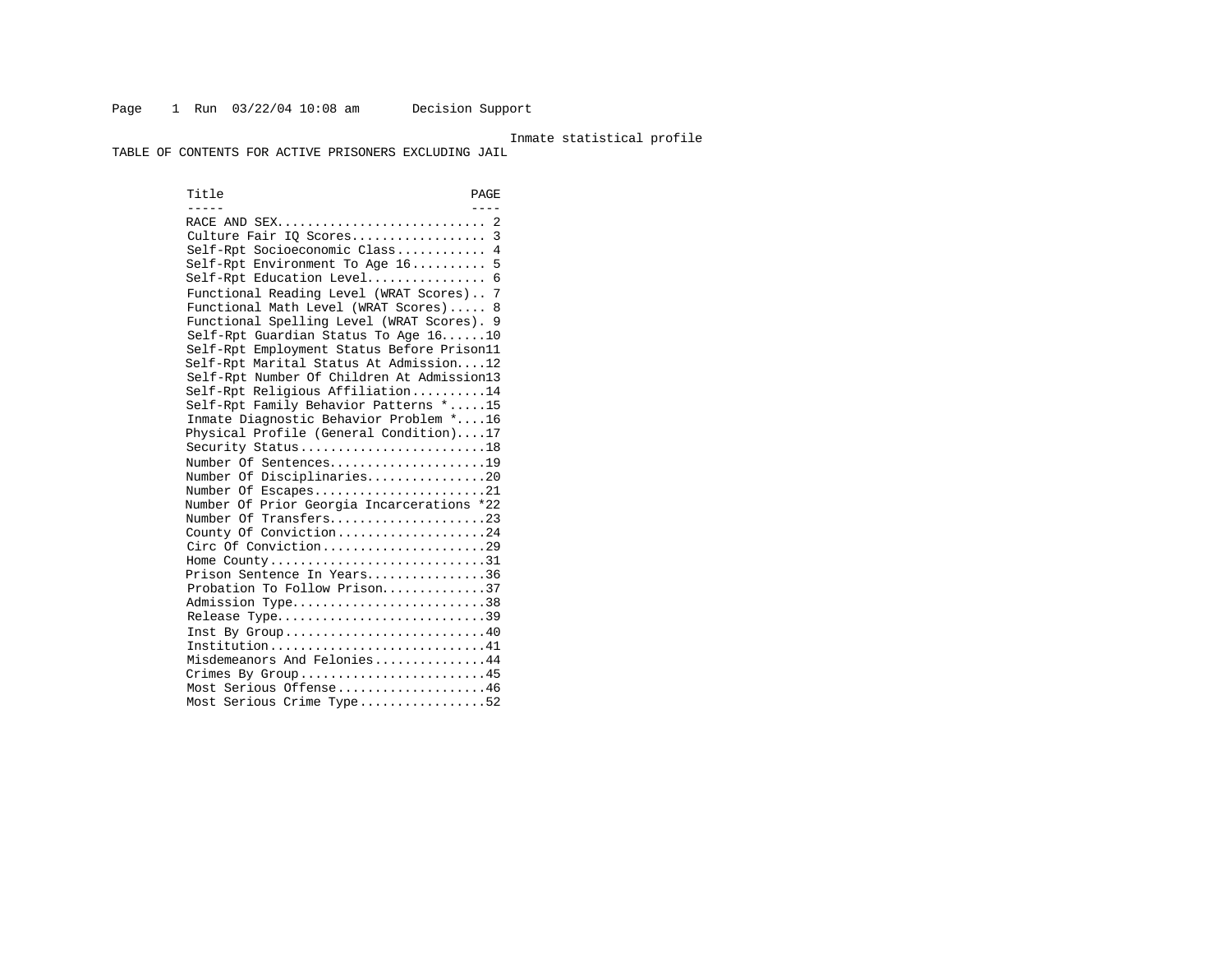Page 2 Run 03/22/04 10:08 am Decision Support

### Inmate statistical profile

Sample: ACTIVE PRISONERS EXCLUDING JAIL **Requestor: DECISION SUPPORT** Active inmates 03/22/2004

RACE AND SEX by current age & sex

|                                                                  |                                                         |                                                                                   | M E N                                        |                                 |                                                                                   |                                                      |                                            | <b>WOMEN</b>                               |                           |                                           |                                            |
|------------------------------------------------------------------|---------------------------------------------------------|-----------------------------------------------------------------------------------|----------------------------------------------|---------------------------------|-----------------------------------------------------------------------------------|------------------------------------------------------|--------------------------------------------|--------------------------------------------|---------------------------|-------------------------------------------|--------------------------------------------|
| RACE AND SEX                                                     | Age<br>$ 00-21 $                                        | Age<br>$ 22-39 $                                                                  | Age<br>$ 40-54 $                             | Age<br>$8 55-99$                | Men<br>% Total                                                                    | Age<br>$8   00 - 21$                                 | Age<br>$ 22-39 $                           | Age<br>$ 40-54 $                           | Age<br>$8 55-99$          | Women<br>% Total<br>$\approx$             | Grand<br>Total<br>°≈                       |
| WHITE MALE<br>NON WHITE MALE<br>WHITE FEMALE<br>NON WHITE FEMALE | 839<br>27<br>2256<br>$\Omega$<br>0<br>$\mathbf{0}$<br>0 | 8711<br>32<br>73 18123<br>68<br>$\mathbf 0$<br>0<br>$\mathbf 0$<br>0 <sup>1</sup> | 5063<br>40<br>7678<br>60<br>0<br>0<br>0<br>0 | 1238<br>923<br>0<br>0<br>0<br>0 | 57 15851<br>35<br>43 28980<br>65<br>$\Omega$<br>$\mathbf{0}$<br>0<br>$\mathbf{0}$ | $\Omega$<br>$\mathbf 0$<br>0<br>48<br>84<br>52<br>90 | $\mathbf 0$<br>0<br>894<br>48<br>52<br>983 | 0<br>$\mathbf 0$<br>471<br>47<br>53<br>527 | 0<br>48<br>56<br>44<br>37 | $\Omega$<br>0<br>1497<br>48<br>1637<br>52 | 15851<br>33<br>28980<br>60<br>1497<br>1637 |
| Total reported                                                   |                                                         | 3095 100 26834 100 12741 100                                                      |                                              |                                 | 2161 100 44831 100                                                                | 174 100                                              | 1877 100                                   | 998 100                                    | 85 100                    | 3134 100                                  | 47965 100                                  |
| Percent reported                                                 | 100.0                                                   | 100.0                                                                             | 100.0                                        | 100.0                           | 100.0                                                                             | 100.0                                                | 100.0                                      | 100.0                                      | 100.0                     | 100.0                                     | 100.0                                      |
| NOT REPORTED                                                     | $\mathbf{0}$                                            | $\Omega$                                                                          | $\mathbf 0$                                  | $\Omega$                        | $\mathbf 0$                                                                       | $\mathbf 0$                                          | $\Omega$                                   | $\mathbf 0$                                | $\mathbf 0$               | $\Omega$                                  | $\Omega$                                   |
| Total                                                            | 3095                                                    | 26834                                                                             | 12741                                        | 2161                            | 44831                                                                             | 174                                                  | 1877                                       | 998                                        | 85                        | 3134                                      | 47965                                      |
| AVERAGE AGE                                                      | 19.92                                                   | 30.03                                                                             | 45.29                                        | 60.36                           | 35.13                                                                             | 20.07                                                | 31.12                                      | 44.71                                      | 59.91                     | 35.62                                     | 35.16                                      |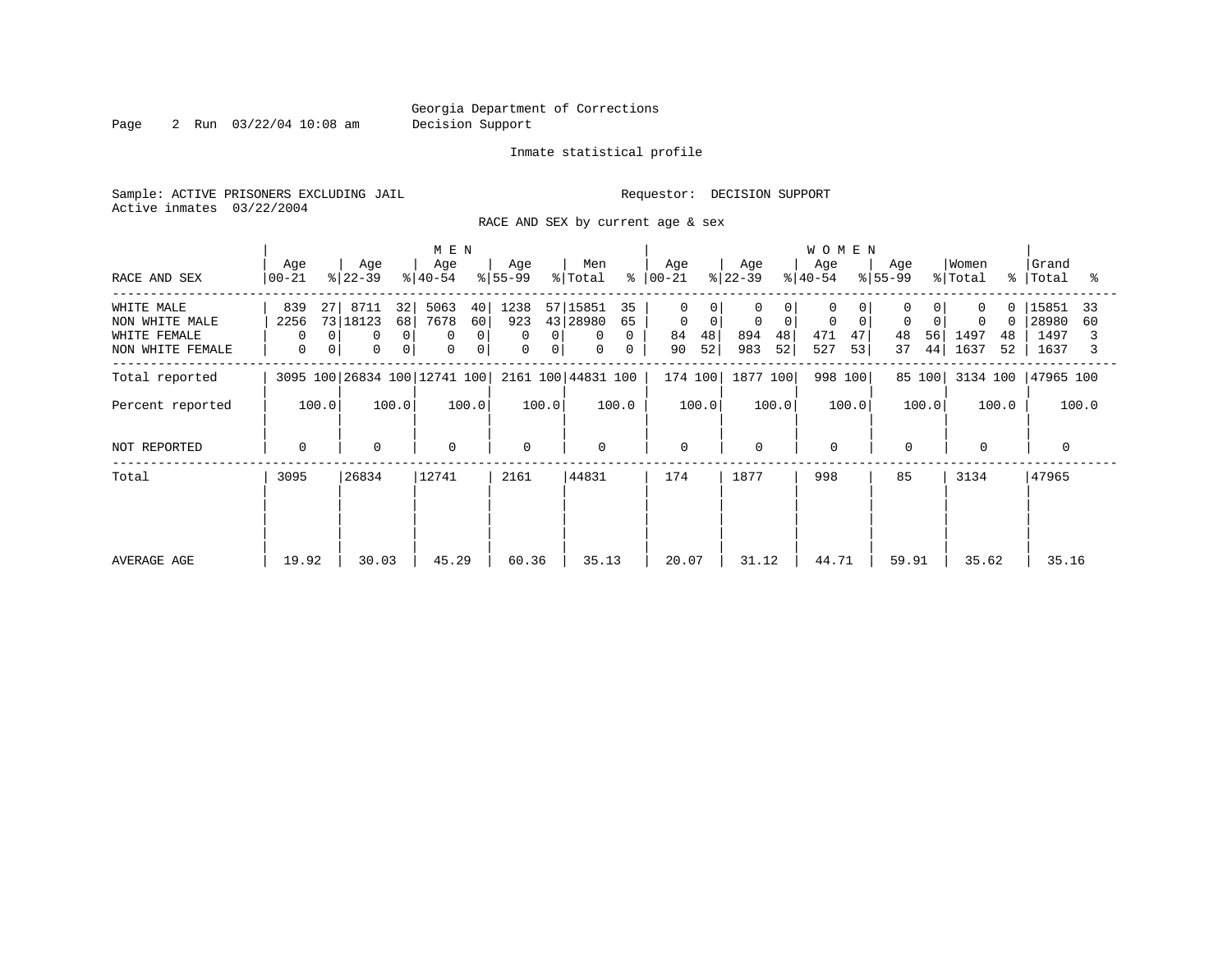Page 3 Run 03/22/04 10:08 am Decision Support

### Inmate statistical profile

Sample: ACTIVE PRISONERS EXCLUDING JAIL **Requestor: DECISION SUPPORT** Active inmates 03/22/2004

Culture Fair IQ Scores by current age & sex

|                           |                              |                                   | M E N                        |                      |                             |                      |                        | <b>WOMEN</b>           |                      |                                 |                  |
|---------------------------|------------------------------|-----------------------------------|------------------------------|----------------------|-----------------------------|----------------------|------------------------|------------------------|----------------------|---------------------------------|------------------|
| IQ Score                  | Age<br>$00 - 21$             | Age<br>$ 22-39 $                  | Age<br>$ 40-54 $             | Age<br>$ 55-99 $     | Men<br>% Total              | Age<br>$8   00 - 21$ | Age<br>$ 22-39 $       | Age<br>$8 40-54$       | Age<br>$8 55-99$     | Women<br>% Total<br>$\approx$ 1 | Grand<br>Total   |
| LESS THAN 70<br>70 AND UP | $\overline{3}$<br>76<br>2629 | 785<br>3 <sup>1</sup><br>97 23842 | 828<br>97   10791            | 121<br>6 <br>93 1787 | 1810<br>4<br>94 39049<br>96 | 2<br>152<br>99       | 137<br>8<br>92<br>1593 | 222<br>24<br>76<br>707 | 28<br>37<br>47<br>63 | 389<br>13<br>2499<br>87         | 2199<br>41548 95 |
| Total reported            |                              |                                   | 2705 100 24627 100 11619 100 |                      | 1908 100 40859 100          | 154 100              | 1730 100               | 929 100                | 75 100               | 2888 100                        | 43747 100        |
| Percent reported          |                              | 91.8                              | 91.2                         | 88.3                 | 91.1                        | 88.5                 | 92.2                   | 93.1                   | 88.2                 | 92.2                            | 91.2             |
| NOT REPORTED              | 87.4<br>2207<br>390          |                                   | 1122                         | 253                  | 3972                        | 20                   | 147                    | 69                     | 10                   | 246                             | 4218             |
| Total                     | 3095                         | 26834                             | 12741                        | 2161                 | 44831                       | 174                  | 1877                   | 998                    | 85                   | 3134                            | 47965            |
|                           |                              |                                   |                              |                      |                             |                      |                        |                        |                      |                                 |                  |
|                           |                              |                                   |                              |                      |                             |                      |                        |                        |                      |                                 |                  |
| AVERAGE IQ                | 98.55                        | 100.06                            | 96.35                        | 94.85                | 98.66                       | 101.27               | 95.98                  | 85.76                  | 79.29                | 92.54                           | 98.26            |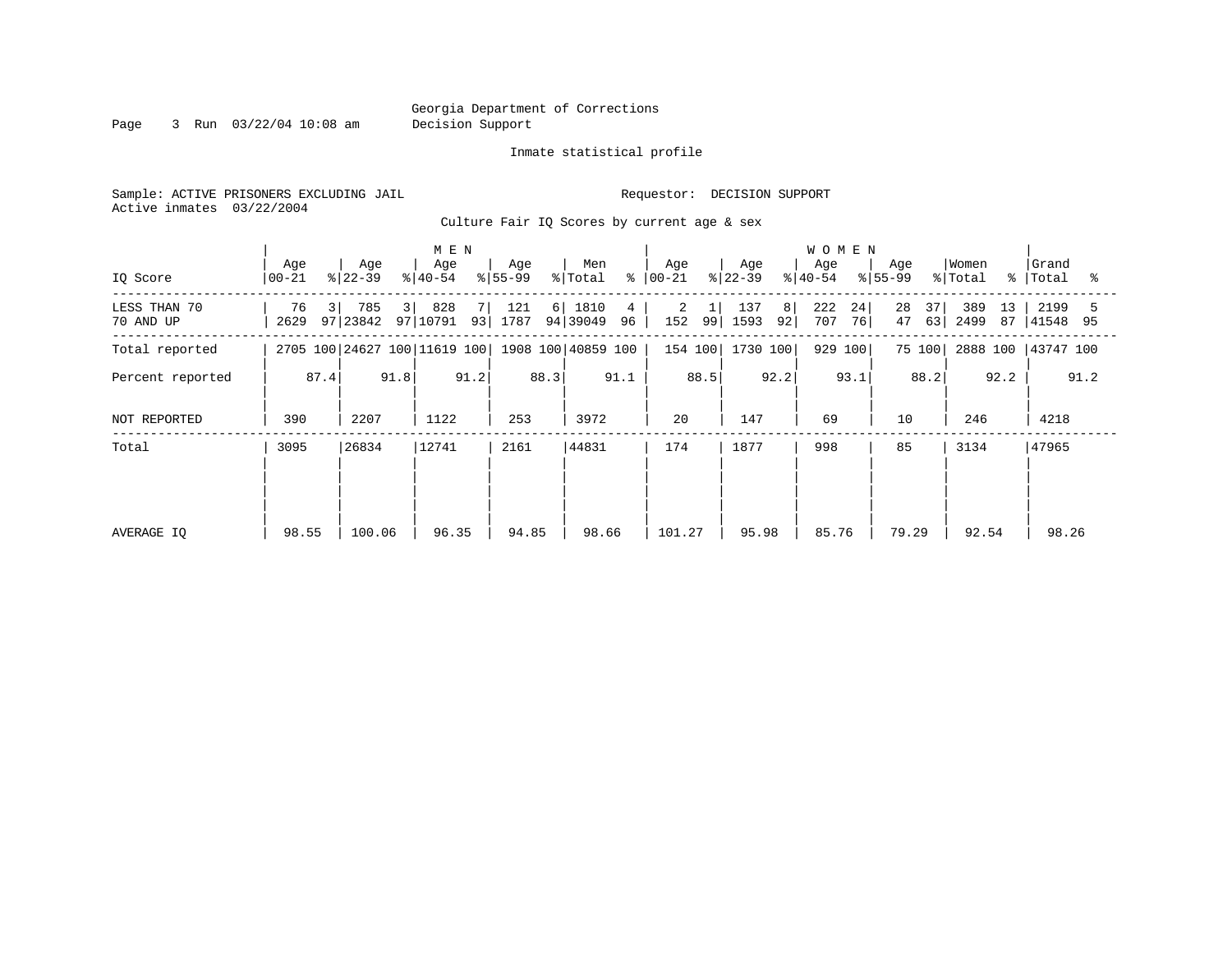Page 4 Run 03/22/04 10:08 am Decision Support

### Inmate statistical profile

Sample: ACTIVE PRISONERS EXCLUDING JAIL **Requestor: DECISION SUPPORT** Active inmates 03/22/2004

Self-Rpt Socioeconomic Class by current age & sex

|                     |                  |                 |                  |                | M E N                        |      |                    |               |                    |      |                 |      |                  |                 | <b>WOMEN</b>     |      |                    |      |                  |                |                 |      |
|---------------------|------------------|-----------------|------------------|----------------|------------------------------|------|--------------------|---------------|--------------------|------|-----------------|------|------------------|-----------------|------------------|------|--------------------|------|------------------|----------------|-----------------|------|
| Socioeconomic Class | Age<br>$00 - 21$ |                 | Age<br>$ 22-39 $ |                | Age<br>$ 40-54$              |      | Age<br>$8155 - 99$ |               | Men<br>% Total     | ⊱    | Aqe<br>$ 00-21$ |      | Age<br>$ 22-39 $ |                 | Age<br>$8 40-54$ |      | Age<br>$8155 - 99$ |      | Women<br>% Total | °≈             | Grand<br> Total | °≈   |
| WELFARE             | 319              | 11              | 2027             | 8 <sup>1</sup> | 862                          |      | 117                | $6 \mid$      | 3325               | 8    | 19              |      | 241              | 13 <sub>1</sub> | 94               | 10   |                    |      | 355              | 12             | 3680            |      |
| OCC EMPLOY          | 218              | 8               | 1792             |                | 553                          | 5    | 54                 | $\mathcal{L}$ | 2617               | 6    | 2               |      |                  |                 | 6                |      | $\overline{2}$     |      | 15               |                | 2632            |      |
| MINIMUM STD         | 1328             | 46              | 1229             | 44             | 5285                         | 43   | 982                | 48            | 18824              | 44   | 44              | 26   | 555              | 30              | 351              | 36   | 41                 | 51   | 991              | 32             | 19815           | 43   |
| MIDDLE              | 958              | 33 <sup>1</sup> | 10453            | 41             | 5365                         | 44   | 889                |               | 43 17665           | 41   | 102             | 60   | 1018             | 55              | 523              | 53   | 33                 | 41   | 1676             | 54             | 19341           | 42   |
| <b>OTHER</b>        | 70               | $\overline{2}$  | 277              |                | 107                          |      | 18                 |               | 472                |      | 3               | 2    | 32               | 2               | 10               |      | 4                  | 5    | 49               | $\overline{2}$ | 521             |      |
| Total reported      |                  |                 |                  |                | 2893 100 25778 100 12172 100 |      |                    |               | 2060 100 42903 100 |      | 170 100         |      | 1851 100         |                 | 984 100          |      | 81 100             |      | 3086 100         |                | 45989 100       |      |
| Percent reported    |                  | 93.5            |                  | 96.1           |                              | 95.5 |                    | 95.3          |                    | 95.7 |                 | 97.7 |                  | 98.6            |                  | 98.6 |                    | 95.3 |                  | 98.5           |                 | 95.9 |
| NOT RPTD            | 202              |                 | 1056             |                | 569                          |      | 101                |               | 1928               |      | 4               |      | 26               |                 | 14               |      | 4                  |      | 48               |                | 1976            |      |
| Total               | 3095             |                 | 26834            |                | 12741                        |      | 2161               |               | 44831              |      | 174             |      | 1877             |                 | 998              |      | 85                 |      | 3134             |                | 47965           |      |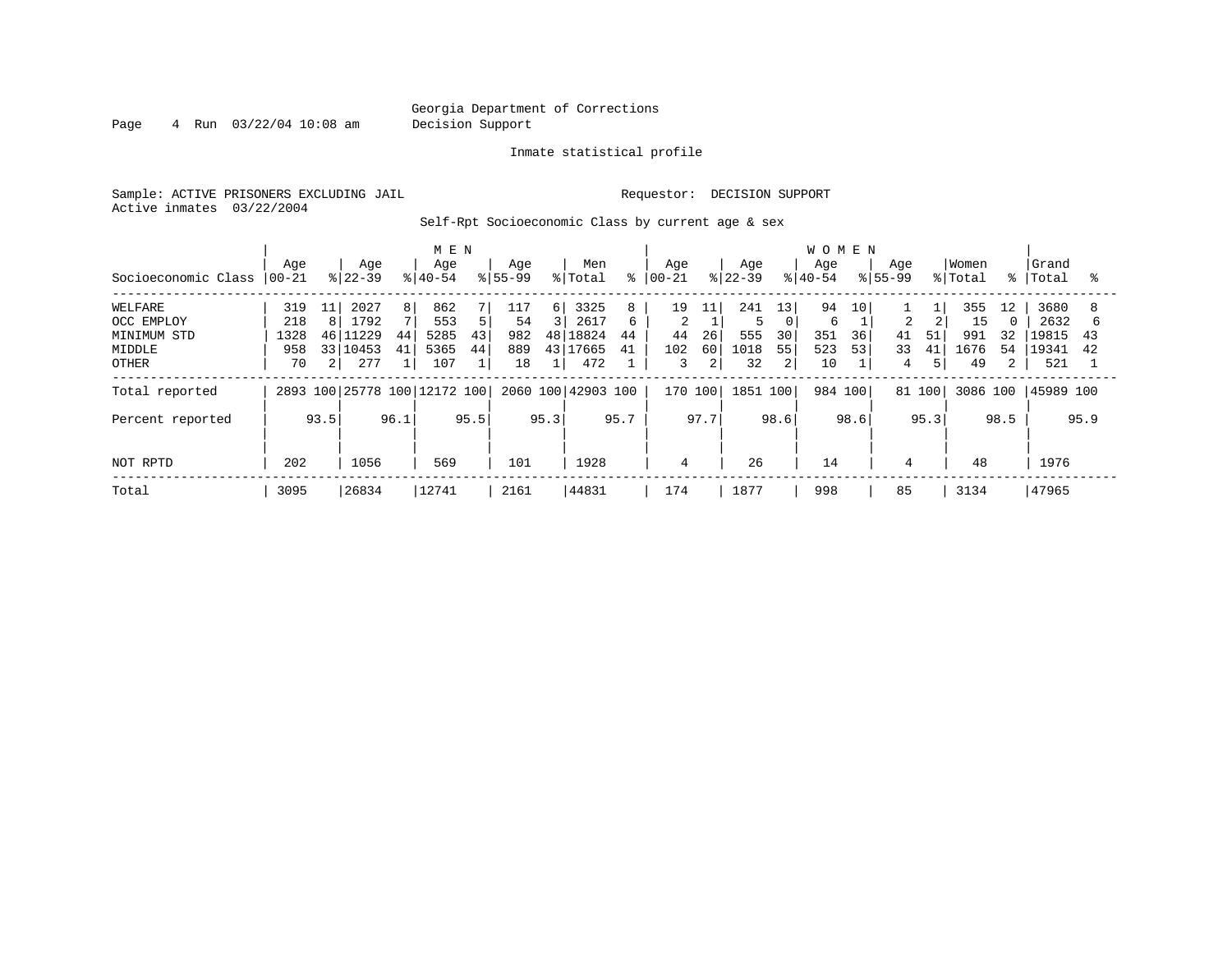Page 5 Run 03/22/04 10:08 am Decision Support

### Inmate statistical profile

Sample: ACTIVE PRISONERS EXCLUDING JAIL **Requestor: DECISION SUPPORT** Active inmates 03/22/2004

Self-Rpt Environment To Age 16 by current age & sex

|                                                                             |                                                        |                                                                                              | M E N                                                                |                                                              |                                                                         |                                              |                                                                                               | <b>WOMEN</b>                                                     |                                                   |                                                                    |                                                                       |
|-----------------------------------------------------------------------------|--------------------------------------------------------|----------------------------------------------------------------------------------------------|----------------------------------------------------------------------|--------------------------------------------------------------|-------------------------------------------------------------------------|----------------------------------------------|-----------------------------------------------------------------------------------------------|------------------------------------------------------------------|---------------------------------------------------|--------------------------------------------------------------------|-----------------------------------------------------------------------|
| Environment                                                                 | Age<br>$ 00-21$                                        | Age<br>$ 22-39 $                                                                             | Age<br>$8 40-54$                                                     | Age<br>$8155 - 99$                                           | Men<br>ి<br>% Total                                                     | Aqe<br>$ 00 - 21$                            | Age<br>$8 22-39$                                                                              | Age<br>$8 40-54$                                                 | Age<br>$8155 - 99$                                | Women<br>% Total<br>%                                              | Grand<br>Total<br>°                                                   |
| RURAL/FARM<br>RURAL/NFARM<br>S.M.S.A<br>URBAN<br>SMALL TOWN<br><b>OTHER</b> | 25<br>76<br>927<br>31<br>26<br>760<br>1143<br>39<br>12 | 530<br>2<br>5.<br>1239<br>8669<br>33<br>21<br>5580<br>38<br>9874<br>$\mathbf{0}$<br>124<br>0 | 636<br>5<br>747<br>6<br>3886<br>32<br>19<br>2340<br>37<br>4579<br>70 | 313<br>15<br>166<br>8<br>574<br>28<br>273<br>13<br>745<br>11 | 1504<br>2228<br>5<br>32<br>14056<br>8953<br>21<br>36 16341<br>38<br>217 | 18<br>30<br>15<br>25<br>42<br>71<br>24<br>41 | 35<br>$\overline{2}$<br>288<br>16<br>214<br>12<br>765<br>41<br>541<br>29<br>9<br>$\mathbf{0}$ | 25<br>3<br>138<br>14<br>135<br>14<br>380<br>38<br>31<br>305<br>5 | 14<br>17<br>6<br>11<br>14<br>30<br>24<br>25<br>31 | 75<br>2<br>462<br>15<br>385<br>12<br>1240<br>40<br>912<br>30<br>16 | 1579<br>2690<br>b<br>L4441<br>31<br>10193<br>22<br>17253<br>37<br>233 |
| Total reported                                                              |                                                        |                                                                                              | 2943 100 26016 100 12258 100                                         |                                                              | 2082 100 43299 100                                                      | 169 100                                      | 1852 100                                                                                      | 988<br>100                                                       | 81 100                                            | 3090 100                                                           | 46389 100                                                             |
| Percent reported<br>NOT RPTD                                                | 95.1<br>152                                            | 97.0<br>818                                                                                  | 96.2<br>483                                                          | 96.3<br>79                                                   | 96.6<br>1532                                                            | 97.1<br>5                                    | 98.7<br>25                                                                                    | 99.0<br>10                                                       | 95.3<br>4                                         | 98.6<br>44                                                         | 96.7<br>1576                                                          |
| Total                                                                       | 3095                                                   | 26834                                                                                        | 12741                                                                | 2161                                                         | 44831                                                                   | 174                                          | 1877                                                                                          | 998                                                              | 85                                                | 3134                                                               | 47965                                                                 |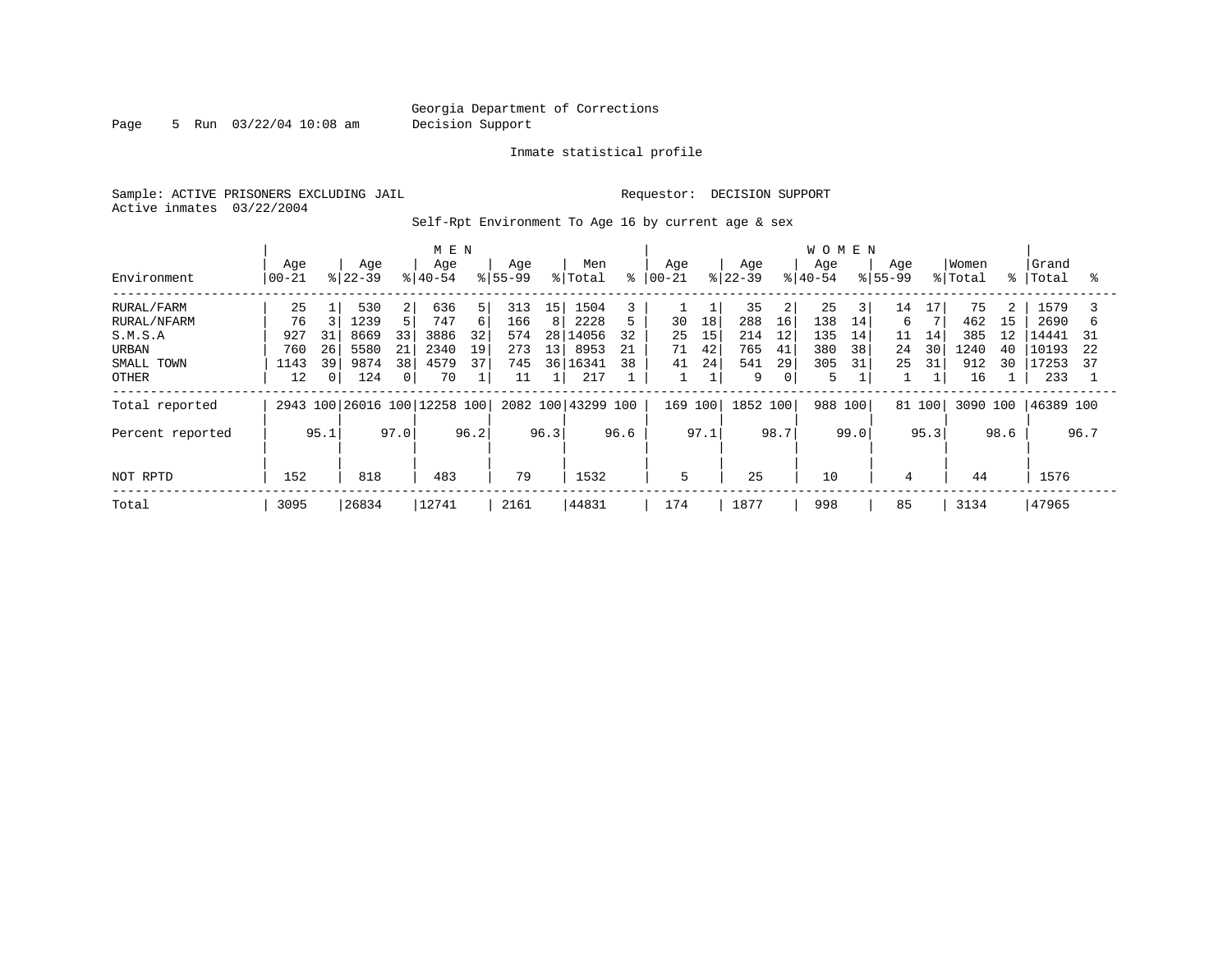Page 6 Run 03/22/04 10:08 am Decision Support

#### Inmate statistical profile

Sample: ACTIVE PRISONERS EXCLUDING JAIL **Requestor: DECISION SUPPORT** Active inmates 03/22/2004

Self-Rpt Education Level by current age & sex

|                     | M E N            |      |                              |      |                  |      |                  |      |                    |      |                |          |                  |      | <b>WOMEN</b>     |      |                  |        |                  |      |                      |      |
|---------------------|------------------|------|------------------------------|------|------------------|------|------------------|------|--------------------|------|----------------|----------|------------------|------|------------------|------|------------------|--------|------------------|------|----------------------|------|
| Education Level     | Age<br>$ 00-21 $ |      | Age<br>$ 22-39 $             |      | Age<br>$ 40-54 $ |      | Age<br>$ 55-99 $ |      | Men<br>% Total     | ွေ   | Age<br>  00-21 |          | Age<br>$ 22-39 $ |      | Age<br>$ 40-54 $ |      | Age<br>$ 55-99 $ |        | Women<br>% Total |      | Grand<br>%   Total   | ႜ    |
| LESS THAN GRADE 7   | 42               |      | 545                          | 2    | 428              | 3    | 334              | 16   | 1349               |      | 3              |          | 30               | 2    | 20               | 2    | 11               | 13     | 64               | 2    | 1413                 |      |
| GRADE 7             | 73               | 2    | 590                          | 2    | 362              | 3    | 142              |      | 1167               |      | 0              | $\Omega$ | 43               | 2    | 25               |      | 3                |        | 71               | 2    | 1238                 |      |
| GRADE 8             | 432              | 15   | 2400                         | 9    | 1085             | 9    | 230              | 11   | 4147               | 10   | 17             | 10       | 172              | 10   | 76               |      | 6                |        | 271              |      | 4418                 | 10   |
| GRADE 9             | 707              | 24   | 4320                         | 17   | 1579             | 13   | 206              | 10   | 6812               | 16   | 32             | 19       | 257              | 14   | 105              | 11   | 4                |        | 398              | 13   | 7210                 | 16   |
| GRADE 10            | 850              | 29   | 5922                         | 23   | 1975             | 16   | 229              | 11   | 8976               | 21   | 41             | 25       | 296              | 16   | 141              | 15   | 13               | 16     | 491              | 16   | 9467                 | 20   |
| GRADE 11            | 624              | 21   | 5295                         | 20   | 1705             | 14   | 176              | 8    | 7800               | 18   | 41             | 25       | 294              | 16   | 106              | 11   | 4                |        | 445              | 15   | 8245                 | 18   |
| GRADE 12            | 174              |      | 4667                         | 18   | 3175             | 26   | 425              | 20   | 8441               | 19   | 16             | 10       | 258              | 14   | 225              | 23   | 17               | 21     | 516              | 17   | 8957                 | 19   |
| MORE THAN GRADE 12  | 40               |      | 2275                         | 9    | 1969             | 16   | 350              | 17   | 4634               | 11   | 15             | 9        | 456              | 25   | 268              | 28   | 24               | 29     | 763              | 25   | 5397                 | - 12 |
| Total reported      |                  |      | 2942 100 26014 100 12278 100 |      |                  |      |                  |      | 2092 100 43326 100 |      | 165 100        |          | 1806 100         |      | 966 100          |      |                  | 82 100 |                  |      | 3019 100   46345 100 |      |
| Percent reported    |                  | 95.1 |                              | 96.9 |                  | 96.4 |                  | 96.8 |                    | 96.6 |                | 94.8     |                  | 96.2 |                  | 96.8 |                  | 96.5   |                  | 96.3 |                      | 96.6 |
| NOT REPORTED        | 153              |      | 820                          |      | 463              |      | 69               |      | 1505               |      | 9              |          | 71               |      | 32               |      | 3                |        | 115              |      | 1620                 |      |
| Total               | 3095             |      | 26834                        |      | 12741            |      | 2161             |      | 44831              |      | 174            |          | 1877             |      | 998              |      | 85               |        | 3134             |      | 47965                |      |
|                     |                  |      |                              |      |                  |      |                  |      |                    |      |                |          |                  |      |                  |      |                  |        |                  |      |                      |      |
| AVG EDUCATION LEVEL | 9.77             |      | 10.80                        |      | 11.52            |      | 10.45            |      | 10.92              |      | 11.19          |          | 13.30            |      | 13.58            |      | 12.34            |        | 13.25            |      | 11.07                |      |
|                     |                  |      |                              |      |                  |      |                  |      |                    |      |                |          |                  |      |                  |      |                  |        |                  |      |                      |      |

\* NOTE: THE FIELD LABLED "LESS THAN GRADE 7" WAS CORRECTED IN MARCH 1989: MISSING DATA FOR INMATES STILL IN DIAGNOSTICS NOW HAS BEEN REMOVED FROM THIS FIELD AND IDENTIFIED AS "NOT REPORTED" INFORMATION.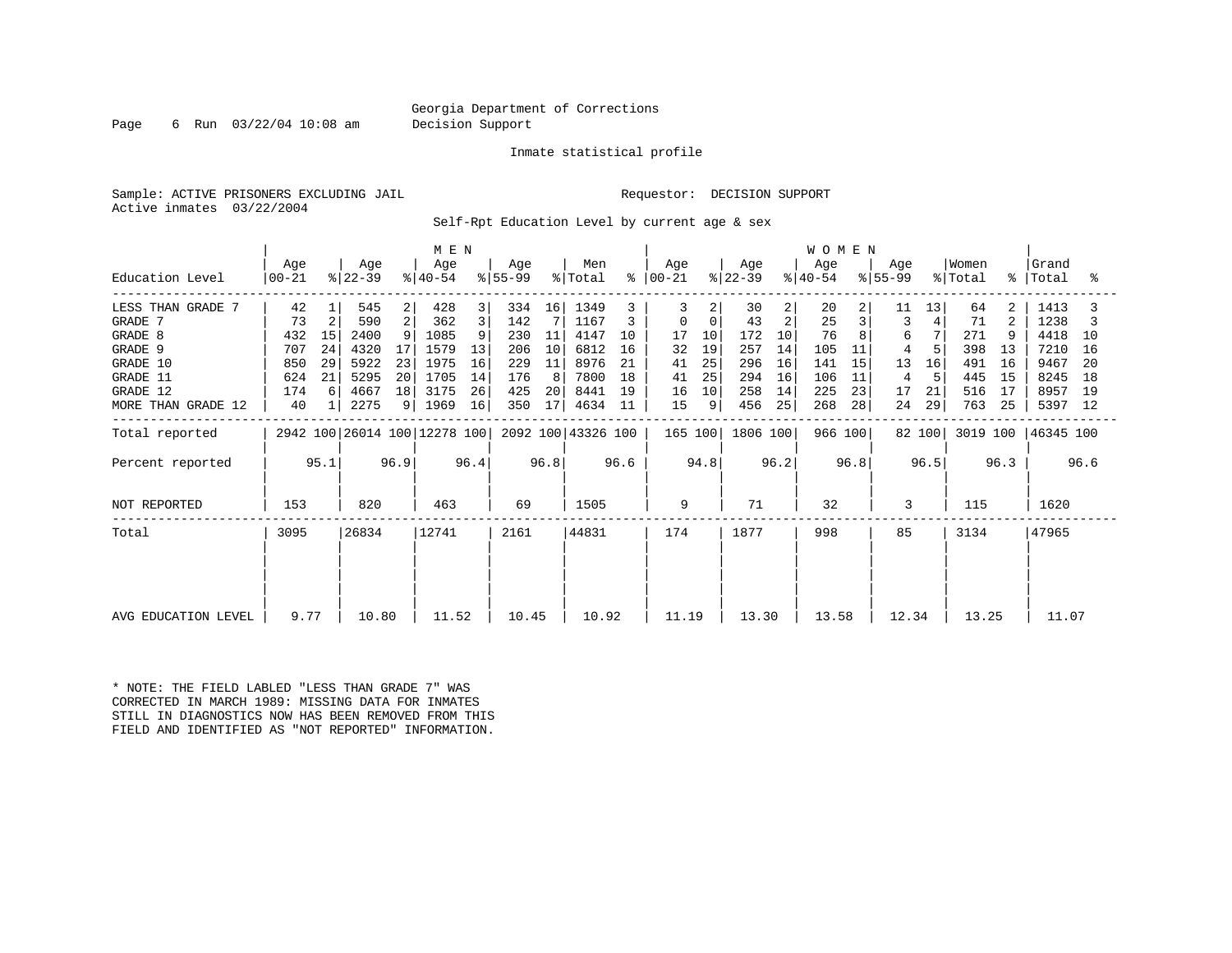Page 7 Run 03/22/04 10:08 am Decision Support

Inmate statistical profile

Sample: ACTIVE PRISONERS EXCLUDING JAIL **Requestor: DECISION SUPPORT** Active inmates 03/22/2004

Functional Reading Level (WRAT Scores) by current age & sex

| WRAT Reading Score                                                                                           | Age<br>$00 - 21$                               |                     | Age<br>$ 22-39 $                                     |                                                  | M E N<br>Age<br>$ 40-54 $                        |                     | Age<br>$8 55-99$                           |                          | Men<br>% Total                                           | $\approx$      | Age<br>$ 00 - 21 $             |                | Age<br>$ 22-39 $                            |                          | <b>WOMEN</b><br>Age<br>$ 40-54 $          |                | Aqe<br>$ 55-99$     |                | Women<br>% Total                              | $\approx$           | Grand<br>Total                                        | ႜ              |
|--------------------------------------------------------------------------------------------------------------|------------------------------------------------|---------------------|------------------------------------------------------|--------------------------------------------------|--------------------------------------------------|---------------------|--------------------------------------------|--------------------------|----------------------------------------------------------|----------------|--------------------------------|----------------|---------------------------------------------|--------------------------|-------------------------------------------|----------------|---------------------|----------------|-----------------------------------------------|---------------------|-------------------------------------------------------|----------------|
| LESS THAN GRADE 6<br>6TH THRU 8TH GRADE<br>GRADE 9<br>GRADE 10<br>GRADE 11<br>GRADE 12<br>MORE THAN GRADE 12 | 1072<br>615<br>233<br>111<br>120<br>369<br>191 | 40<br>23<br>9<br>14 | 8626<br>5509<br>2286<br>1174<br>1140<br>3967<br>2027 | 35<br>22<br>9<br>5<br>5.<br>16<br>8 <sup>1</sup> | 4909<br>2517<br>866<br>439<br>431<br>1902<br>581 | 42<br>22<br>16<br>5 | 869<br>357<br>148<br>79<br>61<br>359<br>66 | 18<br>8<br>3<br>19<br>31 | 45 15476<br>8998<br>3533<br>1803<br>1752<br>6597<br>2865 | 38<br>22<br>16 | 37<br>32<br>14<br>9<br>9<br>48 | 24<br>21<br>31 | 406<br>322<br>158<br>84<br>76<br>147<br>538 | 23<br>19<br>9<br>5<br>31 | 276<br>182<br>62<br>31<br>35<br>79<br>262 | 30<br>20<br>28 | 29<br>11<br>3<br>22 | 38<br>14<br>29 | 748<br>547<br>237<br>127<br>121<br>239<br>870 | 26<br>19<br>8<br>30 | 16224<br>9545<br>3770<br>1930<br>1873<br>6836<br>3735 | 37<br>22<br>16 |
| Total reported<br>Percent reported                                                                           |                                                | 87.6                |                                                      | 92.2                                             | 2711 100 24729 100 11645 100                     | 91.4                |                                            | 89.7                     | 1939 100 41024 100                                       | 91.5           | 154 100                        | 88.5           | 1731 100                                    | 92.2                     | 927                                       | 100<br>92.9    |                     | 77 100<br>90.6 | 2889 100                                      | 92.2                | 43913 100                                             | 91.6           |
| NOT REPORTED                                                                                                 | 384                                            |                     | 2105                                                 |                                                  | 1096                                             |                     | 222                                        |                          | 3807                                                     |                | 20                             |                | 146                                         |                          | 71                                        |                | 8                   |                | 245                                           |                     | 4052                                                  |                |
| Total                                                                                                        | 3095                                           |                     | 26834                                                |                                                  | 12741                                            |                     | 2161                                       |                          | 44831                                                    |                | 174                            |                | 1877                                        |                          | 998                                       |                | 85                  |                | 3134                                          |                     | 47965                                                 |                |
| AVG READING SCORE                                                                                            | 7.63                                           |                     | 8.00                                                 |                                                  | 7.31                                             |                     | 7.11                                       |                          | 7.74                                                     |                | 9.14                           |                | 9.30                                        |                          | 8.76                                      |                | 8.14                |                | 9.09                                          |                     | 7.83                                                  |                |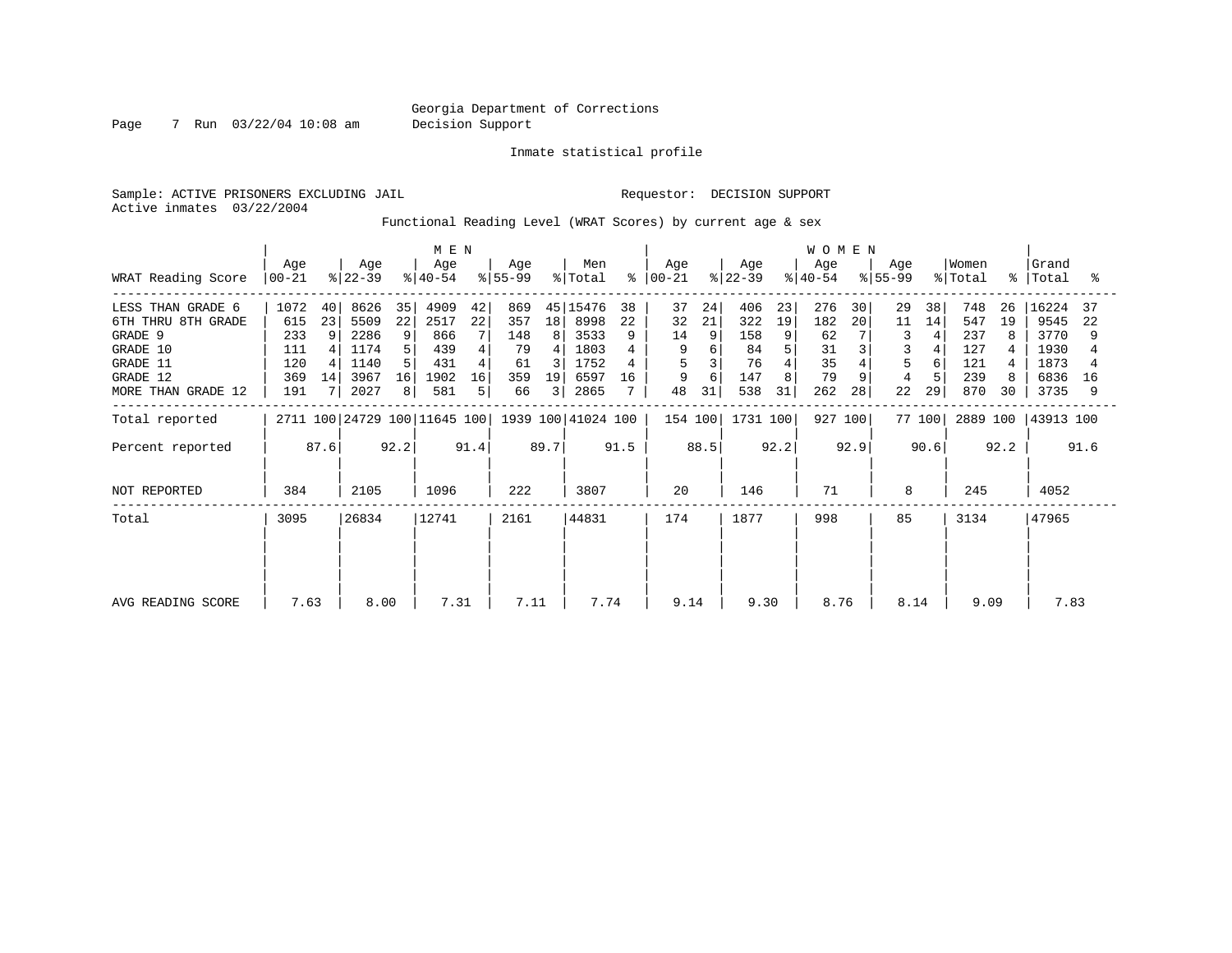Page 8 Run 03/22/04 10:08 am Decision Support

Inmate statistical profile

Sample: ACTIVE PRISONERS EXCLUDING JAIL **Requestor: DECISION SUPPORT** Active inmates 03/22/2004

Functional Math Level (WRAT Scores) by current age & sex

| WRAT Math Score                                                                                              | Age<br>$00 - 21$                            |      | Age<br>$ 22-39 $                                      |                               | M E N<br>Age<br>$ 40-54 $                      |               | Age<br>$8 55-99$                           |                | Men<br>% Total                                          | ိ             | Age<br>$ 00-21 $                    |                                | Age<br>$ 22-39 $                           |                                  | <b>WOMEN</b><br>Age<br>$8 40-54$         |                     | Aqe<br>$ 55-99 $         |                          | Women<br>% Total                             |                     | Grand<br>%   Total                                   | °≈       |
|--------------------------------------------------------------------------------------------------------------|---------------------------------------------|------|-------------------------------------------------------|-------------------------------|------------------------------------------------|---------------|--------------------------------------------|----------------|---------------------------------------------------------|---------------|-------------------------------------|--------------------------------|--------------------------------------------|----------------------------------|------------------------------------------|---------------------|--------------------------|--------------------------|----------------------------------------------|---------------------|------------------------------------------------------|----------|
| LESS THAN GRADE 6<br>6TH THRU 8TH GRADE<br>GRADE 9<br>GRADE 10<br>GRADE 11<br>GRADE 12<br>MORE THAN GRADE 12 | 998<br>1293<br>194<br>105<br>67<br>34<br>20 | 37   | 7318<br>48 12111<br>2414<br>1360<br>813<br>493<br>222 | 30<br>49<br>10<br>5<br>3<br>2 | 4551<br>4811<br>870<br>651<br>385<br>312<br>76 | 39<br>41<br>6 | 883<br>593<br>135<br>126<br>97<br>89<br>17 | 31<br>6 I<br>5 | 46 13750<br>18808<br>3613<br>2242<br>1362<br>928<br>335 | 34<br>46<br>9 | 34<br>68<br>19<br>20<br>3<br>5<br>5 | 22<br>44<br>12<br>13<br>2<br>3 | 371<br>832<br>234<br>145<br>79<br>20<br>50 | 21<br>48<br>14<br>8 <sup>1</sup> | 335<br>371<br>95<br>50<br>35<br>17<br>25 | 36<br>40<br>10<br>3 | 33<br>20<br>10<br>6<br>3 | 43<br>26<br>6<br>13<br>8 | 773<br>1291<br>353<br>225<br>123<br>42<br>83 | 27<br>45<br>12<br>3 | 14523<br>20099<br>3966<br>2467<br>1485<br>970<br>418 | 33<br>46 |
| Total reported<br>Percent reported                                                                           |                                             | 87.6 |                                                       | 92.2                          | 2711 100 24731 100 11656 100                   | 91.5          |                                            | 89.8           | 1940 100 41038 100                                      | 91.5          | 154 100                             | 88.5                           | 1731 100                                   | 92.2                             | 928 100                                  | 93.0                |                          | 77 100<br>90.6           | 2890 100                                     | 92.2                | 43928 100                                            | 91.6     |
| NOT REPORTED                                                                                                 | 384                                         |      | 2103                                                  |                               | 1085                                           |               | 221                                        |                | 3793                                                    |               | 20                                  |                                | 146                                        |                                  | 70                                       |                     | 8                        |                          | 244                                          |                     | 4037                                                 |          |
| Total                                                                                                        | 3095                                        |      | 26834                                                 |                               | 12741                                          |               | 2161                                       |                | 44831                                                   |               | 174                                 |                                | 1877                                       |                                  | 998                                      |                     | 85                       |                          | 3134                                         |                     | 47965                                                |          |
| AVG MATH SCORE                                                                                               | 6.74                                        |      | 7.14                                                  |                               | 6.75                                           |               | 6.55                                       |                | 6.97                                                    |               | 7.79                                |                                | 7.65                                       |                                  | 7.04                                     |                     | 6.63                     |                          | 7.44                                         |                     | 7.00                                                 |          |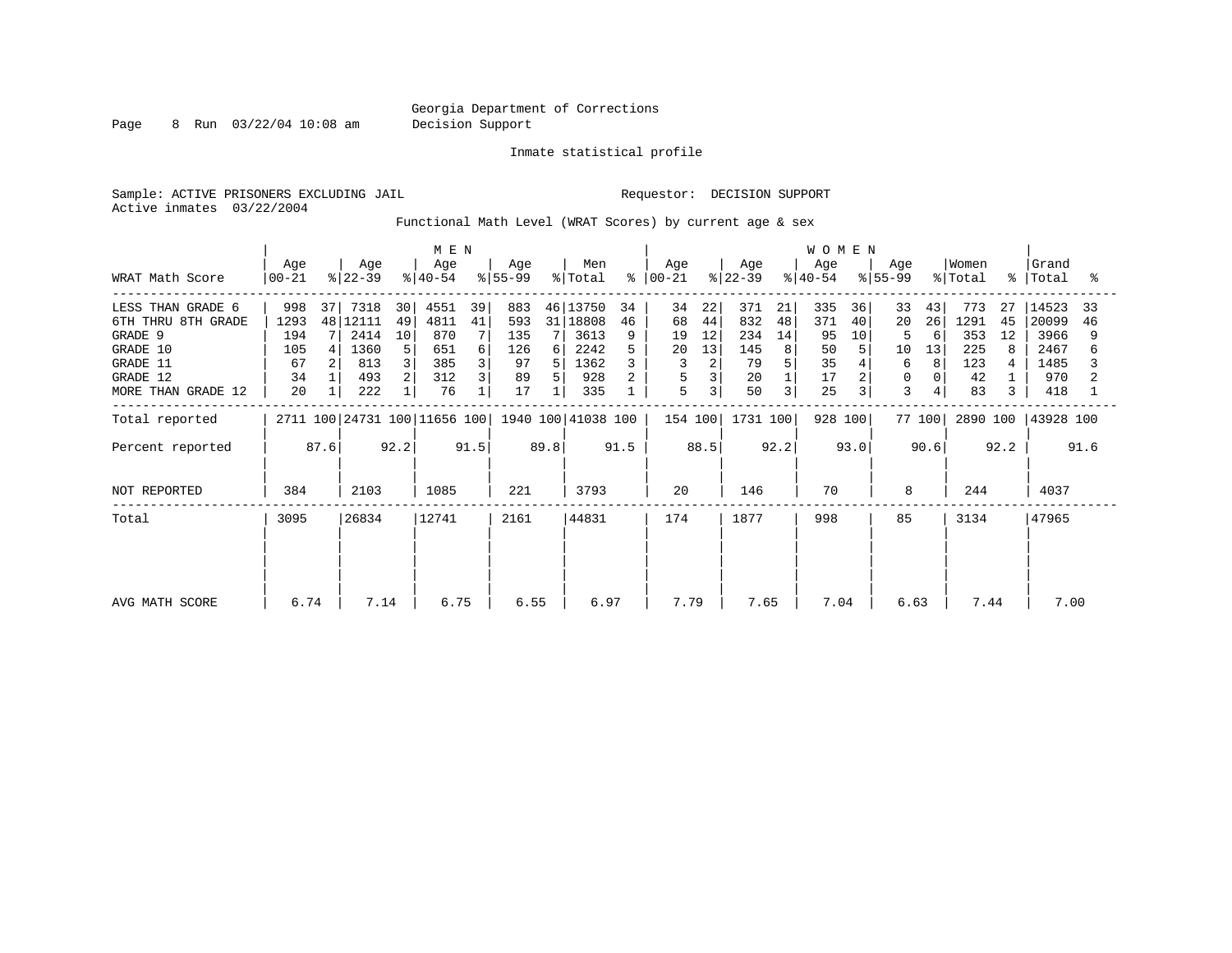Page 9 Run 03/22/04 10:08 am Decision Support

Inmate statistical profile

Active inmates 03/22/2004

Sample: ACTIVE PRISONERS EXCLUDING JAIL **Requestor: DECISION SUPPORT** 

Functional Spelling Level (WRAT Scores) by current age & sex

|                                         |                  |          |                  |          | M E N                        |          |                  |         |                      |           |                  |          |                  | <b>WOMEN</b> |                  |          |                      |          |                  |          |                    |          |
|-----------------------------------------|------------------|----------|------------------|----------|------------------------------|----------|------------------|---------|----------------------|-----------|------------------|----------|------------------|--------------|------------------|----------|----------------------|----------|------------------|----------|--------------------|----------|
| WRAT Spelling Score                     | Age<br>$ 00-21 $ |          | Age<br>$ 22-39 $ |          | Age<br>$ 40-54 $             |          | Age<br>$ 55-99 $ |         | Men<br>% Total       | $\approx$ | Age<br>$ 00-21 $ |          | Age<br>$ 22-39 $ |              | Age<br>$ 40-54 $ |          | Age<br>$ 55-99 $     |          | Women<br>% Total |          | Grand<br>%   Total | ႜ        |
| LESS THAN GRADE 6<br>6TH THRU 8TH GRADE | 1168<br>837      | 43<br>31 | 9878<br>7551     | 40<br>31 | 6202<br>2826                 | 53<br>24 | 1113<br>422      |         | 57 18361<br>22 11636 | 45<br>28  | 26<br>51         | 17<br>33 | 335<br>548       | 19<br>32     | 274<br>279       | 30<br>30 | 30<br>15             | 39<br>19 | 665<br>893       | 23<br>31 | 19026<br>12529     | 43<br>29 |
| GRADE 9<br>GRADE 10                     | 228              | 8        | 1958<br>1874     | 8        | 635                          | 5        | 81               | 4       | 2902<br>2724         |           | 17               | 11       | 186<br>197       | 11           | 79<br>58         | 9        | 7                    | 9        | 289<br>279       | 10<br>10 | 3191<br>3003       |          |
| GRADE 11                                | 196<br>83        |          | 948              |          | 575<br>312                   | 5        | 79<br>47         | 4       | 1390                 |           | 17<br>11         | 11       | 107              | 11<br>6      | 45               | 6        | 3                    |          | 166              | 6        | 1556               |          |
| GRADE 12<br>MORE THAN GRADE 12          | 137<br>62        |          | 1748<br>770      | 3        | 814<br>284                   | 2        | 168<br>30        | 9<br>21 | 2867<br>1146         | 3         | 23               | 6<br>15  | 95<br>263        | 15           | 41<br>152        | 16       | $\overline{2}$<br>13 | 17       | 147<br>451       | 5<br>16  | 3014<br>1597       |          |
| Total reported                          |                  |          |                  |          | 2711 100 24727 100 11648 100 |          |                  |         | 1940 100 41026 100   |           | 154 100          |          | 1731 100         |              | 928 100          |          |                      | 77 100   | 2890 100         |          | 43916 100          |          |
| Percent reported                        |                  | 87.6     |                  | 92.1     |                              | 91.4     |                  | 89.8    |                      | 91.5      |                  | 88.5     |                  | 92.2         |                  | 93.0     |                      | 90.6     |                  | 92.2     |                    | 91.6     |
| NOT REPORTED                            | 384              |          | 2107             |          | 1093                         |          | 221              |         | 3805                 |           | 20               |          | 146              |              | 70               |          | 8                    |          | 244              |          | 4049               |          |
| Total                                   | 3095             |          | 26834            |          | 12741                        |          | 2161             |         | 44831                |           | 174              |          | 1877             |              | 998              |          | 85                   |          | 3134             |          | 47965              |          |
|                                         |                  |          |                  |          |                              |          |                  |         |                      |           |                  |          |                  |              |                  |          |                      |          |                  |          |                    |          |
| AVG SPELLING SCORE                      | 6.79             |          | 7.07             |          | 6.16                         |          | 5.84             |         | 6.74                 |           | 8.97             |          | 8.76             |              | 8.13             |          | 7.34                 |          | 8.53             |          | 6.85               |          |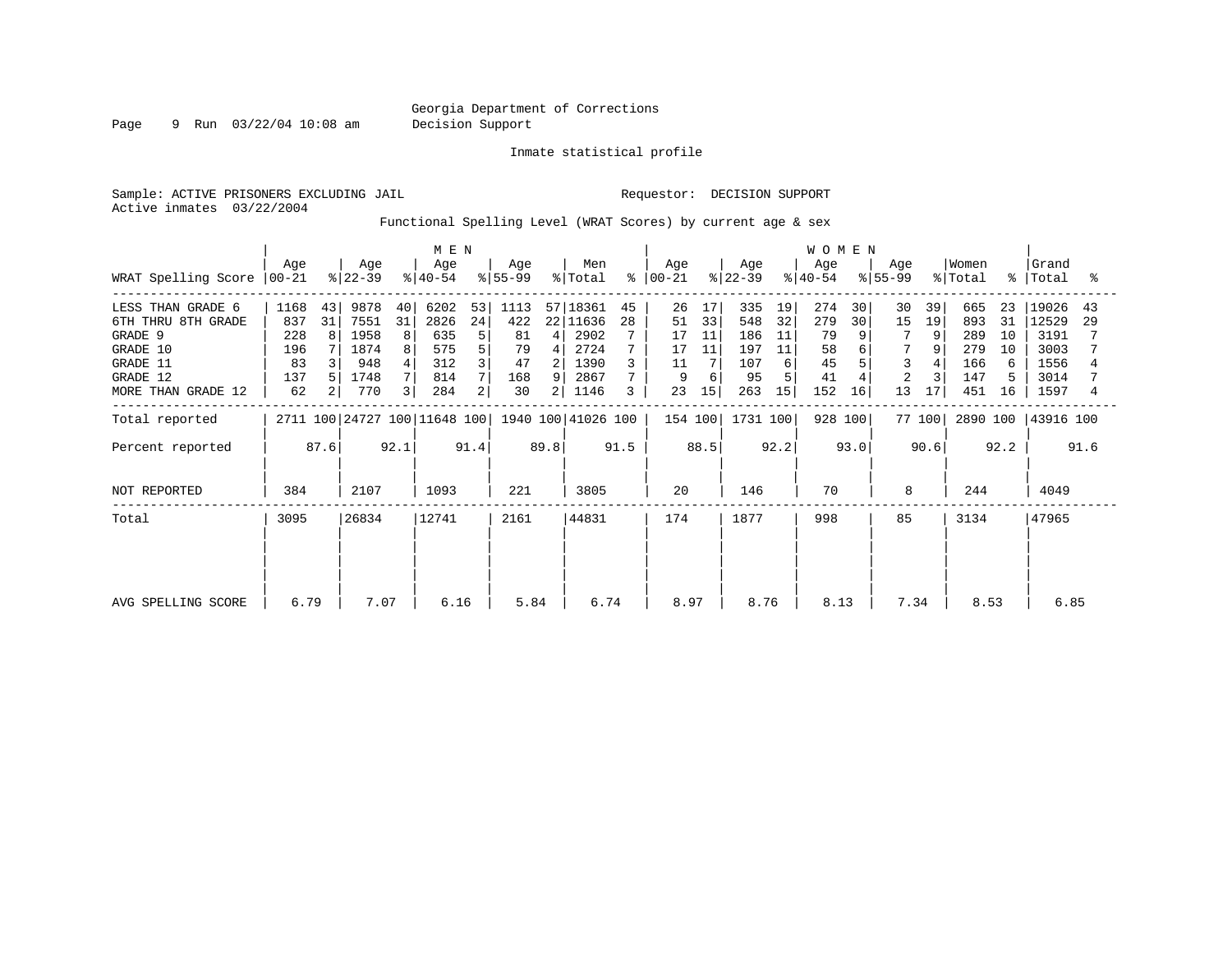Page 10 Run 03/22/04 10:08 am Decision Support

#### Inmate statistical profile

Sample: ACTIVE PRISONERS EXCLUDING JAIL **Requestor: DECISION SUPPORT** Active inmates 03/22/2004

Self-Rpt Guardian Status To Age 16 by current age & sex

|                  |                 |      |                  |      | M E N                        |      |                  |      |                    |      |                  |                |                  |                | <b>WOMEN</b>     |      |                    |        |                  |      |                |      |
|------------------|-----------------|------|------------------|------|------------------------------|------|------------------|------|--------------------|------|------------------|----------------|------------------|----------------|------------------|------|--------------------|--------|------------------|------|----------------|------|
| Guardian Status  | Age<br>$ 00-21$ |      | Age<br>$ 22-39 $ |      | Age<br>$ 40-54 $             |      | Age<br>$ 55-99 $ |      | Men<br>% Total     | ⊱    | Age<br>$ 00-21 $ |                | Age<br>$ 22-39 $ |                | Age<br>$8 40-54$ |      | Age<br>$8155 - 99$ |        | Women<br>% Total | °    | Grand<br>Total | °≈   |
| ORPHANAGE        | 3098 105        |      | 26854 103        |      | 12768 104                    |      |                  |      | 2170 104 44890 103 |      |                  | 174 102        | 1878 101         |                | 999              | 101  |                    | 85 102 | 3136 101         |      | 48026 103      |      |
| FATHER ONLY      | 121             |      | 777              |      | 330                          | 3    | 44               | 2    | 1272               | 3    | 9                |                | 56               | 3              | 28               |      |                    |        | 94               |      | 1366           |      |
| FTR MTR HD       | 188             | 6    | 1627             | 6    | 787                          | 6    | 118              | 6    | 2720               | 6    | 20               | 12             | 116              | 6              | 64               | 6    | O                  |        | 200              |      | 2920           | 6    |
| MOTHER ONLY      | 1524            | 52   | 11825            | 45   | 4103                         | 33   | 479              | 23   | 17931              | 41   | 54               | 32             | 655              | 35             | 283              | 29   | 25                 | 30     | 1017             | 33   | 18948          | 41   |
| MTR FTR HD       | 615             | 21   | 7600             | 29   | 5361                         | 44   | 1172             | 561  | 14748              | 34   | 50               | 29             | 685              | 37             | 490              | 50   | 45                 | 54     | 1270             | 41   | 16018          | 34   |
| OTH FEMALE       | 79              |      | 573              | 2    | 270                          | 2    | 51               | 2    | 973                |      | 6                |                | 44               | 2              | 26               |      |                    |        | 78               |      | 1051           |      |
| OTH MALE         | 21              |      | 108              |      | 56                           | 0    | 9                | 0    | 194                | 0    | $\Omega$         |                |                  | C              | 2                |      |                    |        | 6                |      | 200            |      |
| STEP-PARNTS      | 26              |      | 407              | 2    | 158                          |      | 27               |      | 618                |      | 0                |                | 2                | 0              | 4                |      | O                  |        | 6                |      | 624            |      |
| FOSTER HOME      | 41              |      | 285              |      | 126                          |      | 26               |      | 478                |      |                  | $\overline{2}$ | 42               | $\overline{2}$ | 12               |      |                    |        | 59               |      | 537            |      |
| GRAND PRNTS      | 264             |      | 2203             | 8    | 789                          | 6    | 117              | 6    | 3373               | 8    | 23               | 14             | 241              | 13             | 70               |      | 6                  | 7      | 340              | 11   | 3713           |      |
| OTHER            | 62              |      | 643              | 2    | 275                          | 2    | 41               | 21   | 1021               |      | 4                | 2              | 10               |                | 6                |      | 2                  | 2      | 22               |      | 1043           |      |
| Total reported   |                 |      |                  |      | 6039 100 52902 100 25023 100 |      |                  |      | 4254 100 88218 100 |      |                  | 344 100        | 3732 100         |                | 1984 100         |      | 168 100            |        | 6228 100         |      | 94446 100      |      |
| Percent reported |                 | 95.1 |                  | 97.1 |                              | 96.4 |                  | 96.9 |                    | 96.8 |                  | 97.7           |                  | 98.8           |                  | 98.8 |                    | 97.6   |                  | 98.7 |                | 96.9 |
| NOT RPTD         | 151             |      | 766              |      | 458                          |      | 68               |      | 1443               |      | 4                |                | 22               |                | 12               |      | 2                  |        | 40               |      | 1483           |      |
| Total            | 3095            |      | 26834            |      | 12741                        |      | 2161             |      | 44831              |      | 174              |                | 1877             |                | 998              |      | 85                 |        | 3134             |      | 47965          |      |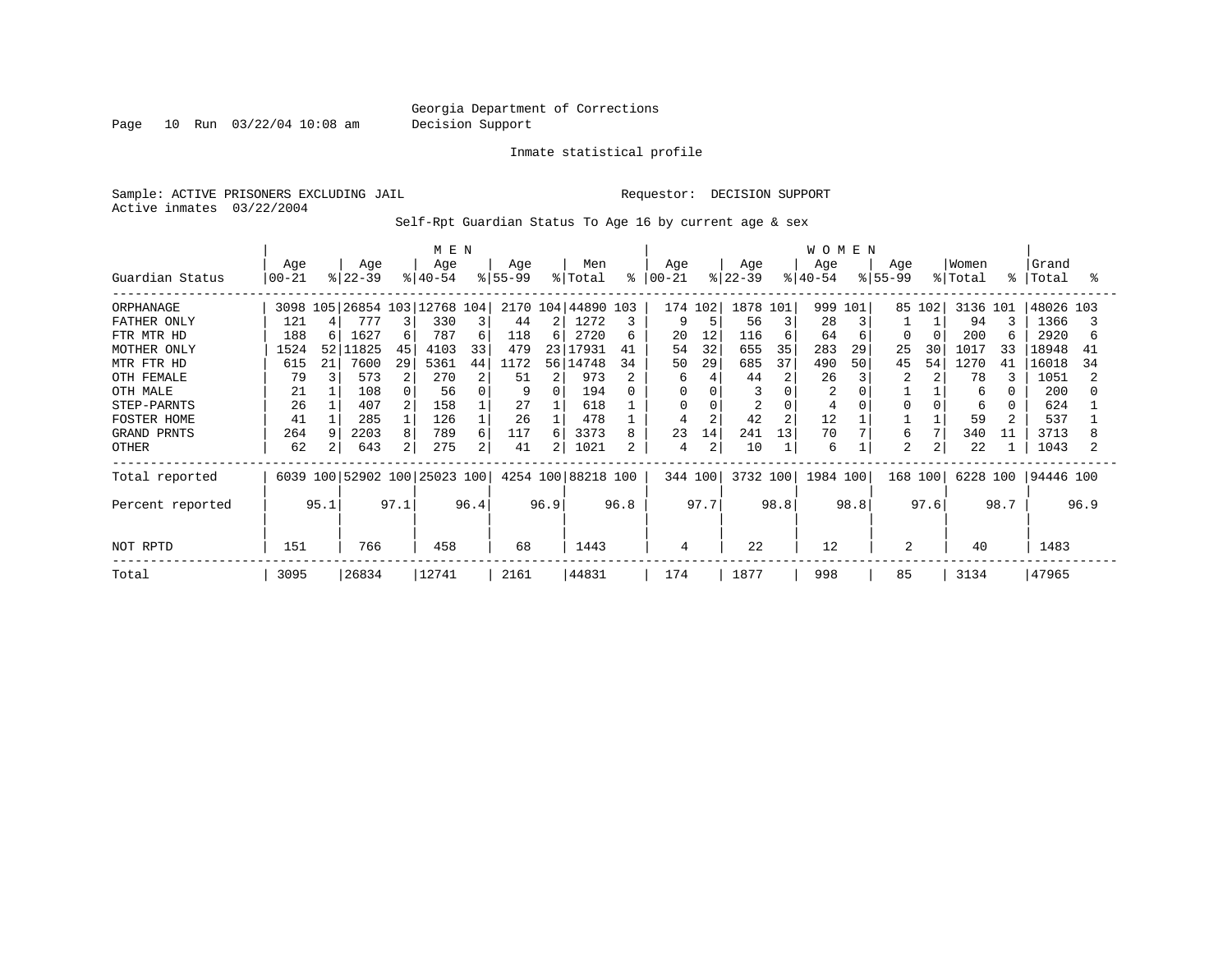Page 11 Run 03/22/04 10:08 am Decision Support

Inmate statistical profile

Sample: ACTIVE PRISONERS EXCLUDING JAIL **Requestor: DECISION SUPPORT** Active inmates 03/22/2004

Self-Rpt Employment Status Before Prison by current age & sex

|                  |           |      | M E N     |      |                         |      |          |      | W O M E N          |      |          |      |           |      |          |      |             |          |          |      |           |      |
|------------------|-----------|------|-----------|------|-------------------------|------|----------|------|--------------------|------|----------|------|-----------|------|----------|------|-------------|----------|----------|------|-----------|------|
|                  | Age       |      | Age       |      | Age                     |      | Age      |      | Men                |      | Age      |      | Age       |      | Age      |      | Age         |          | Women    |      | Grand     |      |
| Employment       | $00 - 21$ |      | $ 22-39 $ |      | $8140 - 54$             |      | $ 55-99$ |      | % Total            | ႜ    | $ 00-21$ |      | $ 22-39 $ |      | $ 40-54$ |      | $ 55-99 $   |          | % Total  | ⊱    | Total     | ႜ    |
| FULL TIME        | 737       | 26   | 12655     | 51   | 6676                    | 57   | 893      |      | 46 20961           | 51   | 34       | 29   | 636       | 47   | 293      | 41   | 21          | 31       | 984      | 44   | 21945     | 51   |
| PART TIME        | 464       | 16   | 2420      | 10   | 719                     | 6    | 106      | 5.   | 3709               | 9    | 4        |      | 64        |      | 31       |      | $\mathbf 0$ | $\Omega$ | 99       |      | 3808      |      |
| UNEMPL < 6M      | 231       |      | 2918      | 12   | 1219                    | 10   | 210      | 11   | 4578               |      | 10       | 9    | 134       | 10   | 79       | 11   | 10          | 15       | 233      | 10   | 4811      |      |
| UNEMPL > 6M      | 370       | 13   | 3815      | 16   | 2127                    | 18   | 392      | 20   | 6704               | 16   |          | 3    | 233       | 17   | 151      | 21   | 19          | 28       | 406      | 18   | 7110      | 16   |
| NEVER WORKD      | 908       | 32   | 2089      | 8    | 224                     | 2    | 17       |      | 3238               | 8    | 35       | 30   | 132       | 10   | 22       |      | 2           | 3        | 191      | 8    | 3429      | 8    |
| <b>STUDENT</b>   | 91        |      | 260       |      | 15                      | 0    |          |      | 369                |      | 26       | 22   | 18        |      |          |      | $\Omega$    |          | 47       |      | 416       |      |
| INCAPABLE        | 18        |      | 447       |      | 704                     | 6    | 312      | 16   | 1481               |      | 4        | 3    | 127       | 9    | 144      | 20   | 16          | 24       | 291      | 13   | 1772      |      |
| <b>OTHER</b>     | 0         |      | 0         |      | 0                       | 0    | $\Omega$ |      | $\Omega$           | 0    | 0        | 0    | 0         |      | $\Omega$ |      | 0           | 0        | $\Omega$ |      | 0         |      |
| Total reported   | 2819      |      |           |      | 100 24604 100 11684 100 |      |          |      | 1933 100 41040 100 |      | 116 100  |      | 1344 100  |      | 723      | 100  | 68 100      |          | 2251 100 |      | 43291 100 |      |
| Percent reported |           | 91.1 |           | 91.7 |                         | 91.7 |          | 89.4 |                    | 91.5 |          | 66.7 |           | 71.6 |          | 72.4 |             | 80.0     |          | 71.8 |           | 90.3 |
| NOT RPTD         | 276       |      | 2230      |      | 1057                    |      | 228      |      | 3791               |      | 58       |      | 533       |      | 275      |      | 17          |          | 883      |      | 4674      |      |
| Total            | 3095      |      | 26834     |      | 12741                   |      | 2161     |      | 44831              |      | 174      |      | 1877      |      | 998      |      | 85          |          | 3134     |      | 47965     |      |

\* NOTE: THE FIELD LABELD "OTHER" WAS CORRECTED IN APRIL 1989; INMATES CODED "PRE-OTIS NOT REPORTED" NOW HAVE BEEN REMOVED FROM THIS FIELD AND IDENTIFIED AS "NOT REPORTED".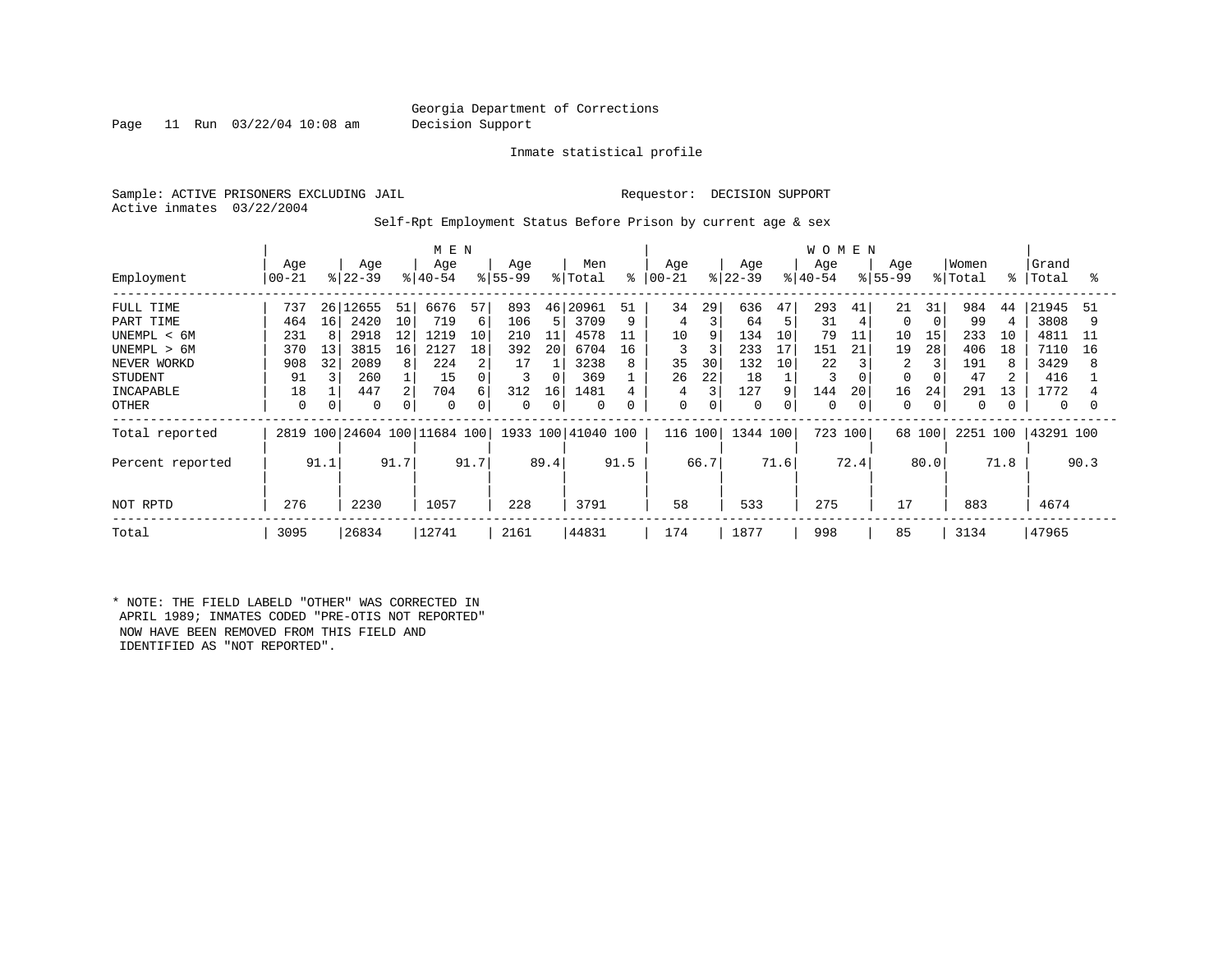Page 12 Run 03/22/04 10:08 am Decision Support

Inmate statistical profile

Sample: ACTIVE PRISONERS EXCLUDING JAIL **Requestor: DECISION SUPPORT** Active inmates 03/22/2004

Self-Rpt Marital Status At Admission by current age & sex

|                  | M E N     |      |           |      |                         |      |             |      |           |      |           |             |           |      | <b>WOMEN</b> |      |             |      |         |      |           |      |
|------------------|-----------|------|-----------|------|-------------------------|------|-------------|------|-----------|------|-----------|-------------|-----------|------|--------------|------|-------------|------|---------|------|-----------|------|
|                  | Age       |      | Age       |      | Age                     |      | Age         |      | Men       |      | Age       |             | Age       |      | Age          |      | Age         |      | Women   |      | Grand     |      |
| Marital Status   | $00 - 21$ |      | $8 22-39$ |      | $ 40-54 $               |      | $8155 - 99$ |      | % Total   | ႜ    | $ 00-21 $ |             | $8 22-39$ |      | $8 40-54$    |      | $8155 - 99$ |      | % Total | °≈   | Total     | °≈   |
| SINGLE           | 2850      | 97   | 18121     | 69   | 4860                    | 39   | 368         | 18   | 26199     | 60   | 158       | 93          | 1071      | 58   | 368          | 37   | 14          | 17   | 1611    | 52   | 27810     | 60   |
| MARRIED          | 28        |      | 2736      | 10   | 2134                    | 17   | 559         | 27   | 5457      | 13   | 5         | 3           | 275       | 15   | 175          | 18   | 17          | 20   | 472     | 15   | 5929      | 13   |
| SEPARATED        | 9         |      | 1018      |      | 1031                    | 8    | 214         | 10   | 2272      | 5    | 6         | 4           | 199       | 11   | 139          | 14   |             | 8    | 351     | 11   | 2623      | 6    |
| <b>DIVORCED</b>  |           |      | 1708      |      | 2715                    | 22   | 625         | 30   | 5053      | 12   | 0         | 0           | 209       | 11   | 200          | 20   | 22          | 27   | 431     | 14   | 5484      | 12   |
| WIDOWED          |           |      | 84        |      | 247                     | 2    | 147         |      | 478       |      | 0         |             | 31        | 2    | 58           | 6    | 21          | 25   | 110     |      | 588       |      |
| COMMON LAW       | 51        |      | 2424      |      | 1316                    | 11   | 182         | q    | 3973      | 9    |           |             | 69        |      | 49           |      | 2           | 2    | 121     |      | 4094      |      |
| OTHER            | $\Omega$  | 0    | 13        |      | 4                       | 0    | 4           | 0    | 21        | 0    | 0         | $\mathbf 0$ |           | 0    |              |      | $\mathbf 0$ | 0    | 2       |      | 23        |      |
| Total reported   | 2943      |      |           |      | 100 26104 100 12307 100 |      | 2099        |      | 100 43453 | 100  | 170       | 100         | 1855 100  |      | 990          | 100  | 83 100      |      | 3098    | 100  | 46551 100 |      |
| Percent reported |           | 95.1 |           | 97.3 |                         | 96.6 |             | 97.1 |           | 96.9 |           | 97.7        |           | 98.8 |              | 99.2 |             | 97.6 |         | 98.9 |           | 97.1 |
|                  |           |      |           |      |                         |      |             |      |           |      |           |             |           |      |              |      |             |      |         |      |           |      |
| NOT RPTD         | 152       |      | 730       |      | 434                     |      | 62          |      | 1378      |      | 4         |             | 22        |      | 8            |      | 2           |      | 36      |      | 1414      |      |
| Total            | 3095      |      | 26834     |      | 12741                   |      | 2161        |      | 44831     |      | 174       |             | 1877      |      | 998          |      | 85          |      | 3134    |      | 47965     |      |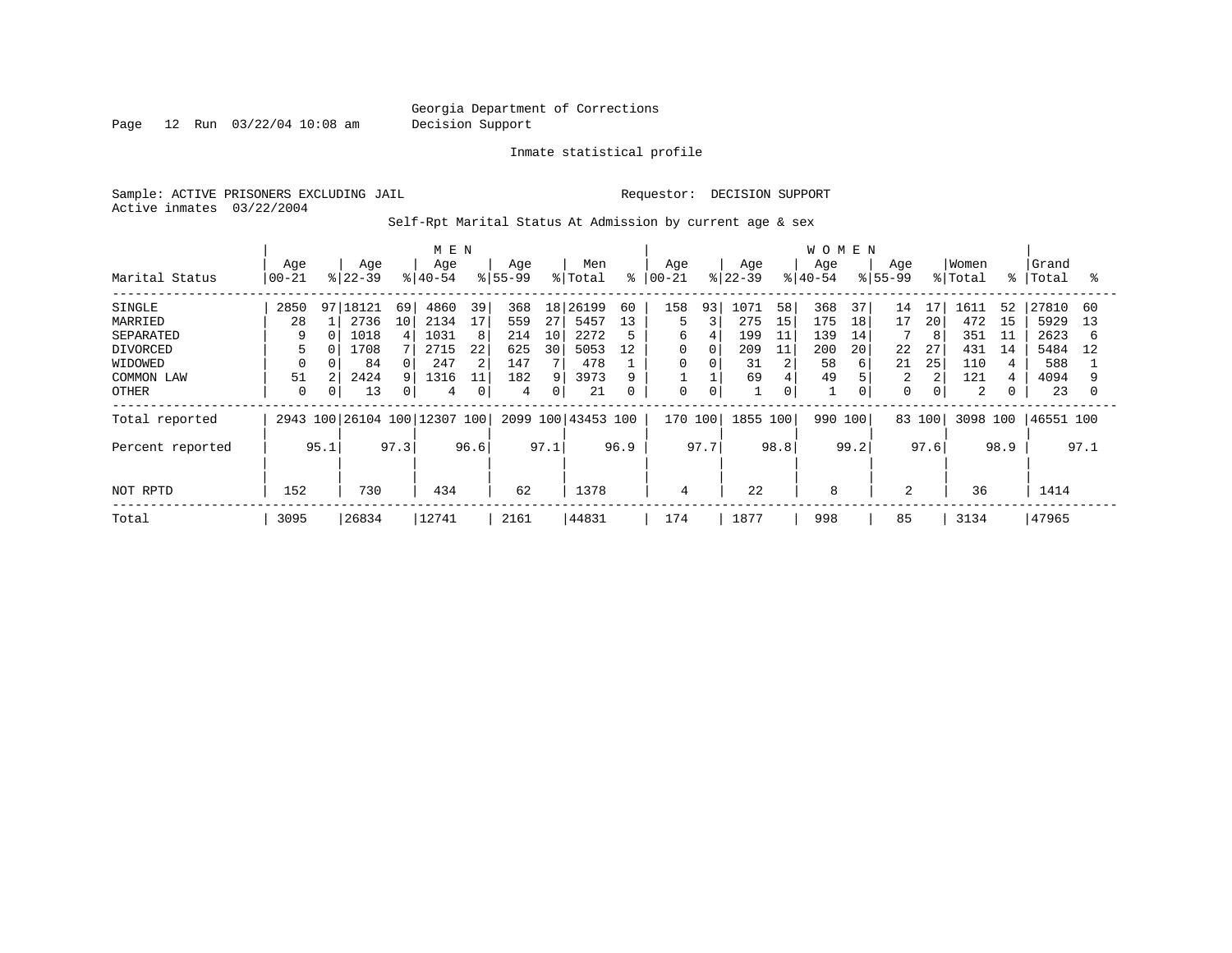Page 13 Run 03/22/04 10:08 am Decision Support

Inmate statistical profile

Sample: ACTIVE PRISONERS EXCLUDING JAIL **Requestor: DECISION SUPPORT** Active inmates 03/22/2004

Self-Rpt Number Of Children At Admission by current age & sex

|                      | M E N            |      |                   |      |                  |      |                  |      |                    |      |                  |                |                  |      | WOMEN            |      |                  |        |                  |           |                |      |
|----------------------|------------------|------|-------------------|------|------------------|------|------------------|------|--------------------|------|------------------|----------------|------------------|------|------------------|------|------------------|--------|------------------|-----------|----------------|------|
| Number Of Children   | Age<br>$00 - 21$ |      | Age<br>$ 22-39 $  |      | Age<br>$ 40-54 $ |      | Age<br>$ 55-99 $ |      | Men<br>% Total     | ႜ    | Aqe<br>$ 00-21 $ |                | Age<br>$ 22-39 $ |      | Age<br>$ 40-54 $ |      | Aqe<br>$ 55-99 $ |        | Women<br>% Total | $\approx$ | Grand<br>Total | ႜ    |
| NO CHILDREN          | 0                | 0    | 493               | 3    | 482              | 5    | 88               | 5    | 1063               | 4    | $\mathbf 0$      | 0              | 3                | 0    | 6                |      |                  |        | 10               |           | 1073           |      |
| ONE CHILD            | 515              | 76   | 6413              | 42   | 2727             | 30   | 323              | 18   | 9978               | 37   | 40               | 65             | 373              | 25   | 180              | 21   | 11               | 16     | 604              | 24        | 10582          | 36   |
| TWO CHILDREN         | 126              | 19   | 4286              | 28   | 2524             | 28   | 431              | 25   | 7367               | 27   | 16               | 26             | 446              | 30   | 263              | 30   | 17               | 25     | 742              | 30        | 8109           | 28   |
| THREE CHILDREN       | 23               |      | 2290              | 15   | 1657             | 18   | 371              | 21   | 4341               | 16   | 3                |                | 359              | 24   | 225              | 26   | 18               | 26     | 605              | 24        | 4946           | 17   |
| <b>FOUR CHILDREN</b> | 9                |      | 1033              |      | 839              | 9    | 231              | 13   | 2112               |      | $\overline{a}$   |                | 168              | 11   | 104              | 12   | 11               | 16     | 285              | 12        | 2397           | 8    |
| <b>FIVE CHILDREN</b> |                  |      | 489               | 3    | 442              | 5    | 140              | 8    | 1072               |      | 0                |                | 76               |      | 45               |      | 2                |        | 123              | 5.        | 1195           |      |
| MORE THAN 5 CHILDREN |                  | 0    | 345               | 2    | 370              | 4    | 174              | 10   | 890                |      | $\mathbf 1$      | $\overline{a}$ | 52               |      | 43               |      | 9                | 13     | 105              |           | 995            |      |
| Total reported       |                  |      | 675 100 15349 100 |      | 9041 100         |      |                  |      | 1758 100 26823 100 |      |                  | 62 100         | 1477 100         |      | 866 100          |      |                  | 69 100 | 2474 100         |           | 29297 100      |      |
| Percent reported     |                  | 21.8 |                   | 57.2 |                  | 71.0 |                  | 81.4 |                    | 59.8 |                  | 35.6           |                  | 78.7 |                  | 86.8 |                  | 81.2   |                  | 78.9      |                | 61.1 |
| NOT REPORTED         | 2420             |      | 11485             |      | 3700             |      | 403              |      | 18008              |      | 112              |                | 400              |      | 132              |      | 16               |        | 660              |           | 18668          |      |
| Total                | 3095             |      | 26834             |      | 12741            |      | 2161             |      | 44831              |      | 174              |                | 1877             |      | 998              |      | 85               |        | 3134             |           | 47965          |      |
|                      |                  |      |                   |      |                  |      |                  |      |                    |      |                  |                |                  |      |                  |      |                  |        |                  |           |                |      |
|                      |                  |      |                   |      |                  |      |                  |      |                    |      |                  |                |                  |      |                  |      |                  |        |                  |           |                |      |
| AVG NUM CHILDREN     | 1.31             |      | 2.03              |      | 2.32             |      | 3.00             |      | 2.17               |      | 1.53             |                | 2.53             |      | 2.67             |      | 3.12             |        | 2.57             |           | 2.20           |      |

\* NOTE: THE FIELD LABLED "NO CHILDREN" WAS CORRECTED IN MARCH 1989: MISSING DATA FOR INMATES STILL IN DIAGNOSTICS NOW HAS BEEN REMOVED FROM THIS FIELD AND IDENTIFIED AS "NOT REPORTED" INFORMATION.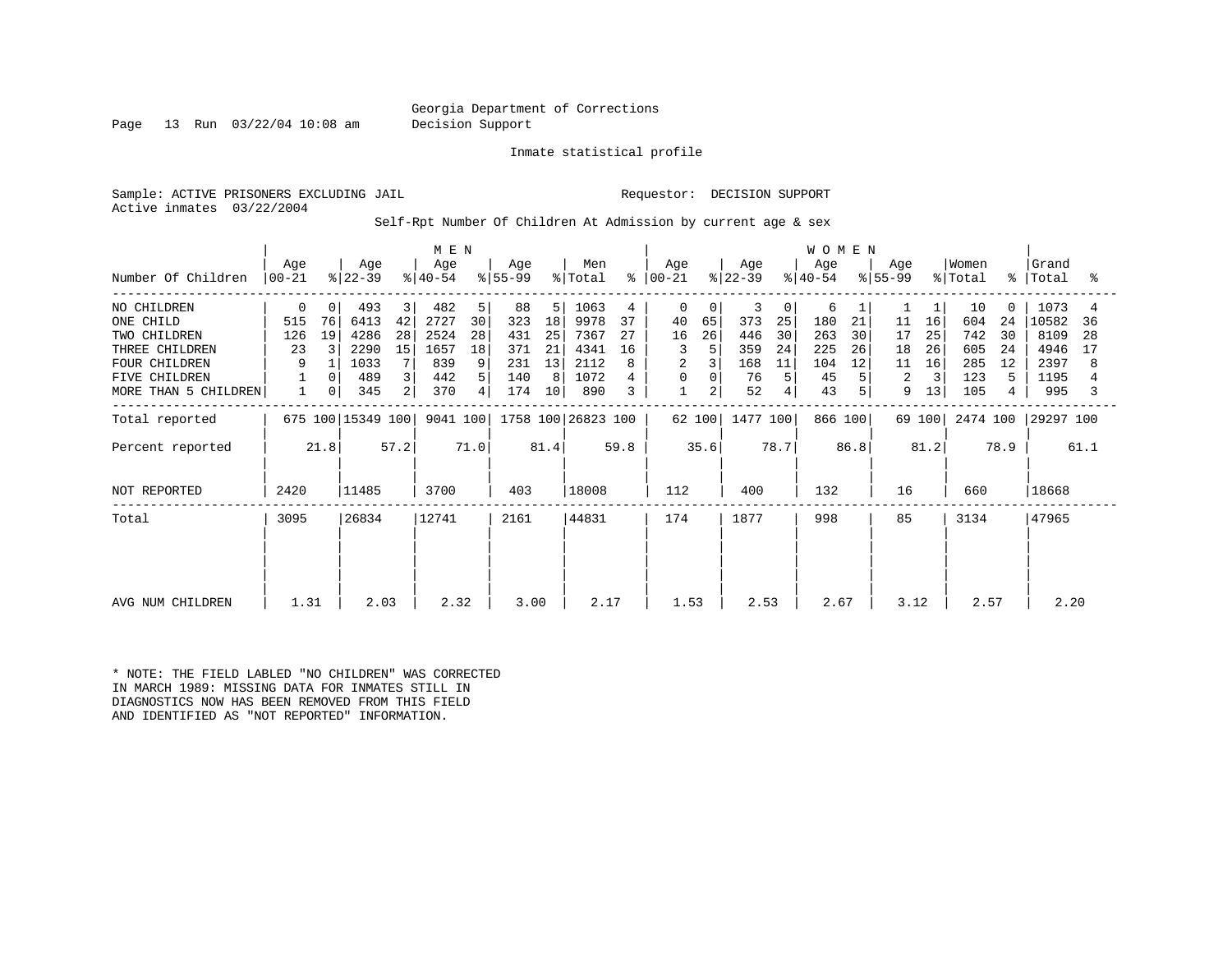Page 14 Run 03/22/04 10:08 am Decision Support

### Inmate statistical profile

Sample: ACTIVE PRISONERS EXCLUDING JAIL **Requestor: DECISION SUPPORT** Active inmates 03/22/2004

### Self-Rpt Religious Affiliation by current age & sex

|                  |           |              |                              |          | M E N    |          |           |                |                    |          |               |                |                |                | <b>WOMEN</b> |                |           |             |          |                |              |      |
|------------------|-----------|--------------|------------------------------|----------|----------|----------|-----------|----------------|--------------------|----------|---------------|----------------|----------------|----------------|--------------|----------------|-----------|-------------|----------|----------------|--------------|------|
|                  | Age       |              | Age                          |          | Age      |          | Age       |                | Men                |          | Age           |                | Age            |                | Age          |                | Age       |             | Women    |                | Grand        |      |
| Religion         | $00 - 21$ |              | $8 22-39$                    |          | $ 40-54$ |          | $8 55-99$ |                | % Total            |          | $8   00 - 21$ |                | $8 22-39$      |                | $ 40-54$     |                | $8 55-99$ |             | % Total  | ႜ              | Total        |      |
| <b>ISLAM</b>     | 76        | 3            | 921                          | 4        | 367      | 3        | 38        | 2              | 1402               | 3        | 2             |                | 16             | 1              | 3            | 0              |           | 0           | 21       |                | 1423         | 3    |
| CATHOLIC         | 127       | 4            | 1118                         | 4        | 418      | 3        | 82        | $\overline{4}$ | 1745               | 4        | 11            | 6              | 84             | 5              | 43           | 4              | 5         | 6           | 143      | 5              | 1888         | 4    |
| <b>BAPTIST</b>   | 1056      | 36           | 11302                        | 44       | 6805     | 57       | 1177      | 58             | 20340              | 48       | 88            | 52             | 1081           | 58             | 620          | 63             | 55        | 69          | 1844     | 60             | 22184        | 49   |
| METHODIST        | 26        | $\mathbf{1}$ | 417                          | 2        | 402      | 3        | 113       | 6              | 958                | 2        |               | $\mathbf{1}$   | 64             | 3              | 53           | 5              | 3         | 4           | 122      | 4              | 1080         | 2    |
| EPISCOPLN        |           | $\Omega$     | 40                           | $\Omega$ | 20       | 0        | 10        | 0              | 71                 | $\Omega$ |               | $\mathbf{1}$   |                | $\mathbf 0$    |              | 1              |           |             | 11       | 0              | 82           | n    |
| PRESBYTRN        | 5         | $\Omega$     | 45                           | $\Omega$ | 43       | $\Omega$ | 17        |                | 110                | 0        |               | $\mathbf 0$    |                | $\Omega$       |              | $\Omega$       |           |             | 2        | $\Omega$       | 112          |      |
| CHC OF GOD       | 28        |              | 224                          |          | 156      |          | 41        | 2              | 449                | 1        | 2             | $\mathbf{1}$   | 37             | $\overline{a}$ | 19           | $\overline{c}$ | 2         | 3           | 60       | $\overline{a}$ | 509          |      |
| HOLINESS         | 44        | 2            | 796                          | 3        | 557      | 5        | 100       | 5              | 1497               | 4        | 9             | 5              | 153            | 8              | 86           | 9              |           | 6           | 253      | $\mathsf{R}$   | 1750         |      |
| <b>JEWISH</b>    |           | $\Omega$     | 19                           | U        | 14       | 0        |           | $\Omega$       | 37                 | O        | $\Omega$      | $\mathbf 0$    |                | 0              |              | $\Omega$       | Ω         | $\cap$      | 3        | O              | 40           |      |
| ANGLICAN         |           |              | 3                            |          |          | $\Omega$ | 0         | O              |                    | U        | O             | 0              | $\overline{2}$ | 0              |              | $\Omega$       |           | $\Omega$    | 2        | O              |              |      |
| GRK ORTHDX       |           | $\Omega$     | ∩                            |          |          | 0        | 0         | $\Omega$       | 3                  | U        | O             | 0              | <sup>0</sup>   | 0              |              | 0              | O         | $\Omega$    | 0        | O              |              |      |
| HINDU            |           | $\Omega$     | 4                            |          |          | 0        |           | 0              | 6                  | 0        | 0             | 0              |                | $\Omega$       |              | $\Omega$       |           | $\Omega$    | 0        | O              | 6            |      |
| <b>BUDDHIST</b>  |           | $\Omega$     | 26                           | $\Omega$ | 8        | $\Omega$ |           | $\Omega$       | 39                 | 0        | 0             | 0              |                | $\Omega$       |              | $\Omega$       |           | $\Omega$    | 0        | $\Omega$       | 39           |      |
| TAOIST           |           | $\Omega$     | $\mathbf 0$                  |          |          | $\Omega$ | 0         | $\Omega$       |                    | O        | O             | $\Omega$       |                | $\Omega$       |              | $\Omega$       |           | ∩           | 0        | $\Omega$       | -1           |      |
| SHINTOIST        | 2         | $\Omega$     |                              | O        |          | $\Omega$ | $\Omega$  | $\Omega$       | 13                 | O        | O             | $\Omega$       |                | $\Omega$       |              | $\Omega$       |           | $\Omega$    | $\Omega$ | $\Omega$       | 13           |      |
| SEVEN D AD       |           | $\Omega$     | 59                           | $\Omega$ | 45       | 0        | 10        | $\Omega$       | 123                | 0        |               | 1              |                | $\Omega$       |              | $\Omega$       |           | $\Omega$    | 9        | $\Omega$       | 132          |      |
| JEHOVAH WT       | 23        |              | 209                          |          | 105      |          | 10        | O              | 347                |          | 2             | $\mathbf{1}$   | 10             |                |              |                |           | $\Omega$    | 19       |                | 366          |      |
| LATR DAY S       | 4         | n            | 24                           | O        | 13       | 0        | 5         | 0              | 46                 | 0        | O             | $\mathbf 0$    | 3              | $\Omega$       |              | $\Omega$       |           | O           | 3        | O              | 49           |      |
| QUAKER           | U         | $\Omega$     | $\Omega$                     | $\Omega$ | $\Omega$ | $\Omega$ | $\Omega$  | $\Omega$       | $\Omega$           | 0        | $\Omega$      | $\Omega$       | n              | $\Omega$       |              | $\Omega$       | 0         | $\Omega$    | 0        | $\Omega$       | <sup>0</sup> |      |
| OTHER PROD       | 537       | 18           | 3333                         | 13       | 835      | 7        | 125       | 6              | 4830               | 11       | 45            | 26             | 298            | 16             | 110          | 11             | 5         | 6           | 458      | 15             | 5288         | 12   |
| <b>NONE</b>      | 602       | 21           | 4467                         | 17       | 1328     | 11       | 178       | 9              | 6575               | 15       |               | $\overline{4}$ | 56             | 3              | 11           | $\mathbf{1}$   | 0         | $\mathbf 0$ | 74       | $\overline{2}$ | 6649         | 15   |
| <b>OTHER</b>     | 365       | 13           | 2659                         | 10       | 895      | 7        | 135       | 7              | 4054               | 10       | 0             | 0              | 33             | $\overline{c}$ | 21           | $\overline{2}$ | 3         | 4           | 57       | 2              | 4111         | 9    |
| Total reported   |           |              | 2912 100 25673 100 12023 100 |          |          |          |           |                | 2045 100 42653 100 |          | 170 100       |                | 1848 100       |                | 983 100      |                |           | 80 100      | 3081 100 |                | 45734 100    |      |
| Percent reported |           | 94.1         |                              | 95.7     |          | 94.4     |           | 94.6           |                    | 95.1     |               | 97.7           |                | 98.5           |              | 98.5           |           | 94.1        |          | 98.3           |              | 95.3 |
| NOT RPTD         | 183       |              | 1161                         |          | 718      |          | 116       |                | 2178               |          | 4             |                | 29             |                | 15           |                | 5         |             | 53       |                | 2231         |      |
| Total            | 3095      |              | 26834                        |          | 12741    |          | 2161      |                | 44831              |          | 174           |                | 1877           |                | 998          |                | 85        |             | 3134     |                | 47965        |      |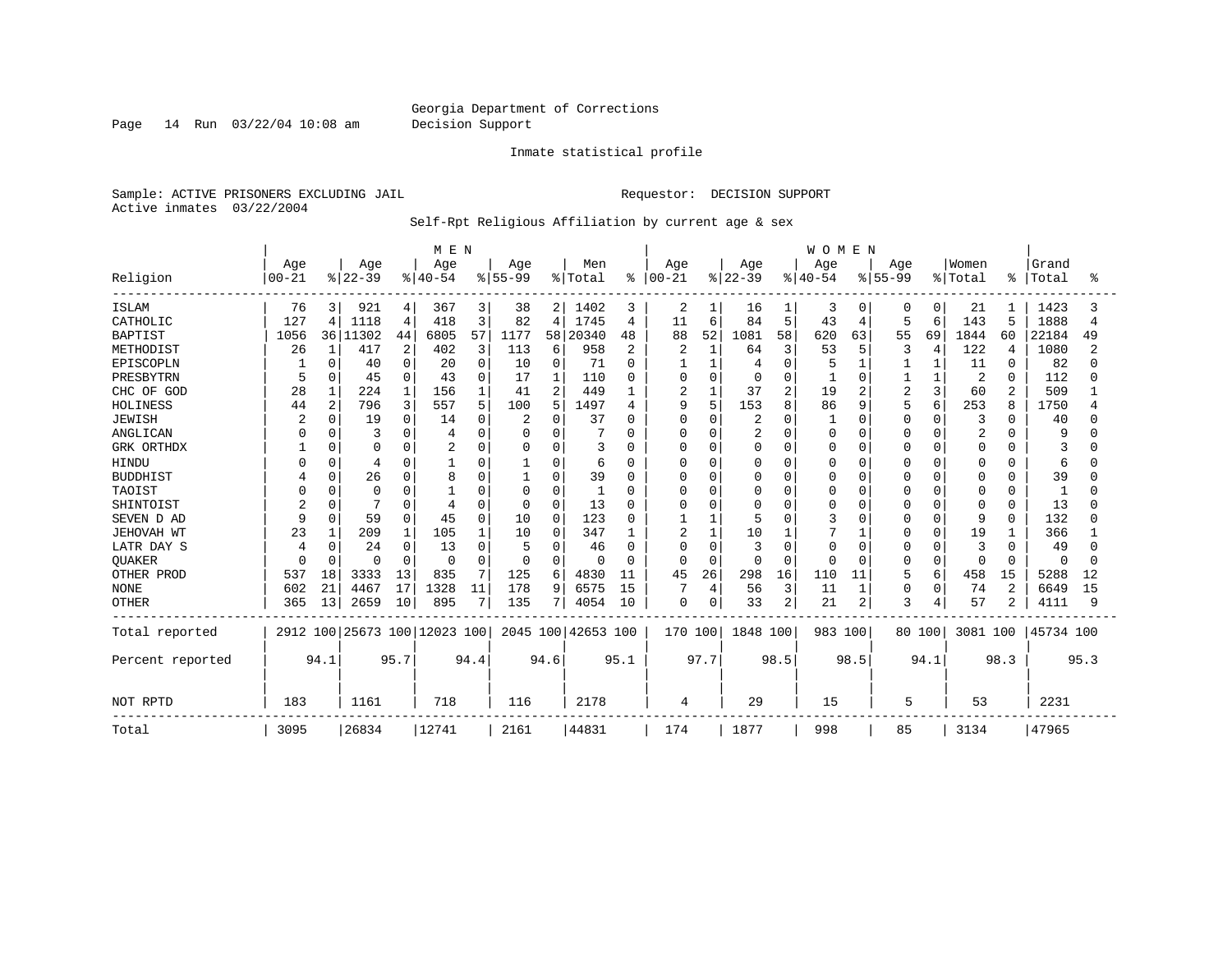Page 15 Run 03/22/04 10:08 am Decision Support

Inmate statistical profile

Sample: ACTIVE PRISONERS EXCLUDING JAIL REGUESTOR: DECISION SUPPORT Active inmates 03/22/2004

Self-Rpt Family Behavior Patterns \* by current age & sex

|                                                                                                                       |                                                        |                           |                                                                 |                                          | M E N                                                         |                                            |                                                        |                     |                                                                        |                                     |                                              |                                           |                                                           |                                                       | <b>WOMEN</b>                                            |                                      |                                             |                                      |                                                              |                      |                                                                     |                      |
|-----------------------------------------------------------------------------------------------------------------------|--------------------------------------------------------|---------------------------|-----------------------------------------------------------------|------------------------------------------|---------------------------------------------------------------|--------------------------------------------|--------------------------------------------------------|---------------------|------------------------------------------------------------------------|-------------------------------------|----------------------------------------------|-------------------------------------------|-----------------------------------------------------------|-------------------------------------------------------|---------------------------------------------------------|--------------------------------------|---------------------------------------------|--------------------------------------|--------------------------------------------------------------|----------------------|---------------------------------------------------------------------|----------------------|
| Family Behavior                                                                                                       | Age<br>$00 - 21$                                       |                           | Age<br>$ 22 - 39 $                                              |                                          | Age<br>$ 40-54 $                                              |                                            | Age<br>$8155 - 99$                                     |                     | Men<br>% Total                                                         | ៖                                   | Age<br>  00-21                               |                                           | Age<br>$ 22-39 $                                          |                                                       | Age<br>$ 40-54 $                                        |                                      | Age<br>$8155 - 99$                          |                                      | Women<br>% Total                                             | °                    | Grand<br>Total                                                      | ႜ                    |
| CRIMINLTY<br>ALCOHOLISM<br>DRUG ABUSE<br>DOMINERING<br>MIGRANT<br>INFL BTGS<br>PERMISSIVE<br>FATH ABSNT<br>MOTH ABSNT | 971<br>470<br>423<br>2<br>20<br>65<br>6<br>1975<br>529 | 22<br>11<br>9<br>44<br>12 | 7657<br>4355<br>2785<br>63<br>176<br>888<br>47<br>14770<br>3796 | 22<br>$12 \overline{ }$<br>8<br>42<br>11 | 3506<br>2458<br>988<br>57<br>129<br>604<br>36<br>4985<br>1421 | 24<br>17<br>0<br>4<br>$\Omega$<br>35<br>10 | 452<br>337<br>95<br>6<br>15<br>123<br>11<br>609<br>203 | 18<br>5<br>32<br>11 | 24 12586<br>7620<br>4291<br>128<br>340<br>1680<br>100<br>22339<br>5949 | 23<br>14<br>8<br>0<br>0<br>40<br>11 | 61<br>42<br>32<br>17<br>25<br>19<br>76<br>38 | 18<br>13<br>10<br>5<br>7<br>6<br>23<br>11 | 704<br>493<br>403<br>259<br>9<br>303<br>209<br>823<br>268 | 19<br>13<br>11<br>7<br>8<br>6<br>22<br>$7\phantom{.}$ | 366<br>264<br>172<br>176<br>4<br>156<br>77<br>312<br>90 | 21<br>15<br>10<br>10<br>9<br>18<br>5 | 23<br>20<br>13<br>13<br>11<br>3<br>26<br>10 | 18<br>16<br>10<br>10<br>9<br>21<br>8 | 1154<br>819<br>620<br>465<br>14<br>495<br>308<br>1237<br>406 | 19<br>14<br>10<br>21 | 13740<br>8439<br>4911<br>593<br>354<br>2175<br>408<br>23576<br>6355 | 22<br>14<br>38<br>10 |
| NONE<br>Total reported<br>Percent reported<br><b>OTHER</b>                                                            | 15<br>716                                              | $\overline{0}$<br>76.9    | 361<br>7069                                                     | 73.7                                     | 169<br>4476 100 34898 100 14353 100<br>4449                   | 65.1                                       | 37<br>960                                              | 2<br>55.6           | 582<br>1888 100 55615 100<br>13194                                     | 70.6                                | 25<br>336 100<br>36                          | 79.3                                      | 319<br>3790 100<br>366                                    | 8<br>80.5                                             | 152<br>1769 100<br>236                                  | 9<br>76.4                            | 126<br>27                                   | 100<br>68.2                          | 503<br>6021 100<br>665                                       | 78.8                 | 1085<br> 61636 100<br>13859                                         | 71.1                 |
| Total                                                                                                                 | 3095                                                   |                           | 26834                                                           |                                          | 12741                                                         |                                            | 2161                                                   |                     | 44831                                                                  |                                     | 174                                          |                                           | 1877                                                      |                                                       | 998                                                     |                                      | 85                                          |                                      | 3134                                                         |                      | 47965                                                               |                      |

\* NOTE: SINCE THERE CAN BE UP TO FIVE BEHAVIOR CODES PER INMATE, THE NUMBER OF CASES REPORTED IN THE DETAIL LINES AND THE TOTAL REPORTED LINE MAY EXCEED THE TOTAL NUMBER OF CASES. IN SHORT, THIS TABLE COUNTS THE NUMBER OF BEHAVIOR PROBLEMS, NOT INMATES.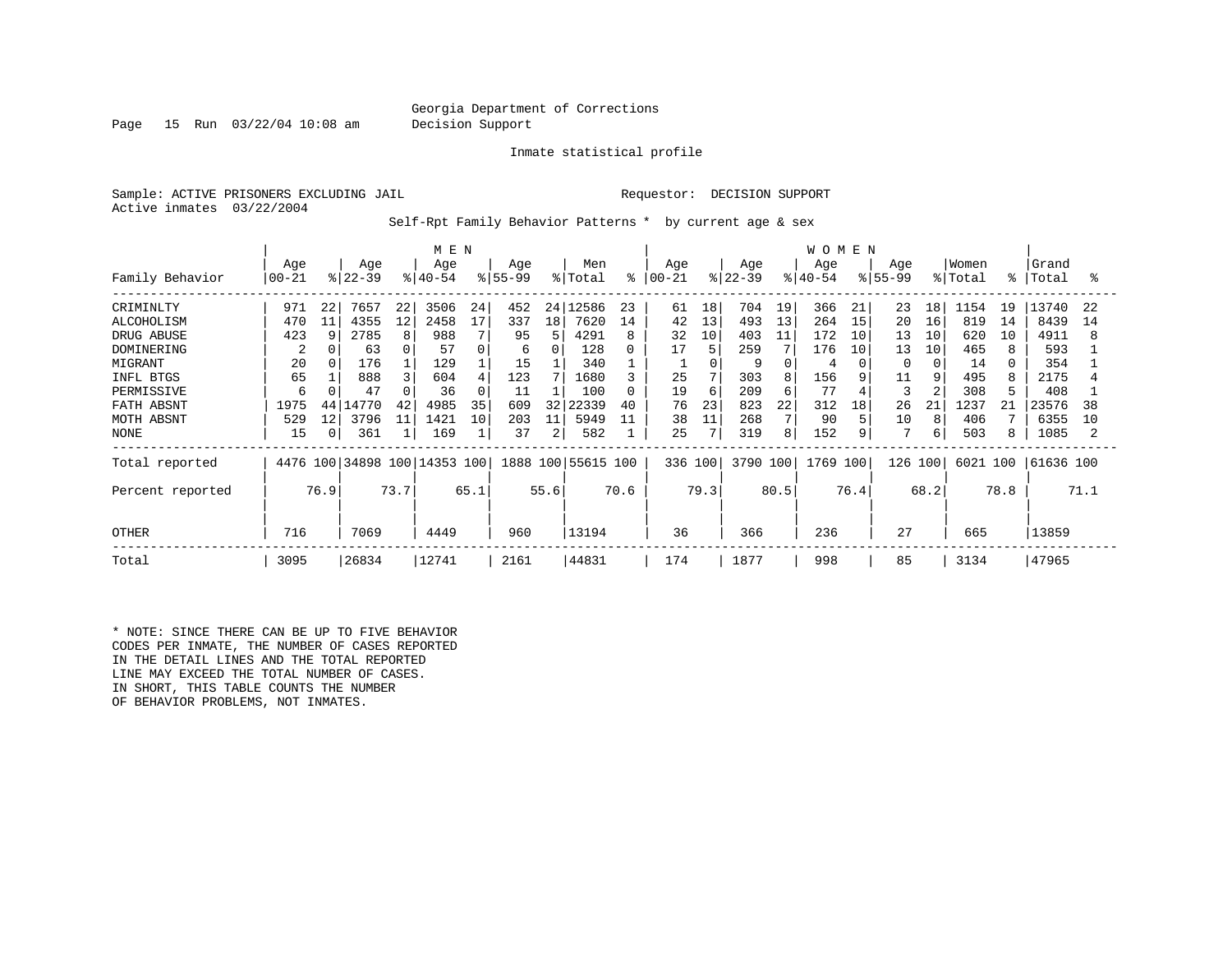Page 16 Run 03/22/04 10:08 am Decision Support

#### Inmate statistical profile

Sample: ACTIVE PRISONERS EXCLUDING JAIL REQUESTOR: DECISION SUPPORT Active inmates 03/22/2004

Inmate Diagnostic Behavior Problem \* by current age & sex

|                    |           |          |          |                | M E N                   |               |           |                 |                    |                |           |                |           |                | WOMEN    |          |                |                |          |      |           |      |
|--------------------|-----------|----------|----------|----------------|-------------------------|---------------|-----------|-----------------|--------------------|----------------|-----------|----------------|-----------|----------------|----------|----------|----------------|----------------|----------|------|-----------|------|
|                    | Age       |          | Age      |                | Age                     |               | Age       |                 | Men                |                | Age       |                | Age       |                | Age      |          | Age            |                | Women    |      | Grand     |      |
| Diagnostic Problem | $00 - 21$ |          | $ 22-39$ |                | $ 40-54$                | $\frac{8}{6}$ | $55 - 99$ |                 | % Total            | ి              | $00 - 21$ |                | $ 22-39 $ |                | $ 40-54$ |          | $ 55-99$       |                | % Total  | ႜ    | Total     | ႜ    |
| <b>ALCOHOLIC</b>   | 93        | 2        | 1137     | $\overline{2}$ | 1004                    | 4             | 212       | 6               | 2446               | 3              | 6         | 2              | 155       | 5              | 124      |          | 8              | 6              | 293      | 6    | 2739      |      |
| <b>ALCOH ABSE</b>  | 708       | 12       | 6567     | 13             | 3857                    | 16            | 570       | 16              | 11702              | 14             | 5         | $\overline{2}$ | 148       | 5              | 127      | 7        | 9              | 7              | 289      | 6    | 11991     | 13   |
| DRUG EXP           | 790       | 14       | 8243     | 16             | 3423                    | 14            | 327       |                 | 9 12783            | 15             | 26        | 9              | 281       | 9              | 167      | 10       | 10             | $\mathsf{R}$   | 484      | q    | 13267     | 15   |
| DRUG ABSE          | 1250      | 21       | 9736     | 19             | 4766                    | 19            | 321       | 9               | 16073              | 19             | 69        | 25             | 888       | 29             | 487      | 28       | 15             | 11             | 1459     | 28   | 17532     | 19   |
| NARC ADDCT         | 49        |          | 703      |                | 522                     | 2             | 41        |                 | 1315               | 2              | 5         | $\overline{2}$ | 58        | $\overline{2}$ | 52       | 3        |                |                | 116      |      | 1431      |      |
| EPILEPTIC          | 17        | $\Omega$ | 268      |                | 206                     |               | 29        |                 | 520                |                | 6         |                | 82        | 3              | 50       | 3        |                | 3              | 142      | 3    | 662       |      |
| MANIPULTVE         | 1003      | 17       | 6948     | 14             | 2523                    | 10            | 257       |                 | 7 10731            | 13             |           | $\Omega$       | 35        |                | 19       |          | 5              | $\overline{4}$ | 60       |      | 10791     | 12   |
| <b>ASSAULTIVE</b>  | 1345      | 231      | 11392    | 22             | 5044                    | 20            | 919       | 26 <sub>1</sub> | 18700              | 22             | 77        | 28             | 611       | 20             | 313      | 18       | 29             | 22             | 1030     | 20   | 19730     | 22   |
| ESCPE TEND         | 73        |          | 1006     | 2              | 744                     | 3             | 152       | 4               | 1975               | $\overline{2}$ | 5         | $\overline{c}$ | 73        | $\overline{2}$ | 47       | 3        | $\overline{c}$ | $\overline{2}$ | 127      | 2    | 2102      |      |
| SUICIDAL           | 90        |          | 1034     | $\overline{2}$ | 547                     | 2             | 80        | 2               | 1751               | 2              | 15        | 5              | 198       | 6              | 79       |          |                | 5              | 299      | 6    | 2050      |      |
| WITHDRAWN          | 17        |          | 182      | 0              | 119                     | U             | 30        |                 | 348                | O              | 11        | 4              | 93        | 3              | 44       | 3        | 3              | 2              | 151      | 3    | 499       |      |
| PR RLTY CT         | 63        |          | 498      |                | 287                     |               | 49        |                 | 897                |                | 5         | 2              | 69        | $\overline{2}$ | 25       |          | 4              | 3              | 103      | 2    | 1000      |      |
| HOMOSEXUAL         |           | $\Omega$ | 148      | $\Omega$       | 93                      | $\Omega$      | 23        |                 | 271                | $\Omega$       | 21        | 8              | 121       | $\overline{4}$ | 46       | 3        | $\overline{2}$ | 2              | 190      | 4    | 461       |      |
| <b>NONE</b>        | 88        |          | 1057     | 2              | 652                     | 3             | 227       | 6               | 2024               | $\overline{2}$ | $\Omega$  | $\Omega$       | 14        | $\Omega$       | 22       |          | 9              | 7              | 45       |      | 2069      |      |
| <b>OTHER</b>       | 35        |          | 538      |                | 374                     | 2             | 98        | ζ               | 1045               |                | $\Omega$  | $\Omega$       | 9         | $\Omega$       | 8        | $\Omega$ | 5              | $\overline{4}$ | 22       | ∩    | 1067      |      |
| NOT RPTD           | 191       |          | 1566     | 3              | 578                     | 2             | 183       | 5               | 2518               | 3              | 26        | 9              | 274       | 9              | 100      | 6        | 18             | 14             | 418      |      | 2936      |      |
| Total reported     | 5822      |          |          |                | 100 51093 100 24754 100 |               |           |                 | 3522 100 85191 100 |                | 278 100   |                | 3109 100  |                | 1712 100 |          | 131 100        |                | 5230 100 |      | 90421 100 |      |
| Percent reported   |           | 99.9     |          | 99.7           |                         | 99.9          |           | 99.8            |                    | 99.8           |           | 100.0          |           | 100.0          |          | 99.8     |                | 100.0          |          | 99.9 |           | 99.8 |
| UNKNOWN            | 3         |          | 70       |                | 15                      |               | 4         |                 | 92                 |                | 0         |                | U         |                | 2        |          | O              |                | 2        |      | 94        |      |
| Total              | 3095      |          | 26834    |                | 12741                   |               | 2161      |                 | 44831              |                | 174       |                | 1877      |                | 998      |          | 85             |                | 3134     |      | 47965     |      |

\* NOTE: SINCE THERE CAN BE UP TO FIVE BEHAVIOR CODES PER INMATE, THE NUMBER OF CASES REPORTED IN THE DETAIL LINES AND THE TOTAL REPORTED LINE MAY EXCEED THE TOTAL NUMBER OF CASES. IN SHORT, THIS TABLE COUNTS THE NUMBER OF BEHAVIOR PROBLEMS, NOT INMATES.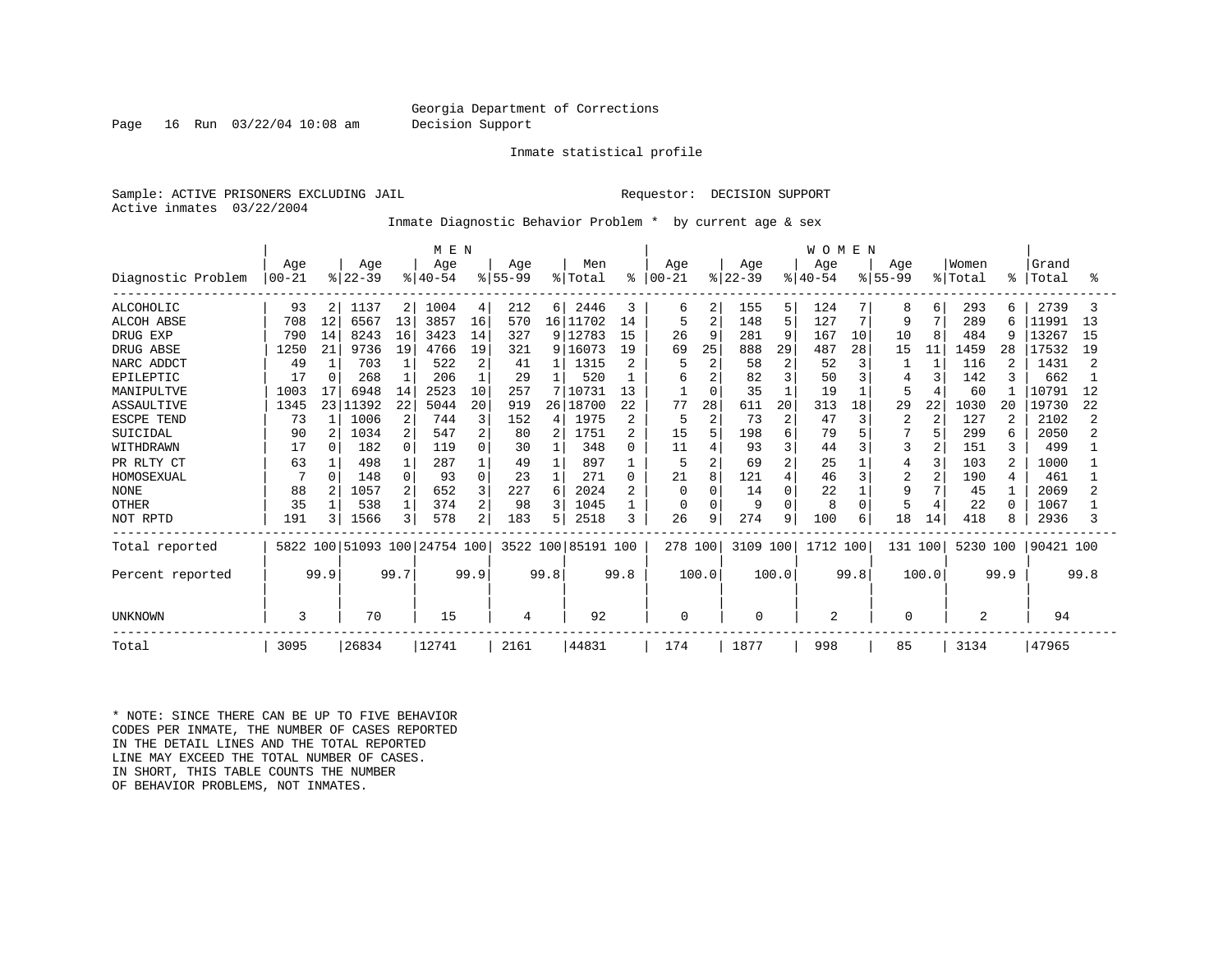Page 17 Run 03/22/04 10:08 am Decision Support

Inmate statistical profile

Sample: ACTIVE PRISONERS EXCLUDING JAIL **Requestor: DECISION SUPPORT** Active inmates 03/22/2004

Physical Profile (General Condition) by current age & sex

|                      |           |                |           |                | M E N                   |      |             |      |                    |      |             |                |           |             | <b>WOMEN</b> |       |             |      |          |      |           |      |
|----------------------|-----------|----------------|-----------|----------------|-------------------------|------|-------------|------|--------------------|------|-------------|----------------|-----------|-------------|--------------|-------|-------------|------|----------|------|-----------|------|
|                      | Age       |                | Age       |                | Age                     |      | Age         |      | Men                |      | Age         |                | Age       |             | Age          |       | Age         |      | Women    |      | Grand     |      |
| Physical Profile     | $00 - 21$ |                | $ 22-39 $ |                | $8 40-54$               |      | $8155 - 99$ |      | % Total            | ⊱    | 00-21       |                | $ 22-39 $ |             | $ 40-54$     |       | $8155 - 99$ |      | % Total  | န္   | Total     |      |
| NO LIMITATION        | 2747      | 931            | 21000     | 81             | 6998                    | 57   | 466         | 22   | 31211              | 72   | 127         | 80             | 1232      | 70          | 446          | 47    | 9           | 11   | 1814     | 61   | 33025     | 71   |
| DEFECT NO MAJOR LIMT | 157       | Б.             | 3204      | 12             | 3240                    | 26   | 709         | 34   | 7310               | 17   | 31          | 20             | 451       | 26          | 414          | 43    | 38          | 48   | 934      | 32   | 8244      | 18   |
| DEFECT MAJOR LIMIT   | 33        |                | 1777      |                | 2002                    | 16   | 789         | 37   | 4601               | 11   | 0           | 0              | 70        |             | 90           | 9     | 28          | 35   | 188      |      | 4789      | 1 O  |
| VERY MAJOR DEFECT    |           | 0 <sup>1</sup> | 32        | 0 <sup>1</sup> | 82                      |      | 147         |      | 262                |      | $\mathbf 0$ | 0 <sub>1</sub> | 5         | $\mathbf 0$ | 6            |       | 5           | 6    | 16       |      | 278       |      |
| Total reported       | 2938      |                |           |                | 100 26013 100 12322 100 |      |             |      | 2111 100 43384 100 |      | 158 100     |                | 1758 100  |             | 956          | 100 l | 80 100      |      | 2952 100 |      | 46336 100 |      |
| Percent reported     |           | 94.9           |           | 96.9           |                         | 96.7 |             | 97.7 |                    | 96.8 |             | 90.8           |           | 93.7        |              | 95.8  |             | 94.1 |          | 94.2 |           | 96.6 |
| NOT REPORTED         | 157       |                | 821       |                | 419                     |      | 50          |      | 1447               |      | 16          |                | 119       |             | 42           |       | 5           |      | 182      |      | 1629      |      |
| Total                | 3095      |                | 26834     |                | 12741                   |      | 2161        |      | 44831              |      | 174         |                | 1877      |             | 998          |       | 85          |      | 3134     |      | 47965     |      |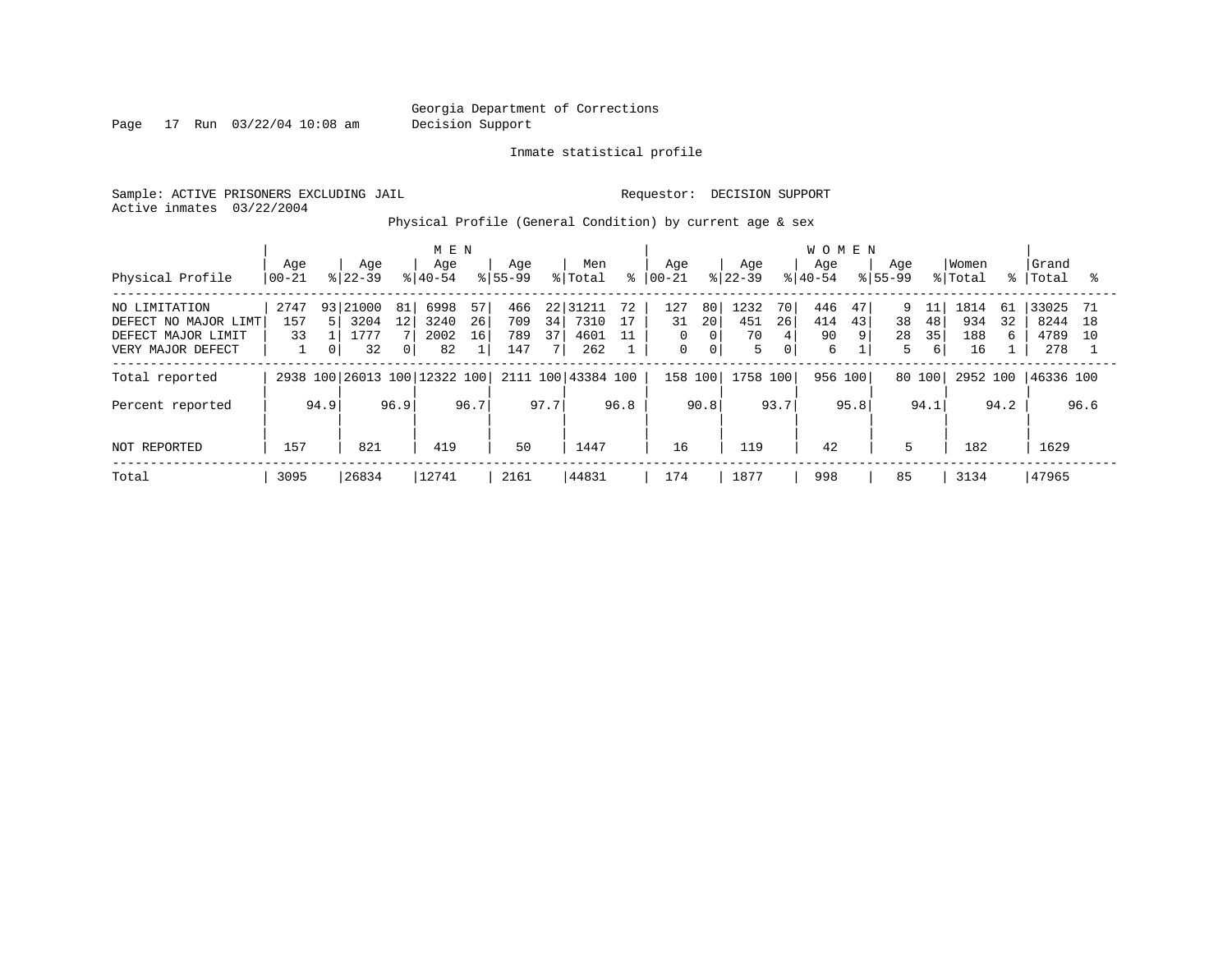Page 18 Run 03/22/04 10:08 am Decision Support

#### Inmate statistical profile

Sample: ACTIVE PRISONERS EXCLUDING JAIL **Requestor: DECISION SUPPORT** Active inmates 03/22/2004

Security Status by current age & sex

|                  |                    |       |                  |          | M E N                        |       |                 |       |                    |       |                   |                |                  |          | <b>WOMEN</b>     |       |                  |        |                  |       |                |       |
|------------------|--------------------|-------|------------------|----------|------------------------------|-------|-----------------|-------|--------------------|-------|-------------------|----------------|------------------|----------|------------------|-------|------------------|--------|------------------|-------|----------------|-------|
| Security         | Age<br>$ 00 - 21 $ |       | Age<br>$ 22-39 $ |          | Age<br>$ 40-54$              |       | Age<br>$ 55-99$ |       | Men<br>% Total     | နွ    | Age<br>$ 00 - 21$ |                | Age<br>$ 22-39 $ |          | Age<br>$ 40-54 $ |       | Age<br>$8 55-99$ |        | Women<br>% Total | ႜ     | Grand<br>Total | ႜ     |
| DIAG INCOM       | 0                  |       | $\Omega$         |          | 0                            | 0     | $\Omega$        | 0     | 0                  |       | 0                 |                | 0                | $\Omega$ | 0                |       | $\Omega$         |        | 0                |       | $\Omega$       | O     |
| WRK RELEAS       |                    |       |                  | $\Omega$ | 0                            | 0     | $\mathbf 0$     | 0     | $\mathbf 0$        | 0     | 0                 | 0              | 0                | 0        | 0                |       | $\Omega$         |        | 0                |       | $\Omega$       |       |
| TRUSTY           | 30                 |       | 1125             |          | 740                          | 6     | 75              | 3     | 1970               | 4     |                   | 2              | 54               |          | 65               |       | 3                |        | 125              |       | 2095           |       |
| MINIMUM          | 748                | 24    | 8562             | 32       | 4682                         | 37    | 765             | 35    | 14757              | 33    | 67                | 39             | 1095             | 58       | 635              | 64    | 56               | 66     | 1853             | 59    | 16610          | 35    |
| MEDIUM           | 1371               | 44    | 10819            | 40       | 5091                         | 40    | 1026            | 47    | 18307              | 41    | 73                | 42             | 491              | 26       | 203              | 20    | 19               | 22     | 786              | 25    | 19093          | 40    |
| CLOSE            | 556                | 18    | 4125             | 15       | 1278                         | 10    | 194             | 9     | 6153               | 14    | 19                | 11             | 135              |          | 37               |       | 3                | 4      | 194              | 6     | 6347           | 13    |
| MAXIMUM          | 23                 |       | 455              |          | 156                          |       | 19              |       | 653                |       | $\Omega$          |                | 4                | $\Omega$ | $\overline{2}$   |       |                  |        | 6                |       | 659            |       |
| DIAGNOSTIC       | 367                | 12    | 1748             |          | 794                          | 6     | 82              | 4     | 2991               | 7     | 12                | $\overline{7}$ | 98               | 5        | 56               | 6     | 4                |        | 170              |       | 3161           |       |
| Total reported   |                    |       |                  |          | 3095 100 26834 100 12741 100 |       |                 |       | 2161 100 44831 100 |       | 174 100           |                | 1877 100         |          | 998 100          |       |                  | 85 100 | 3134 100         |       | 47965 100      |       |
| Percent reported |                    | 100.0 |                  | 100.0    |                              | 100.0 |                 | 100.0 |                    | 100.0 |                   | 100.0          |                  | 100.0    |                  | 100.0 |                  | 100.0  |                  | 100.0 |                | 100.0 |
| NOT RPTD         | $\Omega$           |       | 0                |          | 0                            |       | 0               |       | $\mathbf{0}$       |       | 0                 |                | 0                |          |                  |       | 0                |        | 0                |       |                |       |
| Total            | 3095               |       | 26834            |          | 12741                        |       | 2161            |       | 44831              |       | 174               |                | 1877             |          | 998              |       | 85               |        | 3134             |       | 47965          |       |

\* NOTE: BEGINNING IN JULY 1987, THE FACILITIES DIVISION NO LONGER CODED INMATES AS BEING WORK RELEASE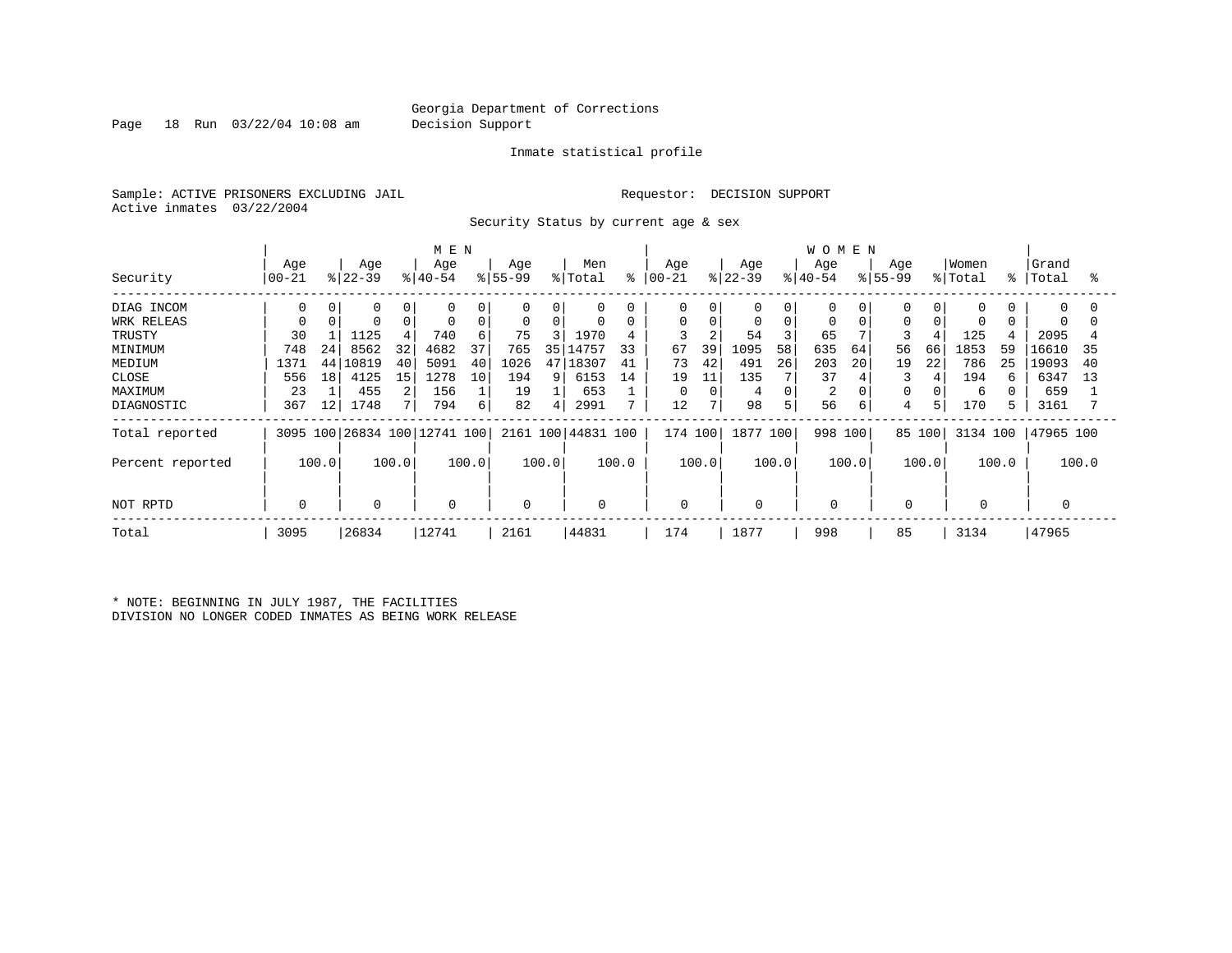Page 19 Run 03/22/04 10:08 am Decision Support

#### Inmate statistical profile

Sample: ACTIVE PRISONERS EXCLUDING JAIL **Requestor: DECISION SUPPORT** Active inmates 03/22/2004

Number Of Sentences by current age & sex

|                     |                  |      |                  | M E N |                              |      |                  |       |                    |      |                      |       |                  | <b>WOMEN</b> |                  |      |                    |        |                  |      |                    |      |
|---------------------|------------------|------|------------------|-------|------------------------------|------|------------------|-------|--------------------|------|----------------------|-------|------------------|--------------|------------------|------|--------------------|--------|------------------|------|--------------------|------|
| Number Of Sentences | Age<br>$ 00-21 $ |      | Age<br>$ 22-39 $ |       | Age<br>$ 40-54 $             |      | Age<br>$8 55-99$ |       | Men<br>% Total     |      | Age<br>$8   00 - 21$ |       | Age<br>$ 22-39 $ |              | Age<br>$8 40-54$ |      | Age<br>$8155 - 99$ |        | Women<br>% Total |      | Grand<br>%   Total | ႜ    |
|                     |                  |      |                  |       |                              |      |                  |       |                    |      |                      |       |                  |              |                  |      |                    |        |                  |      |                    |      |
| ONE                 | 1355             | 44   | 8580             | 32    | 4144                         | 33   | 866              |       | 40 14945           | 33   | 86                   | 49    | 762              | 41           | 425              | 43   | 40                 | 47     | 1313             | 42   | 16258              | -34  |
| TWO                 | 793              | 26   | 6426             | 24    | 3052                         | 24   | 519              |       | 24 10790           | 24   | 43                   | 25    | 505              | 27           | 248              | 25   | 19                 | 22     | 815              | 26   | 11605              | -24  |
| THREE               | 432              | 14   | 4271             | 16    | 1988                         | 16   | 288              | 13    | 6979               | 16   | 25                   | 14    | 238              | 13           | 136              | 14   | 15                 | 18     | 414              | 13   | 7393               | 15   |
| <b>FOUR</b>         | 229              |      | 2663             | 10    | 1223                         | 10   | 177              | 8     | 4292               | 10   | 6                    |       | 153              | 8            | 85               |      | 5                  | 6      | 249              | 8    | 4541               | 9    |
| <b>FIVE</b>         | 116              |      | 1739             | 6     | 765                          | 6    | 100              |       | 2720               | 6    |                      |       | 88               |              | 42               |      | 2                  |        | 136              |      | 2856               |      |
| MORE THAN FIVE      | 164              |      | 3134             | 12    | 1556                         | 12   | 210              | 10    | 5064               | 11   | 10                   | 6 I   | 126              |              | 60               | 6    | 4                  | 5      | 200              | 6.   | 5264 11            |      |
| Total reported      |                  |      |                  |       | 3089 100 26813 100 12728 100 |      |                  |       | 2160 100 44790 100 |      | 174 100              |       | 1872 100         |              | 996 100          |      |                    | 85 100 | 3127 100         |      | 47917 100          |      |
| Percent reported    |                  | 99.8 |                  | 99.9  |                              | 99.9 |                  | 100.0 |                    | 99.9 |                      | 100.0 |                  | 99.7         |                  | 99.8 |                    | 100.0  |                  | 99.8 |                    | 99.9 |
| NOT REPORTED        | 6                |      | 21               |       | 13                           |      |                  |       | 41                 |      | $\Omega$             |       | 5                |              | 2                |      | $\Omega$           |        |                  |      | 48                 |      |
| Total               | 3095             |      | 26834            |       | 12741                        |      | 2161             |       | 44831              |      | 174                  |       | 1877             |              | 998              |      | 85                 |        | 3134             |      | 47965              |      |
|                     |                  |      |                  |       |                              |      |                  |       |                    |      |                      |       |                  |              |                  |      |                    |        |                  |      |                    |      |
|                     |                  |      |                  |       |                              |      |                  |       |                    |      |                      |       |                  |              |                  |      |                    |        |                  |      |                    |      |
|                     |                  |      |                  |       |                              |      |                  |       |                    |      |                      |       |                  |              |                  |      |                    |        |                  |      |                    |      |
| AVG NUM SENTENCES   | 2.26             |      | 2.94             |       | 2.98                         |      | 2.66             |       | 2.89               |      | 2.13                 |       | 2.43             |              | 2.38             |      | 2.08               |        | 2.39             |      | 2.86               |      |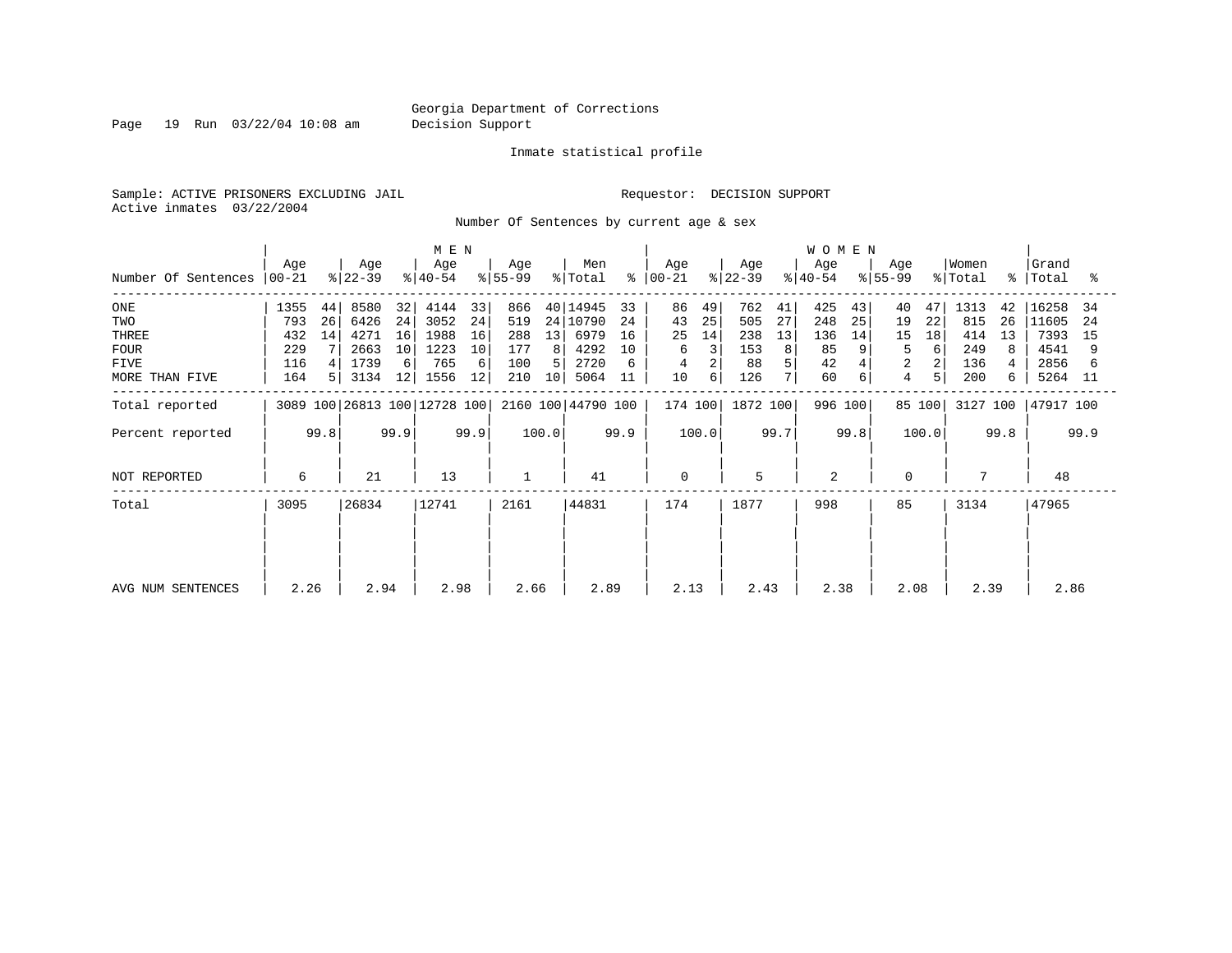Page 20 Run 03/22/04 10:08 am Decision Support

#### Inmate statistical profile

Sample: ACTIVE PRISONERS EXCLUDING JAIL **Requestor: DECISION SUPPORT** Active inmates 03/22/2004

Number Of Disciplinaries by current age & sex

|                             |                         |                                | M E N                        |                                  |                              |                      |                            | <b>WOMEN</b>           |                      |                         |                           |
|-----------------------------|-------------------------|--------------------------------|------------------------------|----------------------------------|------------------------------|----------------------|----------------------------|------------------------|----------------------|-------------------------|---------------------------|
| Disciplinaries              | Age<br>$ 00-21$         | Age<br>$ 22-39 $               | Age<br>$ 40-54 $             | Age<br>$ 55-99 $                 | Men<br>% Total<br>⊱          | Age<br>$ 00-21 $     | Age<br>$ 22-39 $           | Age<br>$8 40-54$       | Age<br>$ 55-99 $     | Women<br>% Total        | Grand<br>%   Total<br>ႜ   |
| ZERO<br>ONE                 | 1110<br>36<br>13<br>396 | 8661<br>32<br>13<br>3526       | 5281<br>41<br>1842<br>14     | 963<br>391<br>18 <sup>1</sup>    | 45 16015<br>36<br>6155<br>14 | 81<br>47<br>28<br>16 | 895<br>48<br>264<br>14     | 581<br>58<br>140<br>14 | 56<br>66<br>11<br>13 | 1613<br>51<br>443<br>14 | 17628<br>37<br>6598<br>14 |
| TWO<br>THREE<br><b>FOUR</b> | 262<br>8<br>215<br>141  | 2160<br>8<br>1601<br>6<br>1207 | 1101<br>9<br>720<br>6<br>529 | 195<br>9<br>124<br>61<br>88<br>4 | 3718<br>8<br>2660<br>1965    | 15<br>9<br>9<br>6    | 168<br>9<br>116<br>6<br>75 | 73<br>41<br>32         | 6<br>3               | 262<br>169<br>114       | 3980<br>2829<br>2079      |
| FIVE<br>MORE THAN FIVE      | 125<br>846<br>27        | 995<br>8682<br>32              | 3<br>408<br>22<br>2860       | 52<br>348                        | 1580<br>4<br>16 12736<br>28  | 4<br>31<br>18        | 51<br>308<br>16            | 18<br>113<br>11        | 0<br>8<br>9          | 73<br>460<br>15         | 1653<br>13196<br>28       |
| Total reported              |                         |                                | 3095 100 26832 100 12741 100 |                                  | 2161 100 44829 100           | 174 100              | 1877 100                   | 998 100                | 85 100               | 3134 100                | 47963 100                 |
| Percent reported            | 100.0                   | 100.0                          | 100.0                        | 100.0                            | 100.0                        | 100.0                | 100.0                      | 100.0                  | 100.0                | 100.0                   | 100.0                     |
| NOT REPORTED                | 0                       | 2                              | 0                            | $\mathbf 0$                      | 2                            | 0                    | 0                          | $\mathbf 0$            | 0                    | 0                       | 2                         |
| Total                       | 3095                    | 26834                          | 12741                        | 2161                             | 44831                        | 174                  | 1877                       | 998                    | 85                   | 3134                    | 47965                     |
| AVG NUM DISCIP              | 4.87                    | 6.98                           | 5.06                         | 3.54                             | 6.12                         | 2.62                 | 3.41                       | 2.55                   | 2.04                 | 3.06                    | 5.92                      |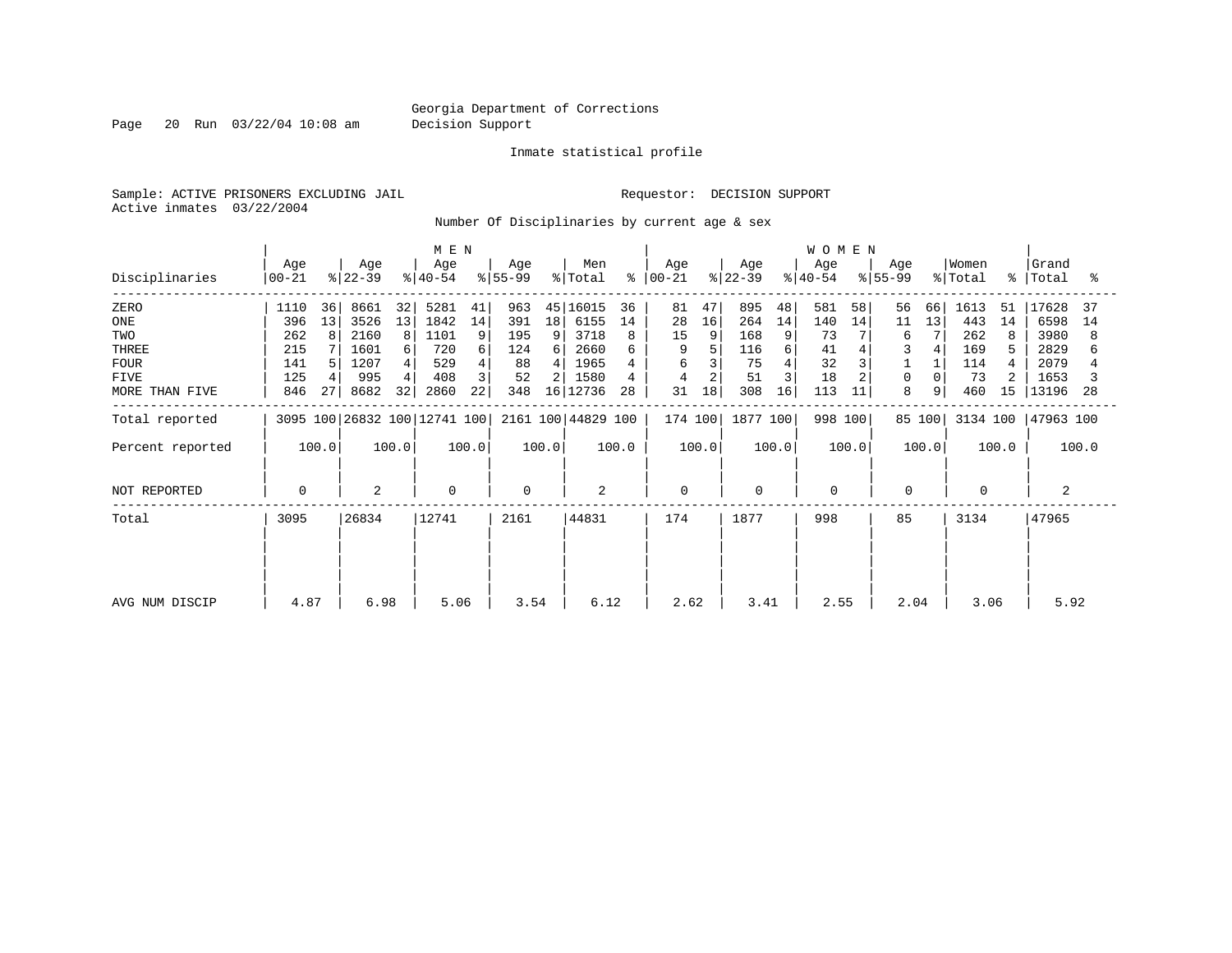Page 21 Run 03/22/04 10:08 am Decision Support

#### Inmate statistical profile

Sample: ACTIVE PRISONERS EXCLUDING JAIL **Requestor: DECISION SUPPORT** Active inmates 03/22/2004

Number Of Escapes by current age & sex

|                  |                  |                              | M E N            |                  |                    |                      |                  | <b>WOMEN</b>     |                            |                  |                         |
|------------------|------------------|------------------------------|------------------|------------------|--------------------|----------------------|------------------|------------------|----------------------------|------------------|-------------------------|
| Escapes          | Age<br>$00 - 21$ | Age<br>$ 22-39 $             | Age<br>$ 40-54 $ | Age<br>$ 55-99 $ | Men<br>% Total     | Age<br>$8   00 - 21$ | Age<br>$ 22-39 $ | Age<br>$ 40-54 $ | Age<br>$ 55-99 $           | Women<br>% Total | Grand<br>%   Total<br>° |
| ZERO             | 3091 100 26685   |                              | 99 12607<br>99   | 2125             | 98 44508<br>99     | 174 100              | 1875 100         | 996<br>100       | 85 100                     | 3130 100         | 47638<br>99             |
| ONE              | $\Omega$         | 147                          | 117<br>1         | 27               | 294                | 0<br>0               | 2<br>0           | 2<br>$\Omega$    | $\Omega$<br>$\Omega$       | $\Omega$         | 298                     |
| TWO              |                  | 2                            | 14<br>0          | 0<br>6           | 23<br>0            | 0                    | 0<br>$\Omega$    |                  | 0                          | 0                | 23                      |
| THREE            | 0                |                              |                  | 0                |                    | 0                    | 0                |                  |                            | 0                |                         |
| <b>FOUR</b>      |                  |                              |                  | 0                |                    | 0                    | $\Omega$<br>0    | $\Omega$         |                            | $\Omega$         |                         |
| FIVE             |                  | $\Omega$                     | 0                | 0<br>0           | 0                  | 0                    | 0<br>0           | 0                | 0                          | $\Omega$         | $\Omega$                |
| MORE THAN FIVE   | $\mathbf 0$<br>0 | $\Omega$                     | $\mathbf 0$<br>0 | $\Omega$<br>0    | $\mathbf 0$        | 0<br>0               | $\mathbf 0$<br>0 | $\mathbf 0$      | $\mathbf 0$<br>$\mathbf 0$ | $\mathbf 0$      | $\Omega$                |
| Total reported   |                  | 3095 100 26834 100 12741 100 |                  |                  | 2161 100 44831 100 | 174 100              | 1877 100         | 998 100          | 85 100                     | 3134 100         | 47965 100               |
| Percent reported | 100.0            | 100.0                        | 100.0            | 100.0            | 100.0              | 100.0                | 100.0            | 100.0            | 100.0                      | 100.0            | 100.0                   |
| NOT REPORTED     | 0                | $\mathbf 0$                  | 0                | $\mathbf 0$      | $\Omega$           | $\mathbf 0$          | 0                | $\mathbf 0$      | $\mathbf 0$                | $\mathbf 0$      |                         |
| Total            | 3095             | 26834                        | 12741            | 2161             | 44831              | 174                  | 1877             | 998              | 85                         | 3134             | 47965                   |
|                  |                  |                              |                  |                  |                    |                      |                  |                  |                            |                  |                         |
|                  |                  |                              |                  |                  |                    |                      |                  |                  |                            |                  |                         |
| AVG NUM ESCAPES  | .00              | .01                          | .01              | .02              | .01                | .00                  | .00              | .00              | .00                        | .00              | .01                     |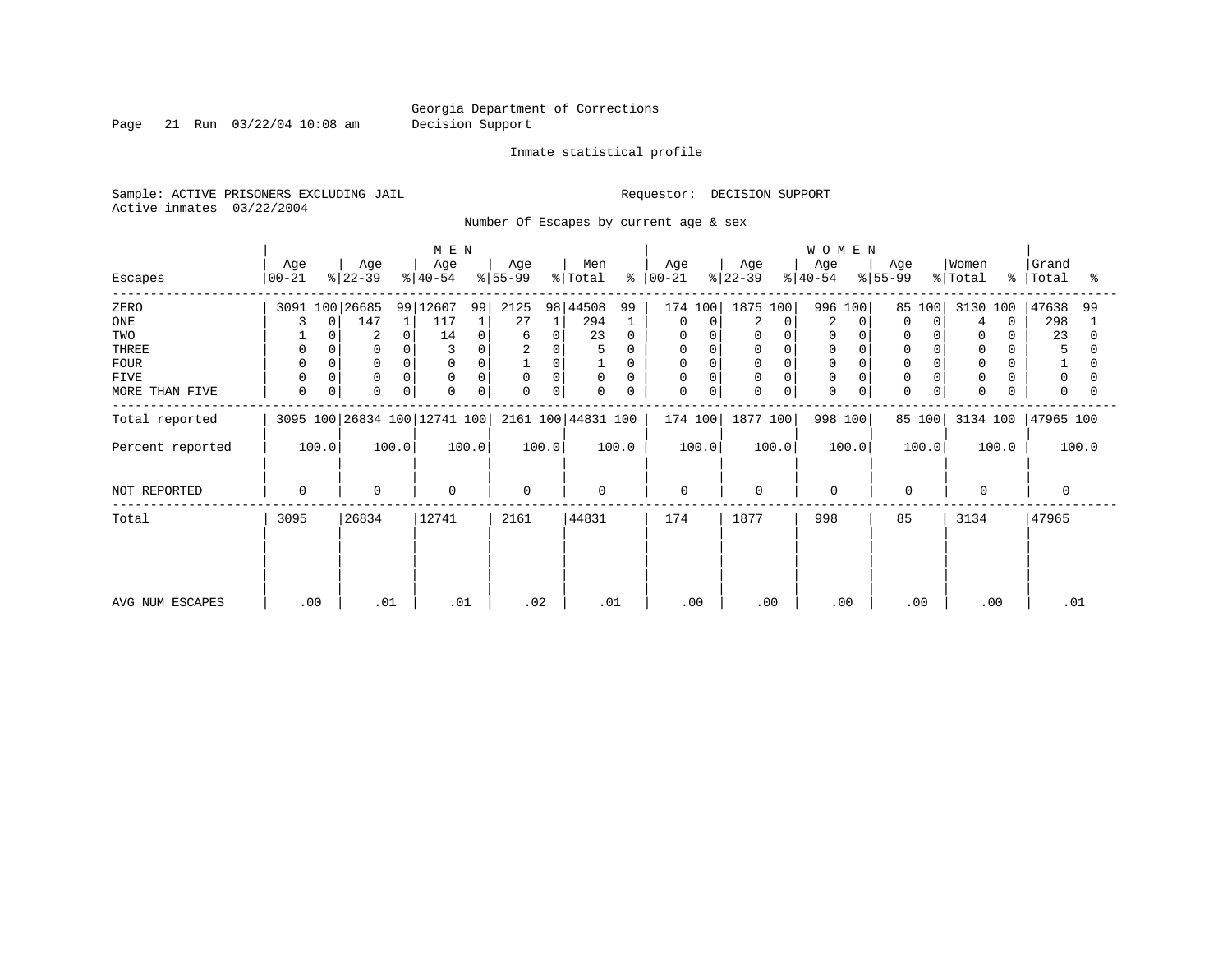Page 22 Run 03/22/04 10:08 am Decision Support

Inmate statistical profile

Active inmates 03/22/2004

Sample: ACTIVE PRISONERS EXCLUDING JAIL RESOLUTION SUPPORT Requestor: DECISION SUPPORT

Number Of Prior Georgia Incarcerations \* by current age & sex

| M E N                                        |             |                  |                   |                   |                              |          |                  |                          |                            |               |                       |       |                  |          | W O M E N        |             |                  |          |                  |                     |                      |          |
|----------------------------------------------|-------------|------------------|-------------------|-------------------|------------------------------|----------|------------------|--------------------------|----------------------------|---------------|-----------------------|-------|------------------|----------|------------------|-------------|------------------|----------|------------------|---------------------|----------------------|----------|
| Prior Incarcerations 00-21                   | Aqe         |                  | Age<br>$ 22-39 $  |                   | Age<br>$ 40-54 $             |          | Age<br>$ 55-99 $ |                          | Men<br>$\frac{1}{2}$ Total | $\frac{6}{6}$ | Age<br>$ 00-21 $      |       | Age<br>$ 22-39 $ |          | Age<br>$ 40-54 $ |             | Age<br>$ 55-99 $ |          | Women<br>% Total | $\approx$ 1         | Grand<br>Total       | ႜ        |
| ZERO<br>ONE                                  | 2924<br>168 | 5                | 94 16179<br>5188  | 60<br>19          | 5145<br>2313                 | 40<br>18 | 1200<br>397      | 18                       | 56 25448<br>8066           | 57<br>18      | 167<br>6              | 96    | 1331<br>277      | 71<br>15 | 556<br>163       | 56<br>16    | 66<br>11         | 78<br>13 | 2120<br>457      | 68<br>15            | 27568<br>8523        | 57<br>18 |
| TWO<br>THREE                                 | 3<br>0      |                  | 2656<br>1479      | 10<br>6           | 1612<br>1270                 | 13<br>10 | 233<br>142       | 11                       | 4504<br>2891               | 10<br>6       | $\mathbf 0$           |       | 143<br>65        | 8        | 102<br>58        | 10<br>6     | 3                | 4        | 249<br>124       | 8                   | 4753<br>3015         | 10<br>6  |
| <b>FOUR</b><br><b>FIVE</b><br>MORE THAN FIVE | 0<br>0<br>0 | 0<br>$\mathbf 0$ | 773<br>332<br>227 | 3<br>$\mathbf{1}$ | 922<br>630<br>849            | 5<br>7   | 89<br>40<br>60   | 4<br>2<br>$\overline{3}$ | 1784<br>1002<br>1136       | 3             | 0<br>0<br>$\mathbf 0$ | 0     | 32<br>16<br>13   |          | 49<br>24<br>46   | 5<br>2<br>5 | 0<br>3           |          | 81<br>41<br>62   | 3<br>$\overline{2}$ | 1865<br>1043<br>1198 |          |
| Total reported                               |             |                  |                   |                   | 3095 100 26834 100 12741 100 |          |                  |                          | 2161 100 44831 100         |               | 174 100               |       | 1877 100         |          | 998 100          |             |                  | 85 100   | 3134 100         |                     | 47965 100            |          |
| Percent reported                             |             | 100.0            |                   | 100.0             |                              | 100.0    |                  | 100.0                    |                            | 100.0         |                       | 100.0 |                  | 100.0    |                  | 100.0       |                  | 100.0    |                  | 100.0               |                      | 100.0    |
| NOT REPORTED                                 | 0           |                  | $\mathbf 0$       |                   | $\mathbf 0$                  |          | 0                |                          | $\mathbf 0$                |               | $\mathbf 0$           |       | $\mathbf 0$      |          | $\mathbf 0$      |             | 0                |          | $\Omega$         |                     | 0                    |          |
| Total                                        | 3095        |                  | 26834             |                   | 12741                        |          | 2161             |                          | 44831                      |               | 174                   |       | 1877             |          | 998              |             | 85               |          | 3134             |                     | 47965                |          |
| AVG # INCARCERATIONS                         | .06         |                  | .79               |                   | 1.73                         |          | 1.06             |                          | 1.02                       |               | .05                   |       | .56              |          | 1.19             |             | .56              |          |                  | .73                 | 1.00                 |          |

\* This data counts a parole revocation on an existing sentenCE AS A prior incarceration. Also, this data counts, for any cohort of inmates, the total number of Georgia incarcerations the inmate has had during his entire criminal career. For example, if an inmate was admitted to prison first in FY72, and then re-admitted in FY79 and FY85, he had two prior incarcerations before the FY85 admission. This inmate's records show two prior incarcerations in all three of his records since he has had two prior incarcerations in his criminal career. If the cohort of FY72 admissions is selected for analysis, two prior incarcerations will be listed for this inmate even though in FY72, he had no prior incarcerations.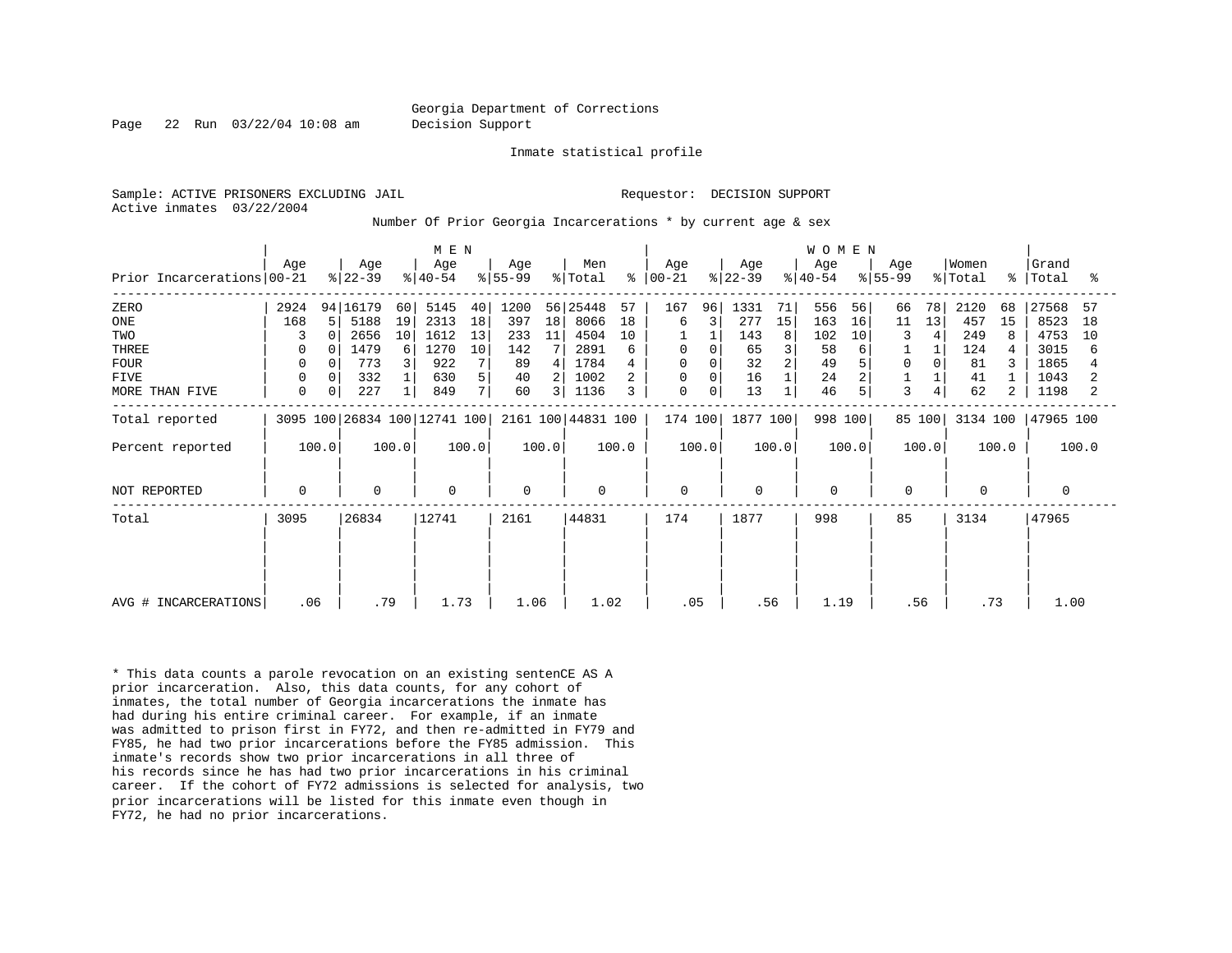Page 23 Run 03/22/04 10:08 am Decision Support

### Inmate statistical profile

Sample: ACTIVE PRISONERS EXCLUDING JAIL **Requestor: DECISION SUPPORT** Active inmates 03/22/2004

Number Of Transfers by current age & sex

|                   | M E N          |       |                  |                |                              |       |                  |                 |                    |       |                      |             |                  |       | <b>WOMEN</b>     |       |                  |        |                  |       |                    |       |
|-------------------|----------------|-------|------------------|----------------|------------------------------|-------|------------------|-----------------|--------------------|-------|----------------------|-------------|------------------|-------|------------------|-------|------------------|--------|------------------|-------|--------------------|-------|
| Transfers         | Age<br>  00-21 |       | Age<br>$ 22-39 $ |                | Age<br>$ 40-54 $             |       | Age<br>$8 55-99$ |                 | Men<br>% Total     |       | Age<br>$8   00 - 21$ |             | Age<br>$ 22-39 $ |       | Age<br>$8 40-54$ |       | Age<br>$ 55-99 $ |        | Women<br>% Total |       | Grand<br>%   Total | °≈    |
| ZERO              | 751            | 24    | 2429             | 9 <sup>1</sup> | 1074                         | 8     | 105              | 5               | 4359               | 10    | 40                   | 23          | 340              | 18    | 211              | 21    | 11               | 13     | 602              | 19    | 4961               | 10    |
| ONE               | 1503           | 49    | 10400            | 39             | 4707                         | 37    | 796              | 37 <sup>1</sup> | 17406              | 39    | 116                  | 67          | 1066             | 57    | 502              | 50    | 40               | 47     | 1724             | 55    | 19130              | 40    |
| TWO               | 564            | 18    | 5839             | 22             | 2334                         | 18    | 408              | 19              | 9145               | 20    | 16                   | 9           | 290              | 15    | 145              | 15    | 16               | 19     | 467              | 15    | 9612               | 20    |
| THREE             | 168            |       | 3312             | 12             | 1445                         | 11    | 246              | 11              | 5171               | 12    |                      |             | 98               | 5     | 70               |       | 8                |        | 177              |       | 5348               | 11    |
| <b>FOUR</b>       | 59             |       | 1829             |                | 931                          |       | 183              | 8               | 3002               |       |                      |             | 44               |       | 33               |       |                  |        | 81               |       | 3083               | 6     |
| FIVE              | 28             |       | 1117             |                | 629                          | 5     | 107              | 5.              | 1881               |       | 0                    | 0           | 19               |       | 14               |       |                  |        | 38               |       | 1919               |       |
| MORE THAN FIVE    | 22             |       | 1908             |                | 1621                         | 13    | 316              | 15              | 3867               | 9     | $\mathbf 0$          | $\mathbf 0$ | 20               |       | 23               | 2     | $\overline{2}$   |        | 45               |       | 3912               | 8     |
| Total reported    |                |       |                  |                | 3095 100 26834 100 12741 100 |       |                  |                 | 2161 100 44831 100 |       | 174 100              |             | 1877 100         |       | 998 100          |       |                  | 85 100 | 3134 100         |       | 47965 100          |       |
| Percent reported  |                | 100.0 |                  | 100.0          |                              | 100.0 |                  | 100.0           |                    | 100.0 |                      | 100.0       |                  | 100.0 |                  | 100.0 |                  | 100.0  |                  | 100.0 |                    | 100.0 |
| NOT REPORTED      | 0              |       | $\mathbf 0$      |                | $\mathbf 0$                  |       | $\mathbf 0$      |                 | $\mathbf 0$        |       | $\mathbf 0$          |             | 0                |       | 0                |       | 0                |        | $\mathbf 0$      |       |                    |       |
| Total             | 3095           |       | 26834            |                | 12741                        |       | 2161             |                 | 44831              |       | 174                  |             | 1877             |       | 998              |       | 85               |        | 3134             |       | 47965              |       |
|                   |                |       |                  |                |                              |       |                  |                 |                    |       |                      |             |                  |       |                  |       |                  |        |                  |       |                    |       |
| AVG NUM TRANSFERS | 1.19           |       | 2.25             |                | 2.72                         |       | 2.97             |                 | 2.35               |       | .89                  |             | 1.25             |       | 1.38             |       | 1.73             |        | 1.29             |       | 2.28               |       |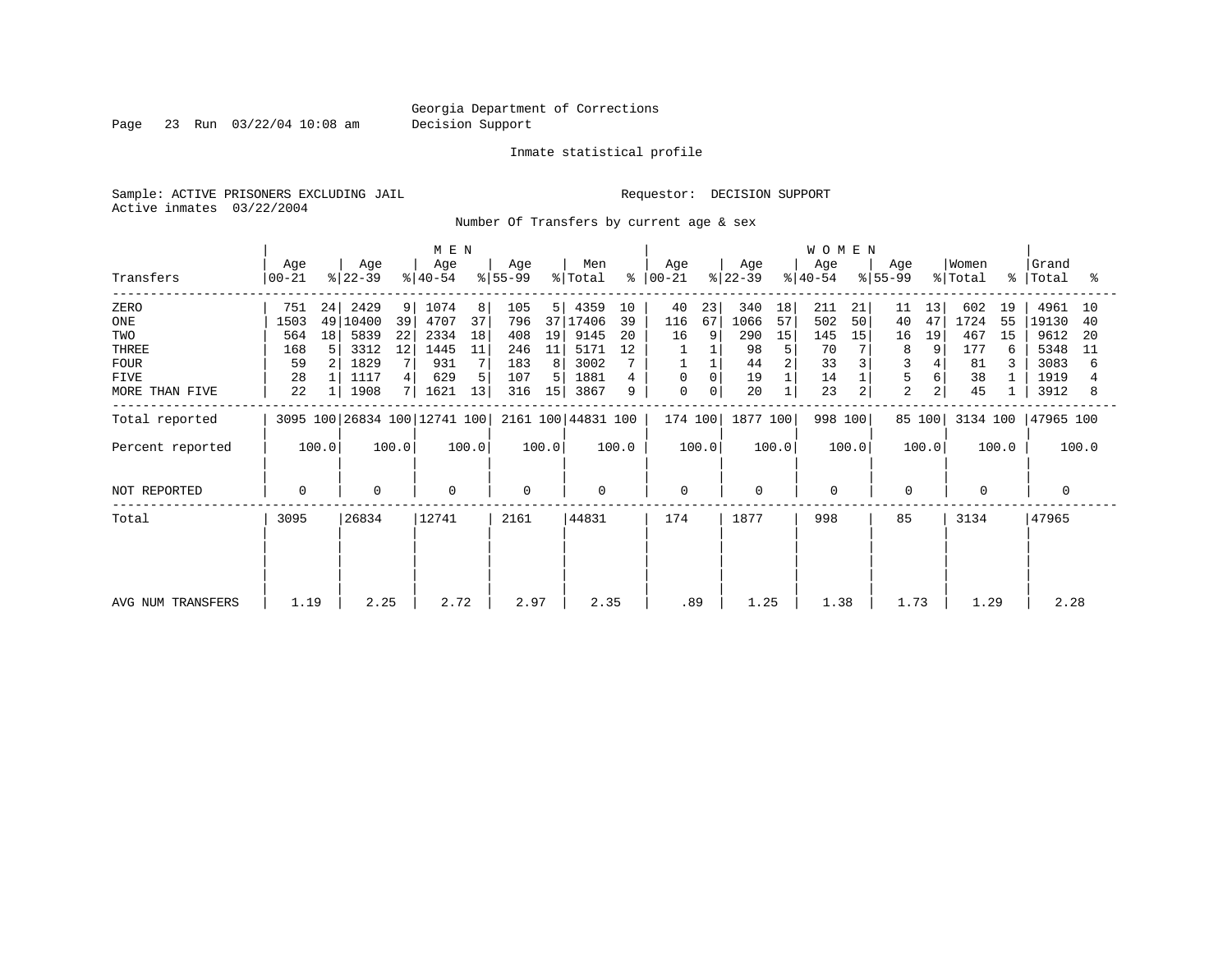Page 24 Run 03/22/04 10:08 am Decision Support

#### Inmate statistical profile

Sample: ACTIVE PRISONERS EXCLUDING JAIL **Requestor: DECISION SUPPORT** Active inmates 03/22/2004

County Of Conviction by current age & sex

|                              |                |              |           |                | M E N     |                |                |                |         |                |                |                |                |                | <b>WOMEN</b>   |                |                |                |                |                |       |              |
|------------------------------|----------------|--------------|-----------|----------------|-----------|----------------|----------------|----------------|---------|----------------|----------------|----------------|----------------|----------------|----------------|----------------|----------------|----------------|----------------|----------------|-------|--------------|
|                              | Age            |              | Age       |                | Age       |                | Age            |                | Men     |                | Age            |                | Age            |                | Age            |                | Age            |                | Women          |                | Grand |              |
| County Of Conviction   00-21 |                |              | $8 22-39$ |                | $8 40-54$ |                | $8 55-99$      |                | % Total | ႜ              | $00 - 21$      |                | $ 22-39$       |                | $8140 - 54$    |                | $8 55-99$      |                | % Total        | ៖              | Total | ႜ            |
| Appling                      | 3              | 0            | 54        | 0 <sup>1</sup> | 23        | 0              | 9              | 0              | 89      | $\mathbf 0$    | 0              | 0              | 7              | 0              | 1              | 0              | 0              | $\mathbf 0$    | 8              | $\Omega$       | 97    | $\Omega$     |
| Atkinson                     | 3              | 0            | 21        | 0              | 14        | $\mathbf 0$    | $\overline{4}$ | 0              | 42      | $\Omega$       | 0              | $\mathbf 0$    | $\overline{1}$ | $\mathbf 0$    | $1\,$          | 0              | $\mathbf 0$    | $\Omega$       | $\overline{2}$ | $\Omega$       | 44    | $\Omega$     |
| Bacon                        | 4              | 0            | 33        | 0              | 21        | $\mathbf 0$    | $\mathbf 0$    | $\Omega$       | 58      | $\mathbf 0$    | 0              | $\mathbf 0$    | 0              | $\Omega$       | $\mathbf{1}$   | $\Omega$       | $\Omega$       | $\Omega$       | 1              | $\Omega$       | 59    | $\Omega$     |
| Baker                        | $\mathbf{1}$   | 0            | 9         | 0              | 6         | $\mathbf 0$    | $\Omega$       | $\Omega$       | 16      | $\Omega$       | $\Omega$       | $\mathbf 0$    | 2              | $\Omega$       | $\mathbf 0$    | $\cap$         | $\Omega$       | $\Omega$       | $\overline{2}$ | $\Omega$       | 18    |              |
| Baldwin                      | 37             | $\mathbf{1}$ | 215       | $\mathbf{1}$   | 99        | $\mathbf{1}$   | 9              | $\Omega$       | 360     | -1             | $\overline{c}$ | $\mathbf{1}$   | 20             | $\mathbf{1}$   | $\overline{2}$ | $\cap$         | $\Omega$       | $\Omega$       | 24             | $\mathbf 1$    | 384   |              |
| Banks                        | 7              | 0            | 43        | 0              | 21        | $\mathbf 0$    | 8              | $\mathbf 0$    | 79      | $\Omega$       | 0              | $\Omega$       | 3              | $\Omega$       | $\overline{2}$ | $\Omega$       | $\Omega$       | $\Omega$       | 5              | $\Omega$       | 84    | U            |
| Barrow                       | 14             | 0            | 107       | 0              | 68        | $1\,$          | 16             | $\mathbf 1$    | 205     | $\Omega$       | 0              | $\mathbf 0$    | 8              | $\Omega$       | 8              | $\mathbf{1}$   | $\overline{c}$ | 2              | 18             | $\mathbf{1}$   | 223   |              |
| Bartow                       | 24             | $\mathbf 1$  | 243       | $\mathbf{1}$   | 132       | $\mathbf{1}$   | 34             | 2              | 433     | 1              | $\overline{2}$ | $\mathbf{1}$   | 27             | $\mathbf{1}$   | 11             | $\mathbf{1}$   | $\Omega$       | $\Omega$       | 40             | $\mathbf 1$    | 473   | $\mathbf{1}$ |
| Ben Hill                     | 17             | $\mathbf{1}$ | 115       | 0              | 62        | $\mathbf 0$    | 10             | 0              | 204     | 0              | 3              | $\overline{2}$ | 11             | $\mathbf{1}$   | $\overline{4}$ | $\Omega$       | $\Omega$       | 0              | 18             | 1              | 222   |              |
| Berrien                      | 5              | 0            | 55        | 0              | 24        | $\mathbf 0$    | $\overline{4}$ | 0              | 88      | $\mathbf{0}$   | $\mathbf{1}$   | $\mathbf{1}$   | 6              | $\Omega$       | $\mathbf{1}$   | $\Omega$       | $\Omega$       | $\Omega$       | 8              | $\Omega$       | 96    |              |
| Bibb                         | 62             | 2            | 533       | $\overline{a}$ | 310       | 2              | 53             | $\overline{2}$ | 958     | $\overline{2}$ | $\overline{a}$ | $\mathbf{1}$   | 26             | $\mathbf{1}$   | 17             | $\overline{a}$ | $\overline{c}$ | 2              | 47             | $\overline{a}$ | 1005  |              |
| Bleckley                     | 6              | 0            | 87        | $\mathbf{0}$   | 28        | $\mathbf 0$    | 5              | $\mathbf 0$    | 126     | $\Omega$       | 0              | $\Omega$       | 4              | $\Omega$       | $\overline{2}$ | $\Omega$       | $\mathbf{1}$   | $\mathbf{1}$   | 7              | $\Omega$       | 133   |              |
| Brantley                     |                | 0            | 19        | 0              | 11        | $\mathbf 0$    |                | 0              | 41      | $\mathbf 0$    | 1              | $\mathbf{1}$   | $\Omega$       | $\mathbf 0$    | $\mathbf{1}$   | $\Omega$       | $\mathbf{1}$   | $\mathbf 1$    | 3              | $\Omega$       | 44    |              |
| <b>Brooks</b>                | 3              | 0            | 55        | 0              | 18        | $\mathbf 0$    | 6              | $\Omega$       | 82      | $\Omega$       | 0              | $\mathbf 0$    | 0              | $\Omega$       | $\mathbf{1}$   | $\Omega$       | $\Omega$       | $\Omega$       | $\mathbf{1}$   | $\Omega$       | 83    |              |
| Bryan                        | 4              | 0            | 38        | 0              | 30        | $\mathbf 0$    | 6              | 0              | 78      | 0              | $\Omega$       | 0              | 2              | 0              | $\mathbf{1}$   | $\Omega$       | 1              | $\mathbf{1}$   | 4              | 0              | 82    |              |
| Bulloch                      | 35             | 1            | 242       | $\mathbf{1}$   | 83        | $\mathbf{1}$   | 15             | $\mathbf{1}$   | 375     | $\mathbf{1}$   | 1              | $\mathbf{1}$   | 20             | $\mathbf{1}$   | 11             | 1              | $\overline{2}$ | $\overline{2}$ | 34             | $\mathbf{1}$   | 409   |              |
| Burke                        | 17             | $\mathbf{1}$ | 125       | 0              | 58        | $\Omega$       | 6              | $\Omega$       | 206     | $\Omega$       | $\Omega$       | $\Omega$       | 4              | $\Omega$       | 4              | $\Omega$       | $\overline{a}$ | $\overline{2}$ | 10             | $\Omega$       | 216   | ∩            |
| <b>Butts</b>                 | 10             | $\Omega$     | 75        | $\Omega$       | 38        | $\Omega$       | 8              | $\Omega$       | 131     | $\Omega$       | 1              | $\mathbf{1}$   | 4              | $\Omega$       | 3              | $\Omega$       | $\Omega$       | $\Omega$       | 8              | $\Omega$       | 139   |              |
| Calhoun                      | 3              | 0            | 25        | 0              | 10        | $\mathbf 0$    | $\mathbf{1}$   | 0              | 39      | $\Omega$       | $\Omega$       | $\mathbf 0$    | $\overline{2}$ | $\Omega$       | $\mathbf{1}$   | $\Omega$       | $\Omega$       | $\mathbf 0$    | 3              | $\Omega$       | 42    |              |
| Camden                       | 5              | 0            | 69        | 0              | 34        | $\mathbf 0$    | $\overline{2}$ | $\mathbf 0$    | 110     | $\Omega$       | $\Omega$       | $\mathbf 0$    | 4              | $\Omega$       | $\mathbf{1}$   | $\Omega$       | $\mathbf{1}$   | $\mathbf{1}$   | 6              | $\Omega$       | 116   | U            |
| Candler                      | 8              | 0            | 46        | 0              | 19        | $\Omega$       | $\Omega$       | $\Omega$       | 73      | $\Omega$       | $\Omega$       | $\mathbf 0$    | $\overline{2}$ | $\Omega$       | $\mathbf{1}$   | $\Omega$       | $\Omega$       | $\Omega$       | 3              | $\Omega$       | 76    |              |
| Carroll                      | 28             | $\mathbf 1$  | 289       | $\mathbf 1$    | 136       | $\mathbf{1}$   | 38             | $\overline{2}$ | 491     | -1             | $\mathbf{1}$   | $\mathbf{1}$   | 32             | 2              | 12             | $\mathbf{1}$   | $\mathbf{1}$   | $\mathbf{1}$   | 46             | 1              | 537   |              |
| Catoosa                      | 11             | $\Omega$     | 134       | $\mathbf{1}$   | 68        | $\mathbf{1}$   | 19             | $\mathbf{1}$   | 232     | 1              | $\Omega$       | $\Omega$       | 20             | $\mathbf{1}$   | 7              | $\mathbf{1}$   | 1              | $\mathbf{1}$   | 28             | $\mathbf{1}$   | 260   |              |
| Charlton                     | 3              | 0            | 36        | 0              | 20        | $\Omega$       | $\mathbf{1}$   | $\Omega$       | 60      | $\Omega$       | $\Omega$       | $\Omega$       | 3              | $\Omega$       | $\mathbf{1}$   | $\Omega$       | $\Omega$       | $\Omega$       | 4              | $\Omega$       | 64    |              |
| Chatham                      | 220            | 7            | 1371      | 5              | 562       | $\overline{4}$ | 73             | 3              | 2226    | 5              | 11             | 6              | 96             | 5              | 47             | 5              | $\overline{1}$ | $\mathbf{1}$   | 155            | 5              | 2381  |              |
| Chattahoochee                | $\overline{2}$ | 0            | 19        | 0              | 5         | $\Omega$       | $\mathbf 0$    | $\mathbf 0$    | 26      | $\Omega$       | $\mathbf 0$    | $\mathbf 0$    | $\mathbf 0$    | $\Omega$       | $\Omega$       | $\Omega$       | $\Omega$       | $\Omega$       | $\Omega$       | $\Omega$       | 26    |              |
| Chattooga                    | 5              | $\mathbf 0$  | 119       | 0              | 68        | $1\,$          | 10             | $\Omega$       | 202     | 0              | $\mathbf{1}$   | $\mathbf{1}$   | 10             | $\mathbf{1}$   | 7              | 1              | $\mathbf{1}$   | $\mathbf{1}$   | 19             | 1              | 221   |              |
| Cherokee                     | 18             | 1            | 265       | $\mathbf 1$    | 186       | $\mathbf 1$    | 34             | $\overline{2}$ | 503     | 1              | 5              | 3              | 36             | $\overline{c}$ | 13             | $\mathbf{1}$   | 1              | $\mathbf{1}$   | 55             | 2              | 558   |              |
| Clarke                       | 20             | $\mathbf 1$  | 304       | $\mathbf{1}$   | 136       | $\mathbf{1}$   | 16             | $\mathbf{1}$   | 476     | 1              | $\overline{2}$ | $\mathbf{1}$   | 20             | $\mathbf{1}$   | 9              | $\mathbf{1}$   | $\mathbf{1}$   | $\mathbf{1}$   | 32             | $\mathbf{1}$   | 508   |              |
| Clay                         | 2              | 0            | 15        | 0              | 4         | $\mathsf 0$    | $\mathbf{1}$   | $\mathbf 0$    | 22      | $\mathbf 0$    | 0              | $\mathbf 0$    | $\mathbf 1$    | $\Omega$       | $\mathbf 0$    | $\Omega$       | $\mathbf 0$    | $\mathbf 0$    | $\mathbf{1}$   | $\Omega$       | 23    |              |
| Clayton                      | 159            | 5            | 1027      | 4              | 402       | 3              | 53             | $\overline{2}$ | 1641    | $\overline{4}$ | 15             | 9              | 95             | 5              | 39             | 4              | $\mathbf{1}$   | $\mathbf{1}$   | 150            | 5              | 1791  |              |
| Clinch                       | 0              | 0            | 38        | 0              | 13        | $\mathbf 0$    | $\mathbf{1}$   | $\Omega$       | 52      | $\Omega$       | 0              | $\mathbf 0$    | $\overline{a}$ | $\Omega$       | $\mathbf 0$    | $\Omega$       | $\mathbf 0$    | $\mathbf 0$    | 2              | $\Omega$       | 54    | Λ            |
| Cobb                         | 184            | 6            | 1286      | 5              | 684       | 5              | 87             | $\overline{4}$ | 2241    | 5              | 6              | 3              | 120            | 6              | 70             | 7              | 3              | 4              | 199            | 6              | 2440  |              |
| Coffee                       | 14             | $\Omega$     | 158       | $\mathbf{1}$   | 73        | $\mathbf{1}$   | 6              | $\Omega$       | 251     | $\mathbf{1}$   | $\Omega$       | $\Omega$       | 14             | $\mathbf{1}$   | 6              | $\mathbf{1}$   | $\mathbf{1}$   | $\mathbf{1}$   | 21             | $\mathbf 1$    | 272   |              |
| Colquit                      | 25             | $\mathbf{1}$ | 162       | $\mathbf{1}$   | 80        | $\mathbf{1}$   | 21             | $\mathbf{1}$   | 288     | $\mathbf{1}$   | 0              | $\mathbf 0$    | 9              | $\Omega$       | 3              | $\Omega$       | $\mathbf{1}$   | $\mathbf{1}$   | 13             | $\Omega$       | 301   |              |
| Columbia                     | 18             | 1            | 151       | 1              | 68        | $\mathbf{1}$   | 11             | $\mathbf{1}$   | 248     | 1              | 3              | 2              | 13             | $\mathbf 1$    | 11             | 1              | $\Omega$       | 0              | 27             | 1              | 275   |              |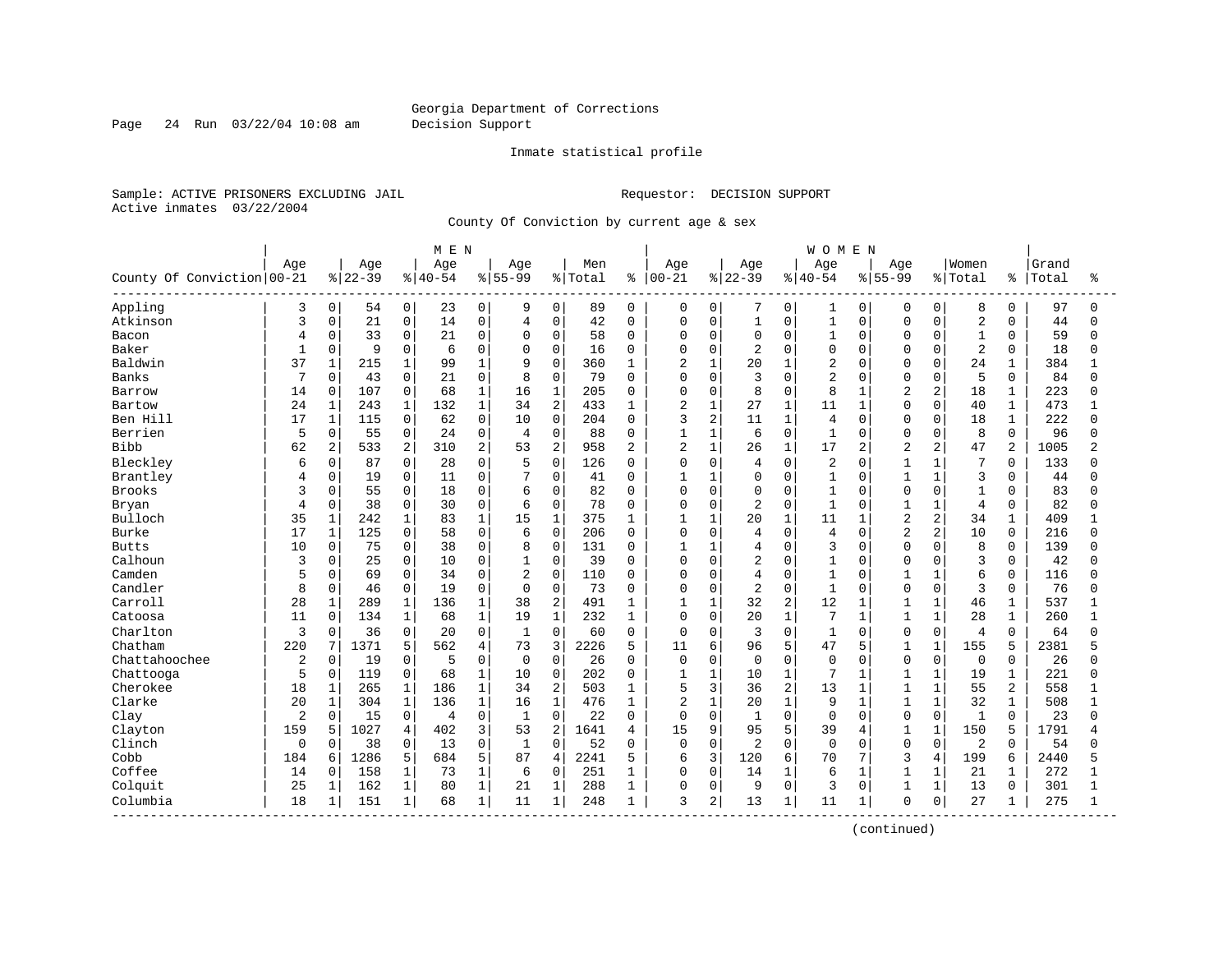Page 25 Run 03/22/04 10:08 am Decision Support

Inmate statistical profile

Sample: ACTIVE PRISONERS EXCLUDING JAIL **Requestor: DECISION SUPPORT** Active inmates 03/22/2004

County Of Conviction by current age & sex (continued)

|                            |          |                |          |              | M E N          |                |                |                |         |                |                |                |                |                | <b>WOMEN</b>   |                |                |                |                |                |       |                |
|----------------------------|----------|----------------|----------|--------------|----------------|----------------|----------------|----------------|---------|----------------|----------------|----------------|----------------|----------------|----------------|----------------|----------------|----------------|----------------|----------------|-------|----------------|
|                            | Age      |                | Age      |              | Age            |                | Age            |                | Men     |                | Age            |                | Age            |                | Age            |                | Age            |                | Women          |                | Grand |                |
| County Of Conviction 00-21 |          |                | $ 22-39$ |              | $8 40-54$      |                | $8 55-99$      |                | % Total | ႜ              | $ 00 - 21$     |                | $8 22-39$      |                | $8140 - 54$    |                | $8155 - 99$    |                | % Total        | ႜ              | Total | ႜ              |
| Cook                       | 10       | 0              | 79       | $\mathbf 0$  | 46             | $\mathbf 0$    | 6              | 0              | 141     | 0              | 1              | 1              | 4              | 0              | 4              | 0              | 0              | 0              | 9              | $\mathbf 0$    | 150   | n              |
| Coweta                     | 29       | 1              | 278      | 1            | 112            | $\mathbf{1}$   | 19             | $\mathbf 1$    | 438     | $\mathbf{1}$   | $\mathbf{1}$   | $\mathbf{1}$   | 15             | $\mathbf{1}$   | 5              | $\mathbf{1}$   | $\Omega$       | $\Omega$       | 21             | $\mathbf 1$    | 459   |                |
| Crawford                   | 0        | 0              | 14       | $\mathbf 0$  | 8              | $\mathbf 0$    | $\mathbf 0$    | $\Omega$       | 22      | 0              | 1              | $\mathbf{1}$   | $\mathbf{1}$   | $\Omega$       | $\Omega$       | $\Omega$       | $\Omega$       | $\Omega$       | $\overline{2}$ | $\mathbf 0$    | 24    | $\Omega$       |
| Crisp                      | 31       | $\mathbf{1}$   | 163      | $\mathbf{1}$ | 69             | $\mathbf{1}$   |                | $\mathbf 0$    | 270     | 1              | $\mathbf{1}$   | $\mathbf{1}$   | 13             | $\mathbf{1}$   | 4              | $\Omega$       | $\mathbf{1}$   | $\mathbf{1}$   | 19             | $\mathbf{1}$   | 289   |                |
| Dade                       | 4        | 0              | 72       | $\mathbf 0$  | 46             | $\Omega$       | 9              | $\Omega$       | 131     | $\Omega$       | $\mathbf 0$    | $\mathbf 0$    | $\overline{4}$ | $\Omega$       | $\mathbf{1}$   | O              | $\Omega$       | $\Omega$       | 5              | $\Omega$       | 136   | $\Omega$       |
| Dawson                     | 6        | 0              | 39       | $\mathbf 0$  | 30             | $\mathbf{0}$   | 5              | $\Omega$       | 80      | 0              | $\mathbf 0$    | $\mathbf 0$    | $\mathbf{1}$   | $\Omega$       | $\mathbf{1}$   | $\Omega$       | $\Omega$       | $\Omega$       | $\overline{2}$ | $\Omega$       | 82    |                |
| Decatur                    | 19       | 1              | 207      | 1            | 68             | 1              | 9              | $\Omega$       | 303     | 1              | 1              | 1              | 16             | 1              | 6              |                | $\Omega$       | $\Omega$       | 23             |                | 326   |                |
| DeKalb                     | 238      | 8              | 1782     | 7            | 759            | 6              | 106            | 5              | 2885    | 6              | 15             | 9              | 94             | 5              | 33             | 3              | 7              | 8              | 149            | 5              | 3034  |                |
| Dodge                      | 4        | $\mathbf 0$    | 120      | $\mathbf 0$  | 56             | $\mathbf 0$    | 3              | $\Omega$       | 183     | 0              | $\mathbf 0$    | $\Omega$       | 13             | $\mathbf{1}$   | 5              | 1              | $\Omega$       | $\Omega$       | 18             | 1              | 201   | ∩              |
| Dooly                      | 5        | 0              | 80       | $\mathbf 0$  | 36             | $\mathbf 0$    | 2              | $\mathbf 0$    | 123     | $\mathbf 0$    | $\mathbf 0$    | $\mathbf 0$    | $\overline{2}$ | $\Omega$       | $\mathbf{1}$   | $\Omega$       | $\Omega$       | $\Omega$       | 3              | $\Omega$       | 126   | O              |
| Dougherty                  | 32       | $\mathbf{1}$   | 573      | 2            | 243            | $\overline{a}$ | 41             | 2              | 889     | $\overline{2}$ | $\mathbf{1}$   | 1              | 23             | $\mathbf{1}$   | 27             | 3              | 3              | 4              | 54             | $\overline{a}$ | 943   | 2              |
| Douglas                    | 51       | 2              | 505      | 2            | 218            | $\overline{2}$ | 36             | 2              | 810     | 2              | 4              | 2              | 38             | $\overline{a}$ | 31             | 3              |                | $\mathbf{1}$   | 74             | 2              | 884   | 2              |
| Early                      | 4        | 0              | 47       | $\mathbf 0$  | 15             | $\Omega$       | 3              | $\Omega$       | 69      | $\Omega$       | $\Omega$       | $\Omega$       | $\mathbf{1}$   | $\Omega$       | $\mathbf 0$    | $\Omega$       | $\Omega$       | $\Omega$       | $\mathbf{1}$   | $\Omega$       | 70    | Λ              |
| Echols                     | $\Omega$ | $\mathbf 0$    | 6        | $\mathbf 0$  | $\overline{2}$ | $\Omega$       | 2              | $\Omega$       | 10      | $\Omega$       | $\Omega$       | $\Omega$       | $\Omega$       | $\Omega$       | $\Omega$       | 0              | $\Omega$       | $\Omega$       | $\Omega$       | $\Omega$       | 10    | U              |
| Effingham                  | 14       | $\mathbf 0$    | 89       | $\mathbf 0$  | 38             | $\mathbf 0$    | 6              | $\mathbf 0$    | 147     | 0              | 1              |                | 4              | $\Omega$       | 5              |                |                | $\mathbf{1}$   | 11             | 0              | 158   |                |
| Elbert                     | 9        | $\mathbf 0$    | 97       | $\mathbf 0$  | 56             | $\Omega$       | 9              | $\Omega$       | 171     | 0              | $\mathbf 0$    | $\Omega$       | 5              | $\Omega$       | 4              | $\Omega$       | $\Omega$       | $\Omega$       | 9              | $\Omega$       | 180   |                |
| Emanuel                    | 20       | $\mathbf{1}$   | 103      | 0            | 29             | $\Omega$       | 9              | $\Omega$       | 161     | $\Omega$       | $\Omega$       | $\Omega$       | 7              | $\Omega$       | $\mathbf{1}$   | $\Omega$       | $\Omega$       | $\Omega$       | 8              | $\Omega$       | 169   |                |
| Evans                      | 5        | $\mathbf 0$    | 52       | $\Omega$     | 13             | $\Omega$       | $\overline{a}$ | $\Omega$       | 72      | $\Omega$       | 0              | $\Omega$       | $\overline{2}$ | $\Omega$       | $\mathbf{1}$   | $\Omega$       | $\Omega$       | $\Omega$       | 3              | $\Omega$       | 75    |                |
| Fannin                     | 3        | 0              | 74       | $\mathbf 0$  | 39             | $\mathbf 0$    | 11             | $1\,$          | 127     | 0              | 0              | $\mathbf{0}$   | 5              | 0              | $\overline{2}$ | 0              | $\Omega$       | $\mathbf 0$    | 7              | $\mathbf 0$    | 134   |                |
| Fayette                    | 21       | $\mathbf{1}$   | 146      | 1            | 77             | $\mathbf{1}$   | 20             | $1\,$          | 264     | $\mathbf{1}$   | $\overline{2}$ | $\mathbf{1}$   | 10             | $\mathbf{1}$   | 12             | $\mathbf 1$    | $\mathbf{1}$   | $\mathbf{1}$   | 25             | $\mathbf{1}$   | 289   |                |
| Floyd                      | 28       | $\mathbf{1}$   | 463      | 2            | 227            | $\overline{2}$ | 43             | $\overline{2}$ | 761     | 2              | 5              | 3              | 62             | 3              | 41             | 4              | $\overline{2}$ | $\overline{a}$ | 110            | 4              | 871   | $\overline{2}$ |
| Forsyth                    | 5        | $\mathbf 0$    | 104      | $\mathbf 0$  | 66             | 1              | 20             | $\mathbf{1}$   | 195     | 0              | $\mathbf 0$    | 0              | 16             | 1              | 5              |                | $\mathbf{1}$   | 1              | 22             | 1              | 217   | U              |
| Franklin                   | 9        | $\mathbf 0$    | 67       | $\mathbf 0$  | 39             | $\mathbf 0$    | 9              | $\Omega$       | 124     | 0              | $\mathbf 0$    | $\mathbf 0$    | 3              | 0              | 5              | $\mathbf{1}$   | $\Omega$       | $\mathbf 0$    | 8              | $\Omega$       | 132   |                |
| Fulton                     | 235      | 8              | 2406     | 9            | 1233           | 10             | 215            | 10             | 4089    | 9              | 11             | 6              | 80             | 4              | 56             | 6              | 9              | 11             | 156            | 5              | 4245  |                |
| Gilmer                     | 4        | $\mathbf 0$    | 78       | 0            | 45             | $\mathbf 0$    | 19             | 1              | 146     | 0              | $\mathbf 0$    | $\Omega$       | 9              | $\Omega$       | 3              | $\Omega$       | $\Omega$       | $\Omega$       | 12             | 0              | 158   | ∩              |
| Glascock                   | $\Omega$ | $\mathbf 0$    | 3        | $\mathbf 0$  | 2              | $\mathbf 0$    | $\mathbf{1}$   | $\Omega$       | 6       | $\Omega$       | $\mathbf 0$    | $\Omega$       | $\mathbf{1}$   | $\Omega$       | $\Omega$       | $\Omega$       | $\Omega$       | $\Omega$       | $\mathbf{1}$   | $\Omega$       | 7     | U              |
| Glynn                      | 23       | $\mathbf{1}$   | 288      | 1            | 164            | 1              | 26             | $\mathbf 1$    | 501     | 1              | 0              | $\mathbf 0$    | 14             | $\mathbf{1}$   | 5              | $\mathbf{1}$   |                | $\mathbf{1}$   | 20             | 1              | 521   |                |
| Gordon                     | 11       | $\mathbf 0$    | 152      | $\mathbf{1}$ | 79             | $\mathbf{1}$   | 18             | $\mathbf{1}$   | 260     | $\mathbf{1}$   | 3              | $\overline{c}$ | 15             | $\mathbf{1}$   | 12             | $\mathbf{1}$   | $\Omega$       | $\Omega$       | 30             | $\mathbf{1}$   | 290   | $\mathbf{1}$   |
| Grady                      | 18       | $1\,$          | 163      | $\mathbf{1}$ | 58             | $\mathbf 0$    | 9              | $\Omega$       | 248     | 1              | $\mathbf{1}$   | $\mathbf{1}$   | 14             | $\mathbf 1$    | 3              | $\Omega$       | $\mathbf{1}$   | $\mathbf{1}$   | 19             | $\mathbf 1$    | 267   | $\mathbf{1}$   |
| Greene                     | 7        | 0              | 93       | $\mathbf 0$  | 24             | $\mathbf 0$    | $\overline{4}$ | $\Omega$       | 128     | 0              | $\mathbf{1}$   | $\mathbf{1}$   | 0              | $\Omega$       | 3              | O              | $\mathbf{1}$   | $\mathbf{1}$   | 5              | $\Omega$       | 133   | U              |
| Gwinnett                   | 111      | 4              | 786      | 3            | 317            | 2              | 67             | 3              | 1281    | 3              | 7              | 4              | 60             | 3              | 38             | 4              | 5              | 6              | 110            | 4              | 1391  |                |
| Habersham                  | 7        | $\Omega$       | 66       | $\Omega$     | 35             | $\Omega$       | 4              | $\Omega$       | 112     | $\Omega$       | $\Omega$       | $\Omega$       | $\overline{2}$ | $\Omega$       | $\overline{4}$ | $\Omega$       | $\Omega$       | <sup>0</sup>   | 6              | $\Omega$       | 118   | ∩              |
| Hall                       | 55       | $\overline{2}$ | 358      | $\mathbf{1}$ | 244            | $\overline{2}$ | 47             | $\overline{2}$ | 704     | $\overline{2}$ | 4              | $\overline{2}$ | 27             | $\mathbf{1}$   | 22             | $\overline{2}$ | 3              | $\overline{4}$ | 56             | 2              | 760   |                |
| Hancock                    | 4        | 0              | 16       | $\mathsf{O}$ | 14             | $\mathbf 0$    | 1              | $\mathbf 0$    | 35      | $\Omega$       | 0              | $\mathbf 0$    | 1              | $\Omega$       | 1              | 0              | $\Omega$       | $\Omega$       | 2              | 0              | 37    |                |
| Haralson                   | 3        | 0              | 54       | $\mathsf{O}$ | 27             | $\mathbf 0$    | 5              | 0              | 89      | 0              | $\mathbf 0$    | 0              | $\mathbf{1}$   | 0              | $\overline{a}$ | 0              | $\Omega$       | $\mathbf 0$    | 3              | 0              | 92    | U              |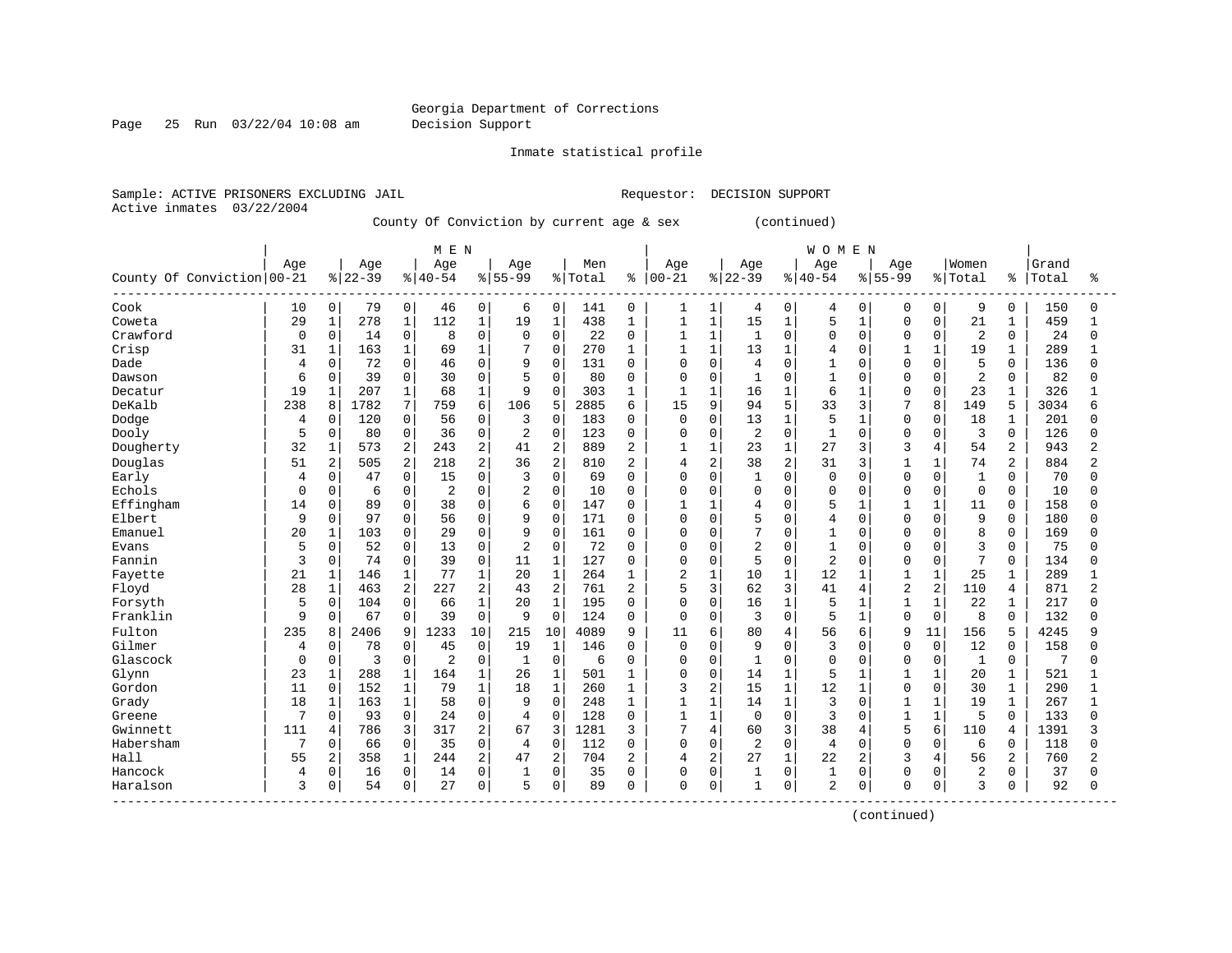Page 26 Run 03/22/04 10:08 am Decision Support

Inmate statistical profile

Sample: ACTIVE PRISONERS EXCLUDING JAIL **Requestor: DECISION SUPPORT** Active inmates 03/22/2004

County Of Conviction by current age & sex (continued)

|                                          |                |              |           |              | M E N       |              |                |              |         |              |                |                |                |              | <b>WOMEN</b>   |              |                |                |                |              |       |              |
|------------------------------------------|----------------|--------------|-----------|--------------|-------------|--------------|----------------|--------------|---------|--------------|----------------|----------------|----------------|--------------|----------------|--------------|----------------|----------------|----------------|--------------|-------|--------------|
|                                          | Age            |              | Age       |              | Age         |              | Age            |              | Men     |              | Age            |                | Age            |              | Age            |              | Age            |                | Women          |              | Grand |              |
| County Of Conviction   00-21             |                |              | $8 22-39$ |              | $8140 - 54$ |              | $8 55-99$      |              | % Total | ႜ            | $ 00 - 21$     |                | $8 22-39$      |              | $8140 - 54$    |              | $8155 - 99$    |                | % Total        | ႜ            | Total | ÷            |
| Harris                                   | 6              | 0            | 59        | 0            | 26          | 0            | 3              | 0            | 94      | 0            | 0              | 0              | 4              | 0            | 0              | 0            | 0              | 0              | $\overline{4}$ | 0            | 98    | 0            |
| Hart                                     | 6              | 0            | 66        | $\mathbf 0$  | 26          | $\mathbf 0$  | 5              | $\Omega$     | 103     | $\mathbf 0$  | $\mathbf 0$    | $\Omega$       | 9              | $\Omega$     | 1              | $\Omega$     | $\Omega$       | $\Omega$       | 10             | $\Omega$     | 113   | $\Omega$     |
| Heard                                    | 4              | 0            | 23        | $\mathbf 0$  | 12          | $\mathbf 0$  | 8              | $\Omega$     | 47      | 0            | 0              | 0              | 1              | 0            |                | $\Omega$     | $\Omega$       | $\Omega$       | 2              | $\Omega$     | 49    | 0            |
| Henry                                    | 23             | $\mathbf{1}$ | 232       | $\mathbf 1$  | 110         | $\mathbf{1}$ | 17             | $\mathbf{1}$ | 382     | 1            | 3              | $\overline{2}$ | 19             | $\mathbf{1}$ | 6              | $\mathbf{1}$ | $\Omega$       | $\Omega$       | 28             | $\mathbf{1}$ | 410   | -1           |
| Houston                                  | 46             | $\mathbf{1}$ | 295       | $\mathbf{1}$ | 155         | $\mathbf{1}$ | 11             | $\mathbf{1}$ | 507     | $\mathbf{1}$ | 3              | $\overline{a}$ | 19             | $\mathbf{1}$ | 13             | 1            | 1              | $\mathbf{1}$   | 36             | $\mathbf 1$  | 543   | $\mathbf{1}$ |
| Irwin                                    | 4              | 0            | 54        | 0            | 23          | 0            | 5              | $\Omega$     | 86      | 0            | 1              | $\mathbf{1}$   | $\mathbf 0$    | 0            | $\Omega$       | $\Omega$     | $\cap$         | $\Omega$       | $\mathbf{1}$   | $\Omega$     | 87    | <sup>0</sup> |
| Jackson                                  | 9              | $\Omega$     | 110       | 0            | 77          | $\mathbf{1}$ | 16             | $\mathbf{1}$ | 212     | $\Omega$     | $\mathbf{1}$   | $\mathbf{1}$   | 10             | 1            |                | $\Omega$     | $\overline{2}$ | $\overline{2}$ | 14             | $\Omega$     | 226   | O            |
| Jasper                                   | 3              | $\Omega$     | 37        | $\mathbf 0$  | 11          | $\Omega$     | $\overline{c}$ | $\Omega$     | 53      | $\Omega$     | $\Omega$       | $\Omega$       | $\Omega$       | O            | $\overline{2}$ | $\Omega$     | $\cap$         | $\cap$         | $\overline{c}$ | $\Omega$     | 55    | U            |
| Jeff Davis                               | $\overline{2}$ | $\Omega$     | 31        | $\mathbf 0$  | 21          | $\Omega$     | 5              | $\Omega$     | 59      | $\Omega$     | $\mathbf 0$    | $\Omega$       | $\Omega$       | $\Omega$     | 3              | $\cap$       | $\cap$         | $\Omega$       | 3              | $\Omega$     | 62    | U            |
| Jefferson                                | 10             | 0            | 69        | $\mathsf 0$  | 22          | 0            | 6              | $\mathbf 0$  | 107     | 0            | 0              | $\Omega$       | $\overline{2}$ | $\Omega$     |                | $\Omega$     | O              | $\Omega$       | 3              | $\Omega$     | 110   | <sup>0</sup> |
| Jenkins                                  | 8              | 0            | 62        | 0            | 20          | 0            | 5              | $\mathbf 0$  | 95      | $\Omega$     | 0              | $\Omega$       | 3              | 0            | $\overline{c}$ | <sup>0</sup> | O              | $\mathbf 0$    | 5              | 0            | 100   | <sup>0</sup> |
| Johnson                                  |                | 0            | 27        | 0            | 12          | 0            | 3              | $\mathbf 0$  | 43      | 0            | 0              | $\Omega$       | 1              | 0            | $\Omega$       | $\Omega$     | O              | $\mathbf 0$    | $\mathbf{1}$   | $\Omega$     | 44    | <sup>0</sup> |
| Jones                                    | 5              | 0            | 72        | $\mathbf 0$  | 23          | $\Omega$     | 5              | $\Omega$     | 105     | $\Omega$     | $\overline{2}$ | $\mathbf{1}$   | 7              | $\Omega$     | 1              | $\Omega$     | $\Omega$       | $\Omega$       | 10             | $\Omega$     | 115   | $\Omega$     |
| Lamar                                    | O              | 0            | 43        | $\mathbf 0$  | 32          | $\Omega$     | 6              | $\Omega$     | 81      | $\Omega$     | $\mathbf 0$    | $\Omega$       | $\mathbf{1}$   | $\Omega$     | $\overline{4}$ | $\Omega$     | $\cap$         | $\Omega$       | 5              | $\Omega$     | 86    | O            |
| Lanier                                   | 4              | 0            | 25        | $\mathbf 0$  | 9           | $\Omega$     | 4              | $\mathbf 0$  | 42      | $\mathbf 0$  | 1              | 1              | $\mathbf 0$    | $\Omega$     | 3              | $\Omega$     | O              | $\Omega$       | $\overline{4}$ | $\Omega$     | 46    | O            |
| Laurens                                  | 8              | 0            | 165       | $\mathbf{1}$ | 64          | $\mathbf{1}$ | 7              | $\Omega$     | 244     | 1            | $\mathbf 0$    | $\mathbf 0$    | 14             | $\mathbf{1}$ | 6              | $\mathbf{1}$ | $\cap$         | $\Omega$       | 20             | 1            | 264   |              |
| Lee                                      | 3              | 0            | 35        | $\Omega$     | 18          | $\Omega$     | 3              | $\Omega$     | 59      | $\Omega$     | $\Omega$       | $\Omega$       | $\overline{2}$ | $\Omega$     | $\mathbf{1}$   | $\Omega$     | $\Omega$       | $\Omega$       | 3              | $\Omega$     | 62    | 0            |
| Liberty                                  | 13             | $\Omega$     | 175       | $\mathbf{1}$ | 51          | $\Omega$     | 13             | $\mathbf{1}$ | 252     | 1            | $\mathbf{1}$   | 1              | 7              | $\Omega$     | 6              | 1            | 1              | 1              | 15             | $\Omega$     | 267   |              |
| Lincoln                                  | 3              | 0            | 19        | $\mathbf 0$  | 11          | 0            | $\overline{2}$ | $\mathbf 0$  | 35      | $\mathbf 0$  | $\mathbf 0$    | 0              | $\mathbf 0$    | 0            |                | $\Omega$     | $\Omega$       | $\mathbf 0$    | $\mathbf{1}$   | $\Omega$     | 36    | 0            |
| Long                                     | 9              | 0            | 46        | 0            | 16          | 0            | 3              | $\Omega$     | 74      | $\mathbf 0$  | $\mathbf{1}$   | $\mathbf{1}$   | 3              | 0            | $\Omega$       | $\Omega$     | $\Omega$       | $\Omega$       | $\overline{4}$ | $\Omega$     | 78    | <sup>0</sup> |
| Lowndes                                  | 30             | 1            | 313       | $\mathbf{1}$ | 159         | $\mathbf{1}$ | 21             | $\mathbf{1}$ | 523     | 1            | $\mathbf 0$    | $\Omega$       | 19             | $\mathbf{1}$ | 19             | 2            | $\mathbf{1}$   |                | 39             | 1            | 562   | $\mathbf{1}$ |
| Lumpkin                                  | 3              | 0            | 42        | 0            | 21          | 0            | 10             | $\Omega$     | 76      | 0            | $\mathbf{0}$   | 0              | $\overline{2}$ | $\Omega$     |                | $\Omega$     | $\Omega$       | $\Omega$       | 3              | 0            | 79    | 0            |
| Macon                                    | 2              | 0            | 42        | 0            | 21          | 0            | 4              | $\mathbf 0$  | 69      | 0            | $\mathbf 0$    | $\Omega$       | $\Omega$       | $\mathbf 0$  | $\mathbf{1}$   | $\Omega$     | $\cap$         | $\Omega$       | $\mathbf{1}$   | $\Omega$     | 70    | U            |
| Madison                                  | 10             | $\Omega$     | 73        | $\mathbf 0$  | 25          | $\Omega$     | 11             | 1            | 119     | 0            | $\Omega$       | $\Omega$       | 6              | $\Omega$     | $\overline{c}$ | $\Omega$     | U              | $\Omega$       | 8              | <sup>0</sup> | 127   | U            |
| Marion                                   | $\mathbf{1}$   | $\Omega$     | 22        | $\mathbf 0$  | 12          | $\Omega$     | $\overline{4}$ | $\Omega$     | 39      | $\Omega$     | $\Omega$       | $\Omega$       | $\mathbf{1}$   | $\cap$       | $\mathbf{1}$   | $\cap$       |                |                | $\overline{3}$ | $\Omega$     | 42    | U            |
| McDuffie                                 | 11             | 0            | 122       | $\mathsf 0$  | 49          | 0            | 14             | $\mathbf{1}$ | 196     | $\Omega$     | 1              | $\mathbf{1}$   | 5              | $\Omega$     |                | $\Omega$     | $\Omega$       | $\Omega$       | 7              | $\Omega$     | 203   | <sup>0</sup> |
| McIntosh                                 | $\overline{2}$ | 0            | 37        | $\mathbf 0$  | 31          | 0            | $\overline{4}$ | $\Omega$     | 74      | $\Omega$     | $\mathbf 0$    | 0              | $\mathbf{1}$   | $\Omega$     | $\Omega$       | $\Omega$     | $\Omega$       | $\Omega$       | $\mathbf{1}$   | $\Omega$     | 75    | <sup>0</sup> |
| Meriwether                               | 11             | 0            | 123       | $\mathsf 0$  | 60          | 0            | 15             | $\mathbf 1$  | 209     | 0            | 3              | 2              | 10             | $\mathbf{1}$ | 6              | 1            |                |                | 20             | 1            | 229   | $\Omega$     |
| Miller                                   | 3              | 0            | 11        | $\mathbf 0$  | 9           | 0            | $\mathbf{1}$   | $\mathbf 0$  | 24      | 0            | $\mathbf 0$    | $\mathbf 0$    | $\overline{2}$ | $\Omega$     | $\Omega$       | $\Omega$     | $\Omega$       | $\Omega$       | 2              | $\Omega$     | 26    | U            |
| Mitchell                                 | 12             | 0            | 138       | $\mathbf{1}$ | 57          | 0            | 7              | $\mathbf 0$  | 214     | 0            | $\mathbf{1}$   | 1              | 8              | $\Omega$     | 7              |              | O              | $\Omega$       | 16             | 1            | 230   | $\Omega$     |
| Monroe                                   | 10             | 0            | 68        | 0            | 46          | $\Omega$     | 7              | $\Omega$     | 131     | 0            | $\mathbf 0$    | 0              | 5              | $\Omega$     | 3              | $\Omega$     | $\Omega$       | $\Omega$       | 8              | $\Omega$     | 139   | N            |
| Montgomery                               | 4              | $\Omega$     | 30        | $\Omega$     | 13          | $\Omega$     | 3              | $\Omega$     | 50      | $\Omega$     | $\Omega$       | $\Omega$       | $\Omega$       | $\Omega$     | $\overline{c}$ | $\Omega$     | $\Omega$       | $\Omega$       | 2              | $\Omega$     | 52    | O            |
| Morgan                                   |                | 0            | 66        | $\mathbf 0$  | 25          | $\mathbf 0$  | 6              | $\mathbf 0$  | 104     | $\mathbf 0$  | $\mathbf 0$    | $\Omega$       | 6              | $\Omega$     | $\overline{4}$ | $\Omega$     | $\Omega$       | $\Omega$       | 10             | 0            | 114   | O            |
| Murray                                   | 5              | 0            | 104       | 0            | 40          | $\mathbf 0$  | 16             | $\mathbf 1$  | 165     | $\mathbf 0$  | 1              | $\mathbf{1}$   | 11             | 1            | 2              | $\mathbf 0$  | 0              | $\Omega$       | 14             | 0            | 179   | O            |
| Muscogee<br>---------------------------- | 123            | 4            | 824       | 3            | 459         | 4            | 58             | 3            | 1464    | 3            | 3              | 2              | 62             | 3            | 23             | 2            | $\mathbf{1}$   | $\mathbf{1}$   | 89             | 3            | 1553  | ς            |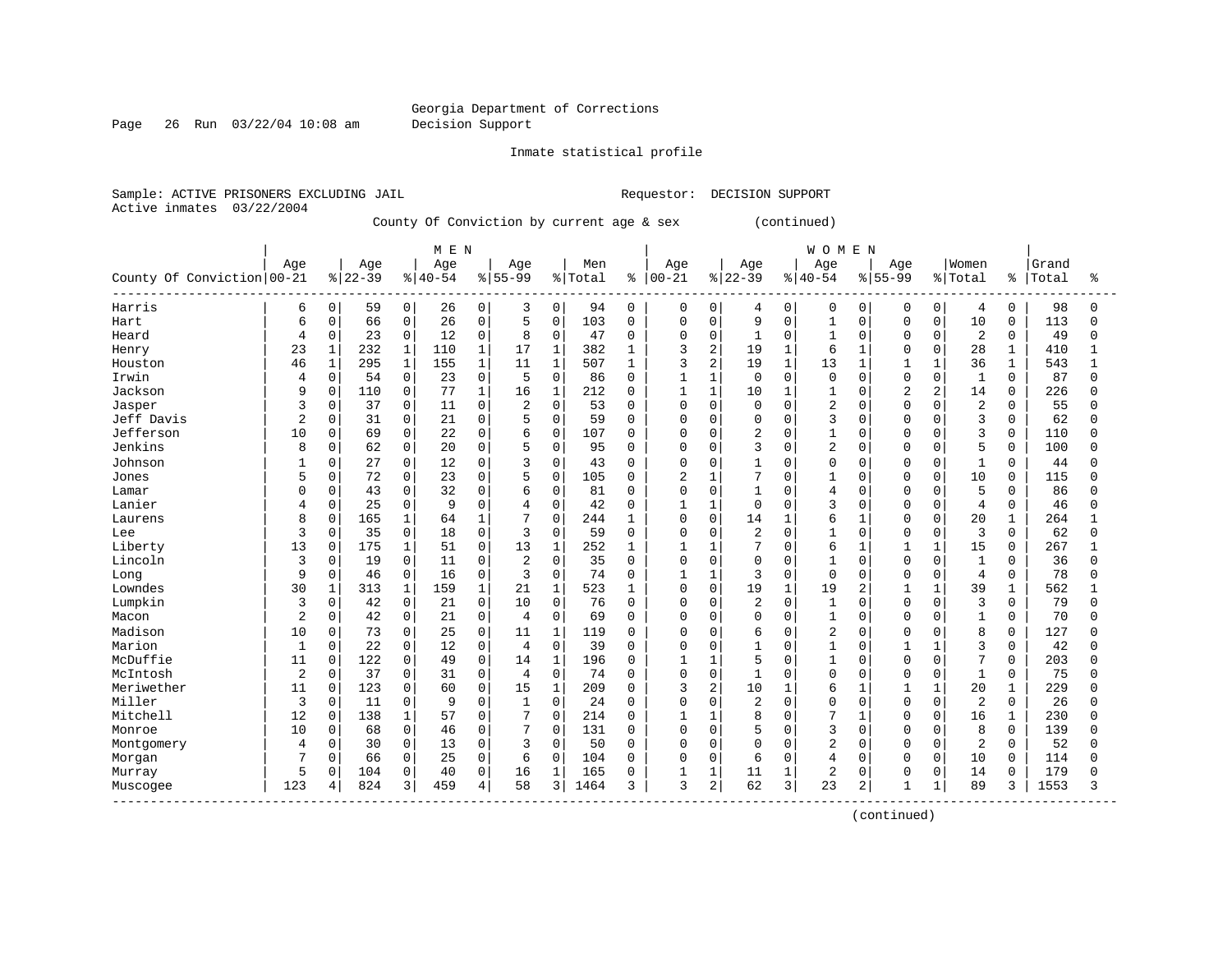Page 27 Run 03/22/04 10:08 am Decision Support

Inmate statistical profile

Sample: ACTIVE PRISONERS EXCLUDING JAIL **Requestor: DECISION SUPPORT** Active inmates 03/22/2004

County Of Conviction by current age & sex (continued)

|                            |              |              |                |                | M E N          |                |                |                |         |              |                |              |                |              | <b>WOMEN</b>   |              |                |                |                |          |       |              |
|----------------------------|--------------|--------------|----------------|----------------|----------------|----------------|----------------|----------------|---------|--------------|----------------|--------------|----------------|--------------|----------------|--------------|----------------|----------------|----------------|----------|-------|--------------|
|                            | Age          |              | Age            |                | Age            |                | Age            |                | Men     |              | Age            |              | Age            |              | Age            |              | Age            |                | Women          |          | Grand |              |
| County Of Conviction 00-21 |              |              | $ 22-39$       |                | $ 40-54$       |                | $8155 - 99$    |                | % Total |              | $8   00 - 21$  |              | $8 22-39$      |              | $8140 - 54$    |              | $8155 - 99$    |                | %   Total      | ႜၟ       | Total | ÷            |
| Newton                     | 13           | 0            | 247            | $\mathbf{1}$   | 124            | 1              | 19             | 1              | 403     | 1            | 1              | $\mathbf{1}$ | 14             | 1            | 8              | 1            | 3              | 4              | 26             | 1        | 429   |              |
| Oconee                     | 3            | $\mathbf 0$  | 42             | $\mathbf 0$    | 14             | $\mathbf 0$    | 3              | $\mathbf{0}$   | 62      | $\Omega$     | $\mathbf 0$    | $\Omega$     | 3              | $\Omega$     | $\mathbf{1}$   | $\Omega$     | $\Omega$       | $\Omega$       | $\overline{4}$ | $\Omega$ | 66    | $\Omega$     |
| Oglethorpe                 | 3            | $\mathbf 0$  | 42             | $\mathbf 0$    | 14             | $\mathbf{0}$   | $\overline{4}$ | $\mathbf 0$    | 63      | $\mathbf 0$  | $\Omega$       | 0            | $\overline{4}$ | $\Omega$     | $\mathbf{1}$   | $\Omega$     | $\Omega$       | $\Omega$       | 5              | $\Omega$ | 68    | 0            |
| Paulding                   | 16           | $\mathbf{1}$ | 97             | $\mathbf 0$    | 68             | $\mathbf{1}$   | 7              | $\mathbf 0$    | 188     | $\Omega$     | $\Omega$       | $\Omega$     | 8              | $\Omega$     | 6              | $\mathbf{1}$ | -1             |                | 15             | $\Omega$ | 203   | $\Omega$     |
| Peach                      | 6            | $\mathbf 0$  | 53             | $\mathbf 0$    | 32             | $\Omega$       | 2              | $\mathbf 0$    | 93      | $\Omega$     | $\Omega$       | 0            | $\mathbf{1}$   | $\Omega$     | $\mathbf{1}$   | $\Omega$     | $\cap$         | $\Omega$       | $\overline{2}$ | $\Omega$ | 95    | <sup>0</sup> |
| Pickens                    | 4            | 0            | 57             | $\mathbf 0$    | 31             | $\Omega$       | 6              | $\Omega$       | 98      | $\mathbf 0$  | $\mathbf 0$    | $\Omega$     | $\mathbf{1}$   | $\Omega$     |                | $\Omega$     | $\cap$         | $\Omega$       | 2              | $\Omega$ | 100   | U            |
| Pierce                     | κ            | $\mathbf 0$  | 34             | $\mathbf 0$    | 16             | $\Omega$       | 3              | $\Omega$       | 56      | 0            | $\Omega$       | 0            | $\Omega$       | $\Omega$     | $\Omega$       | $\Omega$     | $\cap$         |                | $\mathbf 0$    | $\Omega$ | 56    | <sup>0</sup> |
| Pike                       | 5            | $\mathbf 0$  | 15             | $\Omega$       | 13             | $\Omega$       | 6              | $\Omega$       | 39      | $\Omega$     | $\Omega$       | $\Omega$     | $\Omega$       | $\Omega$     | 3              | $\cap$       | $\cap$         | $\Omega$       | 3              | $\Omega$ | 42    | U            |
| Polk                       | 8            | $\mathbf 0$  | 100            | $\mathbf 0$    | 44             | $\Omega$       | 9              | $\Omega$       | 161     | $\Omega$     | $\Omega$       | $\Omega$     | 8              | $\Omega$     | $\mathbf{1}$   | $\Omega$     | $\Omega$       | $\Omega$       | 9              | $\Omega$ | 170   | $\Omega$     |
| Pulaski                    | 9            | 0            | 63             | $\mathbf 0$    | 26             | $\mathbf 0$    | $\overline{4}$ | $\Omega$       | 102     | $\mathbf 0$  | $\Omega$       | $\Omega$     | 8              | $\Omega$     | 6              | $\mathbf{1}$ | $\Omega$       | $\Omega$       | 14             | $\Omega$ | 116   | $\Omega$     |
| Putnam                     |              | 0            | 73             | $\mathbf 0$    | 39             | $\mathbf 0$    | 7              | $\mathbf 0$    | 126     | 0            | $\Omega$       | $\Omega$     | $\overline{c}$ | $\mathbf 0$  | $\overline{c}$ | $\Omega$     | $\Omega$       | $\Omega$       | $\overline{4}$ | 0        | 130   | U            |
| Ouitman                    | <sup>0</sup> | 0            | 8              | $\mathbf 0$    | $\mathbf 0$    | $\mathbf 0$    | 0              | $\mathbf 0$    | 8       | 0            | $\Omega$       | 0            | $\Omega$       | $\Omega$     | $\mathbf{1}$   | $\Omega$     | $\Omega$       | $\Omega$       | $\mathbf{1}$   | $\Omega$ | 9     | O            |
| Rabun                      | 3            | 0            | 35             | $\mathbf 0$    | 15             | $\Omega$       | 2              | $\Omega$       | 55      | $\Omega$     | $\Omega$       | 0            | $\Omega$       | $\Omega$     | $\overline{2}$ | $\Omega$     | $\mathbf{1}$   | $\mathbf{1}$   | 3              | $\Omega$ | 58    | <sup>0</sup> |
| Randolph                   | 9            | $\Omega$     | 37             | $\Omega$       | 16             | $\Omega$       | 3              | $\Omega$       | 65      | $\Omega$     | $\Omega$       | $\Omega$     | $\mathbf{1}$   | $\Omega$     | $\overline{c}$ | $\Omega$     | $\mathbf{1}$   | $\mathbf{1}$   | $\overline{4}$ | $\Omega$ | 69    | <sup>0</sup> |
| Richmond                   | 156          | 5            | 1164           | $\overline{4}$ | 497            | $\overline{4}$ | 76             | $\overline{4}$ | 1893    | 4            | 7              | 4            | 88             | 5            | 44             | 4            | $\overline{2}$ | $\overline{a}$ | 141            | 5        | 2034  | 4            |
| Rockdale                   | 25           | $\mathbf 1$  | 171            | $\mathbf{1}$   | 100            | $\mathbf{1}$   | 13             | $\mathbf{1}$   | 309     | $\mathbf{1}$ | 3              | 2            | 20             | $\mathbf{1}$ | 7              | $\mathbf{1}$ | $\Omega$       | $\Omega$       | 30             | 1        | 339   |              |
| Schley                     | 1            | $\Omega$     | 12             | $\mathbf 0$    | 3              | $\Omega$       | $\mathbf{1}$   | $\Omega$       | 17      | $\Omega$     | $\Omega$       | $\Omega$     | $\Omega$       | $\Omega$     | $\Omega$       | $\Omega$     | $\Omega$       | $\Omega$       | $\Omega$       | $\Omega$ | 17    | 0            |
| Screven                    | 10           | $\Omega$     | 96             | $\Omega$       | 34             | $\Omega$       | $\overline{4}$ | $\Omega$       | 144     | $\Omega$     | $\mathbf{1}$   | $\mathbf{1}$ | 6              | $\Omega$     | $\overline{2}$ | $\Omega$     | $\Omega$       | $\Omega$       | 9              | $\Omega$ | 153   | <sup>0</sup> |
| Seminole                   | 4            | $\mathbf 0$  | 51             | $\mathbf 0$    | 22             | $\mathbf 0$    | 6              | $\mathbf 0$    | 83      | $\mathbf 0$  | $\mathbf 0$    | 0            | $\overline{4}$ | $\mathbf 0$  | $\overline{2}$ | $\Omega$     | $\Omega$       | $\Omega$       | 6              | 0        | 89    | $\Omega$     |
| Spalding                   | 58           | 2            | 413            | 2              | 180            | $\mathbf{1}$   | 30             | $\mathbf{1}$   | 681     | 2            | 3              | 2            | 34             | 2            | 16             | 2            | -1             | $\mathbf{1}$   | 54             | 2        | 735   | 2            |
| Stephens                   | 6            | 0            | 84             | $\mathbf 0$    | 37             | $\Omega$       | 10             | $\Omega$       | 137     | $\Omega$     | $\Omega$       | $\Omega$     | 7              | $\Omega$     | $\mathbf{1}$   | $\Omega$     | $\Omega$       | $\Omega$       | 8              | $\Omega$ | 145   | 0            |
| Stewart                    | 3            | 0            | 18             | $\mathbf 0$    | 8              | $\Omega$       | 2              | $\Omega$       | 31      | $\Omega$     | $\Omega$       | $\Omega$     | $\overline{2}$ | $\Omega$     | $\overline{c}$ | $\Omega$     | $\cap$         | $\Omega$       | $\overline{4}$ | $\Omega$ | 35    | 0            |
| Sumter                     | 19           | $\mathbf 1$  | 121            | 0              | 56             | $\mathbf 0$    | 6              | $\mathbf 0$    | 202     | $\Omega$     | 3              | 2            | $\overline{4}$ | $\mathbf 0$  | $\overline{2}$ | $\Omega$     | $\cap$         | $\Omega$       | 9              | $\Omega$ | 211   | U            |
| Talbot                     | 4            | $\Omega$     | 23             | $\Omega$       | 9              | $\Omega$       | $\mathbf{1}$   | $\Omega$       | 37      | $\Omega$     | $\Omega$       | $\Omega$     | $\Omega$       | $\Omega$     | 3              | $\Omega$     | $\cap$         | $\Omega$       | 3              | $\Omega$ | 40    | U            |
| Taliaferro                 |              | $\mathbf 0$  | $\overline{4}$ | $\mathbf 0$    | $\overline{4}$ | $\Omega$       | $\overline{a}$ | $\Omega$       | 11      | $\Omega$     | $\Omega$       | $\Omega$     | $\Omega$       | $\Omega$     | $\mathbf{1}$   | $\cap$       | $\cap$         | $\cap$         | $\mathbf{1}$   | $\Omega$ | 12    | $\Omega$     |
| Tattnall                   | 5            | 0            | 74             | $\mathbf 0$    | 30             | $\Omega$       | 8              | $\Omega$       | 117     | $\Omega$     | $\Omega$       | $\Omega$     | 3              | $\Omega$     | 6              | 1            | $\cap$         | $\Omega$       | 9              | $\Omega$ | 126   | $\Omega$     |
| Taylor                     | 8            | $\mathbf 0$  | 52             | $\mathbf 0$    | 21             | $\Omega$       | $\mathbf{1}$   | $\Omega$       | 82      | $\Omega$     | $\Omega$       | $\Omega$     | 3              | $\Omega$     | $\Omega$       | $\Omega$     | $\Omega$       | $\Omega$       | $\overline{3}$ | $\Omega$ | 85    | <sup>0</sup> |
| Telfair                    | 6            | 0            | 83             | $\mathbf 0$    | 35             | $\Omega$       | 4              | $\Omega$       | 128     | 0            | $\Omega$       | 0            | 7              | 0            | $\overline{4}$ | 0            | $\Omega$       | $\Omega$       | 11             | $\Omega$ | 139   | <sup>0</sup> |
| Terrell                    | 5            | $\mathbf 0$  | 50             | $\mathbf 0$    | 21             | $\Omega$       | 3              | $\Omega$       | 79      | $\Omega$     | $\Omega$       | 0            | $\overline{2}$ | $\Omega$     | $\cap$         | $\Omega$     | $\Omega$       | $\Omega$       | 2              | $\Omega$ | 81    | 0            |
| Thomas                     | 28           | $\mathbf 1$  | 173            | $\mathbf 1$    | 97             | $\mathbf{1}$   | 14             | $\mathbf{1}$   | 312     | 1            | $\Omega$       | 0            | 14             | $\mathbf{1}$ | 8              |              | $\Omega$       | $\Omega$       | 22             | 1        | 334   |              |
| Tift                       | 15           | $\mathbf 0$  | 194            | 1              | 105            | 1              | 16             | $\mathbf{1}$   | 330     | 1            | $\overline{2}$ | $\mathbf{1}$ | 9              | $\Omega$     | 10             | 1            |                |                | 22             | 1        | 352   |              |
| Toombs                     | 35           | $\mathbf 1$  | 172            | $\mathbf{1}$   | 58             | $\Omega$       | 8              | $\Omega$       | 273     | 1            | $\overline{a}$ | $\mathbf{1}$ | 19             | $\mathbf{1}$ | 7              | 1            | $\Omega$       | $\Omega$       | 28             | 1        | 301   | 1            |
| Towns                      | 1            | $\mathbf 0$  | 13             | $\mathbf 0$    | 6              | $\mathbf 0$    | 4              | $\Omega$       | 24      | $\mathbf 0$  | $\mathbf 0$    | $\Omega$     | $\overline{c}$ | $\Omega$     | $\mathbf{1}$   | $\Omega$     | $\Omega$       | $\Omega$       | 3              | $\Omega$ | 27    | 0            |
| Treutlen                   | 3            | 0            | 19             | 0              | 16             | $\mathbf 0$    | 0              | $\mathbf 0$    | 38      | $\Omega$     | 0              | 0            | $\mathbf{1}$   | $\mathbf 0$  | $\mathbf{1}$   | 0            | $\Omega$       | $\Omega$       | $\overline{2}$ | $\Omega$ | 40    | 0            |
| Troup<br>----------------- | 46           | 1            | 403            | 2              | 171            | $\mathbf{1}$   | 26             | $\mathbf{1}$   | 646     | $\mathbf{1}$ | $\mathbf{1}$   | 1            | 19             | $\mathbf{1}$ | 9              | 1            | $\mathbf{1}$   | $\mathbf{1}$   | 30             |          | 676   | $\mathbf{1}$ |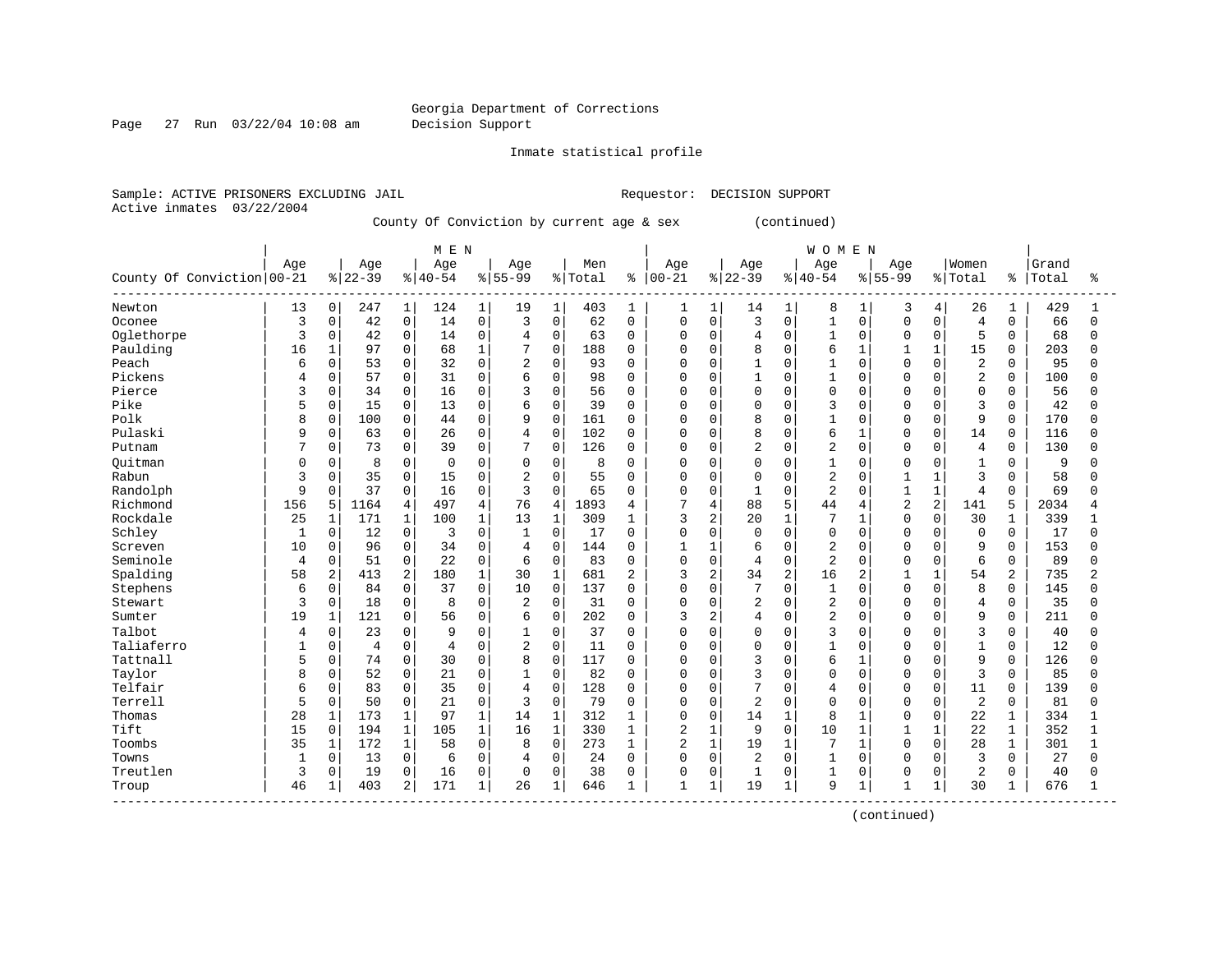Page 28 Run 03/22/04 10:08 am Decision Support

Inmate statistical profile

Sample: ACTIVE PRISONERS EXCLUDING JAIL **Requestor: DECISION SUPPORT** Active inmates 03/22/2004 County Of Conviction by current age & sex (continued) | M E N | W O M E N |

|                            |      |              |           |              | LAT ET TA               |          |                |                |               |          |                |          |                |          | אבים ויו ש     |          |           |              |                |              |           |      |
|----------------------------|------|--------------|-----------|--------------|-------------------------|----------|----------------|----------------|---------------|----------|----------------|----------|----------------|----------|----------------|----------|-----------|--------------|----------------|--------------|-----------|------|
|                            | Age  |              | Age       |              | Age                     |          | Age            |                | Men           |          | Age            |          | Age            |          | Age            |          | Age       |              | Women          |              | Grand     |      |
| County Of Conviction 00-21 |      |              | $ 22-39 $ |              | $ 40-54$                |          | $8 55-99$      |                | % Total       | ៖        | $00 - 21$      |          | $ 22-39 $      |          | $ 40-54$       |          | $ 55-99 $ |              | % Total        |              | %   Total | °≈   |
| Turner                     | 5    | 0            | 42        | $\mathbf 0$  | 23                      | $\Omega$ |                | 0              | 77            | $\Omega$ | 0              |          | 2              | 0        |                | 0        | $\Omega$  | 0            | 3              | $\Omega$     | 80        |      |
| Twiggs                     | 2    | 0            | 27        | $\mathbf 0$  | 15                      | $\Omega$ |                | $\Omega$       | 47            | $\Omega$ | $\Omega$       | $\Omega$ |                | $\Omega$ | $\cap$         | $\Omega$ |           |              |                | $\Omega$     | 48        |      |
| Union                      |      | $\Omega$     | 29        | $\Omega$     | 13                      | $\Omega$ | 6              | $\Omega$       | 49            |          |                |          |                | $\cap$   |                |          |           |              | $\overline{2}$ | $\Omega$     | 51        |      |
| Upson                      | 19   |              | 105       | $\Omega$     | 51                      |          | 14             |                | 189           |          |                |          | 5              |          |                |          |           |              | 6              | 0            | 195       |      |
| Walker                     | 8    | $\Omega$     | 202       | $\mathbf{1}$ | 84                      |          | 25             |                | 319           |          |                |          | 20             |          |                |          |           |              | 29             |              | 348       |      |
| Walton                     | 14   | $\Omega$     | 180       | $\mathbf{1}$ | 98                      |          | 16             |                | 308           |          | $\Omega$       | $\Omega$ | 11             |          |                |          |           |              | 18             |              | 326       |      |
| Ware                       | 18   |              | 211       | $\mathbf{1}$ | 120                     |          | 19             |                | 368           |          | $\overline{c}$ |          | 20             |          |                |          |           |              | 30             |              | 398       |      |
| Warren                     | 2    | <sup>0</sup> | 21        | $\Omega$     | 16                      |          |                | $\Omega$       | 42            |          | $\Omega$       |          |                |          |                |          |           |              | 2              |              | 44        |      |
| Washington                 | 15   | ∩            | 72        | $\Omega$     | 32                      | n        | $\overline{2}$ | $\Omega$       | 121           |          |                |          | 6              |          |                |          |           | ∩            | 11             | <sup>0</sup> | 132       |      |
| Wayne                      | 8    |              | 85        | $\Omega$     | 37                      | $\Omega$ |                | 0              | 134           |          |                |          | 3              |          |                |          |           |              | 11             | <sup>0</sup> | 145       |      |
| Webster                    | U    | $\Omega$     | 6         | $\Omega$     | ζ                       | O        |                | $\Omega$       | 10            |          | $\Omega$       |          | $\Omega$       | $\Omega$ |                | U        |           |              | $\Omega$       | <sup>0</sup> | 10        |      |
| Wheeler                    | 2    | 0            | 19        | 0            | 14                      | C        |                | $\Omega$       | 38            |          | $\Omega$       |          |                |          |                |          |           |              | 2              |              | 40        |      |
| White                      |      | $\Omega$     | 46        | $\Omega$     | 17                      | C        | ζ              | $\Omega$       | 73            |          |                |          | $\overline{c}$ |          |                |          |           |              | $\overline{4}$ | $\Omega$     | 77        |      |
| Whitfield                  | 32   |              | 379       | $\mathbf{1}$ | 220                     |          | 44             | $\overline{2}$ | 675           |          |                |          | 59             |          | 23             |          |           |              | 87             | 3            | 762       |      |
| Wilcox                     | 4    | 0            | 31        | $\Omega$     | 18                      | C        | 4              | $\Omega$       | 57            |          |                |          |                |          | $\Omega$       | $\cap$   |           |              | $\overline{c}$ |              | 59        |      |
| Wilkes                     | 5    | $\Omega$     | 42        | $\mathbf 0$  | 24                      | C        | б              | $\Omega$       | 77            |          | $\Omega$       |          | 3              |          |                |          |           |              |                | <sup>0</sup> | 82        |      |
| Wilkinson                  | 5    | 0            | 34        | $\mathbf 0$  | 12                      | $\Omega$ | 4              | $\Omega$       | 55            |          | $\Omega$       |          | 4              |          |                | 0        |           |              | 5              | $\Omega$     | 60        |      |
| Worth                      | 5    | 0            | 91        | $\mathbf 0$  | 42                      | $\Omega$ | 8              | $\Omega$       | 146           |          | $\Omega$       | $\Omega$ | 7              | 0        | $\overline{a}$ | $\Omega$ | $\cap$    | <sup>0</sup> | 9              | $\cap$       | 155       |      |
| Total reported             | 3087 |              |           |              | 100 26781 100 12715 100 |          | 2159           |                | 100 44742 100 |          | 173 100        |          | 1868 100       |          | 991            | 100      | 85 100    |              | 3117           | 100          | 47859 100 |      |
| Percent reported           |      | 99.7         |           | 99.8         |                         | 99.8     |                | 99.9           |               | 99.8     |                | 99.4     |                | 99.5     |                | 99.3     |           | 100.0        |                | 99.5         |           | 99.8 |
| Not reported               | 8    |              | 53        |              | 26                      |          | 2              |                | 89            |          | -1             |          | 9              |          | 7              |          | 0         |              | 17             |              | 106       |      |
| Total                      | 3095 |              | 26834     |              | 12741                   |          | 2161           |                | 44831         |          | 174            |          | 1877           |          | 998            |          | 85        |              | 3134           |              | 47965     |      |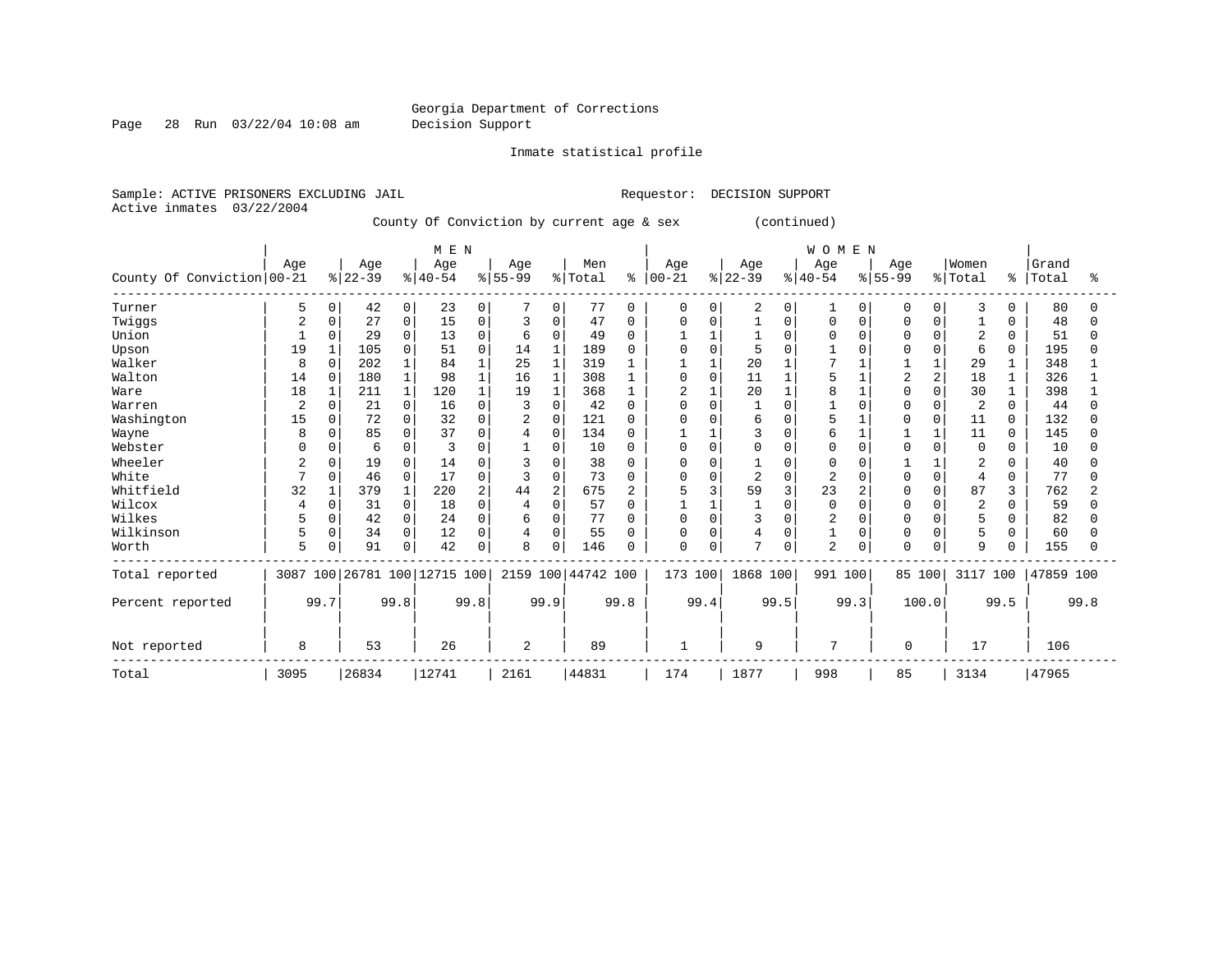Page 29 Run 03/22/04 10:08 am Decision Support

#### Inmate statistical profile

Sample: ACTIVE PRISONERS EXCLUDING JAIL **Requestor: DECISION SUPPORT** Active inmates 03/22/2004

Circ Of Conviction by current age & sex

|                    |           |              |           |                | M E N     |                |             |                |         |                |                |                |           |                | WOMEN     |                |                |                |         |              |       |                |
|--------------------|-----------|--------------|-----------|----------------|-----------|----------------|-------------|----------------|---------|----------------|----------------|----------------|-----------|----------------|-----------|----------------|----------------|----------------|---------|--------------|-------|----------------|
|                    | Age       |              | Age       |                | Age       |                | Age         |                | Men     |                | Age            |                | Age       |                | Age       |                | Aqe            |                | Women   |              | Grand |                |
| Circ Of Conviction | $00 - 21$ |              | $8 22-39$ |                | $8 40-54$ |                | $8155 - 99$ |                | % Total | ႜ              | $00 - 21$      |                | $8 22-39$ |                | $8 40-54$ |                | $8155 - 99$    |                | % Total | ႜ            | Total | °              |
| Alapaha            | 22        | 1            | 218       | 1              | 106       | $\mathbf{1}$   | 19          | $\mathbf{1}$   | 365     | 1              | 3              | 2              | 13        | $\mathbf{1}$   | 9         | 1              | 0              | 0              | 25      | 1            | 390   | 1              |
| Alcovy             | 27        | $\mathbf 1$  | 427       | 2              | 222       | $\sqrt{2}$     | 35          | $\overline{2}$ | 711     | $\overline{a}$ | $\mathbf{1}$   | $\mathbf{1}$   | 25        | $\mathbf{1}$   | 13        | $\mathbf{1}$   | 5              | 6              | 44      | $\mathbf{1}$ | 755   | $\overline{a}$ |
| Atlanta            | 235       | 8            | 2406      | 9              | 1233      | 10             | 215         | 10             | 4089    | 9              | 11             | 6              | 80        | $\overline{4}$ | 56        | 6              | 9              | 11             | 156     | 5            | 4245  | 9              |
| Atlantic           | 38        | 1            | 422       | 2              | 171       | $\mathbf{1}$   | 36          | 2              | 667     | 1              | $\overline{2}$ | $\mathbf{1}$   | 18        | $\mathbf{1}$   | 14        | 1              | $\overline{c}$ | $\overline{2}$ | 36      |              | 703   |                |
| Augusta            | 191       | б            | 1440      | 5              | 623       | 5              | 93          | $\overline{4}$ | 2347    | 5              | 10             | 6              | 105       | 6              | 59        | 6              | $\overline{4}$ | 5              | 178     | 6            | 2525  |                |
| Blue Ridge         | 18        | 1            | 265       | $\mathbf{1}$   | 186       | $\mathbf{1}$   | 34          | $\overline{2}$ | 503     | $\mathbf{1}$   | 5              | 3              | 36        | $\overline{a}$ | 13        | $\mathbf{1}$   | $\mathbf{1}$   | $\mathbf{1}$   | 55      | 2            | 558   |                |
| Brunswick          | 41        | 1            | 527       | 2              | 279       | 2              | 46          | $\overline{2}$ | 893     | $\overline{2}$ | $\mathbf{1}$   | $\mathbf{1}$   | 28        | $\mathbf{1}$   | 16        | 2              | 3              | 4              | 48      | 2            | 941   | 2              |
| Chattahoochee      | 144       | 5            | 999       | $\overline{4}$ | 532       | $\overline{4}$ | 67          | 3              | 1742    | 4              | 3              | $\overline{c}$ | 70        | 4              | 27        | 3              | $\overline{2}$ | 2              | 102     | 3            | 1844  | Δ              |
| Cherokee           | 35        | 1            | 395       | $\mathbf 1$    | 211       | 2              | 52          | $\overline{2}$ | 693     | 2              | 5              | 3              | 42        | $\overline{a}$ | 23        | 2              | $\Omega$       | $\Omega$       | 70      | 2            | 763   | 2              |
| Clayton            | 159       | 5            | 1027      | 4              | 402       | 3              | 53          | $\overline{2}$ | 1641    | 4              | 15             | 9              | 95        | 5              | 39        | 4              | 1              | $\mathbf{1}$   | 150     |              | 1791  |                |
| Cobb               | 184       | 6            | 1286      | 5              | 684       | 5              | 87          | $\overline{4}$ | 2241    | 5              | 6              | 3              | 120       | 6              | 70        | 7              | 3              | 4              | 199     | 6            | 2440  |                |
| Conasauga          | 37        | $\mathbf 1$  | 483       | $\overline{a}$ | 260       | $\overline{a}$ | 60          | 3              | 840     | $\overline{2}$ | 6              | 3              | 70        | 4              | 25        | 3              | $\Omega$       | $\Omega$       | 101     | 3            | 941   | 2              |
| Cordele            | 57        | 2            | 389       | $\mathbf{1}$   | 185       | $1\,$          | 23          | $\mathbf{1}$   | 654     | $\mathbf{1}$   | 5              | 3              | 27        | $\mathbf{1}$   | 9         | 1              | $\mathbf{1}$   | $1\,$          | 42      |              | 696   |                |
| Coweta             | 118       | 4            | 1116      | $\overline{4}$ | 491       | $\overline{4}$ | 106         | 5              | 1831    | $\overline{4}$ | б              | 3              | 77        | $\overline{4}$ | 33        | 3              | 3              | $\overline{4}$ | 119     | 4            | 1950  | Δ              |
| Dougherty          | 32        | $\mathbf 1$  | 573       | 2              | 243       | $\overline{2}$ | 41          | $\overline{2}$ | 889     | $\overline{c}$ | $\mathbf{1}$   | $\mathbf{1}$   | 23        | $\mathbf{1}$   | 27        | 3              | 3              | $\overline{4}$ | 54      | 2            | 943   | 2              |
| Dublin             | 14        | 0            | 238       | $\mathbf 1$    | 107       | $\mathbf{1}$   | 13          | $\mathbf{1}$   | 372     | 1              | $\Omega$       | $\mathbf 0$    | 17        | $\mathbf{1}$   | 7         | 1              | $\Omega$       | $\Omega$       | 24      |              | 396   |                |
| Eastern            | 220       | 7            | 1371      | 5              | 562       | 4              | 73          | 3              | 2226    | 5              | 11             | 6              | 96        | 5              | 47        | 5              | 1              | $\mathbf{1}$   | 155     | 5            | 2381  |                |
| Flint              | 23        | 1            | 232       | 1              | 110       | $\mathbf 1$    | 17          | $\mathbf 1$    | 382     | 1              | 3              | 2              | 19        | 1              | 6         | 1              | $\Omega$       | $\Omega$       | 28      |              | 410   |                |
| Griffin            | 103       | 3            | 679       | 3              | 321       | 3              | 70          | 3              | 1173    | 3              | 5              | 3              | 49        | 3              | 32        | 3              | $\overline{c}$ | 2              | 88      | 3            | 1261  | ς              |
| Gwinnett           | 111       | 4            | 786       | 3              | 317       | 2              | 67          | 3              | 1281    | ζ              | 7              | $\overline{4}$ | 60        | 3              | 38        | 4              | 5              | 6              | 110     | 4            | 1391  | 3              |
| Houston            | 46        | 1            | 295       | $\mathbf{1}$   | 155       | $\mathbf{1}$   | 11          | $\mathbf{1}$   | 507     | 1              | 3              | $\overline{2}$ | 19        | 1              | 13        | 1              |                | 1              | 36      |              | 543   |                |
| Lookout Mountain   | 28        | $\mathbf 1$  | 527       | $\overline{2}$ | 266       | $\overline{2}$ | 63          | 3              | 884     | $\overline{2}$ | $\overline{2}$ | $\mathbf{1}$   | 54        | 3              | 22        | 2              | 3              | 4              | 81      | 3            | 965   | 2              |
| Macon              | 68        | 2            | 600       | $\overline{a}$ | 350       | 3              | 55          | 3              | 1073    | $\overline{2}$ | 3              | 2              | 28        | $\mathbf{1}$   | 18        | 2              | $\overline{2}$ | 2              | 51      | 2            | 1124  | 2              |
| Middle             | 88        | 3            | 462       | 2              | 160       | $\mathbf{1}$   | 25          | $\mathbf{1}$   | 735     | $\overline{2}$ | 2              | $\mathbf{1}$   | 36        | $\overline{a}$ | 15        | $\overline{2}$ | $\Omega$       | $\Omega$       | 53      | 2            | 788   | 2              |
| Mountain           | 16        | $\mathbf{1}$ | 185       | $\mathbf{1}$   | 87        | $1\,$          | 16          | $\mathbf{1}$   | 304     | $\mathbf{1}$   | 0              | $\mathbf 0$    | 9         | $\Omega$       | 7         | 1              | $\mathbf{1}$   | $\mathbf 1$    | 17      | $\mathbf{1}$ | 321   |                |
| Northeastern       | 61        | 2            | 397       | $\mathbf{1}$   | 274       | $\overline{2}$ | 52          | $\overline{2}$ | 784     | $\overline{2}$ | 4              | $\overline{c}$ | 28        | $\mathbf 1$    | 23        | 2              | 3              | 4              | 58      | 2            | 842   | $\overline{2}$ |
| Northern           | 37        | 1            | 345       | $\mathbf{1}$   | 160       | $\mathbf 1$    | 38          | $\overline{2}$ | 580     | 1              | 0              | $\mathbf 0$    | 27        | $\mathbf{1}$   | 13        | 1              | $\Omega$       | $\Omega$       | 40      | 1            | 620   |                |
| Ocmulgee           | 75        | 2            | 606       | 2              | 247       | 2              | 38          | $\overline{2}$ | 966     | 2              | 5              | 3              | 40        | 2              | 16        | 2              | $\mathbf{1}$   | 1              | 62      | 2            | 1028  | 2              |
| Oconee             | 31        | 1            | 402       | $\overline{2}$ | 172       | $\mathbf{1}$   | 22          | $\mathbf{1}$   | 627     | 1              | 0              | $\Omega$       | 33        | $\overline{a}$ | 19        | 2              | $\overline{2}$ | $\overline{2}$ | 54      | 2            | 681   |                |
| Ogeechee           | 67        | 2            | 489       | $\overline{2}$ | 175       | $\mathbf{1}$   | 30          | $\mathbf{1}$   | 761     | $\overline{2}$ | 3              | $\overline{2}$ | 33        | $\overline{2}$ | 20        | $\overline{2}$ | 3              | 4              | 59      | 2            | 820   | 2              |
| Pataula            | 27        | $\mathbf 1$  | 219       | $\mathbf{1}$   | 87        | $\mathbf{1}$   | 17          | $\mathbf{1}$   | 350     | 1              | 0              | $\mathbf 0$    | 11        | $\mathbf{1}$   | 5         | $\mathbf 1$    | 1              | $\mathbf{1}$   | 17      | $\mathbf{1}$ | 367   |                |
| Piedmont           | 30        | $\mathbf 1$  | 260       | $\mathbf{1}$   | 166       | $\mathbf{1}$   | 40          | $\overline{2}$ | 496     | $\mathbf{1}$   | $\mathbf{1}$   | $\mathbf{1}$   | 21        | $\mathbf{1}$   | 11        | $\mathbf{1}$   | $\overline{4}$ | 5              | 37      | $\mathbf{1}$ | 533   |                |
| Rome               | 28        | $\mathbf 1$  | 463       | $\overline{2}$ | 227       | $\overline{2}$ | 43          | $\overline{2}$ | 761     | $\overline{c}$ | 5              | 3              | 62        | 3              | 41        | 4              | $\overline{c}$ | $\overline{a}$ | 110     | 4            | 871   | 2              |
| South Georgia      | 53        | 2            | 542       | 2              | 199       | $\overline{2}$ | 26          | $\mathbf{1}$   | 820     | $\overline{c}$ | 3              | 2              | 42        | 2              | 17        | 2              | $\mathbf{1}$   | $\mathbf{1}$   | 63      | 2            | 883   | $\overline{2}$ |
| Southern           | 86        | 3            | 709       | 3              | 356       | 3              | 64          | 3              | 1215    | 3              | 0              | $\Omega$       | 42        | $\overline{a}$ | 31        | 3              | $\overline{2}$ | $\overline{2}$ | 75      | 2            | 1290  | 3              |
| Southwestern       | 28        | 1            | 234       | $\mathbf{1}$   | 109       | $\mathbf{1}$   | 17          | 1              | 388     | 1              | 3              | 2              | 8         | 0              | 6         | $\mathbf{1}$   | $\Omega$       | $\mathbf 0$    | 17      |              | 405   |                |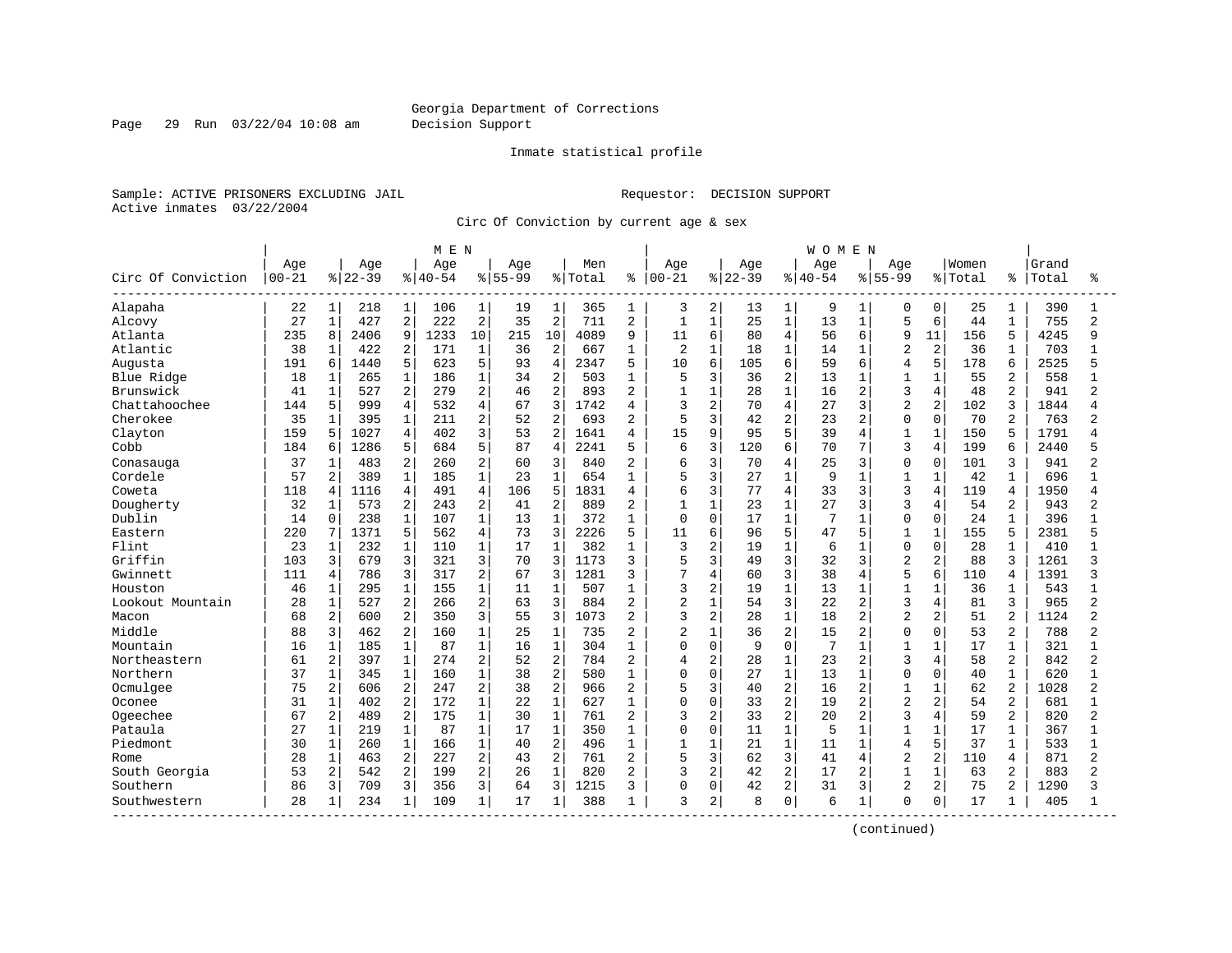Page 30 Run 03/22/04 10:08 am Decision Support

Inmate statistical profile

Sample: ACTIVE PRISONERS EXCLUDING JAIL **Requestor: DECISION SUPPORT** Active inmates 03/22/2004 Circ Of Conviction by current age & sex (continued)

|                    | Age        |          | Age      |              | M E N<br>Age            |      | Age       |                | Men            |      | Age            |      | Age      |             | <b>WOMEN</b><br>Aqe |      | Age      |              | Women    |               | Grand     |      |
|--------------------|------------|----------|----------|--------------|-------------------------|------|-----------|----------------|----------------|------|----------------|------|----------|-------------|---------------------|------|----------|--------------|----------|---------------|-----------|------|
| Circ Of Conviction | $ 00 - 21$ |          | $ 22-39$ |              | $ 40-54$                |      | $ 55-99 $ |                | % Total        | ి    | $ 00-21$       |      | $ 22-39$ |             | $ 40-54 $           |      | $ 55-99$ |              | % Total  | $\frac{8}{6}$ | Total     | န္   |
| Stone Mountain     | 238        | 8        | 1782     | 7            | 759                     | 6    | 106       | 5              | 2885           | 6    | 15             | 9    | 94       | 5           | 33                  | 31   |          | 8            | 149      | 5             | 3034      |      |
| Tallapoosa         | 11         | $\Omega$ | 154      |              | 71                      |      | 14        |                | 250            |      | $\Omega$       |      | 9        |             | 3                   |      | $\Omega$ | 0            | 12       | 0             | 262       |      |
| Tifton             | 29         |          | 381      |              | 193                     |      | 36        | $\overline{a}$ | 639            |      |                |      | 18       |             | 13                  |      |          |              | 35       |               | 674       |      |
| Toombs             | 22         |          | 211      |              | 106                     |      | 28        |                | 367            |      |                |      | 10       |             | 6                   |      | $\cap$   | $\Omega$     | 17       |               | 384       |      |
| Waycross           | 46         |          | 491      | $\mathbf{2}$ | 261                     |      | 36        | 2              | 834            |      |                |      | 37       |             | 17                  |      |          | 2            | 59       |               | 893       |      |
| Western            | 23         |          | 346      |              | 150                     |      | 19        |                | 538            |      | $\overline{2}$ |      | 23       |             | 10                  |      |          |              | 36       |               | 574       |      |
| Rockdale           | 25         |          | 171      | $\mathbf{1}$ | 100                     |      | 13        | $\mathbf{1}$   | 309            |      | 3              |      | 20       |             | $\mathbf{r}$        |      |          |              | 30       |               | 339       |      |
| Douglas            | 51         |          | 505      | 2            | 218                     |      | 36        | 2              | 810            |      |                |      | 38       |             | 31                  |      |          |              | 74       |               | 884       |      |
| Appalachian        | 11         | $\Omega$ | 209      |              | 115                     |      | 36        | 2              | 371            |      | $\cap$         |      | 15       |             | 6                   |      | $\cap$   | $\Omega$     | 21       |               | 392       |      |
| Enotah             | 12         | $\Omega$ | 130      | $\Omega$     | 57                      |      | 23        |                | 222            |      |                |      |          |             | 4                   |      | n        | <sup>0</sup> | 12       | n.            | 234       |      |
| Bell-Forsyth       | 5          | 0        | 104      | $\Omega$     | 66                      |      | 20        |                | 195            |      | $\Omega$       |      | 16       |             | 5                   |      |          |              | 22       |               | 217       |      |
| Towaliga           | 20         |          | 186      | 1            | 116                     |      | 21        |                | 343            |      |                |      | 10       |             | 10                  |      | 0        |              | 21       |               | 364       |      |
| Paulding           | 16         |          | 97       | $\mathbf 0$  | 68                      |      | 7         | $\mathbf 0$    | 188            | O    | $\Omega$       |      | 8        | $\mathbf 0$ | 6                   |      |          |              | 15       |               | 203       |      |
| Total reported     | 3087       |          |          |              | 100 26781 100 12715 100 |      |           |                | 2159 100 44742 | 100  | 173            | 100  | 1868     | 100         | 991                 | 100  | 85 100   |              | 3117 100 |               | 47859 100 |      |
| Percent reported   |            | 99.7     |          | 99.8         |                         | 99.8 |           | 99.9           |                | 99.8 |                | 99.4 |          | 99.5        |                     | 99.3 | 100.0    |              |          | 99.5          |           | 99.8 |
| Not reported       | 8          |          | 53       |              | 26                      |      | 2         |                | 89             |      | 1              |      | 9        |             | 7                   |      | 0        |              | 17       |               | 106       |      |
| Total              | 3095       |          | 26834    |              | 12741                   |      | 2161      |                | 44831          |      | 174            |      | 1877     |             | 998                 |      | 85       |              | 3134     |               | 47965     |      |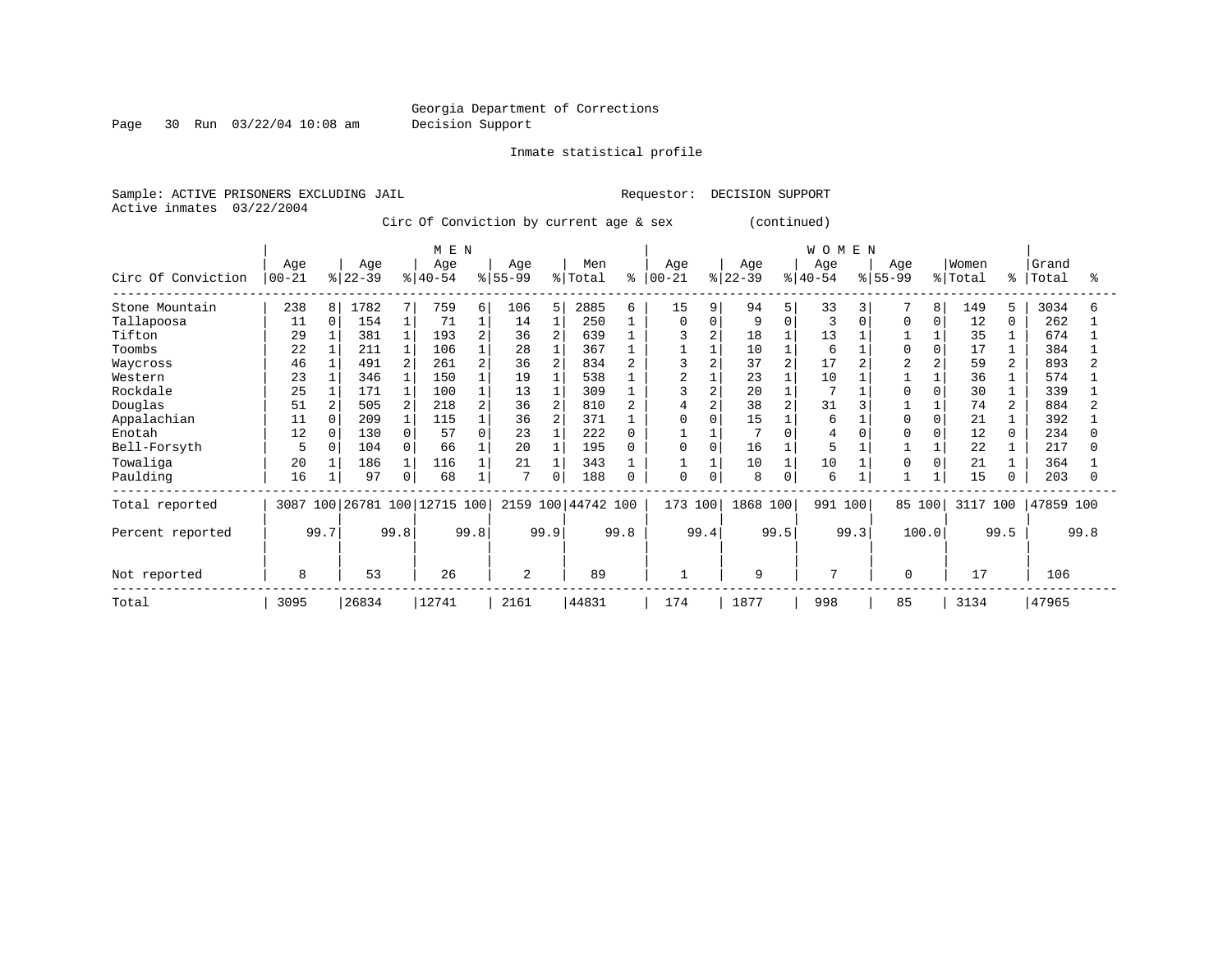Page 31 Run 03/22/04 10:08 am Decision Support

#### Inmate statistical profile

Sample: ACTIVE PRISONERS EXCLUDING JAIL **Requestor: DECISION SUPPORT** Active inmates 03/22/2004

Home County by current age & sex

|               |              |              |          |                | M E N       |                |              |                |         |              |                |                |             |              | <b>WOMEN</b>   |              |                |              |                         |                |       |              |
|---------------|--------------|--------------|----------|----------------|-------------|----------------|--------------|----------------|---------|--------------|----------------|----------------|-------------|--------------|----------------|--------------|----------------|--------------|-------------------------|----------------|-------|--------------|
|               | Age          |              | Age      |                | Age         |                | Age          |                | Men     |              | Age            |                | Age         |              | Age            |              | Aqe            |              | Women                   |                | Grand |              |
| Home County   | $00 - 21$    |              | $ 22-39$ |                | $8140 - 54$ |                | $8155 - 99$  |                | % Total | ႜ            | $ 00 - 21$     |                | $ 22-39$    |              | $8 40-54$      |              | $8155 - 99$    |              | % Total                 | ႜ              | Total | ႜ            |
| Appling       | 5            | 0            | 53       | 0 <sup>1</sup> | 26          | 0              |              | 0              | 91      | 0            | 0              | 0              | 5           | 0            | 1              | 0            | 0              | 0            | 6                       | 0              | 97    | $\Omega$     |
| Atkinson      | $\mathbf{1}$ | 0            | 23       | 0              | 13          | $\mathbf 0$    | 5            | 0              | 42      | $\mathbf 0$  | 0              | $\mathbf 0$    | 2           | $\mathbf 0$  | $\mathbf 0$    | 0            | $\Omega$       | $\Omega$     | $\overline{2}$          | $\Omega$       | 44    |              |
| Bacon         | 3            | 0            | 28       | 0              | 20          | $\mathbf 0$    | 1            | $\Omega$       | 52      | $\Omega$     | 0              | $\mathbf 0$    | 2           | $\Omega$     | $\overline{2}$ | $\Omega$     | $\Omega$       | $\Omega$     | 4                       | $\Omega$       | 56    | $\Omega$     |
| Baker         | $\Omega$     | 0            | 10       | 0              | 3           | $\mathbf 0$    |              | $\Omega$       | 14      | $\Omega$     | 0              | $\mathbf 0$    | 2           | $\Omega$     | $\mathbf 0$    | $\Omega$     | $\Omega$       | $\Omega$     | $\overline{2}$          | $\Omega$       | 16    |              |
| Baldwin       | 34           | $\mathbf{1}$ | 181      | $\mathbf{1}$   | 85          | $\mathbf{1}$   | 6            | $\Omega$       | 306     | $\mathbf{1}$ | $\mathbf{1}$   | $\mathbf{1}$   | 15          | $\mathbf{1}$ | $\mathbf{1}$   | $\cap$       | 1              | $\mathbf{1}$ | 18                      | $\mathbf 1$    | 324   |              |
| Banks         | 5            | 0            | 33       | 0              | 13          | $\mathbf 0$    | 5            | $\Omega$       | 56      | $\Omega$     | 0              | $\Omega$       | 2           | $\Omega$     | $\mathbf{1}$   | $\Omega$     | $\Omega$       | $\Omega$     | 3                       | $\Omega$       | 59    | $\Omega$     |
| Barrow        | 13           | 0            | 108      | 0              | 75          | $\mathbf{1}$   | 16           | $\mathbf 1$    | 212     | 1            | 0              | $\mathbf 0$    | 8           | $\Omega$     | 7              | $\mathbf{1}$ | $\mathbf{1}$   | $\mathbf{1}$ | 16                      | $\mathbf{1}$   | 228   |              |
| Bartow        | 22           | 1            | 229      | $\mathbf{1}$   | 115         | $1\,$          | 37           | $\overline{2}$ | 403     | $\mathbf{1}$ | $\mathbf{1}$   | $\mathbf{1}$   | 38          | 2            | 14             | 2            | $\Omega$       | $\Omega$     | 53                      | $\overline{2}$ | 456   | $\mathbf{1}$ |
| Ben Hill      | 15           | 1            | 91       | 0              | 48          | 0              | 9            | $\mathbf 0$    | 163     | 0            | 4              | 3              | 10          | $\mathbf{1}$ | 6              | $\mathbf{1}$ | $\Omega$       | $\Omega$     | 20                      | 1              | 183   | U            |
| Berrien       | 4            | 0            | 39       | 0              | 21          | $\mathbf 0$    | 6            | 0              | 70      | 0            | $\mathbf{1}$   | $\mathbf{1}$   | 3           | $\mathbf 0$  | $\mathbf 0$    | 0            | $\Omega$       | $\mathbf 0$  | 4                       | $\mathbf 0$    | 74    |              |
| <b>Bibb</b>   | 72           | 3            | 594      | 2              | 329         | 3              | 50           | 3              | 1045    | 3            | 3              | 2              | 29          | 2            | 20             | 2            | $\mathbf{1}$   | $\mathbf{1}$ | 53                      | $\overline{a}$ | 1098  |              |
| Bleckley      | 5            | 0            | 82       | $\Omega$       | 19          | $\Omega$       | 4            | $\Omega$       | 110     | $\Omega$     | 0              | $\Omega$       | 3           | $\Omega$     | $\overline{2}$ | $\Omega$     | 1              | $\mathbf{1}$ | 6                       | $\Omega$       | 116   |              |
| Brantley      | 3            | 0            | 19       | $\overline{0}$ | 8           | $\Omega$       | 3            | $\overline{0}$ | 33      | $\Omega$     | 1              | $\mathbf{1}$   | 0           | $\Omega$     | $\mathbf{1}$   | $\Omega$     | $\Omega$       | $\Omega$     | $\overline{2}$          | $\Omega$       | 35    |              |
| <b>Brooks</b> | 4            | 0            | 51       | 0              | 19          | $\mathbf 0$    | 6            | $\Omega$       | 80      | $\Omega$     | 0              | $\mathbf 0$    | 1           | $\Omega$     | $\mathbf{1}$   | 0            | $\Omega$       | $\Omega$     | $\overline{\mathbf{c}}$ | $\Omega$       | 82    |              |
| Bryan         | $\mathbf{1}$ | 0            | 37       | 0              | 19          | $\mathbf 0$    | 5            | $\Omega$       | 62      | $\Omega$     | 0              | $\mathbf 0$    | 3           | $\Omega$     | 4              | $\Omega$     | $\Omega$       | $\Omega$     | 7                       | $\Omega$       | 69    | n            |
| Bulloch       | 22           | 1            | 176      | $\mathbf{1}$   | 75          | $\mathbf{1}$   | 11           | $\mathbf{1}$   | 284     |              | 1              | $\mathbf{1}$   | 13          |              | 8              | 1            | $\overline{2}$ | 3            | 24                      | 1              | 308   |              |
| Burke         | 18           | $\mathbf 1$  | 110      | 0              | 50          | $\Omega$       | 9            | $\Omega$       | 187     | $\Omega$     | $\Omega$       | $\Omega$       | 5           | $\Omega$     | 4              | $\Omega$     | $\mathbf{1}$   | $\mathbf{1}$ | 10                      | $\Omega$       | 197   | ∩            |
| <b>Butts</b>  | 8            | 0            | 69       | $\mathbf{0}$   | 32          | $\mathbf 0$    | 7            | $\mathbf 0$    | 116     | 0            | 1              | $\mathbf{1}$   | 3           | $\Omega$     | 3              | $\Omega$     | $\Omega$       | $\Omega$     | 7                       | $\Omega$       | 123   |              |
| Calhoun       |              | 0            | 24       | 0              |             | $\mathbf 0$    | 1            | 0              | 36      | 0            | $\Omega$       | $\mathbf 0$    | 1           | $\Omega$     | $\mathbf{1}$   | $\Omega$     | $\Omega$       | $\mathbf 0$  | $\overline{2}$          | $\Omega$       | 38    |              |
| Camden        | 4            | 0            | 55       | $\mathbf{0}$   | 27          | $\mathbf{0}$   | 3            | $\Omega$       | 89      | $\Omega$     | 0              | $\mathbf 0$    | 5           | $\Omega$     | $\overline{2}$ | $\Omega$     | $\Omega$       | O            | 7                       | $\Omega$       | 96    | $\cap$       |
| Candler       | 6            | 0            | 48       | 0              | 15          | $\mathbf 0$    | 0            | 0              | 69      | 0            | 0              | 0              | 3           | $\Omega$     | $\mathbf{1}$   | $\Omega$     | $\Omega$       | $\Omega$     | $\overline{4}$          | $\Omega$       | 73    |              |
| Carroll       | 19           | $\mathbf{1}$ | 259      | $\mathbf 1$    | 123         | $\mathbf{1}$   | 37           | $\overline{2}$ | 438     | 1            | $\overline{a}$ | $\mathbf{1}$   | 23          | $\mathbf{1}$ | 14             | 2            | $\mathbf{1}$   | $\mathbf{1}$ | 40                      | $\mathbf 1$    | 478   |              |
| Catoosa       | 9            | $\Omega$     | 82       | $\Omega$       | 45          | $\Omega$       | 12           | $\mathbf{1}$   | 148     | $\Omega$     | $\Omega$       | $\Omega$       | 10          | $\mathbf{1}$ | $\mathbf{1}$   | $\Omega$     | $\mathbf{1}$   | $\mathbf{1}$ | 12                      | $\Omega$       | 160   |              |
| Charlton      | $\mathbf{1}$ | 0            | 30       | $\Omega$       | 10          | $\mathbf 0$    | $\mathbf{1}$ | $\Omega$       | 42      | $\Omega$     | 0              | $\mathbf 0$    | 2           | $\Omega$     | $\mathbf 1$    | $\Omega$     | $\Omega$       | $\Omega$     | 3                       | $\Omega$       | 45    |              |
| Chatham       | 202          | 7            | 1275     | 5              | 489         | 4              | 75           | $\overline{4}$ | 2041    | 5            | 9              | 6              | 82          | 5            | 43             | 5            | $\overline{a}$ | 3            | 136                     | 5              | 2177  |              |
| Chattahoochee | 2            | $\mathbf 0$  | 13       | 0              | 5           | $\mathbf 0$    | $\mathbf 0$  | $\Omega$       | 20      | $\mathbf 0$  | $\Omega$       | 0              | $\mathbf 0$ | 0            | $\Omega$       | $\Omega$     | $\Omega$       | $\mathbf 0$  | 0                       | 0              | 20    | U            |
| Chattooga     | 6            | $\mathbf 0$  | 111      | 0              | 57          | 1              | 11           | $\mathbf{1}$   | 185     | 0            | 1              | 1              | 11          | 1            | 6              | 1            | 1              | 1            | 19                      | 1              | 204   | U            |
| Cherokee      | 12           | $\mathbf 0$  | 194      | $\mathbf 1$    | 133         | $\mathbf 1$    | 25           | $\mathbf{1}$   | 364     | 1            | 1              | $\mathbf{1}$   | 25          | $\mathbf{1}$ | 11             | $\mathbf{1}$ | $\Omega$       | $\Omega$     | 37                      | 1              | 401   |              |
| Clarke        | 19           | $\mathbf 1$  | 308      | $\mathbf{1}$   | 139         | $\mathbf{1}$   | 14           | $\mathbf{1}$   | 480     | 1            | $\mathbf{1}$   | $\mathbf{1}$   | 21          | $\mathbf{1}$ | 9              | $\mathbf{1}$ | $\overline{a}$ | 3            | 33                      | $\mathbf 1$    | 513   |              |
| Clay          | 0            | 0            | 15       | 0              | 2           | $\mathbf 0$    | $\mathbf{1}$ | $\mathbf 0$    | 18      | $\Omega$     | 0              | $\mathbf 0$    | 0           | $\mathbf 0$  | $\mathbf 0$    | $\Omega$     | $\Omega$       | 0            | $\mathbf 0$             | $\mathbf 0$    | 18    |              |
| Clayton       | 120          | 4            | 708      | 3              | 271         | 2              | 36           | $\overline{2}$ | 1135    | 3            | 8              | 5              | 58          | 3            | 26             | 3            | $\mathbf{1}$   | $\mathbf{1}$ | 93                      | 3              | 1228  |              |
| Clinch        | $\mathbf{1}$ | 0            | 38       | $\Omega$       | 10          | $\Omega$       | $\Omega$     | $\Omega$       | 49      | $\Omega$     | $\Omega$       | $\Omega$       | 2           | $\Omega$     | $\mathbf{1}$   | $\Omega$     | $\Omega$       | $\Omega$     | 3                       | $\Omega$       | 52    | $\Omega$     |
| Cobb          | 133          | 5            | 920      | 4              | 496         | $\overline{4}$ | 63           | 3              | 1612    | 4            | 6              | $\overline{4}$ | 87          | 5            | 44             | 5            | $\overline{a}$ | 3            | 139                     | 5              | 1751  |              |
| Coffee        | 13           | $\Omega$     | 141      | $\mathbf{1}$   | 61          | $\mathbf{1}$   | 6            | $\Omega$       | 221     | $\mathbf{1}$ | $\Omega$       | $\Omega$       | 16          | $\mathbf{1}$ | 7              | $\mathbf{1}$ | $\mathbf{1}$   | $\mathbf{1}$ | 24                      | $\mathbf 1$    | 245   |              |
| Colquit       | 21           | $\mathbf 1$  | 163      | $\mathbf{1}$   | 73          | $\mathbf{1}$   | 13           | $\mathbf{1}$   | 270     | 1            | 0              | 0              | 7           | $\Omega$     | $\overline{2}$ | $\Omega$     | $\Omega$       | $\Omega$     | 9                       | $\Omega$       | 279   |              |
| Columbia      | 15           | 1            | 108      | $\mathbf{0}$   | 44          | $\mathsf 0$    |              | 0              | 174     | $\Omega$     | 1              | 1              | 7           | 0            | 13             | 1            | $\Omega$       | 0            | 21                      | 1              | 195   | $\Omega$     |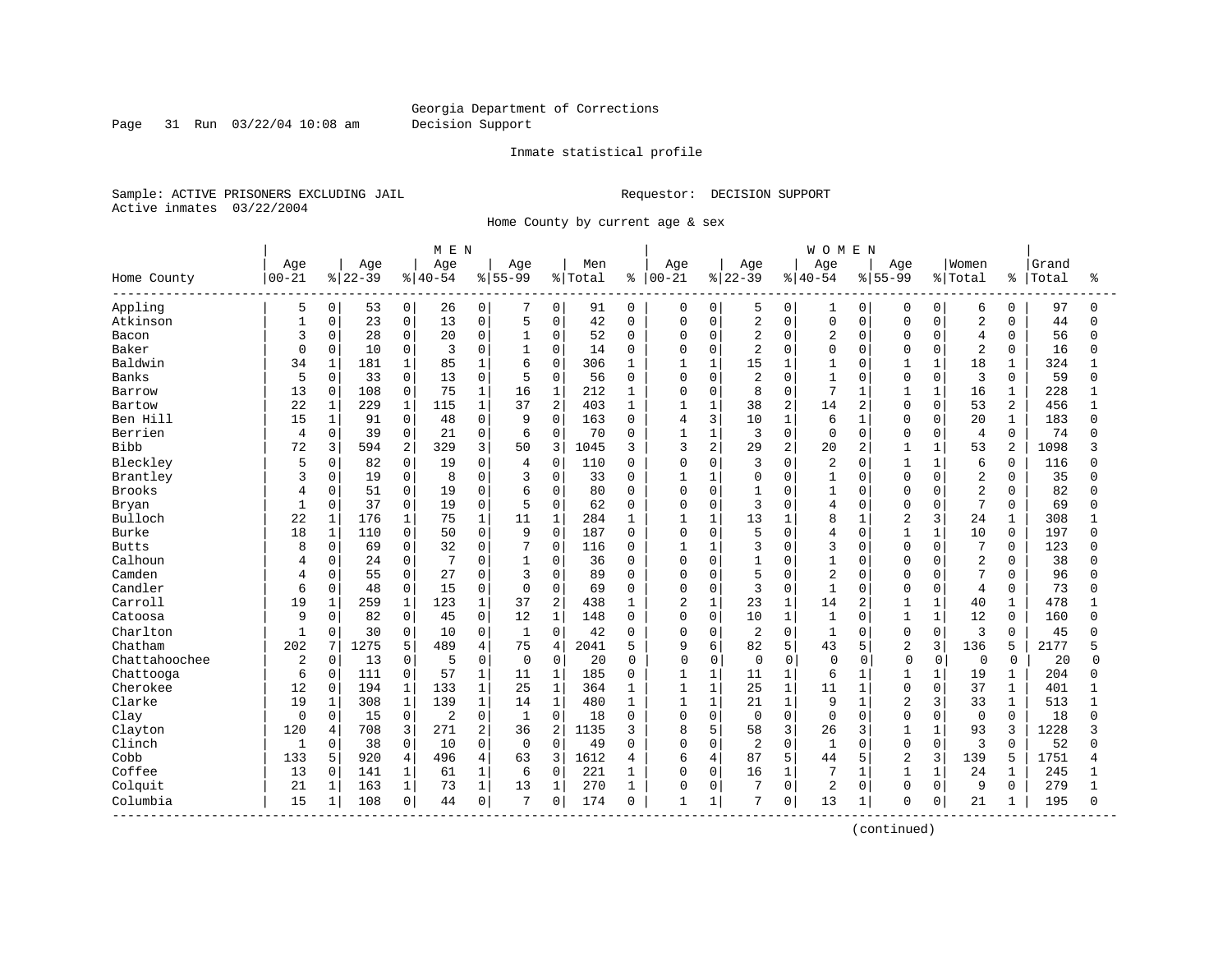Page 32 Run 03/22/04 10:08 am Decision Support

#### Inmate statistical profile

Sample: ACTIVE PRISONERS EXCLUDING JAIL **Requestor: DECISION SUPPORT** Active inmates 03/22/2004

Home County by current age & sex (continued)

|             |                |              |                |              | M E N     |              |                |                |         |                |                |                |                |              | <b>WOMEN</b>   |              |                |              |                |                |       |                |
|-------------|----------------|--------------|----------------|--------------|-----------|--------------|----------------|----------------|---------|----------------|----------------|----------------|----------------|--------------|----------------|--------------|----------------|--------------|----------------|----------------|-------|----------------|
|             | Age            |              | Age            |              | Age       |              | Age            |                | Men     |                | Age            |                | Age            |              | Age            |              | Age            |              | Women          |                | Grand |                |
| Home County | $00 - 21$      |              | $ 22-39$       |              | $8 40-54$ |              | $8 55-99$      |                | % Total | ి              | $00 - 21$      |                | $ 22-39$       |              | $8 40-54$      |              | $8155 - 99$    |              | % Total        | ႜ              | Total | ిక             |
| Cook        | 4              | 0            | 57             | 0            | 33        | 0            | 6              | 0              | 100     | $\mathbf 0$    | 1              | 1              | 6              | $\mathbf 0$  | 2              | 0            | $\Omega$       | 0            | 9              | 0              | 109   | 0              |
| Coweta      | 26             | $1\,$        | 247            | $\mathbf{1}$ | 93        | $\mathbf 1$  | 13             | $1\,$          | 379     | $\mathbf{1}$   | $\mathbf{1}$   | $\mathbf{1}$   | 14             | $\mathbf{1}$ | 8              | $\mathbf{1}$ | $\mathbf{1}$   | $\mathbf{1}$ | 24             | 1              | 403   |                |
| Crawford    | $\mathbf{1}$   | $\mathsf{O}$ | 11             | 0            | 10        | 0            | $\Omega$       | $\mathsf 0$    | 22      | 0              | 0              | $\mathbf 0$    | 0              | $\mathbf 0$  | $\Omega$       | $\Omega$     | $\Omega$       | $\mathbf 0$  | $\mathbf 0$    | $\Omega$       | 22    | 0              |
| Crisp       | 23             | $\mathbf 1$  | 139            | $\mathbf{1}$ | 51        | $\Omega$     | 8              | $\mathbf 0$    | 221     | 1              | $\mathbf{1}$   | $\mathbf{1}$   | 9              | $\mathbf{1}$ | 3              | $\Omega$     | $\Omega$       | $\Omega$     | 13             | $\Omega$       | 234   | $\mathbf{1}$   |
| Dade        | 3              | 0            | 33             | 0            | 23        | 0            | 8              | $\mathbf 0$    | 67      | 0              | 0              | $\mathbf 0$    | 5              | $\Omega$     | $\mathbf{1}$   | 0            | $\Omega$       | $\Omega$     | 6              | 0              | 73    | 0              |
| Dawson      | 5              | 0            | 41             | 0            | 29        | 0            | 2              | $\mathbf 0$    | 77      | $\Omega$       | 0              | $\mathbf 0$    | $\overline{2}$ | $\Omega$     | $\overline{2}$ | O            | $\Omega$       | $\Omega$     | $\overline{4}$ | 0              | 81    | U              |
| Decatur     | 17             | 1            | 185            | 1            | 46        | 0            | 7              | $\mathbf 0$    | 255     | 1              | 1              | $\mathbf{1}$   | 15             | $\mathbf{1}$ | 5              | $\mathbf{1}$ | $\Omega$       | $\Omega$     | 21             | $\mathbf{1}$   | 276   |                |
| DeKalb      | 180            | 6            | 1496           | 6            | 565       | 5            | 91             | 5              | 2332    | 6              | 9              | 6              | 85             | 5            | 34             | 4            | 7              | 9            | 135            | 5              | 2467  | б              |
| Dodge       | 3              | $\Omega$     | 102            | 0            | 51        | $\Omega$     | $\mathbf{1}$   | $\mathbf 0$    | 157     | 0              | 0              | $\mathbf 0$    | 11             | $\mathbf{1}$ | 5              | 1            | $\Omega$       | $\Omega$     | 16             | 1              | 173   | O              |
| Dooly       | 6              | $\mathbf 0$  | 61             | 0            | 19        | 0            | $\mathbf 0$    | $\mathbf 0$    | 86      | $\mathbf 0$    | 0              | $\mathbf 0$    | 3              | $\mathbf 0$  | $\mathbf{1}$   | 0            | $\Omega$       | $\mathbf 0$  | $\overline{4}$ | $\mathbf 0$    | 90    | U              |
| Dougherty   | 40             | $\mathbf{1}$ | 570            | 2            | 233       | 2            | 34             | 2              | 877     | 2              | $\mathbf{1}$   | $\mathbf{1}$   | 28             | 2            | 21             | 2            | 5              | 6            | 55             | $\overline{c}$ | 932   | 2              |
| Douglas     | 32             | $\mathbf 1$  | 257            | $\mathbf 1$  | 138       | $\mathbf{1}$ | 23             | $\mathbf 1$    | 450     | 1              | 4              | 3              | 21             | $\mathbf{1}$ | 13             | $\mathbf{1}$ | $\Omega$       | $\Omega$     | 38             | 1              | 488   |                |
| Early       | 3              | 0            | 40             | 0            | 15        | 0            | 2              | $\mathbf 0$    | 60      | $\Omega$       | 0              | $\mathbf 0$    | 0              | $\mathbf 0$  | $\mathbf 0$    | 0            | $\Omega$       | $\Omega$     | $\mathbf 0$    | $\Omega$       | 60    | 0              |
| Echols      | $\Omega$       | $\mathbf 0$  | 3              | 0            | 1         | 0            |                | $\mathsf 0$    | 5       | 0              | 0              | $\mathbf 0$    | 0              | 0            | $\mathbf 0$    | 0            | $\Omega$       | $\Omega$     | $\mathbf 0$    | 0              | 5     | U              |
| Effingham   | 10             | 0            | 71             | 0            | 33        | $\Omega$     | 4              | $\mathbf 0$    | 118     | $\Omega$       | $\overline{2}$ | $\mathbf{1}$   | 4              | $\Omega$     | 5              | $\mathbf{1}$ | $\mathbf{1}$   | $\mathbf{1}$ | 12             | $\Omega$       | 130   |                |
| Elbert      | 7              | $\Omega$     | 91             | 0            | 49        | $\Omega$     | 9              | $\Omega$       | 156     | $\Omega$       | O              | $\mathbf 0$    | 5              | $\Omega$     | 3              | $\Omega$     | $\Omega$       | $\Omega$     | 8              | $\Omega$       | 164   | U              |
| Emanuel     | 15             | 1            | 98             | 0            | 26        | $\Omega$     | 8              | $\mathbf 0$    | 147     | 0              | 0              | $\Omega$       | 9              | $\mathbf{1}$ | $\mathbf{1}$   | 0            | $\Omega$       | $\Omega$     | 10             | $\Omega$       | 157   | U              |
| Evans       |                | 0            | 44             | 0            |           | 0            | 2              | $\mathbf 0$    | 60      | 0              | 0              | $\mathbf 0$    | $\overline{2}$ | $\mathbf 0$  | $\mathbf{1}$   | $\Omega$     | $\Omega$       | $\Omega$     | 3              | $\mathbf 0$    | 63    | U              |
| Fannin      | 3              | 0            | 60             | 0            | 27        | 0            | 12             | $1\,$          | 102     | $\Omega$       | 0              | $\mathbf 0$    | 3              | $\Omega$     | 3              | 0            | $\Omega$       | $\Omega$     | 6              | $\mathbf 0$    | 108   |                |
| Fayette     | 14             | $\mathbf 1$  | 60             | 0            | 41        | 0            | 14             | $\mathbf 1$    | 129     | $\Omega$       | 0              | $\overline{0}$ | 5              | $\Omega$     | $\overline{2}$ | $\Omega$     | $\Omega$       | $\Omega$     | 7              | $\Omega$       | 136   | U              |
| Floyd       | 24             | $\mathbf{1}$ | 409            | 2            | 189       | 2            | 29             | $\overline{2}$ | 651     | 2              | 5              | 3              | 53             | 3            | 34             | 4            | $\overline{c}$ | 3            | 94             | 3              | 745   | 2              |
| Forsyth     | 2              | 0            | 86             | 0            | 50        | 0            | 8              | $\mathbf 0$    | 146     | 0              | 0              | $\mathbf 0$    | 8              | $\Omega$     | 4              | 0            | $\mathbf{1}$   | $\mathbf{1}$ | 13             | 0              | 159   | O              |
| Franklin    | 8              | $\mathbf 0$  | 60             | 0            | 32        | 0            | 9              | $\mathbf 0$    | 109     | 0              | $\mathbf 0$    | $\mathbf 0$    | 8              | $\Omega$     | $\mathbf{1}$   | 0            | $\Omega$       | $\mathbf 0$  | 9              | $\Omega$       | 118   | U              |
| Fulton      | 356            | 13           | 3282           | 14           | 1612      | 14           | 259            | 14             | 5509    | 14             | 13             | 9              | 146            | 8            | 95             | 10           | 10             | 13           | 264            | 9              | 5773  | 13             |
| Gilmer      | 4              | $\Omega$     | 58             | $\Omega$     | 37        | $\Omega$     | 17             | $\mathbf{1}$   | 116     | 0              | $\mathbf{1}$   | $\mathbf{1}$   | 9              | 1            | $\mathbf{1}$   | $\Omega$     | $\Omega$       | $\Omega$     | 11             | $\Omega$       | 127   | U              |
| Glascock    | $\Omega$       | $\mathbf 0$  | $\overline{2}$ | 0            | 3         | 0            | $\mathbf 0$    | $\mathbf 0$    | 5       | 0              | 0              | $\mathbf 0$    | 0              | $\Omega$     | $\mathbf 0$    | $\Omega$     | $\Omega$       | $\Omega$     | $\mathbf 0$    | 0              | 5     | O              |
| Glynn       | 18             | 1            | 242            | 1            | 134       | $\mathbf{1}$ | 18             | $1\,$          | 412     | 1              | 0              | $\mathbf 0$    | 13             | $\mathbf{1}$ | 5              | $\mathbf{1}$ | $\Omega$       | $\mathbf 0$  | 18             | $\mathbf{1}$   | 430   |                |
| Gordon      | 10             | $\mathbf 0$  | 144            | $\mathbf{1}$ | 69        | $\mathbf 1$  | 11             | $\mathbf 1$    | 234     | $\mathbf{1}$   | 2              | $\mathbf{1}$   | 11             | $\mathbf{1}$ | 13             | $\mathbf{1}$ | $\Omega$       | $\Omega$     | 26             | $\mathbf 1$    | 260   | $\mathbf{1}$   |
| Grady       | 12             | $\mathbf 0$  | 132            | $\mathbf{1}$ | 53        | $\Omega$     | 6              | $\mathbf 0$    | 203     | 1              | $\mathbf{1}$   | $\mathbf{1}$   | 11             | 1            | 3              | $\Omega$     | 1              | $\mathbf{1}$ | 16             | $\mathbf{1}$   | 219   | $\mathbf{1}$   |
| Greene      | $\overline{4}$ | $\mathbf 0$  | 78             | 0            | 18        | 0            | 3              | $\mathbf 0$    | 103     | 0              | $\mathbf{1}$   | $\mathbf{1}$   | 2              | $\Omega$     | 3              | 0            | $\mathbf{1}$   | $\mathbf{1}$ | 7              | $\Omega$       | 110   | 0              |
| Gwinnett    | 98             | 4            | 581            | 2            | 266       | 2            | 55             | 3              | 1000    | $\overline{2}$ | 9              | 6              | 51             | 3            | 29             | 3            | 4              | 5            | 93             | 3              | 1093  | 3              |
| Habersham   | 7              | $\mathbf 0$  | 68             | 0            | 36        | 0            | $\overline{2}$ | $\mathbf 0$    | 113     | $\Omega$       | 0              | $\mathbf 0$    | $\mathbf{1}$   | $\Omega$     | 4              | $\Omega$     | $\Omega$       | U            | 5              | 0              | 118   | ∩              |
| Hall        | 42             | 2            | 319            | $\mathbf{1}$ | 233       | 2            | 42             | 2              | 636     | $\overline{2}$ | 4              | 3              | 26             | 2            | 20             | 2            | 3              | 4            | 53             | 2              | 689   | $\overline{2}$ |
| Hancock     | 5              | 0            | 34             | 0            | 20        | 0            | 2              | $\mathsf 0$    | 61      | $\Omega$       | 0              | $\mathbf 0$    | 2              | $\mathbf 0$  | 1              | 0            | $\Omega$       | $\Omega$     | 3              | $\Omega$       | 64    | O              |
| Haralson    | $\overline{2}$ | 0            | 56             | 0            | 29        | 0            | 6              | 0              | 93      | $\Omega$       | O              | 0              | 8              | 0            | 4              | 0            | $\Omega$       | 0            | 12             | $\Omega$       | 105   | 0              |
|             |                |              |                |              |           |              |                |                |         |                |                |                |                |              |                |              |                |              |                |                |       |                |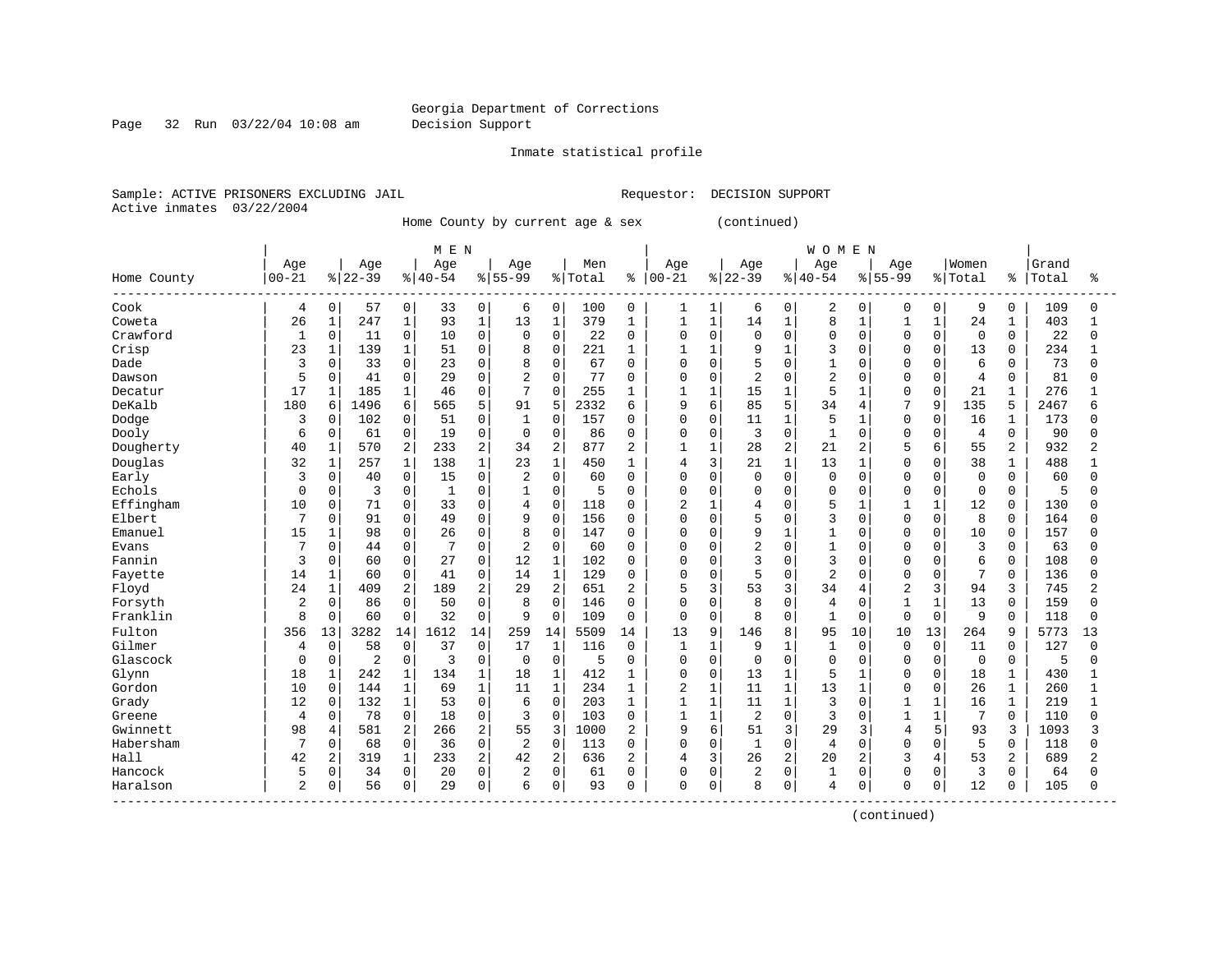Page 33 Run 03/22/04 10:08 am Decision Support

#### Inmate statistical profile

Sample: ACTIVE PRISONERS EXCLUDING JAIL **Requestor: DECISION SUPPORT** Active inmates 03/22/2004

Home County by current age & sex (continued)

| Age<br>Age<br>Women<br>Grand<br>Age<br>Age<br>Age<br>Men<br>Age<br>Age<br>Age<br>$00 - 21$<br>$00 - 21$<br>$ 22-39$<br>$8 40-54$<br>$8 55-99$<br>$ 22-39$<br>$8 55-99$<br>% Total<br>$ 40-54$<br>% Total<br>Total<br>Home County<br>နွ<br>နွ<br>Harris<br>0<br>48<br>$\overline{0}$<br>0<br>$\mathbf 0$<br>82<br>$\mathbf 0$<br>0<br>$\mathbf 0$<br>$\mathbf 0$<br>26<br>1<br>3<br>0<br>0<br>0<br>4<br>4<br>4<br>1<br>$\mathbf 0$<br>$\mathbf 0$<br>0<br>55<br>0<br>$\overline{4}$<br>93<br>$\mathbf 0$<br>5<br>$\overline{2}$<br>$\overline{7}$<br>7<br>27<br>$\mathbf 0$<br>0<br>$\Omega$<br>$\mathbf 0$<br>$\Omega$<br>Hart<br>$\mathbf 0$<br>$\mathbf 0$<br>$\mathbf 0$<br>Heard<br>0<br>27<br>0<br>12<br>0<br>9<br>49<br>$\Omega$<br>0<br>$\mathbf 0$<br>$\mathbf 0$<br>0<br>$\mathbf{1}$<br>$\Omega$<br>$\mathbf{1}$<br>$\mathbf{1}$<br>0<br>$\Omega$<br>0<br>16<br>$\mathbf{1}$<br>207<br>$\mathbf{1}$<br>$\mathbf 1$<br>18<br>$\mathbf{1}$<br>3<br>19<br>$\mathbf{1}$<br>33<br>105<br>346<br>10<br>$\mathbf{1}$<br>$\Omega$<br>$\Omega$<br>$\mathbf 1$<br>1<br>4<br>Henry<br>274<br>$\mathbf{1}$<br>17<br>$\mathbf{1}$<br>3<br>31<br>40<br>$\mathbf 1$<br>$\mathbf 1$<br>139<br>470<br>16<br>$\mathbf 1$<br>11<br>$\mathbf{1}$<br>4<br>$\cap$<br>$\Omega$<br>1<br>Houston<br>1<br>$\mathbf 0$<br>Irwin<br>0<br>0<br>$\mathsf 0$<br>$\overline{2}$<br>$\mathbf 0$<br>$\overline{2}$<br>5<br>51<br>22<br>$\overline{4}$<br>82<br>0<br>$\mathbf 0$<br>0<br>$\mathbf 0$<br>$\Omega$<br>0<br>O<br>$\Omega$<br>102<br>0<br>9<br>$\mathbf{1}$<br>$\overline{2}$<br>12<br>Jackson<br>$\mathbf 0$<br>63<br>$\mathbf{1}$<br>24<br>$\mathbf{1}$<br>195<br>$\Omega$<br>$\Omega$<br>$\mathbf 0$<br>$\Omega$<br>6<br>0<br>$\Omega$<br>$\overline{2}$<br>Jasper<br>$\Omega$<br>0<br>$\Omega$<br>3<br>$\Omega$<br>3<br>39<br>13<br>60<br>O<br>$\Omega$<br>$\mathbf{1}$<br>$\Omega$<br>$\cap$<br>$\Omega$<br>$\Omega$<br>$\Omega$<br>5<br>$\overline{2}$<br>0<br>$\Omega$<br>$\overline{4}$<br>6<br>Jeff Davis<br>0<br>40<br>17<br>$\Omega$<br>5<br>63<br>$\Omega$<br>$\Omega$<br>0<br>$\Omega$<br>$\Omega$<br>$\Omega$<br>$\Omega$<br>$\Omega$<br>Jefferson<br>$\mathbf{0}$<br>$\mathbf 0$<br>$\mathbf 0$<br>3<br>0<br>64<br>19<br>$\overline{4}$<br>95<br>0<br>$\mathbf 0$<br>0<br>$\mathbf 0$<br>$\mathbf 0$<br>$\overline{4}$<br>8<br>0<br>0<br>Jenkins<br>$\overline{2}$<br>$\overline{c}$<br>0<br>$\mathbf 0$<br>$\overline{2}$<br>0<br>$\overline{4}$<br>0<br>59<br>19<br>87<br>0<br>$\mathbf 0$<br>0<br>$\mathbf 0$<br>$\Omega$<br>0<br>$\Omega$<br>$\cap$<br>$\overline{2}$<br>$\overline{2}$<br>$\overline{2}$<br>Johnson<br>0<br>25<br>0<br>$\Omega$<br>0<br>36<br>0<br>$\Omega$<br>9<br>$\Omega$<br>$\Omega$<br>$\Omega$<br>$\Omega$<br>$\cap$<br>$\Omega$<br>$\Omega$<br>0<br>28<br>0<br>$\overline{2}$<br>$\mathbf 0$<br>52<br>$\overline{2}$<br>$\Omega$<br>$\overline{3}$<br>5<br>0<br>17<br>$\mathbf 0$<br>$\mathbf{1}$<br>$\Omega$<br>$\mathbf 0$<br>$\cap$<br>Jones<br>0<br>1<br>$\Omega$<br>$\Omega$<br>38<br>0<br>$\mathbf 0$<br>5<br>9<br>3<br>0<br>24<br>$\mathbf 0$<br>6<br>71<br>0<br>$\mathbf 0$<br>$\overline{4}$<br>0<br>O<br>1<br>$\cap$<br>$\Omega$<br>Lamar<br>O<br>$\Omega$<br>5<br>Lanier<br>$\overline{c}$<br>$\mathbf 0$<br>23<br>0<br>$\mathbf 0$<br>$\overline{c}$<br>32<br>$\mathbf 0$<br>$\overline{4}$<br>5<br>$\mathbf{1}$<br>$\mathbf{1}$<br>$\Omega$<br>$\Omega$<br>$\cap$<br>$\Omega$<br>$\Omega$<br>$\Omega$<br>$\mathbf 1$<br>8<br>$\Omega$<br>12<br>11<br>154<br>$\mathbf{1}$<br>238<br>$\Omega$<br>$\mathbf{1}$<br>6<br>18<br>0<br>65<br>$\Omega$<br>$\mathbf{1}$<br>$\Omega$<br>$\Omega$<br>1<br>Laurens<br>$\mathbf{1}$<br>25<br>0<br>$\Omega$<br>$\Omega$<br>$\overline{c}$<br>0<br>18<br>3<br>47<br>$\mathbf{1}$<br>$\Omega$<br>$\Omega$<br>$\Omega$<br>$\overline{4}$<br>1<br>1<br>-1<br>$\Omega$<br>$\Omega$<br>Lee<br>$\Omega$<br>$\mathbf 0$<br>159<br>$\mathbf{1}$<br>10<br>$\mathbf{1}$<br>$\mathbf{1}$<br>6<br>$\overline{4}$<br>12<br>Liberty<br>1<br>35<br>218<br>$\mathbf{1}$<br>$\Omega$<br>$\mathbf 0$<br>$\mathbf{1}$<br>$\mathbf 0$<br>14<br>1<br>Lincoln<br>0<br>19<br>0<br>$\mathsf 0$<br>$\mathbf 0$<br>$\Omega$<br>$\mathbf{1}$<br>$\Omega$<br>$\mathbf{1}$<br>12<br>$\mathbf{1}$<br>36<br>$\mathbf{0}$<br>$\mathbf 0$<br>0<br>$\mathbf 0$<br>$\Omega$<br>$\Omega$<br>$\Omega$<br>4<br>3<br>0<br>20<br>0<br>$\mathbf 0$<br>$\Omega$<br>$\Omega$<br>36<br>0<br>$\Omega$<br>$\overline{4}$<br>13<br>$\Omega$<br>$\mathbf 0$<br>4<br>0<br>$\Omega$<br>$\cap$<br>$\Omega$<br>$\Omega$<br>Long<br>Lowndes<br>31<br>267<br>1<br>142<br>$\mathbf{1}$<br>24<br>$\mathbf{1}$<br>464<br>16<br>$\mathbf{1}$<br>20<br>$\overline{2}$<br>2<br>ζ<br>39<br>1<br>$\mathbf{1}$<br>1<br>$\mathbf{1}$<br>Lumpkin<br>0<br>$\Omega$<br>$\overline{c}$<br>0<br>41<br>26<br>$\mathbf 0$<br>7<br>0<br>$\mathbf 0$<br>1<br>5<br>79<br>0<br>$\Omega$<br>$\Omega$<br>$\Omega$<br>$\Omega$<br>$\Omega$<br>$\overline{c}$<br>0<br>$\mathbf 0$<br>$\mathbf 0$<br>$\overline{c}$<br>0<br>41<br>21<br>$\mathbf 0$<br>72<br>0<br>0<br>$\mathbf 0$<br>$\Omega$<br>$\Omega$<br>Macon<br>6<br>4<br>$\Omega$<br>$\Omega$<br>$\cap$<br>Madison<br>O<br>72<br>0<br>$\Omega$<br>$\Omega$<br>117<br>8<br>$\overline{2}$<br>10<br>31<br>O<br>$\Omega$<br>$\Omega$<br>$\Omega$<br>$\cap$<br>$\Omega$<br>0<br>$\Omega$ | ిక<br>86<br>0<br>100<br>$\Omega$<br>50<br>0<br>379<br>$\mathbf{1}$<br>501<br>84<br><sup>0</sup><br>207<br>U<br>63<br><sup>0</sup> |
|-----------------------------------------------------------------------------------------------------------------------------------------------------------------------------------------------------------------------------------------------------------------------------------------------------------------------------------------------------------------------------------------------------------------------------------------------------------------------------------------------------------------------------------------------------------------------------------------------------------------------------------------------------------------------------------------------------------------------------------------------------------------------------------------------------------------------------------------------------------------------------------------------------------------------------------------------------------------------------------------------------------------------------------------------------------------------------------------------------------------------------------------------------------------------------------------------------------------------------------------------------------------------------------------------------------------------------------------------------------------------------------------------------------------------------------------------------------------------------------------------------------------------------------------------------------------------------------------------------------------------------------------------------------------------------------------------------------------------------------------------------------------------------------------------------------------------------------------------------------------------------------------------------------------------------------------------------------------------------------------------------------------------------------------------------------------------------------------------------------------------------------------------------------------------------------------------------------------------------------------------------------------------------------------------------------------------------------------------------------------------------------------------------------------------------------------------------------------------------------------------------------------------------------------------------------------------------------------------------------------------------------------------------------------------------------------------------------------------------------------------------------------------------------------------------------------------------------------------------------------------------------------------------------------------------------------------------------------------------------------------------------------------------------------------------------------------------------------------------------------------------------------------------------------------------------------------------------------------------------------------------------------------------------------------------------------------------------------------------------------------------------------------------------------------------------------------------------------------------------------------------------------------------------------------------------------------------------------------------------------------------------------------------------------------------------------------------------------------------------------------------------------------------------------------------------------------------------------------------------------------------------------------------------------------------------------------------------------------------------------------------------------------------------------------------------------------------------------------------------------------------------------------------------------------------------------------------------------------------------------------------------------------------------------------------------------------------------------------------------------------------------------------------------------------------------------------------------------------------------------------------------------------------------------------------------------------------------------------------------------------------------------------------------------------------------------------------------------------------------------------------------------------------------------------------------------------------------------------------------------------------------------------------------------------------------------------------------------------------------------------------------------------------------------------------------------------------------------------------------------------------------------------------------------------------------------------------------------------------------------------------------------------------------------------------------------------------------------|-----------------------------------------------------------------------------------------------------------------------------------|
|                                                                                                                                                                                                                                                                                                                                                                                                                                                                                                                                                                                                                                                                                                                                                                                                                                                                                                                                                                                                                                                                                                                                                                                                                                                                                                                                                                                                                                                                                                                                                                                                                                                                                                                                                                                                                                                                                                                                                                                                                                                                                                                                                                                                                                                                                                                                                                                                                                                                                                                                                                                                                                                                                                                                                                                                                                                                                                                                                                                                                                                                                                                                                                                                                                                                                                                                                                                                                                                                                                                                                                                                                                                                                                                                                                                                                                                                                                                                                                                                                                                                                                                                                                                                                                                                                                                                                                                                                                                                                                                                                                                                                                                                                                                                                                                                                                                                                                                                                                                                                                                                                                                                                                                                                                                                                                                                         |                                                                                                                                   |
|                                                                                                                                                                                                                                                                                                                                                                                                                                                                                                                                                                                                                                                                                                                                                                                                                                                                                                                                                                                                                                                                                                                                                                                                                                                                                                                                                                                                                                                                                                                                                                                                                                                                                                                                                                                                                                                                                                                                                                                                                                                                                                                                                                                                                                                                                                                                                                                                                                                                                                                                                                                                                                                                                                                                                                                                                                                                                                                                                                                                                                                                                                                                                                                                                                                                                                                                                                                                                                                                                                                                                                                                                                                                                                                                                                                                                                                                                                                                                                                                                                                                                                                                                                                                                                                                                                                                                                                                                                                                                                                                                                                                                                                                                                                                                                                                                                                                                                                                                                                                                                                                                                                                                                                                                                                                                                                                         |                                                                                                                                   |
|                                                                                                                                                                                                                                                                                                                                                                                                                                                                                                                                                                                                                                                                                                                                                                                                                                                                                                                                                                                                                                                                                                                                                                                                                                                                                                                                                                                                                                                                                                                                                                                                                                                                                                                                                                                                                                                                                                                                                                                                                                                                                                                                                                                                                                                                                                                                                                                                                                                                                                                                                                                                                                                                                                                                                                                                                                                                                                                                                                                                                                                                                                                                                                                                                                                                                                                                                                                                                                                                                                                                                                                                                                                                                                                                                                                                                                                                                                                                                                                                                                                                                                                                                                                                                                                                                                                                                                                                                                                                                                                                                                                                                                                                                                                                                                                                                                                                                                                                                                                                                                                                                                                                                                                                                                                                                                                                         |                                                                                                                                   |
|                                                                                                                                                                                                                                                                                                                                                                                                                                                                                                                                                                                                                                                                                                                                                                                                                                                                                                                                                                                                                                                                                                                                                                                                                                                                                                                                                                                                                                                                                                                                                                                                                                                                                                                                                                                                                                                                                                                                                                                                                                                                                                                                                                                                                                                                                                                                                                                                                                                                                                                                                                                                                                                                                                                                                                                                                                                                                                                                                                                                                                                                                                                                                                                                                                                                                                                                                                                                                                                                                                                                                                                                                                                                                                                                                                                                                                                                                                                                                                                                                                                                                                                                                                                                                                                                                                                                                                                                                                                                                                                                                                                                                                                                                                                                                                                                                                                                                                                                                                                                                                                                                                                                                                                                                                                                                                                                         |                                                                                                                                   |
|                                                                                                                                                                                                                                                                                                                                                                                                                                                                                                                                                                                                                                                                                                                                                                                                                                                                                                                                                                                                                                                                                                                                                                                                                                                                                                                                                                                                                                                                                                                                                                                                                                                                                                                                                                                                                                                                                                                                                                                                                                                                                                                                                                                                                                                                                                                                                                                                                                                                                                                                                                                                                                                                                                                                                                                                                                                                                                                                                                                                                                                                                                                                                                                                                                                                                                                                                                                                                                                                                                                                                                                                                                                                                                                                                                                                                                                                                                                                                                                                                                                                                                                                                                                                                                                                                                                                                                                                                                                                                                                                                                                                                                                                                                                                                                                                                                                                                                                                                                                                                                                                                                                                                                                                                                                                                                                                         |                                                                                                                                   |
|                                                                                                                                                                                                                                                                                                                                                                                                                                                                                                                                                                                                                                                                                                                                                                                                                                                                                                                                                                                                                                                                                                                                                                                                                                                                                                                                                                                                                                                                                                                                                                                                                                                                                                                                                                                                                                                                                                                                                                                                                                                                                                                                                                                                                                                                                                                                                                                                                                                                                                                                                                                                                                                                                                                                                                                                                                                                                                                                                                                                                                                                                                                                                                                                                                                                                                                                                                                                                                                                                                                                                                                                                                                                                                                                                                                                                                                                                                                                                                                                                                                                                                                                                                                                                                                                                                                                                                                                                                                                                                                                                                                                                                                                                                                                                                                                                                                                                                                                                                                                                                                                                                                                                                                                                                                                                                                                         |                                                                                                                                   |
|                                                                                                                                                                                                                                                                                                                                                                                                                                                                                                                                                                                                                                                                                                                                                                                                                                                                                                                                                                                                                                                                                                                                                                                                                                                                                                                                                                                                                                                                                                                                                                                                                                                                                                                                                                                                                                                                                                                                                                                                                                                                                                                                                                                                                                                                                                                                                                                                                                                                                                                                                                                                                                                                                                                                                                                                                                                                                                                                                                                                                                                                                                                                                                                                                                                                                                                                                                                                                                                                                                                                                                                                                                                                                                                                                                                                                                                                                                                                                                                                                                                                                                                                                                                                                                                                                                                                                                                                                                                                                                                                                                                                                                                                                                                                                                                                                                                                                                                                                                                                                                                                                                                                                                                                                                                                                                                                         |                                                                                                                                   |
|                                                                                                                                                                                                                                                                                                                                                                                                                                                                                                                                                                                                                                                                                                                                                                                                                                                                                                                                                                                                                                                                                                                                                                                                                                                                                                                                                                                                                                                                                                                                                                                                                                                                                                                                                                                                                                                                                                                                                                                                                                                                                                                                                                                                                                                                                                                                                                                                                                                                                                                                                                                                                                                                                                                                                                                                                                                                                                                                                                                                                                                                                                                                                                                                                                                                                                                                                                                                                                                                                                                                                                                                                                                                                                                                                                                                                                                                                                                                                                                                                                                                                                                                                                                                                                                                                                                                                                                                                                                                                                                                                                                                                                                                                                                                                                                                                                                                                                                                                                                                                                                                                                                                                                                                                                                                                                                                         |                                                                                                                                   |
|                                                                                                                                                                                                                                                                                                                                                                                                                                                                                                                                                                                                                                                                                                                                                                                                                                                                                                                                                                                                                                                                                                                                                                                                                                                                                                                                                                                                                                                                                                                                                                                                                                                                                                                                                                                                                                                                                                                                                                                                                                                                                                                                                                                                                                                                                                                                                                                                                                                                                                                                                                                                                                                                                                                                                                                                                                                                                                                                                                                                                                                                                                                                                                                                                                                                                                                                                                                                                                                                                                                                                                                                                                                                                                                                                                                                                                                                                                                                                                                                                                                                                                                                                                                                                                                                                                                                                                                                                                                                                                                                                                                                                                                                                                                                                                                                                                                                                                                                                                                                                                                                                                                                                                                                                                                                                                                                         |                                                                                                                                   |
|                                                                                                                                                                                                                                                                                                                                                                                                                                                                                                                                                                                                                                                                                                                                                                                                                                                                                                                                                                                                                                                                                                                                                                                                                                                                                                                                                                                                                                                                                                                                                                                                                                                                                                                                                                                                                                                                                                                                                                                                                                                                                                                                                                                                                                                                                                                                                                                                                                                                                                                                                                                                                                                                                                                                                                                                                                                                                                                                                                                                                                                                                                                                                                                                                                                                                                                                                                                                                                                                                                                                                                                                                                                                                                                                                                                                                                                                                                                                                                                                                                                                                                                                                                                                                                                                                                                                                                                                                                                                                                                                                                                                                                                                                                                                                                                                                                                                                                                                                                                                                                                                                                                                                                                                                                                                                                                                         |                                                                                                                                   |
|                                                                                                                                                                                                                                                                                                                                                                                                                                                                                                                                                                                                                                                                                                                                                                                                                                                                                                                                                                                                                                                                                                                                                                                                                                                                                                                                                                                                                                                                                                                                                                                                                                                                                                                                                                                                                                                                                                                                                                                                                                                                                                                                                                                                                                                                                                                                                                                                                                                                                                                                                                                                                                                                                                                                                                                                                                                                                                                                                                                                                                                                                                                                                                                                                                                                                                                                                                                                                                                                                                                                                                                                                                                                                                                                                                                                                                                                                                                                                                                                                                                                                                                                                                                                                                                                                                                                                                                                                                                                                                                                                                                                                                                                                                                                                                                                                                                                                                                                                                                                                                                                                                                                                                                                                                                                                                                                         | 69<br>0                                                                                                                           |
|                                                                                                                                                                                                                                                                                                                                                                                                                                                                                                                                                                                                                                                                                                                                                                                                                                                                                                                                                                                                                                                                                                                                                                                                                                                                                                                                                                                                                                                                                                                                                                                                                                                                                                                                                                                                                                                                                                                                                                                                                                                                                                                                                                                                                                                                                                                                                                                                                                                                                                                                                                                                                                                                                                                                                                                                                                                                                                                                                                                                                                                                                                                                                                                                                                                                                                                                                                                                                                                                                                                                                                                                                                                                                                                                                                                                                                                                                                                                                                                                                                                                                                                                                                                                                                                                                                                                                                                                                                                                                                                                                                                                                                                                                                                                                                                                                                                                                                                                                                                                                                                                                                                                                                                                                                                                                                                                         | 99<br>0                                                                                                                           |
|                                                                                                                                                                                                                                                                                                                                                                                                                                                                                                                                                                                                                                                                                                                                                                                                                                                                                                                                                                                                                                                                                                                                                                                                                                                                                                                                                                                                                                                                                                                                                                                                                                                                                                                                                                                                                                                                                                                                                                                                                                                                                                                                                                                                                                                                                                                                                                                                                                                                                                                                                                                                                                                                                                                                                                                                                                                                                                                                                                                                                                                                                                                                                                                                                                                                                                                                                                                                                                                                                                                                                                                                                                                                                                                                                                                                                                                                                                                                                                                                                                                                                                                                                                                                                                                                                                                                                                                                                                                                                                                                                                                                                                                                                                                                                                                                                                                                                                                                                                                                                                                                                                                                                                                                                                                                                                                                         | 91<br><sup>0</sup>                                                                                                                |
|                                                                                                                                                                                                                                                                                                                                                                                                                                                                                                                                                                                                                                                                                                                                                                                                                                                                                                                                                                                                                                                                                                                                                                                                                                                                                                                                                                                                                                                                                                                                                                                                                                                                                                                                                                                                                                                                                                                                                                                                                                                                                                                                                                                                                                                                                                                                                                                                                                                                                                                                                                                                                                                                                                                                                                                                                                                                                                                                                                                                                                                                                                                                                                                                                                                                                                                                                                                                                                                                                                                                                                                                                                                                                                                                                                                                                                                                                                                                                                                                                                                                                                                                                                                                                                                                                                                                                                                                                                                                                                                                                                                                                                                                                                                                                                                                                                                                                                                                                                                                                                                                                                                                                                                                                                                                                                                                         | 38<br>O                                                                                                                           |
|                                                                                                                                                                                                                                                                                                                                                                                                                                                                                                                                                                                                                                                                                                                                                                                                                                                                                                                                                                                                                                                                                                                                                                                                                                                                                                                                                                                                                                                                                                                                                                                                                                                                                                                                                                                                                                                                                                                                                                                                                                                                                                                                                                                                                                                                                                                                                                                                                                                                                                                                                                                                                                                                                                                                                                                                                                                                                                                                                                                                                                                                                                                                                                                                                                                                                                                                                                                                                                                                                                                                                                                                                                                                                                                                                                                                                                                                                                                                                                                                                                                                                                                                                                                                                                                                                                                                                                                                                                                                                                                                                                                                                                                                                                                                                                                                                                                                                                                                                                                                                                                                                                                                                                                                                                                                                                                                         | 55<br><sup>0</sup>                                                                                                                |
|                                                                                                                                                                                                                                                                                                                                                                                                                                                                                                                                                                                                                                                                                                                                                                                                                                                                                                                                                                                                                                                                                                                                                                                                                                                                                                                                                                                                                                                                                                                                                                                                                                                                                                                                                                                                                                                                                                                                                                                                                                                                                                                                                                                                                                                                                                                                                                                                                                                                                                                                                                                                                                                                                                                                                                                                                                                                                                                                                                                                                                                                                                                                                                                                                                                                                                                                                                                                                                                                                                                                                                                                                                                                                                                                                                                                                                                                                                                                                                                                                                                                                                                                                                                                                                                                                                                                                                                                                                                                                                                                                                                                                                                                                                                                                                                                                                                                                                                                                                                                                                                                                                                                                                                                                                                                                                                                         | 80<br><sup>0</sup>                                                                                                                |
|                                                                                                                                                                                                                                                                                                                                                                                                                                                                                                                                                                                                                                                                                                                                                                                                                                                                                                                                                                                                                                                                                                                                                                                                                                                                                                                                                                                                                                                                                                                                                                                                                                                                                                                                                                                                                                                                                                                                                                                                                                                                                                                                                                                                                                                                                                                                                                                                                                                                                                                                                                                                                                                                                                                                                                                                                                                                                                                                                                                                                                                                                                                                                                                                                                                                                                                                                                                                                                                                                                                                                                                                                                                                                                                                                                                                                                                                                                                                                                                                                                                                                                                                                                                                                                                                                                                                                                                                                                                                                                                                                                                                                                                                                                                                                                                                                                                                                                                                                                                                                                                                                                                                                                                                                                                                                                                                         | 37<br>U                                                                                                                           |
|                                                                                                                                                                                                                                                                                                                                                                                                                                                                                                                                                                                                                                                                                                                                                                                                                                                                                                                                                                                                                                                                                                                                                                                                                                                                                                                                                                                                                                                                                                                                                                                                                                                                                                                                                                                                                                                                                                                                                                                                                                                                                                                                                                                                                                                                                                                                                                                                                                                                                                                                                                                                                                                                                                                                                                                                                                                                                                                                                                                                                                                                                                                                                                                                                                                                                                                                                                                                                                                                                                                                                                                                                                                                                                                                                                                                                                                                                                                                                                                                                                                                                                                                                                                                                                                                                                                                                                                                                                                                                                                                                                                                                                                                                                                                                                                                                                                                                                                                                                                                                                                                                                                                                                                                                                                                                                                                         | 256                                                                                                                               |
|                                                                                                                                                                                                                                                                                                                                                                                                                                                                                                                                                                                                                                                                                                                                                                                                                                                                                                                                                                                                                                                                                                                                                                                                                                                                                                                                                                                                                                                                                                                                                                                                                                                                                                                                                                                                                                                                                                                                                                                                                                                                                                                                                                                                                                                                                                                                                                                                                                                                                                                                                                                                                                                                                                                                                                                                                                                                                                                                                                                                                                                                                                                                                                                                                                                                                                                                                                                                                                                                                                                                                                                                                                                                                                                                                                                                                                                                                                                                                                                                                                                                                                                                                                                                                                                                                                                                                                                                                                                                                                                                                                                                                                                                                                                                                                                                                                                                                                                                                                                                                                                                                                                                                                                                                                                                                                                                         | 51<br>0                                                                                                                           |
|                                                                                                                                                                                                                                                                                                                                                                                                                                                                                                                                                                                                                                                                                                                                                                                                                                                                                                                                                                                                                                                                                                                                                                                                                                                                                                                                                                                                                                                                                                                                                                                                                                                                                                                                                                                                                                                                                                                                                                                                                                                                                                                                                                                                                                                                                                                                                                                                                                                                                                                                                                                                                                                                                                                                                                                                                                                                                                                                                                                                                                                                                                                                                                                                                                                                                                                                                                                                                                                                                                                                                                                                                                                                                                                                                                                                                                                                                                                                                                                                                                                                                                                                                                                                                                                                                                                                                                                                                                                                                                                                                                                                                                                                                                                                                                                                                                                                                                                                                                                                                                                                                                                                                                                                                                                                                                                                         | 230                                                                                                                               |
|                                                                                                                                                                                                                                                                                                                                                                                                                                                                                                                                                                                                                                                                                                                                                                                                                                                                                                                                                                                                                                                                                                                                                                                                                                                                                                                                                                                                                                                                                                                                                                                                                                                                                                                                                                                                                                                                                                                                                                                                                                                                                                                                                                                                                                                                                                                                                                                                                                                                                                                                                                                                                                                                                                                                                                                                                                                                                                                                                                                                                                                                                                                                                                                                                                                                                                                                                                                                                                                                                                                                                                                                                                                                                                                                                                                                                                                                                                                                                                                                                                                                                                                                                                                                                                                                                                                                                                                                                                                                                                                                                                                                                                                                                                                                                                                                                                                                                                                                                                                                                                                                                                                                                                                                                                                                                                                                         | 37<br><sup>0</sup>                                                                                                                |
|                                                                                                                                                                                                                                                                                                                                                                                                                                                                                                                                                                                                                                                                                                                                                                                                                                                                                                                                                                                                                                                                                                                                                                                                                                                                                                                                                                                                                                                                                                                                                                                                                                                                                                                                                                                                                                                                                                                                                                                                                                                                                                                                                                                                                                                                                                                                                                                                                                                                                                                                                                                                                                                                                                                                                                                                                                                                                                                                                                                                                                                                                                                                                                                                                                                                                                                                                                                                                                                                                                                                                                                                                                                                                                                                                                                                                                                                                                                                                                                                                                                                                                                                                                                                                                                                                                                                                                                                                                                                                                                                                                                                                                                                                                                                                                                                                                                                                                                                                                                                                                                                                                                                                                                                                                                                                                                                         | 40<br>U                                                                                                                           |
|                                                                                                                                                                                                                                                                                                                                                                                                                                                                                                                                                                                                                                                                                                                                                                                                                                                                                                                                                                                                                                                                                                                                                                                                                                                                                                                                                                                                                                                                                                                                                                                                                                                                                                                                                                                                                                                                                                                                                                                                                                                                                                                                                                                                                                                                                                                                                                                                                                                                                                                                                                                                                                                                                                                                                                                                                                                                                                                                                                                                                                                                                                                                                                                                                                                                                                                                                                                                                                                                                                                                                                                                                                                                                                                                                                                                                                                                                                                                                                                                                                                                                                                                                                                                                                                                                                                                                                                                                                                                                                                                                                                                                                                                                                                                                                                                                                                                                                                                                                                                                                                                                                                                                                                                                                                                                                                                         | 503                                                                                                                               |
|                                                                                                                                                                                                                                                                                                                                                                                                                                                                                                                                                                                                                                                                                                                                                                                                                                                                                                                                                                                                                                                                                                                                                                                                                                                                                                                                                                                                                                                                                                                                                                                                                                                                                                                                                                                                                                                                                                                                                                                                                                                                                                                                                                                                                                                                                                                                                                                                                                                                                                                                                                                                                                                                                                                                                                                                                                                                                                                                                                                                                                                                                                                                                                                                                                                                                                                                                                                                                                                                                                                                                                                                                                                                                                                                                                                                                                                                                                                                                                                                                                                                                                                                                                                                                                                                                                                                                                                                                                                                                                                                                                                                                                                                                                                                                                                                                                                                                                                                                                                                                                                                                                                                                                                                                                                                                                                                         | 81<br>0                                                                                                                           |
|                                                                                                                                                                                                                                                                                                                                                                                                                                                                                                                                                                                                                                                                                                                                                                                                                                                                                                                                                                                                                                                                                                                                                                                                                                                                                                                                                                                                                                                                                                                                                                                                                                                                                                                                                                                                                                                                                                                                                                                                                                                                                                                                                                                                                                                                                                                                                                                                                                                                                                                                                                                                                                                                                                                                                                                                                                                                                                                                                                                                                                                                                                                                                                                                                                                                                                                                                                                                                                                                                                                                                                                                                                                                                                                                                                                                                                                                                                                                                                                                                                                                                                                                                                                                                                                                                                                                                                                                                                                                                                                                                                                                                                                                                                                                                                                                                                                                                                                                                                                                                                                                                                                                                                                                                                                                                                                                         | 74<br>U                                                                                                                           |
|                                                                                                                                                                                                                                                                                                                                                                                                                                                                                                                                                                                                                                                                                                                                                                                                                                                                                                                                                                                                                                                                                                                                                                                                                                                                                                                                                                                                                                                                                                                                                                                                                                                                                                                                                                                                                                                                                                                                                                                                                                                                                                                                                                                                                                                                                                                                                                                                                                                                                                                                                                                                                                                                                                                                                                                                                                                                                                                                                                                                                                                                                                                                                                                                                                                                                                                                                                                                                                                                                                                                                                                                                                                                                                                                                                                                                                                                                                                                                                                                                                                                                                                                                                                                                                                                                                                                                                                                                                                                                                                                                                                                                                                                                                                                                                                                                                                                                                                                                                                                                                                                                                                                                                                                                                                                                                                                         | 127<br>U                                                                                                                          |
| Marion<br>21<br>$\Omega$<br>$\overline{2}$<br>$\Omega$<br>$\mathbf{1}$<br>2<br>0<br>10<br>$\Omega$<br>34<br>0<br>$\Omega$<br>$\Omega$<br>$\mathbf{1}$<br>$\Omega$<br>$\Omega$<br>$\mathbf{1}$<br>$\cap$<br>$\Omega$<br>$\Omega$                                                                                                                                                                                                                                                                                                                                                                                                                                                                                                                                                                                                                                                                                                                                                                                                                                                                                                                                                                                                                                                                                                                                                                                                                                                                                                                                                                                                                                                                                                                                                                                                                                                                                                                                                                                                                                                                                                                                                                                                                                                                                                                                                                                                                                                                                                                                                                                                                                                                                                                                                                                                                                                                                                                                                                                                                                                                                                                                                                                                                                                                                                                                                                                                                                                                                                                                                                                                                                                                                                                                                                                                                                                                                                                                                                                                                                                                                                                                                                                                                                                                                                                                                                                                                                                                                                                                                                                                                                                                                                                                                                                                                                                                                                                                                                                                                                                                                                                                                                                                                                                                                                         | 36<br>O                                                                                                                           |
| 12<br>5<br>McDuffie<br>11<br>89<br>0<br>$\mathbf 0$<br>155<br>5<br>$\Omega$<br>0<br>43<br>1<br>$\Omega$<br>$\Omega$<br>$\Omega$<br>0<br>$\Omega$<br>$\Omega$<br>$\Omega$<br>0                                                                                                                                                                                                                                                                                                                                                                                                                                                                                                                                                                                                                                                                                                                                                                                                                                                                                                                                                                                                                                                                                                                                                                                                                                                                                                                                                                                                                                                                                                                                                                                                                                                                                                                                                                                                                                                                                                                                                                                                                                                                                                                                                                                                                                                                                                                                                                                                                                                                                                                                                                                                                                                                                                                                                                                                                                                                                                                                                                                                                                                                                                                                                                                                                                                                                                                                                                                                                                                                                                                                                                                                                                                                                                                                                                                                                                                                                                                                                                                                                                                                                                                                                                                                                                                                                                                                                                                                                                                                                                                                                                                                                                                                                                                                                                                                                                                                                                                                                                                                                                                                                                                                                           | 160<br><sup>0</sup>                                                                                                               |
| $\mathbf 0$<br>$\overline{a}$<br>$\mathbf 0$<br>32<br>0<br>$\mathsf 0$<br>$\overline{2}$<br>58<br>$\mathbf{1}$<br>0<br>$\Omega$<br>$\mathbf 0$<br>$\mathbf{1}$<br>McIntosh<br>22<br>$\Omega$<br>0<br>$\mathbf 0$<br>$\mathbf 0$<br>$\Omega$<br>$\Omega$                                                                                                                                                                                                                                                                                                                                                                                                                                                                                                                                                                                                                                                                                                                                                                                                                                                                                                                                                                                                                                                                                                                                                                                                                                                                                                                                                                                                                                                                                                                                                                                                                                                                                                                                                                                                                                                                                                                                                                                                                                                                                                                                                                                                                                                                                                                                                                                                                                                                                                                                                                                                                                                                                                                                                                                                                                                                                                                                                                                                                                                                                                                                                                                                                                                                                                                                                                                                                                                                                                                                                                                                                                                                                                                                                                                                                                                                                                                                                                                                                                                                                                                                                                                                                                                                                                                                                                                                                                                                                                                                                                                                                                                                                                                                                                                                                                                                                                                                                                                                                                                                                 | 59<br><sup>0</sup>                                                                                                                |
| Meriwether<br>14<br>$\mathbf{1}$<br>119<br>0<br>$\mathbf 0$<br>12<br>$\mathbf{1}$<br>2<br>9<br>$\mathbf{1}$<br>6<br>18<br>51<br>196<br>$\mathbf 0$<br>$\mathbf{1}$<br>$\mathbf{1}$<br>$\mathbf{1}$<br>$\mathbf{1}$                                                                                                                                                                                                                                                                                                                                                                                                                                                                                                                                                                                                                                                                                                                                                                                                                                                                                                                                                                                                                                                                                                                                                                                                                                                                                                                                                                                                                                                                                                                                                                                                                                                                                                                                                                                                                                                                                                                                                                                                                                                                                                                                                                                                                                                                                                                                                                                                                                                                                                                                                                                                                                                                                                                                                                                                                                                                                                                                                                                                                                                                                                                                                                                                                                                                                                                                                                                                                                                                                                                                                                                                                                                                                                                                                                                                                                                                                                                                                                                                                                                                                                                                                                                                                                                                                                                                                                                                                                                                                                                                                                                                                                                                                                                                                                                                                                                                                                                                                                                                                                                                                                                      | 214<br>$\Omega$                                                                                                                   |
| Miller<br>3<br>0<br>17<br>0<br>$\Omega$<br>0<br>28<br>$\Omega$<br>$\mathbf{1}$<br>$\Omega$<br>$\Omega$<br>$\mathbf{1}$<br>7<br>1<br>$\Omega$<br>0<br>$\Omega$<br>$\Omega$<br>$\Omega$<br>$\Omega$                                                                                                                                                                                                                                                                                                                                                                                                                                                                                                                                                                                                                                                                                                                                                                                                                                                                                                                                                                                                                                                                                                                                                                                                                                                                                                                                                                                                                                                                                                                                                                                                                                                                                                                                                                                                                                                                                                                                                                                                                                                                                                                                                                                                                                                                                                                                                                                                                                                                                                                                                                                                                                                                                                                                                                                                                                                                                                                                                                                                                                                                                                                                                                                                                                                                                                                                                                                                                                                                                                                                                                                                                                                                                                                                                                                                                                                                                                                                                                                                                                                                                                                                                                                                                                                                                                                                                                                                                                                                                                                                                                                                                                                                                                                                                                                                                                                                                                                                                                                                                                                                                                                                       | 29<br><sup>0</sup>                                                                                                                |
| Mitchell<br>12<br>8<br>119<br>0<br>$\Omega$<br>7<br>0<br>6<br>14<br>0<br>48<br>186<br>0<br>0<br>$\Omega$<br>O<br>$\Omega$<br>$\Omega$<br>0<br>1                                                                                                                                                                                                                                                                                                                                                                                                                                                                                                                                                                                                                                                                                                                                                                                                                                                                                                                                                                                                                                                                                                                                                                                                                                                                                                                                                                                                                                                                                                                                                                                                                                                                                                                                                                                                                                                                                                                                                                                                                                                                                                                                                                                                                                                                                                                                                                                                                                                                                                                                                                                                                                                                                                                                                                                                                                                                                                                                                                                                                                                                                                                                                                                                                                                                                                                                                                                                                                                                                                                                                                                                                                                                                                                                                                                                                                                                                                                                                                                                                                                                                                                                                                                                                                                                                                                                                                                                                                                                                                                                                                                                                                                                                                                                                                                                                                                                                                                                                                                                                                                                                                                                                                                         | 200<br>O                                                                                                                          |
| 0<br>5<br>7<br>5<br>$\mathbf 0$<br>61<br>29<br>$\mathbf 0$<br>0<br>99<br>0<br>$\mathbf{1}$<br>$\mathbf 0$<br>Monroe<br>4<br>1<br>1<br>$\Omega$<br>$\Omega$<br>$\Omega$<br>0                                                                                                                                                                                                                                                                                                                                                                                                                                                                                                                                                                                                                                                                                                                                                                                                                                                                                                                                                                                                                                                                                                                                                                                                                                                                                                                                                                                                                                                                                                                                                                                                                                                                                                                                                                                                                                                                                                                                                                                                                                                                                                                                                                                                                                                                                                                                                                                                                                                                                                                                                                                                                                                                                                                                                                                                                                                                                                                                                                                                                                                                                                                                                                                                                                                                                                                                                                                                                                                                                                                                                                                                                                                                                                                                                                                                                                                                                                                                                                                                                                                                                                                                                                                                                                                                                                                                                                                                                                                                                                                                                                                                                                                                                                                                                                                                                                                                                                                                                                                                                                                                                                                                                             | 106<br>ი                                                                                                                          |
| 3<br>27<br>0<br>$\Omega$<br>$\overline{2}$<br>$\Omega$<br>$\mathbf{1}$<br>$\overline{4}$<br>0<br>9<br>41<br>$\Omega$<br>$\Omega$<br>$\Omega$<br>$\Omega$<br>$\cap$<br>$\Omega$<br>Montgomery<br>3<br>$\Omega$<br>$\Omega$                                                                                                                                                                                                                                                                                                                                                                                                                                                                                                                                                                                                                                                                                                                                                                                                                                                                                                                                                                                                                                                                                                                                                                                                                                                                                                                                                                                                                                                                                                                                                                                                                                                                                                                                                                                                                                                                                                                                                                                                                                                                                                                                                                                                                                                                                                                                                                                                                                                                                                                                                                                                                                                                                                                                                                                                                                                                                                                                                                                                                                                                                                                                                                                                                                                                                                                                                                                                                                                                                                                                                                                                                                                                                                                                                                                                                                                                                                                                                                                                                                                                                                                                                                                                                                                                                                                                                                                                                                                                                                                                                                                                                                                                                                                                                                                                                                                                                                                                                                                                                                                                                                               | 45<br>O                                                                                                                           |
| 38<br>0<br>$\mathbf 0$<br>$\mathbf 0$<br>$\overline{4}$<br>8<br>0<br>23<br>$\overline{4}$<br>69<br>0<br>$\mathbf 0$<br>$\overline{4}$<br>$\Omega$<br>$\mathbf 0$<br>$\Omega$<br>$\Omega$<br>$\Omega$<br>0<br>Morgan<br>4                                                                                                                                                                                                                                                                                                                                                                                                                                                                                                                                                                                                                                                                                                                                                                                                                                                                                                                                                                                                                                                                                                                                                                                                                                                                                                                                                                                                                                                                                                                                                                                                                                                                                                                                                                                                                                                                                                                                                                                                                                                                                                                                                                                                                                                                                                                                                                                                                                                                                                                                                                                                                                                                                                                                                                                                                                                                                                                                                                                                                                                                                                                                                                                                                                                                                                                                                                                                                                                                                                                                                                                                                                                                                                                                                                                                                                                                                                                                                                                                                                                                                                                                                                                                                                                                                                                                                                                                                                                                                                                                                                                                                                                                                                                                                                                                                                                                                                                                                                                                                                                                                                                | 77<br><sup>0</sup>                                                                                                                |
| 0<br>$\mathsf 0$<br>0<br>91<br>13<br>1<br>3<br>14<br>43<br>153<br>0<br>$\mathbf 0$<br>11<br>1<br>$\mathbf 0$<br>$\Omega$<br>$\Omega$<br>0<br>Murray<br>6<br>$\Omega$                                                                                                                                                                                                                                                                                                                                                                                                                                                                                                                                                                                                                                                                                                                                                                                                                                                                                                                                                                                                                                                                                                                                                                                                                                                                                                                                                                                                                                                                                                                                                                                                                                                                                                                                                                                                                                                                                                                                                                                                                                                                                                                                                                                                                                                                                                                                                                                                                                                                                                                                                                                                                                                                                                                                                                                                                                                                                                                                                                                                                                                                                                                                                                                                                                                                                                                                                                                                                                                                                                                                                                                                                                                                                                                                                                                                                                                                                                                                                                                                                                                                                                                                                                                                                                                                                                                                                                                                                                                                                                                                                                                                                                                                                                                                                                                                                                                                                                                                                                                                                                                                                                                                                                    | 167<br>O                                                                                                                          |
| 56<br>3<br>$\overline{2}$<br>57<br>22<br>$\overline{2}$<br>83<br>100<br>723<br>3<br>376<br>3<br>1255<br>3<br>2<br>3<br>1338<br>4<br>3<br>$\mathbf{1}$<br>3<br>Muscogee                                                                                                                                                                                                                                                                                                                                                                                                                                                                                                                                                                                                                                                                                                                                                                                                                                                                                                                                                                                                                                                                                                                                                                                                                                                                                                                                                                                                                                                                                                                                                                                                                                                                                                                                                                                                                                                                                                                                                                                                                                                                                                                                                                                                                                                                                                                                                                                                                                                                                                                                                                                                                                                                                                                                                                                                                                                                                                                                                                                                                                                                                                                                                                                                                                                                                                                                                                                                                                                                                                                                                                                                                                                                                                                                                                                                                                                                                                                                                                                                                                                                                                                                                                                                                                                                                                                                                                                                                                                                                                                                                                                                                                                                                                                                                                                                                                                                                                                                                                                                                                                                                                                                                                  | ς                                                                                                                                 |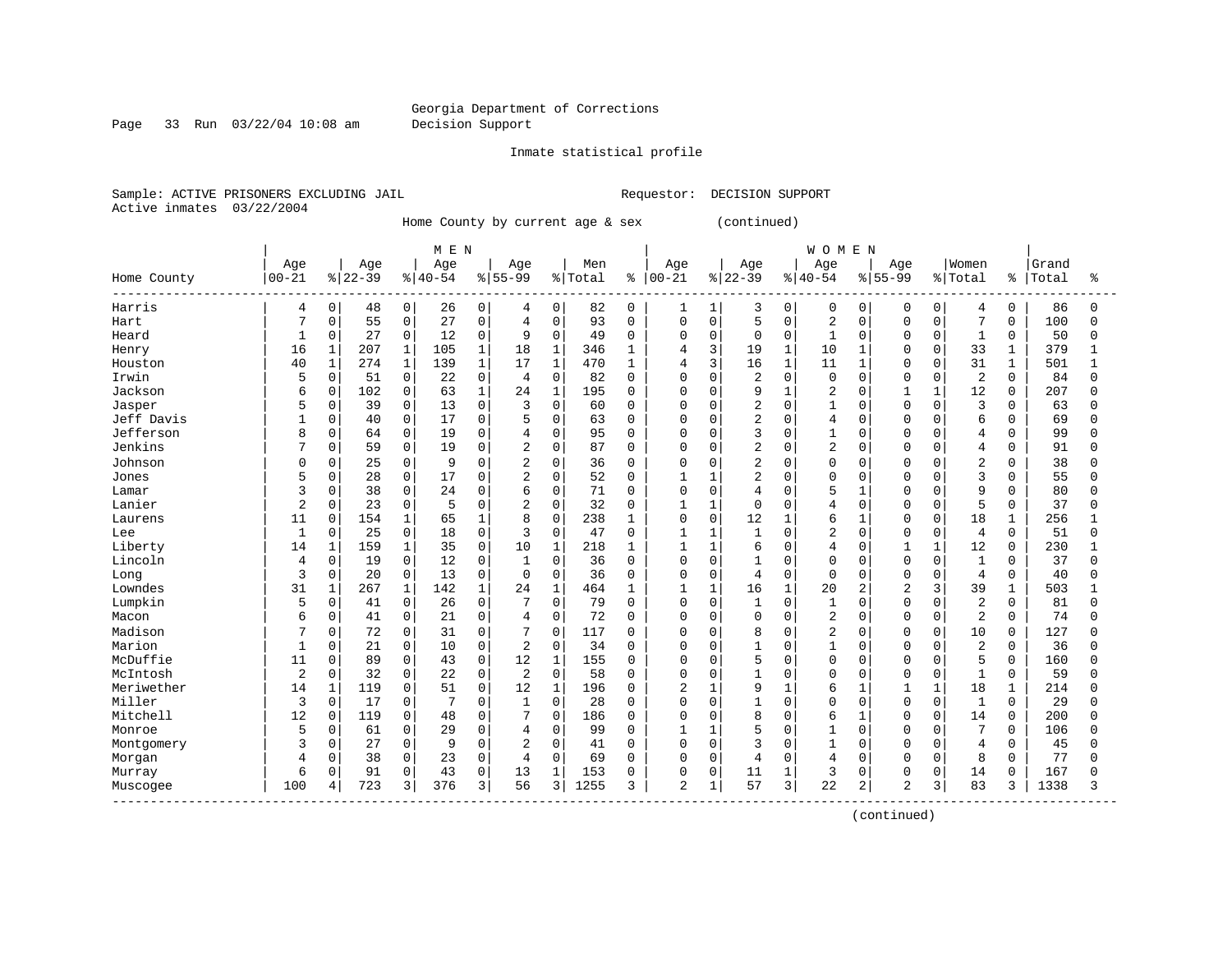Page 34 Run 03/22/04 10:08 am Decision Support

#### Inmate statistical profile

Sample: ACTIVE PRISONERS EXCLUDING JAIL **Requestor: DECISION SUPPORT** Active inmates 03/22/2004

Home County by current age & sex (continued)

|                          |                |              |          |              | M E N          |              |                |              |         |              |                |              |                |                | <b>WOMEN</b>   |              |              |                |                |              |       |              |
|--------------------------|----------------|--------------|----------|--------------|----------------|--------------|----------------|--------------|---------|--------------|----------------|--------------|----------------|----------------|----------------|--------------|--------------|----------------|----------------|--------------|-------|--------------|
|                          | Age            |              | Age      |              | Age            |              | Age            |              | Men     |              | Age            |              | Age            |                | Age            |              | Age          |                | Women          |              | Grand |              |
| Home County<br>--------- | $00 - 21$      |              | $ 22-39$ |              | $8 40-54$      |              | $8 55-99$      |              | % Total | နွ           | $ 00 - 21$     |              | $ 22-39$       |                | $8 40-54$      |              | $8155 - 99$  |                | % Total        | ႜ            | Total | ిక           |
| Newton                   | 15             | $\mathbf 1$  | 230      | $\mathbf{1}$ | 102            | $\mathbf{1}$ | 18             | 1            | 365     | 1            | 1              | 1            | 12             | $\mathbf{1}$   | 8              | 1            | 4            | 5              | 25             | 1            | 390   |              |
| Oconee                   | $\mathbf 0$    | $\mathbf 0$  | 24       | 0            | 6              | $\mathbf 0$  | $\overline{4}$ | $\mathbf 0$  | 34      | $\mathbf 0$  | 0              | $\mathbf 0$  | $\overline{1}$ | 0              | $\mathbf{1}$   | $\Omega$     | $\mathbf 0$  | $\mathbf 0$    | 2              | $\Omega$     | 36    | $\Omega$     |
| Oglethorpe               | 3              | $\mathbf 0$  | 38       | 0            | 9              | $\mathbf 0$  | $\overline{2}$ | $\mathbf 0$  | 52      | $\Omega$     | 1              | $\mathbf{1}$ | 3              | $\Omega$       | $\Omega$       | $\mathbf 0$  | $\Omega$     | $\mathbf 0$    | $\overline{4}$ | $\Omega$     | 56    | 0            |
| Paulding                 | 16             | 1            | 105      | 0            | 74             | $\mathbf{1}$ | 9              | $\mathbf 0$  | 204     | 1            | $\overline{2}$ | $\mathbf{1}$ | 8              | $\Omega$       | 9              | $\mathbf{1}$ | 2            | 3              | 21             | 1            | 225   |              |
| Peach                    | 8              | 0            | 71       | 0            | 32             | $\Omega$     | 1              | 0            | 112     | $\Omega$     | 0              | $\Omega$     | 8              | $\Omega$       | $\Omega$       | $\Omega$     | $\cap$       | $\Omega$       | 8              | $\Omega$     | 120   | $\Omega$     |
| Pickens                  | 3              | $\Omega$     | 51       | 0            | 33             | $\Omega$     | 5              | $\Omega$     | 92      | $\Omega$     | 0              | $\Omega$     | $\mathbf{1}$   | $\Omega$       | $\overline{4}$ | $\Omega$     | $\cap$       | $\Omega$       | 5              | $\Omega$     | 97    | <sup>0</sup> |
| Pierce                   |                | 0            | 28       | 0            | 15             | $\Omega$     | $\overline{2}$ | $\Omega$     | 49      | $\Omega$     | 0              | 0            | $\mathbf{1}$   | O              | $\overline{c}$ | $\Omega$     |              | $\Omega$       | 3              | O            | 52    | 0            |
| Pike                     | 4              | 0            | 19       | 0            | 23             | $\mathbf 0$  | 3              | $\Omega$     | 49      | $\Omega$     |                | 1            | $\overline{2}$ | O              | $\mathbf{1}$   | $\Omega$     | $\cap$       | $\Omega$       | $\overline{4}$ | $\Omega$     | 53    | O            |
| Polk                     | 10             | $\Omega$     | 114      | 0            | 58             | $\mathbf{1}$ | 10             | $\mathbf{1}$ | 192     | $\Omega$     | $\mathbf{1}$   | $\mathbf{1}$ | 13             | $\mathbf{1}$   | $\mathbf{z}$   | $\Omega$     | $\Omega$     | $\Omega$       | 17             | 1            | 209   | $\cap$       |
| Pulaski                  | 10             | 0            | 59       | 0            | 23             | $\Omega$     | 3              | $\Omega$     | 95      | $\Omega$     | 0              | $\Omega$     | 4              | 0              | 6              | 1            | $\Omega$     | $\Omega$       | 10             | $\Omega$     | 105   | <sup>0</sup> |
| Putnam                   |                | $\Omega$     | 56       | $\mathbf{0}$ | 37             | $\Omega$     | 6              | 0            | 106     | $\Omega$     | O              | $\Omega$     | 3              | $\Omega$       | $\overline{c}$ | $\Omega$     | $\Omega$     | $\Omega$       | 5              | $\Omega$     | 111   | O            |
| Ouitman                  | 0              | 0            | 5        | 0            | 0              | $\mathbf 0$  | 0              | 0            | 5       | <sup>0</sup> | 0              | 0            | 1              | $\Omega$       |                | $\Omega$     |              | $\Omega$       | $\overline{2}$ | $\Omega$     | 7     | N            |
| Rabun                    | $\overline{2}$ | 0            | 29       | 0            | 11             | $\Omega$     | $\overline{2}$ | $\Omega$     | 44      | $\Omega$     | 0              | $\mathbf 0$  | $\mathbf 0$    | $\Omega$       |                | $\Omega$     |              |                | $\overline{c}$ | $\Omega$     | 46    | N            |
| Randolph                 | 9              | 0            | 38       | 0            | 14             | $\mathbf 0$  | $\mathbf{1}$   | $\Omega$     | 62      | $\Omega$     | 0              | $\mathbf 0$  | $\mathbf 0$    | $\Omega$       | $\overline{2}$ | $\Omega$     | $\mathbf{1}$ | $\mathbf{1}$   | $\overline{3}$ | $\Omega$     | 65    | U            |
| Richmond                 | 133            | 5            | 1100     | 5            | 455            | 4            | 58             | 3            | 1746    | 4            | 9              | 6            | 83             | 5              | 37             | 4            | 3            | $\overline{4}$ | 132            | 5            | 1878  | 4            |
| Rockdale                 | 19             | 1            | 117      | $\mathbf 0$  | 70             | $\mathbf{1}$ | 13             | $\mathbf{1}$ | 219     | -1           |                | 1            | 18             | 1              | $\overline{2}$ | 0            | <sup>0</sup> | $\Omega$       | 21             | 1            | 240   |              |
| Schley                   | <sup>0</sup>   | 0            | 11       | 0            | $\overline{2}$ | $\mathbf 0$  | $\Omega$       | 0            | 13      | $\Omega$     | O              | $\mathbf 0$  | $\mathbf 0$    | 0              | $\Omega$       | $\Omega$     | O            | $\Omega$       | $\mathbf 0$    | $\Omega$     | 13    | <sup>0</sup> |
| Screven                  | 8              | U            | 67       | 0            | 23             | $\mathbf 0$  |                | $\Omega$     | 105     | $\Omega$     | U              | $\Omega$     | 7              | 0              | 3              | $\Omega$     | $\Omega$     | $\Omega$       | 10             | 0            | 115   |              |
| Seminole                 | 4              | 0            | 39       | $\Omega$     | 17             | $\Omega$     | 4              | $\Omega$     | 64      | $\Omega$     | O              | $\Omega$     | 4              | $\Omega$       | $\overline{c}$ | $\Omega$     | $\cap$       | $\Omega$       | 6              | $\Omega$     | 70    | U            |
| Spalding                 | 52             | 2            | 342      | $\mathbf{1}$ | 154            | $\mathbf{1}$ | 24             | $\mathbf{1}$ | 572     | $\mathbf{1}$ | $\overline{2}$ | $\mathbf{1}$ | 29             | $\overline{a}$ | 11             | $\mathbf{1}$ |              |                | 43             | 1            | 615   |              |
| Stephens                 | 5              | $\mathbf 0$  | 89       | 0            | 39             | $\mathbf 0$  | 9              | 0            | 142     | $\Omega$     | 0              | $\mathbf 0$  | 7              | $\Omega$       | $\mathbf{1}$   | $\Omega$     | $\cap$       | $\Omega$       | 8              | $\Omega$     | 150   | O            |
| Stewart                  | 4              | 0            | 16       | 0            |                | $\mathbf 0$  | $\overline{2}$ | 0            | 29      | $\Omega$     | 0              | $\mathbf 0$  | $\mathbf{1}$   | $\Omega$       | $\Omega$       | $\mathbf 0$  | $\cap$       | $\Omega$       | $\mathbf 1$    | 0            | 30    | U            |
| Sumter                   | 19             | $\mathbf{1}$ | 117      | 0            | 56             | 0            | 7              | 0            | 199     | $\Omega$     | $\overline{2}$ | $\mathbf{1}$ | $\overline{4}$ | $\Omega$       | $\overline{2}$ | $\mathbf 0$  | $\cap$       | $\Omega$       | 8              | $\mathbf 0$  | 207   | U            |
| Talbot                   | 4              | 0            | 31       | 0            | 10             | $\mathbf 0$  | 1              | $\Omega$     | 46      | $\Omega$     | 0              | 0            | $\mathbf{1}$   | $\Omega$       | $\overline{c}$ | $\Omega$     | U            | $\Omega$       | 3              | $\Omega$     | 49    | O            |
| Taliaferro               | $\cap$         | 0            | 5        | 0            | 4              | $\Omega$     | 1              | $\Omega$     | 10      | $\Omega$     | U              | $\Omega$     | $\mathbf 0$    | $\Omega$       | $\mathbf{1}$   | $\Omega$     | $\cap$       | $\Omega$       | $\mathbf 1$    | $\Omega$     | 11    | $\Omega$     |
| Tattnall                 |                | 0            | 69       | 0            | 22             | $\mathbf 0$  | 3              | $\Omega$     | 101     | $\Omega$     | O              | $\Omega$     | 3              | O              | 6              | 1            |              | $\Omega$       | 9              | $\Omega$     | 110   | $\Omega$     |
| Taylor                   |                | 0            | 50       | 0            | 17             | $\mathbf 0$  | $\overline{2}$ | $\Omega$     | 73      | $\Omega$     | O              | $\Omega$     | 2              | O              | 3              | $\Omega$     |              |                | 5              | $\Omega$     | 78    | U            |
| Telfair                  | 4              | $\Omega$     | 78       | 0            | 29             | $\Omega$     | 5              | $\Omega$     | 116     | $\Omega$     | O              | $\Omega$     | 7              | $\Omega$       | $\overline{c}$ | $\Omega$     | $\cap$       | $\Omega$       | 9              | $\Omega$     | 125   | O            |
| Terrell                  | 4              | 0            | 49       | 0            | 13             | $\mathbf 0$  | $\mathbf{1}$   | $\Omega$     | 67      | $\Omega$     | $\Omega$       | $\Omega$     | 1              | $\Omega$       | $\Omega$       | $\Omega$     | $\cap$       | $\Omega$       | $\mathbf{1}$   | $\Omega$     | 68    | U            |
| Thomas                   | 28             | $\mathbf{1}$ | 169      | $\mathbf{1}$ | 83             | $\mathbf 1$  | 13             | 1            | 293     | 1            | 0              | $\mathbf 0$  | 13             | $\mathbf{1}$   | 8              | 1            | $\Omega$     | $\Omega$       | 21             | 1            | 314   |              |
| Tift                     | 15             | $\mathbf{1}$ | 162      | $\mathbf{1}$ | 91             | $\mathbf{1}$ | 20             | $1\,$        | 288     | $\mathbf{1}$ | $\mathbf{1}$   | $\mathbf{1}$ | 6              | $\Omega$       | 7              | $\mathbf{1}$ | 1            | $\mathbf{1}$   | 15             | $\mathbf{1}$ | 303   | $\mathbf{1}$ |
| Toombs                   | 33             | $\mathbf 1$  | 148      | $\mathbf{1}$ | 54             | $\mathbf 0$  |                | 0            | 242     | 1            | $\mathbf{1}$   | $\mathbf{1}$ | 16             | $\mathbf{1}$   | 7              | $\mathbf{1}$ | $\cap$       | $\Omega$       | 24             | $\mathbf 1$  | 266   | 1            |
| Towns                    | -1             | 0            | 4        | 0            | 6              | $\mathbf 0$  | 3              | 0            | 14      | $\Omega$     | $\Omega$       | $\mathbf 0$  | $\mathbf 0$    | $\Omega$       | $\overline{c}$ | $\mathbf 0$  | $\cap$       | $\Omega$       | 2              | $\Omega$     | 16    | $\Omega$     |
| Treutlen                 | 3              | 0            | 24       | 0            | 12             | $\mathbf 0$  | 0              | 0            | 39      | 0            | 0              | 0            | 1              | 0              |                | 0            | ∩            | 0              | $\overline{2}$ | 0            | 41    | O            |
| Troup                    | 41             | 1            | 352      | $\mathbf{1}$ | 140            | 1            | 17             | $\mathbf{1}$ | 550     |              | 0              | 0            | 19             | $\mathbf{1}$   | 8              | 1            |              |                | 28             |              | 578   |              |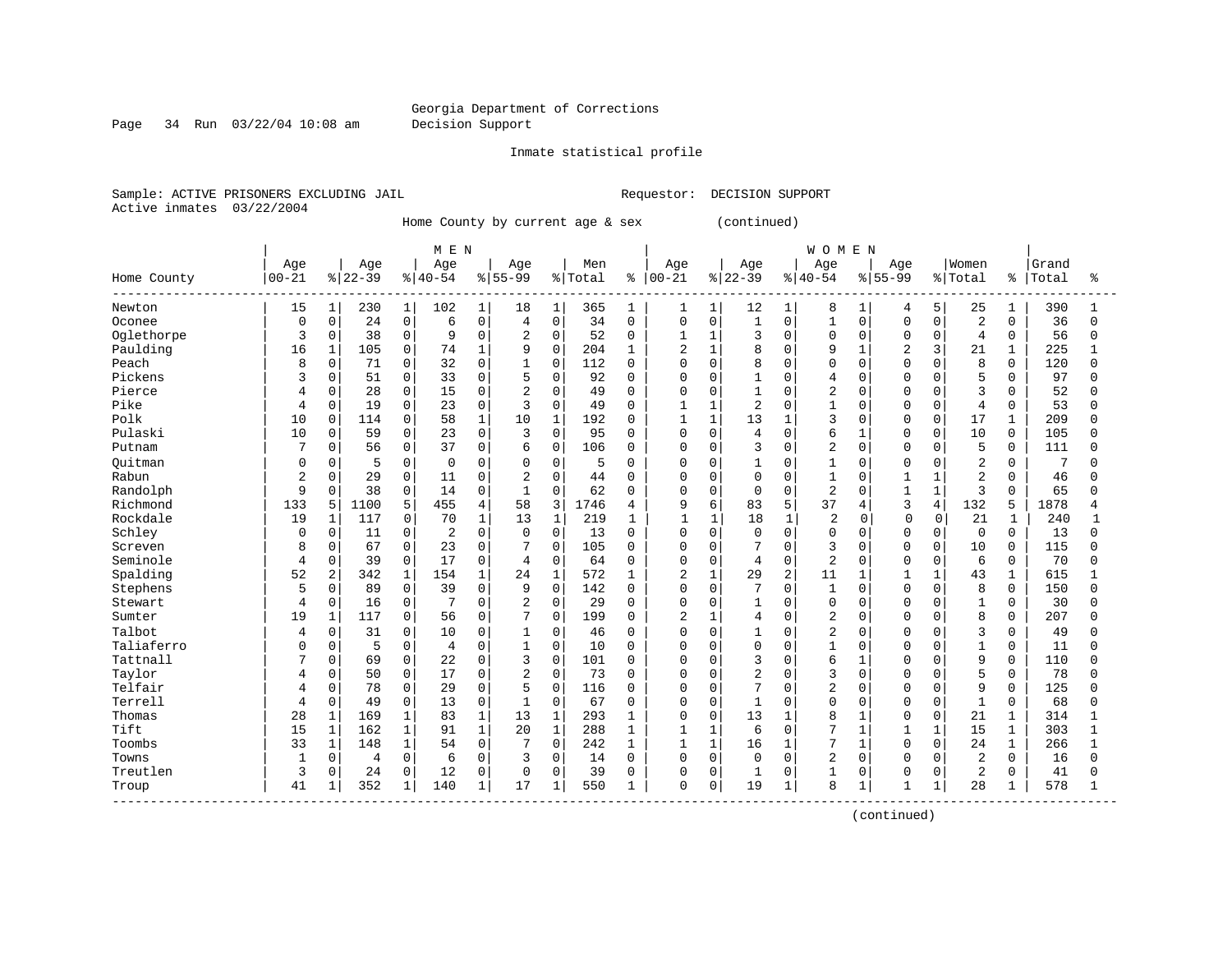Page 35 Run 03/22/04 10:08 am Decision Support

Inmate statistical profile

Sample: ACTIVE PRISONERS EXCLUDING JAIL **Requestor: DECISION SUPPORT** Active inmates 03/22/2004

Home County by current age & sex (continued)

|                  |           |              |           |             | MEN                          |      |           |                |                    |              |            |             |           |          | <b>WOMEN</b> |          |              |          |          |          |           |      |
|------------------|-----------|--------------|-----------|-------------|------------------------------|------|-----------|----------------|--------------------|--------------|------------|-------------|-----------|----------|--------------|----------|--------------|----------|----------|----------|-----------|------|
|                  | Age       |              | Age       |             | Age                          |      | Age       |                | Men                |              | Age        |             | Age       |          | Age          |          | Age          |          | Women    |          | Grand     |      |
| Home County      | $00 - 21$ |              | $ 22-39 $ |             | $ 40-54$                     |      | $8 55-99$ |                | % Total            | ి            | $ 00 - 21$ |             | $ 22-39 $ |          | $8 40-54$    |          | $8 55-99$    |          | % Total  | °        | Total     | ႜ    |
| Turner           | 4         | 0            | 45        | 0           | 24                           | 0    | 3         | 0              | 76                 | 0            | 0          | 0           | 4         | 0        |              | $\Omega$ | $\Omega$     | 0        | 5        | $\Omega$ | 81        |      |
| Twiggs           |           |              | 23        | 0           | 17                           | 0    |           | $\Omega$       | 42                 | 0            | 0          | $\Omega$    |           | O        | 0            |          |              |          |          |          | 43        |      |
| Union            |           | U            | 27        | 0           | 11                           | O    |           | $\Omega$       | 44                 | O            |            |             |           | $\Omega$ | O            |          | <sup>0</sup> | U        |          | $\Omega$ | 45        |      |
| Upson            | 21        |              | 99        | 0           | 48                           | 0    | 14        | $\mathbf{1}$   | 182                |              |            |             |           | O        | 2            |          |              | U        | 7        | $\Omega$ | 189       |      |
| Walker           | 8         | $\Omega$     | 159       |             | 72                           |      | 19        | $\mathbf{1}$   | 258                |              | 0          | $\mathbf 0$ | 19        |          | 11           |          |              |          | 31       |          | 289       |      |
| Walton           | 13        | $\mathbf 0$  | 169       |             | 99                           |      | 17        | 1              | 298                |              |            |             | 11        |          | 8            |          |              |          | 22       | 1        | 320       |      |
| Ware             | 13        | $\Omega$     | 175       |             | 103                          |      | 18        |                | 309                |              | 2          |             | 17        |          | 6            |          |              |          | 26       |          | 335       |      |
| Warren           | 3         |              | 21        | 0           | 16                           | 0    |           | $\Omega$       | 45                 |              |            |             |           | $\cap$   |              |          | <sup>0</sup> | O        | 3        | 0        | 48        |      |
| Washington       | 14        |              | 76        | 0           | 38                           | O    | 2         | $\mathbf 0$    | 130                | 0            | 0          | $\Omega$    | 6         | $\Omega$ |              |          |              | $\Omega$ | 10       | 0        | 140       |      |
| Wayne            | 8         | <sup>0</sup> | 86        | 0           | 35                           | O    |           | $\Omega$       | 134                | O            |            |             | 4         | 0        | 5            |          |              |          | 11       | $\Omega$ | 145       |      |
| Webster          |           |              | 6         | 0           |                              |      |           | $\Omega$       | 9                  | O            | U          | $\Omega$    | 0         | $\Omega$ | O            |          | $\cap$       | O        | 0        | U        | 9         |      |
| Wheeler          |           |              | 11        | 0           | 6                            |      |           | $\Omega$       | 20                 | n            | U          | $\Omega$    | 2         | O        |              |          | O            |          | 3        |          | 23        |      |
| White            |           | 0            | 37        | 0           | 14                           | 0    |           | 0              | 56                 | <sup>0</sup> | 0          | 0           | 2         | $\Omega$ |              |          | O            | 0        | 3        | $\Omega$ | 59        |      |
| Whitfield        | 29        |              | 313       |             | 175                          | 2    | 40        | $\overline{2}$ | 557                |              |            | 3           | 53        | 3        | 15           |          | U            | $\cap$   | 72       |          | 629       |      |
| Wilcox           | 5         | 0            | 22        | 0           | 17                           | O    |           | $\Omega$       | 48                 |              |            |             |           | $\Omega$ | $\Omega$     |          |              |          | 5        | O        | 53        |      |
| Wilkes           |           | 0            | 39        | $\mathbf 0$ | 16                           | O    |           | $\Omega$       | 64                 |              | 0          | O           | 3         | O        |              |          |              | U        | 4        | O        | 68        |      |
| Wilkinson        |           | 0            | 38        | 0           | 15                           | 0    | 4         | $\Omega$       | 61                 | 0            |            |             | 5         | 0        |              | 0        | 0            | 0        |          | 0        | 68        |      |
| Worth            | 3         |              | 65        | 0           | 37                           | 0    | 7         | 0              | 112                | O            | 0          | $\Omega$    | 7         | 0        | 5            |          | <sup>0</sup> | 0        | 12       | 0        | 124       |      |
| Total reported   |           |              |           |             | 2779 100 24174 100 11276 100 |      |           |                | 1907 100 40136 100 |              | 151 100    |             | 1728 100  |          | 915          | 100      | 80 100       |          | 2874 100 |          | 43010 100 |      |
| Percent reported |           | 89.8         |           | 90.1        |                              | 88.5 |           | 88.2           |                    | 89.5         |            | 86.8        |           | 92.1     |              | 91.7     |              | 94.1     |          | 91.7     |           | 89.7 |
| Not reported     | 316       |              | 2660      |             | 1465                         |      | 254       |                | 4695               |              | 23         |             | 149       |          | 83           |          | 5            |          | 260      |          | 4955      |      |
| Total            | 3095      |              | 26834     |             | 12741                        |      | 2161      |                | 44831              |              | 174        |             | 1877      |          | 998          |          | 85           |          | 3134     |          | 47965     |      |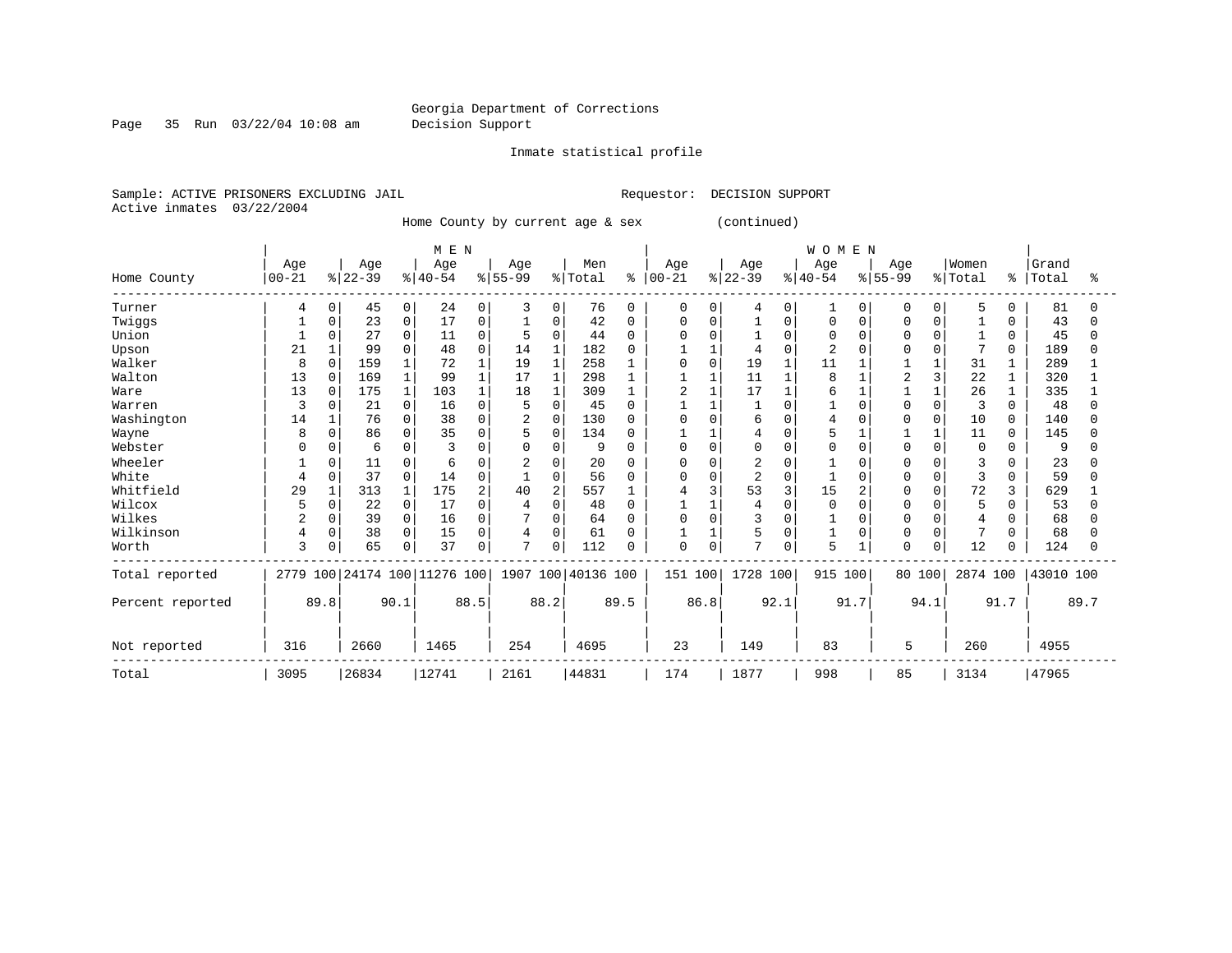Inmate statistical profile<br>Requestor: DECISION SUPPORT

Sample: ACTIVE PRISONERS EXCLUDING JAIL Active inmates 03/22/2004

Prison Sentence In Years by current age & sex

|                                    |                  |                 |                 |                | M E N                        |                |                  |                |                    |      |                      |              |                  |          | WOMEN           |          |                 |                |                  |              |                    |                |
|------------------------------------|------------------|-----------------|-----------------|----------------|------------------------------|----------------|------------------|----------------|--------------------|------|----------------------|--------------|------------------|----------|-----------------|----------|-----------------|----------------|------------------|--------------|--------------------|----------------|
| Sentence In Years                  | Age<br>$00 - 21$ |                 | Age<br>$ 22-39$ |                | Age<br>$ 40-54 $             |                | Age<br>$8 55-99$ |                | Men<br>% Total     |      | Age<br>$8   00 - 21$ |              | Age<br>$ 22-39 $ |          | Age<br>$ 40-54$ |          | Age<br>$ 55-99$ |                | Women<br>% Total |              | Grand<br>%   Total | ిన             |
| $0 - 1$                            | 8                | 0               | 55              | $\overline{0}$ | 26                           | 0              | 2                | 0 <sup>1</sup> | 91                 | 0    | 2                    | 1            | 8                | 0        | 2               | 0        | 0               | $\Omega$       | 12               | $\Omega$     | 103                | $\Omega$       |
| $1.1 - 2$                          | 116              | $\overline{4}$  | 536             | $\overline{c}$ | 221                          | $\overline{a}$ | 17               | $\mathbf{1}$   | 890                | 2    | 9                    | 5            | 89               | 5        | 49              | 5        | $\overline{c}$  | $\overline{2}$ | 149              | 5            | 1039               | $\overline{c}$ |
| $2.1 - 3$                          | 310              | 10              | 1305            | 5              | 588                          | 5              | 51               | $\overline{2}$ | 2254               | 5    | 22                   | 13           | 192              | 10       | 88              | 9        | 7               | 8              | 309              | 10           | 2563               | 5              |
| $3.1 - 4$                          | 343              | 11              | 1426            | 5              | 589                          | 5              | 62               | 3              | 2420               | 5    | 22                   | 13           | 187              | 10       | 87              | 9        | 6               | 7              | 302              | 10           | 2722               | б              |
| $4.1 - 5$                          | 221              | 7               | 965             | 4              | 400                          | 3              | 43               | 2              | 1629               | 4    | 11                   | 6            | 122              | 7        | 52              | 5        | $\overline{4}$  | 5              | 189              | 6            | 1818               | 4              |
| $5.1 - 6$                          | 520              | 17              | 2851            | 11             | 1128                         | 9              | 142              | 7              | 4641               | 10   | 37                   | 21           | 316              | 17       | 147             | 15       | 6               | 7              | 506              | 16           | 5147               | 11             |
| $6.1 - 7$                          | 148              | 5               | 956             | 4              | 325                          | 3              | 47               | 2              | 1476               | 3    | 3                    | 2            | 72               | 4        | 53              | 5        | 3               | $\overline{4}$ | 131              | 4            | 1607               | 3              |
| $7.1 - 8$                          | 146              | 5               | 1164            | 4              | 409                          | 3              | 43               | $\overline{a}$ | 1762               | 4    | 11                   | 6            | 78               | 4        | 39              | 4        | 1               | 1              | 129              | 4            | 1891               | 4              |
| $8.1 - 9$                          | 114              | 4               | 1069            | 4              | 366                          | 3              | 59               | 3              | 1608               | 4    | $\overline{4}$       | 2            | 73               | 4        | 33              | 3        | $\mathbf 0$     | $\Omega$       | 110              | 4            | 1718               | 4              |
| $9.1 - 10$                         | 22               | 1               | 351             | $\mathbf{1}$   | 108                          | 1              | 10               | $\Omega$       | 491                | 1    | 2                    | $\mathbf{1}$ | 20               | 1        | 12              | 1        | $\mathbf{1}$    |                | 35               | 1            | 526                | 1              |
| $10.1 - 12$                        | 621              | 20              | 5014            | 19             | 1592                         | 13             | 255              | 12             | 7482               | 17   | 27                   | 16           | 276              | 15       | 139             | 14       | $\overline{4}$  | 5              | 446              | 14           | 7928               | 17             |
| $12.1 - 15$                        | 128              | 4               | 1790            | 7              | 641                          | 5              | 91               | 4              | 2650               | 6    | 2                    | 1            | 99               | 5        | 48              | 5        | 8               |                | 157              | 5            | 2807               | 6              |
| $15.1 - 20$                        | 159              | 5               | 2767            | 10             | 1327                         | 10             | 220              | 10             | 4473               | 10   | 8                    | 5            | 103              | 6        | 64              | 6        | 6               | 7              | 181              | 6            | 4654               | 10             |
| 20.1-OVER                          | 112              | $\vert 4 \vert$ | 3419            | 13             | 2426                         | 19             | 460              | 21             | 6417               | 14   | 6                    | 3            | 102              | 5        | 79              | 8        | 8               | 9              | 195              | 6            | 6612               | 14             |
| LIFE                               | 114              | 4               | 2865            | 11             | 2394                         | 19             | 620              | 29             | 5993               | 13   | 7                    | 4            | 129              | 7        | 98              | 10       | 29              | 34             | 263              | 8            | 6256               | 13             |
| <b>DEATH</b>                       | 0                | 0               | 53              | $\Omega$       | 49                           | 0              | 9                | $\Omega$       | 111                | 0    | $\Omega$             | $\Omega$     | $\mathbf{1}$     | 0        | $\Omega$        | $\Omega$ | $\Omega$        | $\Omega$       | 1                | <sup>0</sup> | 112                | $\Omega$       |
| LIFE W/O PAROLE                    | 5                | 0               | 198             | 1              | 126                          | $\mathbf{1}$   | 28               | $\mathbf{1}$   | 357                | 1    | 0                    | 0            | $\overline{c}$   | $\Omega$ | 1               | $\Omega$ | 0               | $\mathbf 0$    | 3                | 0            | 360                | 1              |
| YOUTHFUL OFFENDERS                 | 0                | 0               | 1               | 0              | 1                            | 0              | 0                | 0 <sup>1</sup> | 2                  | 0    | $\mathbf 0$          | 0            | $\mathbf 0$      | 0        | $\mathbf 0$     | 0        | $\Omega$        | 0              | $\mathbf 0$      | 0            | 2                  | 0              |
| Total reported                     |                  |                 |                 |                | 3087 100 26785 100 12716 100 |                |                  |                | 2159 100 44747 100 |      | 173 100              |              | 1869 100         |          | 991 100         |          |                 | 85 100         | 3118 100         |              | 47865 100          |                |
| Percent reported                   |                  | 99.7            |                 | 99.8           |                              | 99.8           |                  | 99.9           |                    | 99.8 |                      | 99.4         |                  | 99.6     |                 | 99.3     |                 | 100.0          |                  | 99.5         |                    | 99.8           |
| NOT REPORTED                       | 8                |                 | 49              |                | 25                           |                | 2                |                | 84                 |      | 1                    |              | 8                |          | 7               |          | 0               |                | 16               |              | 100                |                |
| Total                              | 3095             |                 | 26834           |                | 12741                        |                | 2161             |                | 44831              |      | 174                  |              | 1877             |          | 998             |          | 85              |                | 3134             |              | 47965              |                |
| AVG EXCLUDING<br>LIFE, DEATH, YO   | 7.24             |                 | 11.03           |                | 12.93                        |                | 15.10            |                | 11.40              |      | 6.88                 |              | 7.62             |          | 8.34            |          | 9.52            |                | 7.84             |              | 11.15              |                |
| AVG INCLUDING<br>LIFE=21, YO=3 YRS | 7.74             |                 | 12.04           |                | 14.36                        |                | 16.65            |                | 12.62              |      | 7.45                 |              | 8.54             |          | 9.59            |          | 13.44           |                | 8.95             |              | 12.38              |                |

Page 36 Run 03/22/04 10:08 am Decision Support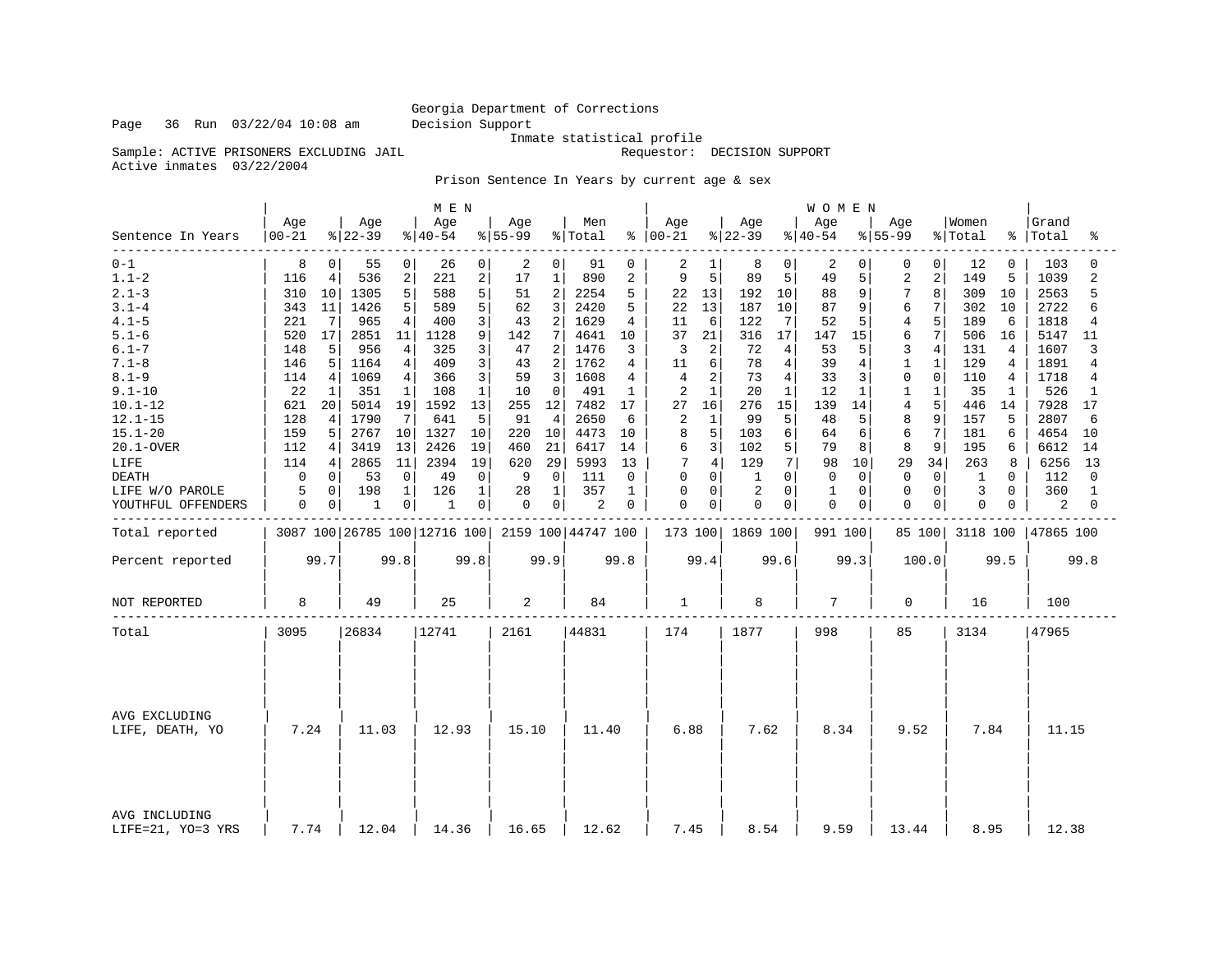Page 37 Run 03/22/04 10:08 am Decision Support

#### Inmate statistical profile

Sample: ACTIVE PRISONERS EXCLUDING JAIL **Requestor: DECISION SUPPORT** Active inmates 03/22/2004

Probation To Follow Prison by current age & sex

|                                     | Age          | Age                              | M E N<br>Age                    | Age            | Men                              | Aqe                  | Age                     | <b>WOMEN</b><br>Age        | Aqe                  | Women                    | Grand                      |
|-------------------------------------|--------------|----------------------------------|---------------------------------|----------------|----------------------------------|----------------------|-------------------------|----------------------------|----------------------|--------------------------|----------------------------|
| Prob After Prison                   | $ 00 - 21$   | $8122 - 39$                      | $ 40-54 $                       | $8155 - 99$    | % Total<br>$\approx$             | $ 00-21$             | $8 22-39$               | $8155 - 99$<br>$8140 - 54$ |                      | % Total<br>န္            | Total                      |
| PROBATION TO FOLLOW<br>NO PROBATION | 1606<br>1489 | 52 11372<br>42<br>48 15462<br>58 | 38 <sup>1</sup><br>4875<br>7866 | 743<br>62 1418 | 34 18596<br>41<br>66 26235<br>59 | 53<br>93<br>47<br>81 | 796<br>42<br>1081<br>58 | 426<br>43<br>572<br>57     | 36<br>31<br>64<br>54 | 1346<br>43<br>1788<br>57 | 19942<br>42<br>28023<br>58 |
| Total reported                      |              |                                  | 3095 100 26834 100 12741 100    |                | 2161 100 44831 100               | 174 100              | 1877 100                | 998 100                    | 85 100               | 3134 100                 | 47965 100                  |
| Percent reported                    | 100.0        | 100.0                            | 100.0                           | 100.0          | 100.0                            | 100.0                | 100.0                   | 100.0                      | 100.0                | 100.0                    | 100.0                      |
| NOT REPORTED                        | $\mathbf 0$  | $\mathbf 0$                      | 0                               | $\Omega$       | $\mathbf 0$                      | 0                    | $\mathbf 0$             | $\mathbf 0$                | $\mathbf 0$          | 0                        |                            |
| Total                               | 3095         | 26834                            | 12741                           | 2161           | 44831                            | 174                  | 1877                    | 998                        | 85                   | 3134                     | 47965                      |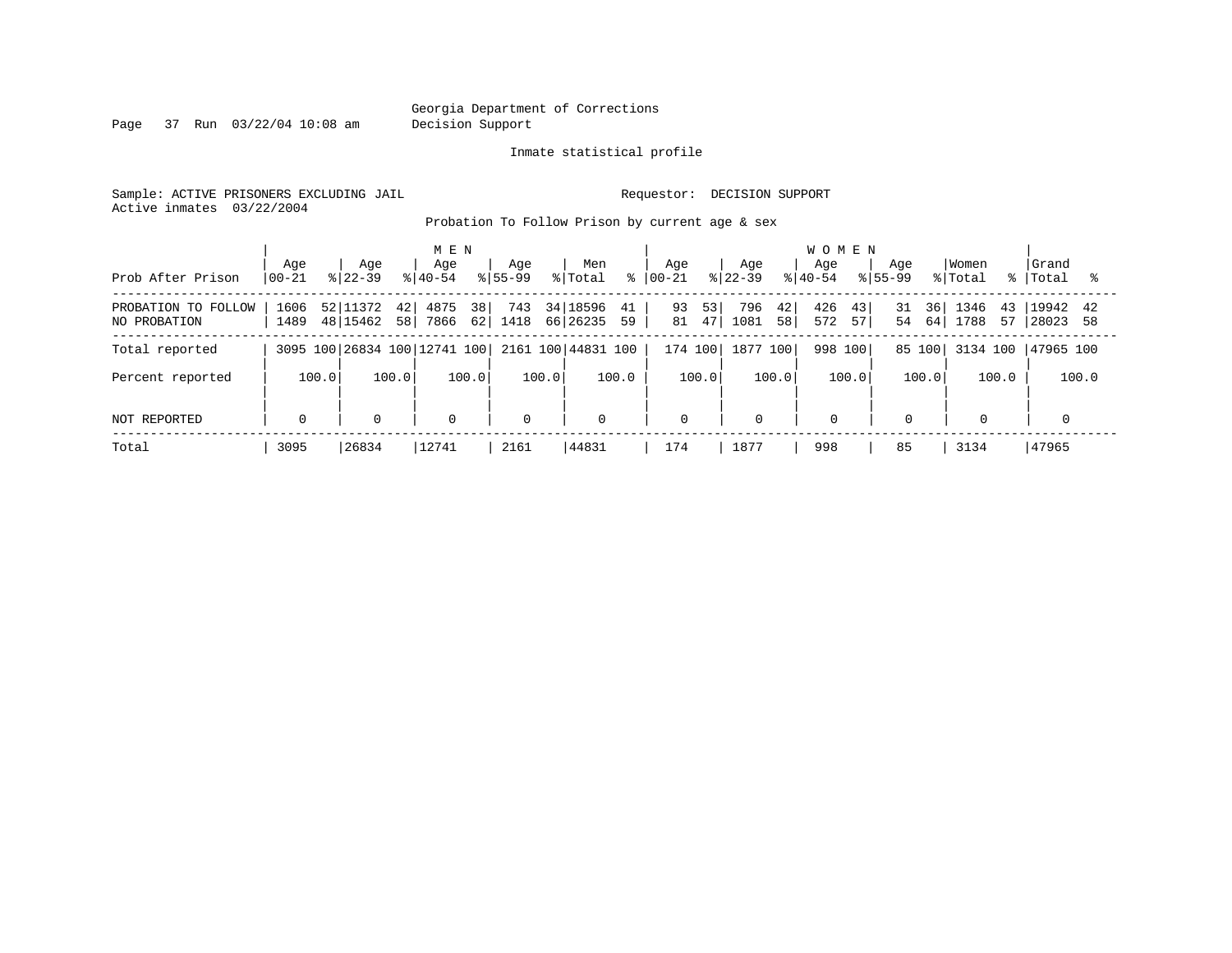Page 38 Run 03/22/04 10:08 am Decision Support

### Inmate statistical profile

Sample: ACTIVE PRISONERS EXCLUDING JAIL **Requestor: DECISION SUPPORT** Active inmates 03/22/2004

Admission Type by current age & sex

|                        |           |              |              |          | M E N                        |             |              |          |                    |               |              |                |              |              | <b>WOMEN</b> |          |             |          |          |              |              |        |
|------------------------|-----------|--------------|--------------|----------|------------------------------|-------------|--------------|----------|--------------------|---------------|--------------|----------------|--------------|--------------|--------------|----------|-------------|----------|----------|--------------|--------------|--------|
|                        | Age       |              | Age          |          | Age                          |             | Age          |          | Men                |               | Aqe          |                | Age          |              | Aqe          |          | Aqe         |          | Women    |              | Grand        |        |
| Admission Type         | $00 - 21$ |              | $ 22-39$     |          | $ 40-54$                     |             | $ 55-99$     |          | % Total            | $\frac{8}{6}$ | $00 - 21$    |                | $ 22-39$     |              | $ 40-54$     |          | $8155 - 99$ |          | % Total  | ႜ            | Total        |        |
| COMMITTED FROM COURT   | 2554      |              | 83 18271     | 68       | 8409                         | 66          | 1641         |          | 76 30875           | 69            | 142          | 82             | 1215         | 65           | 630          | 63       | 67          | 79       | 2054     | 66           | 32929        | 69     |
| RETURN APPEAL/BOND     |           | $\Omega$     | 9            | $\Omega$ | 3                            | $\mathbf 0$ | 0            | $\Omega$ | 13                 | 0             | <sup>0</sup> | 0              | $\Omega$     | 0            | 0            | $\Omega$ | 0           | $\Omega$ | 0        | $\Omega$     | 13           | $\cap$ |
| PAROLE REV/NEW SENT    | 68        |              | 3039         | 11       | 1818                         | 14          | 217          | 10       | 5142               | 11            |              | $\overline{2}$ | 145          | 8            | 98           | 10       |             | 4        | 250      |              | 5392         | 11     |
| PAR REV/NO NEW SENT    | 19        | 1            | 932          |          | 502                          | 4           | 66           | 3        | 1519               | 3             |              |                | 61           | 3            | 36           | 4        | 0           | $\cap$   | 98       |              | 1617         |        |
| PROB VIOL/TOTAL REV    | 0         |              | $\Omega$     |          |                              |             | 0            | $\Omega$ |                    | 0             |              | $\Omega$       |              | $\cap$       | $\Omega$     | $\Omega$ | 0           | $\Omega$ | $\Omega$ | $\Omega$     | -1           |        |
| PROB VIOL/PARTIAL      | 200       | 6            | 1539         | 6        | 680                          |             | 53           | 2        | 2472               | 6             | 14           | 8              | 218          | 12           | 115          | 12       |             | 8        | 354      | 11           | 2826         |        |
| FM OTHER CUST<br>ADMIT |           |              | 17           | O        | 12                           |             | 8            | O        | 38                 | 0             | $\Omega$     | $\Omega$       | 2            | $\Omega$     | 2            | $\Omega$ |             | O        | 4        | <sup>0</sup> | 42           |        |
| SHOCK INCARCERATION    | $\Omega$  | <sup>n</sup> | $\Omega$     | U        | $\Omega$                     | $\cap$      | $\Omega$     | $\Omega$ | O                  | 0             | <sup>0</sup> | $\Omega$       | <sup>0</sup> | $\cap$       | U            | $\Omega$ | U           | $\cap$   | 0        | $\Omega$     | $\Omega$     |        |
| PROB REV/REMAINDER     | 213       | 7            | 2532         | 9        | 966                          | 8           | 104          | 5        | 3815               | 9             | 13           | 7              | 208          | 11           | 109          | 11       |             | 8        | 337      | 11           | 4152         |        |
| NEW SENT/PAR REV PND   | 0         | $\Omega$     | 26           | O        | 30                           | $\Omega$    | 6            | $\Omega$ | 62                 | 0             | $\Omega$     | $\Omega$       | $\Omega$     | $\Omega$     |              | $\Omega$ | 0           | $\Omega$ | 1        | $\Omega$     | 63           |        |
| LIFE W/O PAROLE        |           | $\Omega$     | 131          | O        | 75                           |             | 18           |          | 229                | 1             |              | $\Omega$       |              | $\Omega$     |              | 0        |             | $\Omega$ |          | $\Omega$     | 230          |        |
| PAROLE REV BOOT CAMP   | U         | U            |              | ∩        | $\Omega$                     | $\Omega$    | $\Omega$     | O        |                    | 0             |              | $\Omega$       |              | $\Omega$     | O            | $\Omega$ |             | $\cap$   | 0        | U            | -1           |        |
| PAR REV/RSN UNKNOWN    |           | n.           | 6            | U        | 50                           | $\Omega$    | 27           | 1        | 83                 | 0             |              | $\Omega$       | O            | <sup>n</sup> | O            | $\Omega$ |             | O        | O        | U            | 83           |        |
| PROBATION/PAROLE REV   |           |              | $\Omega$     |          | $\Omega$                     |             | $\Omega$     | U        | O                  | 0             |              | $\Omega$       |              | <sup>n</sup> | O            | $\Omega$ |             |          | O        |              | $\Omega$     |        |
| PB PAROLE RESCINDED    |           | U            |              |          |                              |             | $\Omega$     | O        | 5                  | O             |              | $\Omega$       |              | U            | U            | 0        |             | O        | $\Omega$ | O            |              |        |
| PROB REVOC/SPEC COND   | 15        | O            | 82           |          | 37                           | $\Omega$    |              | O        | 141                | Ω             |              | $\Omega$       | 21           | 1            |              | 0        |             |          | 26       | 1            | 167          |        |
| PAR REV/REVOC CENTER   |           | $\Omega$     | 188          |          | 134                          |             | 12           |          | 336                |               |              | $\Omega$       |              | $\Omega$     |              | 0        |             | $\Omega$ | 2        | $\Omega$     | 338          |        |
| INFORMATION ONLY       |           | O            | $\Omega$     | n        | O                            |             | 0            | $\Omega$ | O                  | 0             |              | $\Omega$       |              | $\Omega$     |              | $\Omega$ |             | O        | O        | O            | 0            |        |
| INCOMPLETE SENT PKG    |           | 0            | <sup>0</sup> | U        |                              |             | 0            | O        | O                  | 0             |              | O              |              | $\Omega$     |              | $\Omega$ |             | O        | O        | O            | <sup>0</sup> |        |
| HANCOCK REVOC CENTER   |           | $\Omega$     | 2            | U        | n                            | O           | 0            | O        | 2                  | 0             |              | O              |              | $\Omega$     |              | $\Omega$ |             | O        | O        | U            | 2            |        |
| WHITWORTH DETENTION    |           | $\Omega$     | 30           | O        | 9                            | 0           |              | 0        | 44                 | 0             |              | O              | <sup>0</sup> | $\Omega$     |              | 0        |             | O        | 0        | O            | 44           |        |
| DCYS AT RISK           |           | 0            | 4            | $\Omega$ | $\Omega$                     | $\Omega$    | $\Omega$     | $\Omega$ | 12                 | 0             |              | $\Omega$       |              | $\Omega$     | Λ            | 0        |             | $\Omega$ | 0        | 0            | 12           |        |
| <b>OTHER</b>           | 0         | 0            | $\Omega$     | 0        |                              | $\Omega$    | 0            | 0        | 0                  | O             | O            | $\Omega$       |              | $\mathbf 0$  | N            | $\Omega$ |             | $\Omega$ | $\Omega$ |              | $\Omega$     |        |
| Total reported         |           |              |              |          | 3090 100 26812 100 12728 100 |             |              |          | 2160 100 44790 100 |               | 174 100      |                | 1872 100     |              | 996 100      |          |             | 85 100   | 3127 100 |              | 47917 100    |        |
| Percent reported       |           | 99.8         |              | 99.9     |                              | 99.9        |              | 100.0    |                    | 99.9          |              | 100.0          |              | 99.7         |              | 99.8     |             | 100.0    |          | 99.8         |              | 99.9   |
| <b>UNKNOWN</b>         | 5         |              | 22           |          | 13                           |             | $\mathbf{1}$ |          | 41                 |               | 0            |                | 5            |              | 2            |          | 0           |          |          |              | 48           |        |
| Total                  | 3095      |              | 26834        |          | 12741                        |             | 2161         |          | 44831              |               | 174          |                | 1877         |              | 998          |          | 85          |          | 3134     |              | 47965        |        |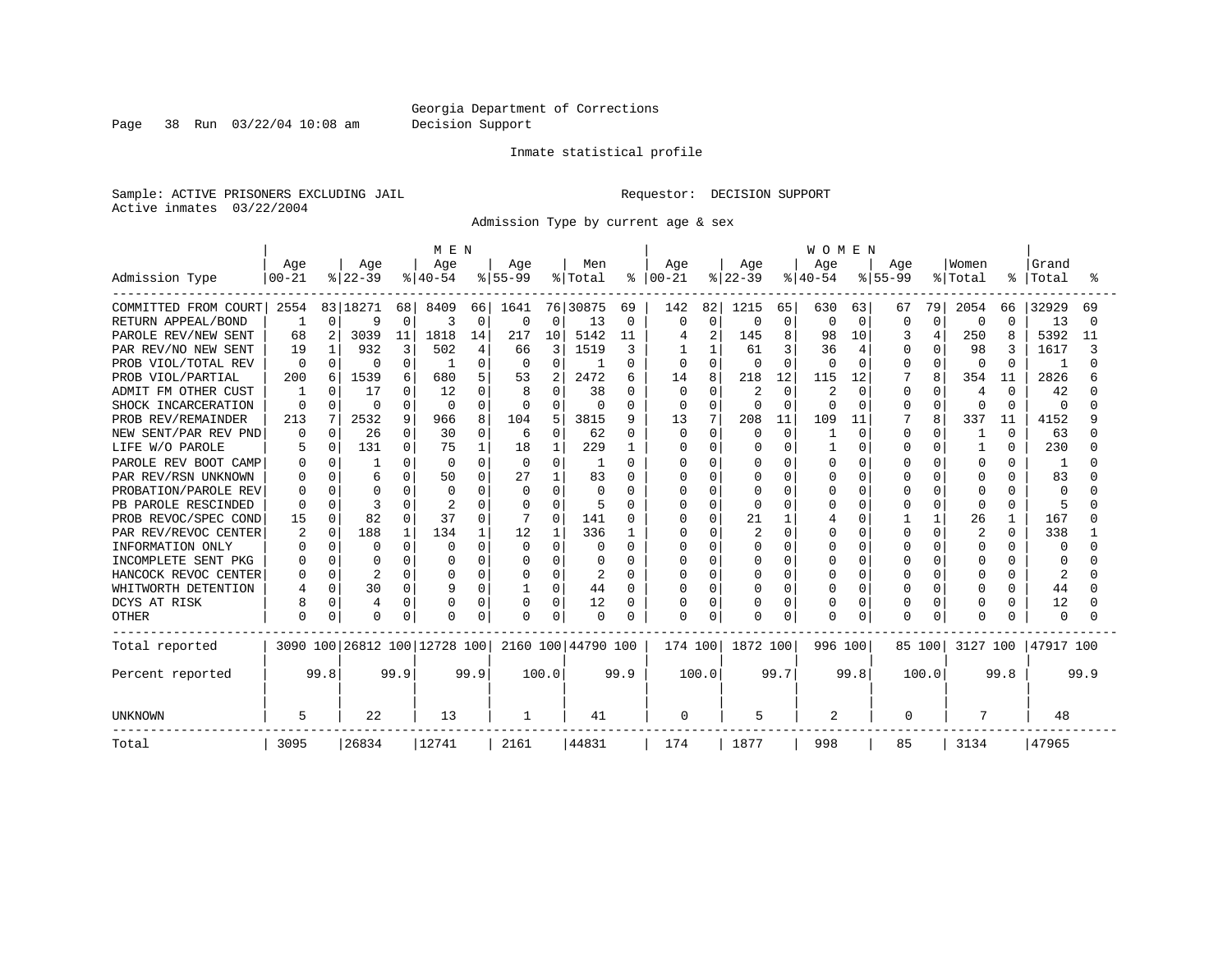Page 39 Run 03/22/04 10:08 am Decision Support

### Inmate statistical profile

Sample: ACTIVE PRISONERS EXCLUDING JAIL **Requestor: DECISION SUPPORT** 

Active inmates 03/22/2004

Release Type by current age & sex

| Release Type                         | Age<br>$100 - 21$ |   | Age<br>$8122 - 39$ | $8140 - 54$                                                | M E N<br>Aqe | Aqe<br>$8155 - 99$ |                | Men<br>% Total           | Aqe<br>$ 00 - 21$ |                                       | Age<br>$ 22-39 $     | <b>WOMEN</b><br>Aqe<br>$8140 - 54$ | Aqe<br>$8155 - 99$ |                | Women<br>% Total | Grand<br>%   Total |  |
|--------------------------------------|-------------------|---|--------------------|------------------------------------------------------------|--------------|--------------------|----------------|--------------------------|-------------------|---------------------------------------|----------------------|------------------------------------|--------------------|----------------|------------------|--------------------|--|
| PAROLE<br>SENTENCE EXPIRED<br>Active | $\Omega$          | 0 | 22<br>$\Omega$     | $\overline{0}$<br>$\Omega$<br>3098 100 26854 100 12768 100 | 13           |                    | 01<br>$\Omega$ | 41<br>2170 100 44890 100 | 0                 | $\overline{0}$<br>$\Omega$<br>174 100 | $\Omega$<br>1878 100 | 999 100                            | $\Omega$           | 01<br>$\Omega$ | 85 100 3136 100  | 48<br>48026 100    |  |
| Total                                | 3095              |   | 26834              |                                                            | 12741        | 2161               |                | 44831                    | 174               |                                       | 1877                 | 998                                | 85                 |                | 3134             | 47965              |  |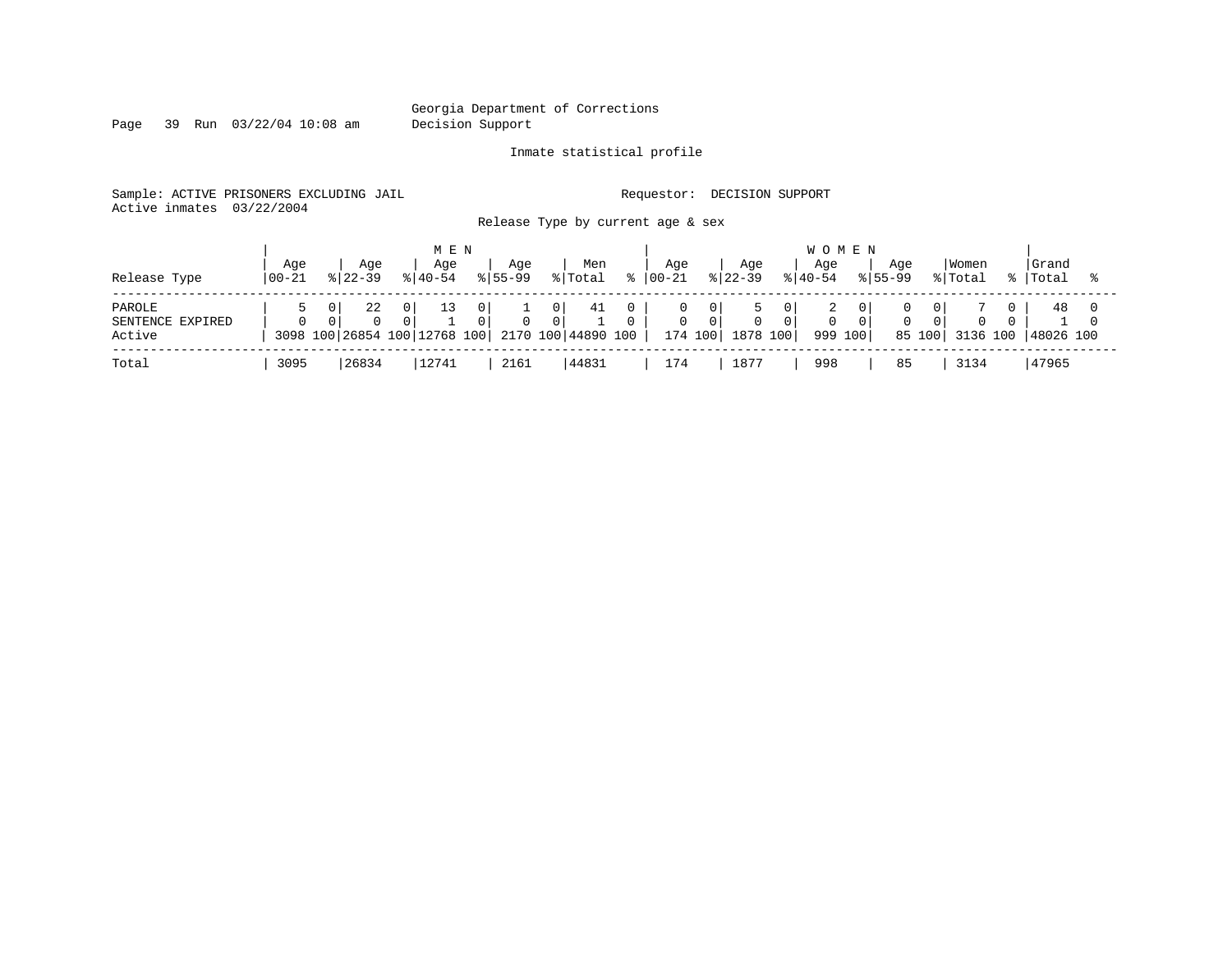Page 40 Run 03/22/04 10:08 am Decision Support

### Inmate statistical profile

Sample: ACTIVE PRISONERS EXCLUDING JAIL **Requestor: DECISION SUPPORT** Active inmates 03/22/2004

Inst By Group by current age & sex

|                      |           |          |             |       | M E N                        |       |              |                |                    |          |            |             |           |          | <b>WOMEN</b> |       |                |                |                |       |           |       |
|----------------------|-----------|----------|-------------|-------|------------------------------|-------|--------------|----------------|--------------------|----------|------------|-------------|-----------|----------|--------------|-------|----------------|----------------|----------------|-------|-----------|-------|
|                      | Age       |          | Age         |       | Age                          |       | Age          |                | Men                |          | Age        |             | Age       |          | Age          |       | Age            |                | Women          |       | Grand     |       |
| Inst By Group        | $00 - 21$ |          | $ 22-39 $   |       | $8 40-54$                    |       | $ 55-99$     |                | % Total            | °        | $ 00 - 21$ |             | $8 22-39$ |          | $8 40-54$    |       | $8155 - 99$    |                | % Total        | န္    | Total     |       |
| County jails         |           | $\Omega$ | $\Omega$    | 0     | $\Omega$                     | 0     | $\mathbf 0$  | 0              | $\Omega$           |          | 0          | 0           |           | 0        | $\Omega$     |       |                | $\Omega$       | $\Omega$       |       |           |       |
| Transitional centers | 25        |          | 641         | 2     | 345                          | 3     | 27           |                | 1038               |          | 8          | 5           | 127       | 7        | 82           | 8     | $\overline{2}$ | 2              | 219            |       | 1257      |       |
| County camps         | 394       | 13       | 3579        | 13    | 969                          | 8     | 41           | $\overline{2}$ | 4983               | 11       | $\Omega$   |             | 2         |          | $\Omega$     |       |                |                | $\overline{2}$ |       | 4985      | 10    |
| Inmate boot camps    | 179       | 6        | 569         | 2     | $\Omega$                     |       | 0            | 0              | 748                |          | 0          |             |           | $\Omega$ | $\Omega$     |       |                |                |                |       | 748       |       |
| State prisons        | 2168      |          | 70   19143  | 71    | 10078                        | 79    | 1921         |                | 89 33310           | 74       | 166        | 95          | 1747      | 93       | 916          | 92    | 83             | 98             | 2912           | 93    | 36222     | 76    |
| Private prisons      | 324       | 10       | 2778        | 10    | 1270                         | 10    | 168          | 8              | 4540               | 10       | 0          | 0           | 0         | 0        | $\Omega$     |       | 0              |                | $\Omega$       |       | 4540      |       |
| Other                |           | 0        | 11          | 0     | 3                            | 0     | $\mathbf{0}$ | 0              | 15                 | $\Omega$ | 0          | $\mathbf 0$ |           | 0        | 0            |       | $\Omega$       | $\overline{0}$ |                |       | 16        |       |
| Total reported       |           |          |             |       | 3091 100 26721 100 12665 100 |       |              |                | 2157 100 44634 100 |          | 174 100    |             | 1877 100  |          | 998          | 100   | 85 100         |                | 3134 100       |       | 47768 100 |       |
| Percent reported     |           | 100.0    |             | 100.0 |                              | 100.0 |              | 100.0          |                    | 100.0    |            | 100.0       |           | 100.0    |              | 100.0 |                | 100.0          |                | 100.0 |           | 100.0 |
|                      |           |          |             |       |                              |       |              |                |                    |          |            |             |           |          |              |       |                |                |                |       |           |       |
| Not reported         | 0         |          | $\mathbf 0$ |       | $\mathbf 0$                  |       | $\Omega$     |                | $\mathbf 0$        |          | 0          |             | $\Omega$  |          | $\mathbf 0$  |       | $\Omega$       |                | 0              |       |           |       |
| Total                | 3095      |          | 26834       |       | 12741                        |       | 2161         |                | 44831              |          | 174        |             | 1877      |          | 998          |       | 85             |                | 3134           |       | 47965     |       |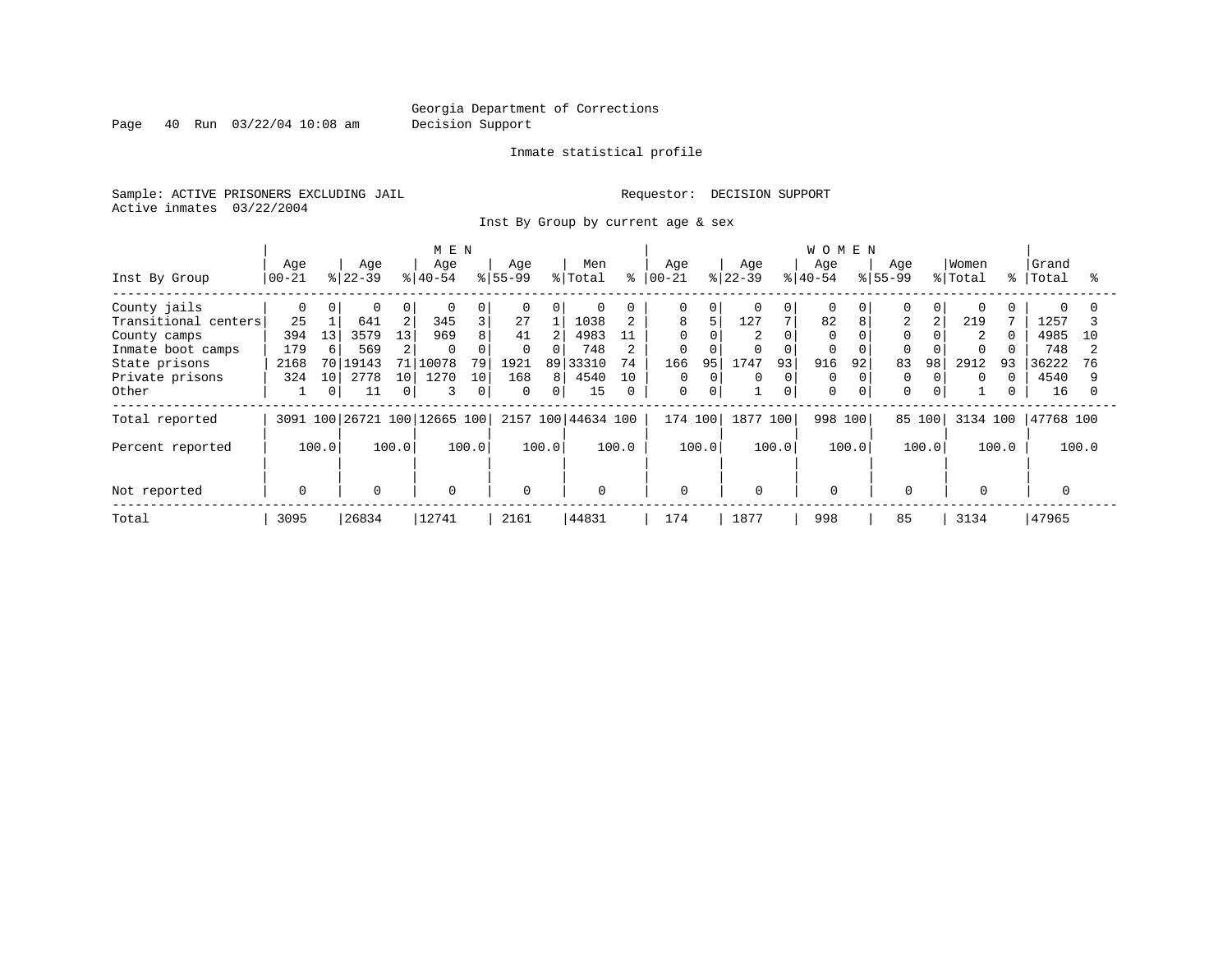Page 41 Run 03/22/04 10:08 am Decision Support

#### Inmate statistical profile

Sample: ACTIVE PRISONERS EXCLUDING JAIL **Requestor: DECISION SUPPORT** Active inmates 03/22/2004

Institution by current age & sex

|                      |           |              |              |              | MEN      |              |                |                |              |              |               |             |          |             | WOMEN    |             |                |              |              |          |       |          |
|----------------------|-----------|--------------|--------------|--------------|----------|--------------|----------------|----------------|--------------|--------------|---------------|-------------|----------|-------------|----------|-------------|----------------|--------------|--------------|----------|-------|----------|
|                      | Age       |              | Age          |              | Age      |              | Age            |                | Men          |              | Age           |             | Age      |             | Age      |             | Age            |              | Women        |          | Grand |          |
| Institution          | $00 - 21$ |              | $8 22-39$    |              | $ 40-54$ |              | $8 55-99$      |                | % Total      |              | $8   00 - 21$ |             | $ 22-39$ |             | $ 40-54$ |             | $8 55-99$      |              | % Total      | ిక       | Total |          |
| Albany Trans Ctr     | 3         | $\mathbf 0$  | 92           | $\mathbf{0}$ | 48       | 0            | 4              | 0 <sup>1</sup> | 147          | $\Omega$     | 0             | 0           | 0        | 0           | 0        | 0           | 0              | $\Omega$     | $\mathbf 0$  | $\Omega$ | 147   | 0        |
| Atlanta Trans Ctr(M) | 3         | $\mathbf 0$  | 151          | $\mathbf 1$  | 89       | $\mathbf{1}$ | 3              | 0              | 246          | $\mathbf{1}$ | O             | $\mathbf 0$ | $\Omega$ | $\mathbf 0$ | $\Omega$ | $\Omega$    | $\Omega$       | $\Omega$     | $\Omega$     | $\Omega$ | 246   | 1        |
| Macon Trans Ctr      |           | $\Omega$     | 87           | $\mathbf 0$  | 53       | $\mathbf 0$  | 5              | 0              | 147          | $\Omega$     | O             | $\mathbf 0$ | $\Omega$ | $\mathbf 0$ | $\Omega$ | $\mathbf 0$ | 0              | $\Omega$     | $\mathbf 0$  | $\Omega$ | 147   | $\Omega$ |
| Metro Trans Ctr (W)  |           | $\Omega$     | $\mathbf{1}$ | <sup>0</sup> | ∩        | $\Omega$     | <sup>0</sup>   | $\Omega$       | $\mathbf{1}$ | U            |               | 6           | 126      | 8           | 82       | 9           | $\overline{a}$ | 3            | 218          | 8        | 219   |          |
| Savannah Mens TC     |           | $\Omega$     | 129          | 1            | 63       | 1            | 5              | $\Omega$       | 202          | $\mathbf{1}$ | U             | $\cap$      | U        | $\Omega$    | $\Omega$ | $\cap$      | U              | $\Omega$     | <sup>0</sup> | $\Omega$ | 202   |          |
| Savannah Womens TC   |           | $\Omega$     | $\mathbf{0}$ | $\Omega$     | $\Omega$ | $\Omega$     | $\Omega$       | 0              | $\mathbf 0$  | $\Omega$     |               | $\Omega$    |          | $\Omega$    | U        | $\Omega$    | O              | $\Omega$     | 1            | $\Omega$ | 1     |          |
| Augusta Trans Ctr    |           | $\mathbf 0$  | 113          | 1            | 76       | 1            | 4              | 0              | 197          | 1            |               | $\mathbf 0$ | O        | $\mathbf 0$ | O        | $\Omega$    | U              | $\Omega$     | $\Omega$     | 0        | 197   |          |
| Coastal Trans Ctr    |           | $\Omega$     | 87           | $\Omega$     | 31       | $\Omega$     | 5              | 0              | 128          | $\Omega$     | O             | $\Omega$    | 0        | $\mathbf 0$ | U        | $\Omega$    | U              | U            | 0            | $\Omega$ | 128   |          |
| Lagrange Trans Ctr   |           | $\Omega$     | 75           | $\Omega$     | 50       | $\Omega$     | 4              | 0              | 136          | $\Omega$     | O             | $\Omega$    | 0        | $\mathbf 0$ | U        | $\Omega$    | U              | <sup>0</sup> | 0            | $\Omega$ | 136   |          |
| Clayton Trans Ctr    |           | $\Omega$     | 19           | $\Omega$     | 11       | 0            | $\mathbf{1}$   | $\Omega$       | 31           | 0            | U             | $\Omega$    | U        | $\mathbf 0$ | O        | $\Omega$    | O              | U            | $\Omega$     | $\Omega$ | 31    |          |
| Central State Hosp   |           | $\Omega$     | 11           | $\Omega$     | 3        | $\Omega$     | $\Omega$       | $\Omega$       | 15           | 0            | U             | $\Omega$    |          | $\Omega$    | $\Omega$ | $\Omega$    | U              | $\Omega$     | $\mathbf{1}$ | $\Omega$ | 16    |          |
| Bulloch County       |           | $\Omega$     | 108          | $\Omega$     | 28       | $\Omega$     | 1              | $\Omega$       | 145          | 0            | N             | $\Omega$    |          | $\Omega$    | O        | $\Omega$    | U              | 0            | 1            | $\Omega$ | 146   |          |
| Carroll County       | 21        |              | 151          | $\mathbf{1}$ | 63       | $\mathbf{1}$ | $\mathbf{1}$   | $\Omega$       | 236          | 1            | Ω             | $\mathbf 0$ | $\Omega$ | $\mathbf 0$ | O        | $\mathbf 0$ | U              | $\Omega$     | $\Omega$     | 0        | 236   |          |
| Clarke County        | 13        | 1            | 68           | $\Omega$     | 23       | $\Omega$     | $\mathbf{1}$   | 0              | 105          | $\Omega$     | U             | $\Omega$    | O        | $\mathbf 0$ | O        | $\Omega$    | U              | <sup>0</sup> | 0            | $\Omega$ | 105   |          |
| Colquitt County      | 15        | 1            | 108          | 0            | 30       | 0            | 0              | 0              | 153          | 0            | O             | $\Omega$    | 0        | 0           | O        | $\Omega$    | U              | U            | 0            | 0        | 153   |          |
| Coweta County        | 14        |              | 131          | 1            | 47       | 0            | 3              | $\Omega$       | 195          | 1            | Λ             | $\Omega$    | O        | 0           | U        | $\Omega$    | U              |              | 0            | 0        | 195   |          |
| Decatur County       | 13        | 1            | 161          | $\mathbf{1}$ | 39       | 0            | 2              | $\Omega$       | 215          | $\mathbf{1}$ | Λ             | $\Omega$    | O        | $\Omega$    | O        | $\Omega$    | U              | $\Omega$     | $\Omega$     | $\Omega$ | 215   |          |
| Effingham County     | 17        | 1            | 184          | $\mathbf{1}$ | 30       | 0            | $\overline{2}$ | $\Omega$       | 233          | 1            | Ω             | $\Omega$    | 0        | $\Omega$    | O        | $\Omega$    | U              | $\Omega$     | $\Omega$     | $\Omega$ | 233   |          |
| Floyd County         | 16        | $\mathbf{1}$ | 253          | $\mathbf{1}$ | 73       | $\mathbf{1}$ | $\overline{2}$ | $\Omega$       | 344          | $\mathbf{1}$ |               | $\Omega$    | O        | $\mathbf 0$ | O        | $\Omega$    | O              | $\Omega$     | $\Omega$     | $\Omega$ | 344   |          |
| Gwinnett County      | 15        | $\mathbf{1}$ | 180          | $\mathbf{1}$ | 44       | 0            | 0              | $\Omega$       | 239          | $\mathbf{1}$ | Ω             | $\Omega$    | 0        | $\Omega$    | O        | $\Omega$    | O              | 0            | $\Omega$     | $\Omega$ | 239   |          |
| Hall County          | 11        | $\Omega$     | 115          | $\mathbf{1}$ | 32       | 0            | $\mathbf{1}$   | $\Omega$       | 159          | $\Omega$     | Ω             | $\Omega$    | O        | $\Omega$    | O        | $\Omega$    | O              | N            | $\Omega$     | $\Omega$ | 159   |          |
| Harris County        | 10        | $\Omega$     | 81           | $\Omega$     | 16       | 0            | $\Omega$       | $\Omega$       | 107          | $\Omega$     | U             | $\Omega$    | U        | $\Omega$    | U        | $\cap$      | U              | U            | $\Omega$     | $\Omega$ | 107   |          |
| Jackson County       | 8         | $\Omega$     | 114          | $\mathbf{1}$ | 47       | $\Omega$     | 4              | $\Omega$       | 173          | 0            | O             | $\Omega$    | U        | 0           | O        | $\Omega$    | O              | $\Omega$     | <sup>0</sup> | $\Omega$ | 173   |          |
| Jefferson County     | 14        | 1            | 135          | $\mathbf{1}$ | 29       | 0            | $\mathbf{1}$   | $\Omega$       | 179          | $\Omega$     | Ω             | $\Omega$    | 0        | $\Omega$    | O        | $\Omega$    | 0              | $\Omega$     | 0            | $\Omega$ | 179   |          |
| Mitchell County      | 10        | $\Omega$     | 88           | $\Omega$     | 16       | $\Omega$     | $\mathbf{1}$   | $\Omega$       | 115          | $\Omega$     |               | $\Omega$    | Ω        | $\mathbf 0$ | O        | $\Omega$    | O              | $\Omega$     | $\Omega$     | $\Omega$ | 115   |          |
| Muscogee County      | 42        | 2            | 365          | 2            | 87       | 1            | 4              | $\Omega$       | 498          | $\mathbf{1}$ | Λ             | $\Omega$    | O        | $\Omega$    | O        | $\Omega$    | O              | U            | $\Omega$     | $\Omega$ | 498   |          |
| Richmond County      | 19        | 1            | 144          | $\mathbf{1}$ | 44       | 0            | 3              | $\Omega$       | 210          | $\mathbf{1}$ | Ω             | $\Omega$    | O        | $\Omega$    | O        | $\Omega$    | O              | U            | $\Omega$     | $\Omega$ | 210   |          |
| Screven County       | 20        | $\mathbf{1}$ | 102          | 0            | 24       | 0            | $\overline{1}$ | $\Omega$       | 147          | $\Omega$     | Λ             | $\Omega$    | U        | $\Omega$    | U        | $\cap$      | U              |              | $\Omega$     | $\Omega$ | 147   |          |
| Spalding County      | 26        | $\mathbf{1}$ | 248          | $\mathbf{1}$ | 83       | 1            | 7              | $\Omega$       | 364          | $\mathbf{1}$ | Λ             | $\cap$      |          | $\Omega$    | U        | $\cap$      | U              | <sup>n</sup> | $\mathbf{1}$ | $\Omega$ | 365   |          |
| Stewart County       | 6         | $\Omega$     | 68           | $\Omega$     | 13       | $\Omega$     | 0              | $\Omega$       | 87           | $\Omega$     | O             | $\Omega$    | 0        | $\mathbf 0$ | O        | $\Omega$    | O              | $\Omega$     | $\Omega$     | $\Omega$ | 87    |          |
| Sumter County        | 31        |              | 232          | $\mathbf{1}$ | 64       | 1            | $\mathbf{1}$   | 0              | 328          | 1            |               | $\Omega$    | O        | $\mathbf 0$ | O        | $\Omega$    | O              | $\Omega$     | $\Omega$     | 0        | 328   |          |
| Terrell County       | 7         | $\Omega$     | 81           | $\mathbf{0}$ | 29       | $\mathbf 0$  | 2              | 0              | 119          | 0            | O             | 0           | 0        | 0           | U        | $\Omega$    | O              | 0            | 0            | 0        | 119   | ∩        |
| Thomas County        | 12        | $\Omega$     | 111          | 1            | 28       | 0            | $\overline{2}$ | 0              | 153          | 0            | O             | 0           | O        | $\mathbf 0$ | O        | $\Omega$    | O              | O            | 0            | 0        | 153   |          |
| Troup County         | 26        | $\mathbf{1}$ | 187          | $\mathbf{1}$ | 51       | 0            | $\Omega$       | $\Omega$       | 264          | $\mathbf{1}$ | O             | $\Omega$    | 0        | $\Omega$    | $\Omega$ | $\Omega$    | O              | $\Omega$     | $\Omega$     | $\Omega$ | 264   |          |
| Clayton County       | 20        | $\mathbf{1}$ | 164          | $\mathbf{1}$ | 29       | 0            | 2              | 0              | 215          | $\mathbf{1}$ | 0             | $\mathbf 0$ | 0        | $\mathbf 0$ | 0        | $\mathbf 0$ | 0              | $\Omega$     | $\Omega$     | $\Omega$ | 215   |          |
| Ware Prison          | 57        | 2            | 588          | 3            | 263      | 2            | 39             | 2              | 947          | 3            | 0             | 0           | O        | 0           | $\Omega$ | 0           | O              | 0            | 0            | U        | 947   |          |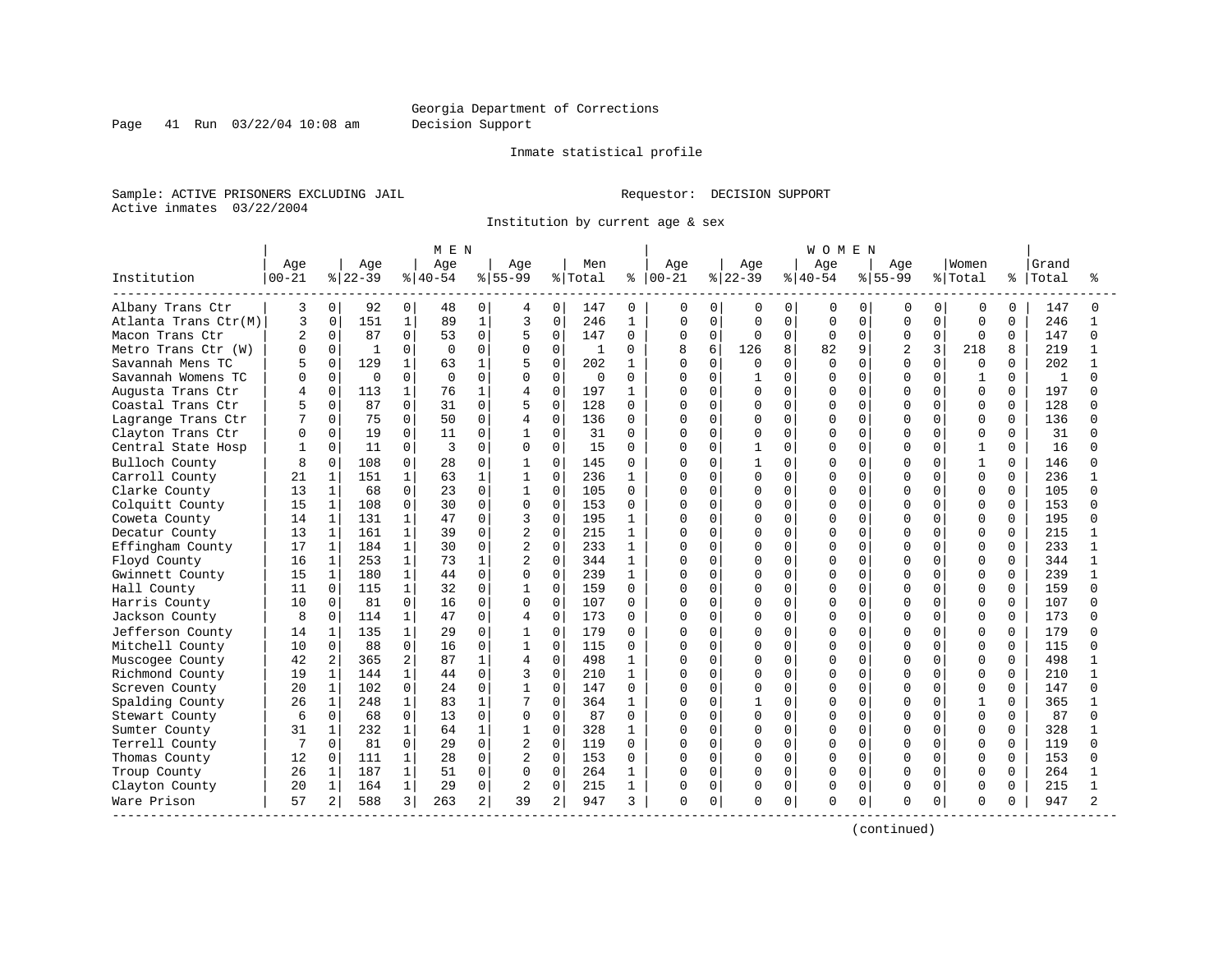Page 42 Run 03/22/04 10:08 am Decision Support

#### Inmate statistical profile

Sample: ACTIVE PRISONERS EXCLUDING JAIL **Requestor: DECISION SUPPORT** Active inmates 03/22/2004

Institution by current age & sex (CONTINUED)

|                      |           |                |           |                | M E N     |                |           |                |         |                |               |             |           |          | <b>WOMEN</b> |             |              |          |              |          |       |                |
|----------------------|-----------|----------------|-----------|----------------|-----------|----------------|-----------|----------------|---------|----------------|---------------|-------------|-----------|----------|--------------|-------------|--------------|----------|--------------|----------|-------|----------------|
|                      | Age       |                | Age       |                | Age       |                | Age       |                | Men     |                | Age           |             | Age       |          | Age          |             | Age          |          | Women        |          | Grand |                |
| Institution          | $00 - 21$ |                | $ 22-39 $ |                | $8 40-54$ |                | $8 55-99$ |                | % Total |                | $8   00 - 21$ |             | $ 22-39 $ |          | $ 40-54$     |             | $8155 - 99$  |          | % Total      | ႜ        | Total |                |
| Lowndes Prison       | 34        | 1              | 180       | 1              | 71        | 1              | 3         | 0              | 288     | 1              | 0             | 0           | 0         | 0        | 0            | 0           | 0            | 0        | 0            | 0        | 288   |                |
| Dodge Prison         | 46        | 2              | 666       | 3              | 412       | 4              | 61        | 3              | 1185    | 3              | O             | $\Omega$    | $\Omega$  | $\Omega$ | $\Omega$     | $\Omega$    | $\Omega$     | 0        | $\Omega$     | $\Omega$ | 1185  | ς              |
| Phillips Prison      | 22        | 1              | 422       | $\overline{2}$ | 275       | 3              | 61        | 3              | 780     | 2              | U             | $\Omega$    | O         | $\Omega$ | $\Omega$     | $\Omega$    | $\Omega$     | 0        | $\Omega$     | $\Omega$ | 780   |                |
| Walker Prison        | 31        | 1              | 335       | $\overline{2}$ | 225       | $\overline{a}$ | 33        | $\overline{a}$ | 624     | $\overline{a}$ | U             | $\Omega$    | $\Omega$  | $\Omega$ | $\Omega$     | $\Omega$    | $\Omega$     | $\Omega$ | $\Omega$     | $\Omega$ | 624   |                |
| Wayne Prison         | 11        | $\Omega$       | 110       | $\Omega$       | 63        | $\mathbf 1$    | 6         | $\Omega$       | 190     | 1              | Λ             | $\mathbf 0$ | O         | $\Omega$ | $\Omega$     | $\Omega$    | <sup>0</sup> | 0        | $\Omega$     | $\Omega$ | 190   |                |
| Arrendale Prison     | 369       | 14             | 585       | 3              | 206       | 2              | 12        | $\mathbf{1}$   | 1172    | 3              | U             | $\Omega$    | O         | $\Omega$ | $\cap$       | $\Omega$    | $\Omega$     | O.       | $\Omega$     | $\Omega$ | 1172  |                |
| Montgomery Prison    | 28        | $\mathbf{1}$   | 255       | 1              | 82        |                | 9         | $\Omega$       | 374     | 1              | Ω             | $\Omega$    | 0         | $\Omega$ | O            | $\Omega$    | <sup>0</sup> |          | $\Omega$     | $\Omega$ | 374   |                |
| Lee Prison           | 41        | $\overline{2}$ | 411       | $\overline{2}$ | 239       | 2              | 19        | $\mathbf{1}$   | 710     | 2              | U             | $\mathbf 0$ | U         | $\Omega$ | $\Omega$     | $\cap$      | $\cap$       |          | $\Omega$     | $\Omega$ | 710   |                |
| Georgia State Prison | 20        | $\mathbf{1}$   | 752       | 3              | 314       | 3              | 53        | 3              | 1139    | 3              | U             | $\Omega$    | O         | $\Omega$ | $\cap$       | $\Omega$    | U            | U        | $\Omega$     | $\Omega$ | 1139  |                |
| Mens Prison          | 4         | $\Omega$       | 135       | $\mathbf{1}$   | 232       | 2              | 299       | 16             | 670     | $\mathbf{2}$   | Ω             | $\Omega$    | O         | $\Omega$ | $\Omega$     | $\Omega$    | $\Omega$     | $\Omega$ | $\Omega$     | $\Omega$ | 670   |                |
| Jackson Prison-Diag  | 162       | 6              | 951       | 4              | 481       | $\overline{4}$ | 61        | 3              | 1655    | 4              | 0             | $\Omega$    | 0         | $\Omega$ | $\Omega$     | $\Omega$    | $\Omega$     | $\Omega$ | $\Omega$     | $\Omega$ | 1655  |                |
| Jackson Prison-Perm  | 1         | $\Omega$       | 135       | 1              | 99        | $\mathbf{1}$   | 9         | $\Omega$       | 244     | 1              | O             | $\Omega$    | O         | $\Omega$ | O            | $\Omega$    | <sup>0</sup> | 0        | $\Omega$     | $\Omega$ | 244   |                |
| Coastal Prison       | 148       | 6              | 879       | 4              | 415       | $\overline{4}$ | 29        | $\overline{a}$ | 1471    | 4              | በ             | $\Omega$    | O         | $\Omega$ | $\cap$       | $\Omega$    | $\Omega$     | 0        | $\Omega$     | $\Omega$ | 1471  |                |
| Scott Prison         | 38        | $\mathbf{1}$   | 721       | 3              | 383       | 4              | 55        | 3              | 1197    | 3              | U             | $\mathbf 0$ | O         | $\Omega$ | U            | $\Omega$    | <sup>0</sup> | 0        | $\Omega$     | $\Omega$ | 1197  |                |
| Rivers Prison        | 48        | 2              | 607       | 3              | 384       | 4              | 58        | 3              | 1097    | 3              | U             | $\mathbf 0$ | U         | $\Omega$ | $\Omega$     | $\Omega$    | $\Omega$     | U        | $\Omega$     | $\Omega$ | 1097  |                |
| Rutledge Prison      | 18        | $\mathbf{1}$   | 276       | $\mathbf{1}$   | 237       | 2              | 52        | 3              | 583     | 2              | U             | $\Omega$    | U         | $\Omega$ | $\Omega$     | $\Omega$    | $\Omega$     | U        | $\Omega$     | $\Omega$ | 583   |                |
| Central Prison       | 16        | $\mathbf{1}$   | 384       | $\overline{2}$ | 344       | 3              | 61        | 3              | 805     | 2              | U             | $\Omega$    | O         | $\Omega$ | $\cap$       | $\Omega$    | $\cap$       | 0        | $\Omega$     | $\Omega$ | 805   |                |
| Augusta Med Prison   | 48        | $\overline{a}$ | 579       | 3              | 363       | 3              | 113       | 6              | 1103    | 3              | U             | $\Omega$    | $\Omega$  | $\Omega$ | $\cap$       | $\Omega$    | $\Omega$     | $\Omega$ | $\Omega$     | $\Omega$ | 1103  |                |
| Rogers Prison        | 150       | 6              | 834       | 4              | 266       | 2              | 9         | $\Omega$       | 1259    | 3              | Ω             | $\mathbf 0$ | $\Omega$  | $\Omega$ | $\Omega$     | $\Omega$    | $\Omega$     | $\Omega$ | $\Omega$     | $\Omega$ | 1259  |                |
| Burruss Prison       | 35        | $\mathbf{1}$   | 167       | $\mathbf{1}$   | 74        | $\mathbf{1}$   | 9         | $\Omega$       | 285     | 1              | Λ             | $\mathbf 0$ |           | $\Omega$ | $\Omega$     | $\Omega$    | $\Omega$     | 0        | $\mathbf{1}$ | $\Omega$ | 286   |                |
| Bostick Prison       | 21        | $\mathbf{1}$   | 234       | $\mathbf{1}$   | 263       | 2              | 161       | 9              | 679     | $\mathbf{2}$   | U             | $\mathbf 0$ | $\Omega$  | $\Omega$ | $\Omega$     | $\Omega$    | $\Omega$     | 0        | $\Omega$     | $\Omega$ | 679   | $\overline{a}$ |
| Valdosta Prison      | 18        | 1              | 468       | 2              | 245       | 2              | 43        | $\overline{a}$ | 774     | 2              | U             | $\mathbf 0$ | 0         | $\Omega$ | $\Omega$     | O           | $\Omega$     | U        | $\mathbf 0$  | $\Omega$ | 774   |                |
| Hays Prison          | 35        | $\mathbf{1}$   | 479       | $\overline{2}$ | 242       | 2              | 57        | 3              | 813     | 2              | U             | $\mathbf 0$ | U         | $\Omega$ | $\Omega$     | O           | $\Omega$     | O        | $\Omega$     | $\Omega$ | 813   |                |
| Hancock Prison       | 52        | 2              | 689       | 3              | 372       | 3              | 58        | 3              | 1171    | 3              | U             | $\mathbf 0$ | O         | $\Omega$ | $\Omega$     | $\Omega$    | O            | U        | $\Omega$     | $\Omega$ | 1171  |                |
| Telfair Prison       | 70        | 3              | 696       | 3              | 291       | 3              | 35        | $\overline{a}$ | 1092    | 3              | U             | $\Omega$    | U         | $\Omega$ | $\cap$       | $\cap$      | U            | U        | $\Omega$     | $\Omega$ | 1092  |                |
| Autry Prison         | 80        | 3              | 797       | 4              | 390       | 4              | 72        | 4              | 1339    | 4              | U             | $\mathbf 0$ | O         | $\Omega$ | U            | $\Omega$    | <sup>0</sup> | 0        | $\Omega$     | $\Omega$ | 1339  |                |
| Johnson Prison       | 45        | $\overline{a}$ | 525       | $\overline{2}$ | 370       | 3              | 75        | $\overline{4}$ | 1015    | 3              | U             | $\mathbf 0$ | $\Omega$  | $\Omega$ | $\cap$       | $\Omega$    | $\Omega$     | $\Omega$ | $\Omega$     | $\Omega$ | 1015  |                |
| Wilcox Prison        | 66        | 3              | 751       | 3              | 476       | 4              | 85        | 5              | 1378    | 4              | Λ             | $\mathbf 0$ | O         | $\Omega$ | O            | $\Omega$    | <sup>0</sup> | 0        | $\Omega$     | $\Omega$ | 1378  |                |
| Calhoun Prison       | 74        | 3              | 785       | 4              | 305       | 3              | 60        | 3              | 1224    | 3              | U             | $\Omega$    | O         | $\Omega$ | $\cap$       | $\Omega$    | <sup>0</sup> | 0        | $\Omega$     | $\Omega$ | 1224  |                |
| Dooly Prison         | 65        | 3              | 705       | 3              | 404       | $\overline{4}$ | 70        | $\overline{4}$ | 1244    | 3              | U             | $\mathbf 0$ | 0         | $\Omega$ | O            | $\Omega$    | <sup>0</sup> | U        | $\Omega$     | $\Omega$ | 1244  |                |
| Macon Prison         | 33        | $\mathbf{1}$   | 868       | 4              | 369       | 3              | 81        | 4              | 1351    | 4              | U             | $\mathbf 0$ | U         | $\Omega$ | $\Omega$     | $\Omega$    | U            |          | $\Omega$     | $\Omega$ | 1351  |                |
| Smith Prison         | 66        | 3              | 796       | 4              | 298       | 3              | 39        | $\overline{a}$ | 1199    | 3              | U             | $\Omega$    | O         | $\cap$   | U            | $\Omega$    | <sup>0</sup> |          | $\Omega$     | $\Omega$ | 1199  |                |
| Homerville Prison    | 2         | $\Omega$       | 112       | 1              | 76        | $\mathbf{1}$   | 4         | 0              | 194     | 1              | $\Omega$      | $\Omega$    | U         | $\Omega$ | $\Omega$     | $\Omega$    | 0            | 0        | $\Omega$     | $\Omega$ | 194   |                |
| Washingtn Women Pris | 0         | $\Omega$       | 0         | $\Omega$       | 1         | $\mathbf 0$    | 0         | $\mathbf 0$    | 1       | 0              | 64            | 47          | 618       | 38       | 307          | 35          | 34           | 48       | 1023         | 38       | 1024  |                |
| Baldwin Prison       | 77        | 3              | 387       | 2              | 192       | 2              | 11        | $\mathbf{1}$   | 667     | 2              | 0             | 0           | Ω         | 0        | 0            | $\mathbf 0$ | $\Omega$     | 0        | $\Omega$     | $\Omega$ | 667   |                |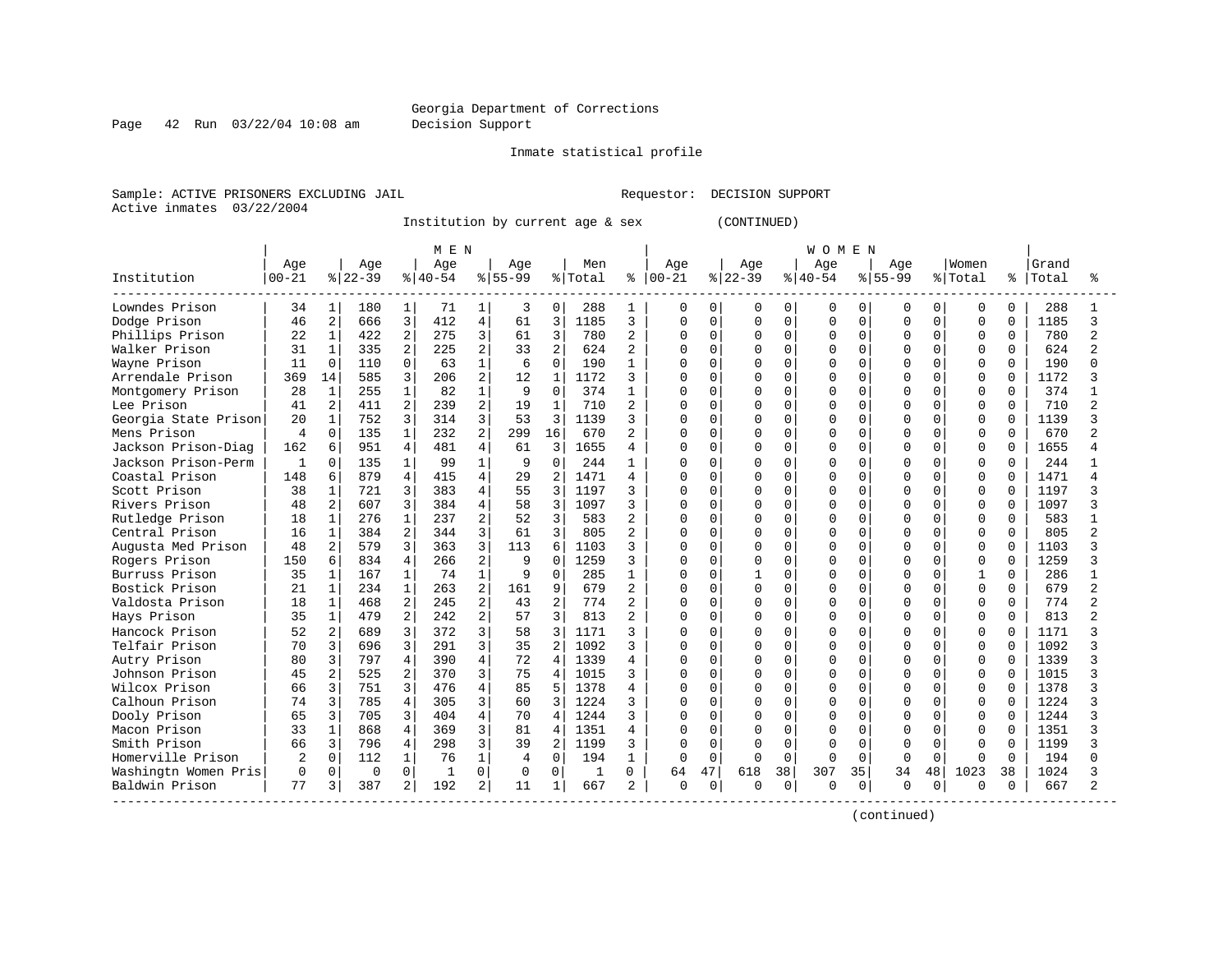Page 43 Run 03/22/04 10:08 am Decision Support

Inmate statistical profile

Sample: ACTIVE PRISONERS EXCLUDING JAIL **Requestor: DECISION SUPPORT** Active inmates 03/22/2004

Institution by current age & sex (CONTINUED)

|                      |           |          |           |      | MEN                          |          |           |          |                    |              |           |          |           |          | <b>WOMEN</b> |          |              |        |              |              |           |      |
|----------------------|-----------|----------|-----------|------|------------------------------|----------|-----------|----------|--------------------|--------------|-----------|----------|-----------|----------|--------------|----------|--------------|--------|--------------|--------------|-----------|------|
|                      | Age       |          | Age       |      | Age                          |          | Age       |          | Men                |              | Age       |          | Age       |          | Age          |          | Age          |        | Women        |              | Grand     |      |
| Institution          | $00 - 21$ |          | $ 22-39 $ |      | $ 40-54$                     |          | $8 55-99$ |          | % Total            | နွ           | $00 - 21$ |          | $ 22-39 $ |          | $8 40-54$    |          | $8 55-99$    |        | % Total      | °            | Total     |      |
| Metro Womens Prison  | $\Omega$  | $\Omega$ |           | 0    | <sup>o</sup>                 | U        | $\Omega$  | 0        |                    | 0            | 48        | 35       | 476       | 29       | 302          | 35       | 20           | 28     | 846          | 31           | 847       |      |
| Pulaski Womens Pris  | $\Omega$  | $\Omega$ | $\Omega$  | 0    | $\Omega$                     |          | $\Omega$  | 0        | $\Omega$           | $\Omega$     | 54        | 39       | 652       | 40       | 307          | 35       | 29           | 41     | 1042         | 38           | 1042      |      |
| Pelham PreTrans Unit | 4         | $\Omega$ | 128       |      | 55                           |          | 6         | $\Omega$ | 193                |              | U         | $\Omega$ | O         | $\Omega$ | $\Omega$     | $\Omega$ | $\Omega$     | $\cap$ | $\Omega$     | $\Omega$     | 193       |      |
| Milan Prison         | 29        |          | 148       |      | 55                           |          |           | O        | 233                |              | O         |          |           | ∩        |              |          |              |        | $\Omega$     | 0            | 233       |      |
| D Ray James Prison   | 127       | 5        | 938       | 4    | 421                          |          | 49        | ζ        | 1535               |              |           |          |           | U        |              |          |              |        | <sup>0</sup> | <sup>0</sup> | 1535      |      |
| Coffee Corr Facility | 108       | 4        | 928       | 4    | 399                          |          | 59        | 3        | 1494               |              |           |          |           | U        |              |          | U            |        | <sup>0</sup> | <sup>0</sup> | 1494      |      |
| Wheeler Corr Facilty | 89        |          | 912       | 4    | 450                          |          | 60        |          | 1511               |              |           | $\Omega$ |           |          |              |          |              |        | $\Omega$     |              | 1511      |      |
| Whitworth Pre-Parole | 1         |          | 14        | O    | q                            |          | $\Omega$  | O        | 24                 |              | U         |          |           | $\cap$   |              |          |              |        | <sup>0</sup> | U            | 24        |      |
| Ware Annex           | 22        |          | 128       |      | 47                           |          |           | 0        | 201                |              |           |          |           | O        |              |          |              |        | <sup>0</sup> | 0            | 201       |      |
| Phillips Annex       | 14        |          | 120       |      | 49                           |          | 2         | 0        | 185                |              | U         |          |           | $\Omega$ |              |          | <sup>0</sup> |        | $\Omega$     | $\Omega$     | 185       |      |
| Hays Annex           | 52        | 2        | 218       |      | 93                           |          |           | $\Omega$ | 368                |              | 0         | $\Omega$ |           | $\Omega$ | 0            |          |              |        | $\Omega$     | 0            | 368       |      |
| Hancock Annex        | 15        |          | 122       |      | 48                           |          |           | 0        | 186                |              | O         |          |           |          |              |          |              |        | <sup>0</sup> | 0            | 186       |      |
| Dodge BC             | 17        |          | 62        | 0    | <sup>0</sup>                 |          |           | U        | 79                 | n            |           |          |           | O        |              |          |              |        | n            |              | 79        |      |
| Montgomery BC        | 22        |          | 64        | 0    |                              |          | $\Omega$  | $\Omega$ | 86                 | <sup>n</sup> | O         |          |           | $\cap$   |              |          |              |        | $\Omega$     | 0            | 86        |      |
| Burruss BC           | 41        | 2        | 109       | O    |                              |          | $\Omega$  | $\Omega$ | 150                | <sup>0</sup> | O         |          |           |          |              |          |              |        | $\Omega$     | $\Omega$     | 150       |      |
| Hays BC              | 47        | 2        | 158       |      | O                            | $\Omega$ |           | O        | 205                |              | $\Omega$  |          |           | ∩        |              |          | U            |        | <sup>0</sup> | <sup>0</sup> | 205       |      |
| Baldwin BC           | 201       | 8        | 3336      | 15   | 1996                         | 18       | 602       | 32       | 6135               | 16           | 11        | 8        | 254       | 15       | 158          | 18       | 39           | 55     | 462          | 17           | 6597      | 16   |
| Total reported       |           |          |           |      | 3244 100 29994 100 14737 100 |          |           |          | 2763 100 50738 100 |              | 185 100   |          | 2131 100  |          | 1156 100     |          | 124 100      |        | 3596 100     |              | 54334 100 |      |
| Percent reported     |           | 84.0     |           | 82.4 |                              | 85.8     |           | 86.4     |                    | 83.7         |           | 78.7     |           | 87.4     |              | 86.9     |              | 83.5   |              | 86.6         |           | 83.9 |
| Not Reported         | 495       |          | 4712      |      | 1805                         |          | 294       |          | 7306               |              | 37        |          | 237       |          | 131          |          | 14           |        | 419          |              | 7725      |      |
| Total                | 3095      |          | 26834     |      | 12741                        |          | 2161      |          | 44831              |              | 174       |          | 1877      |          | 998          |          | 85           |        | 3134         |              | 47965     |      |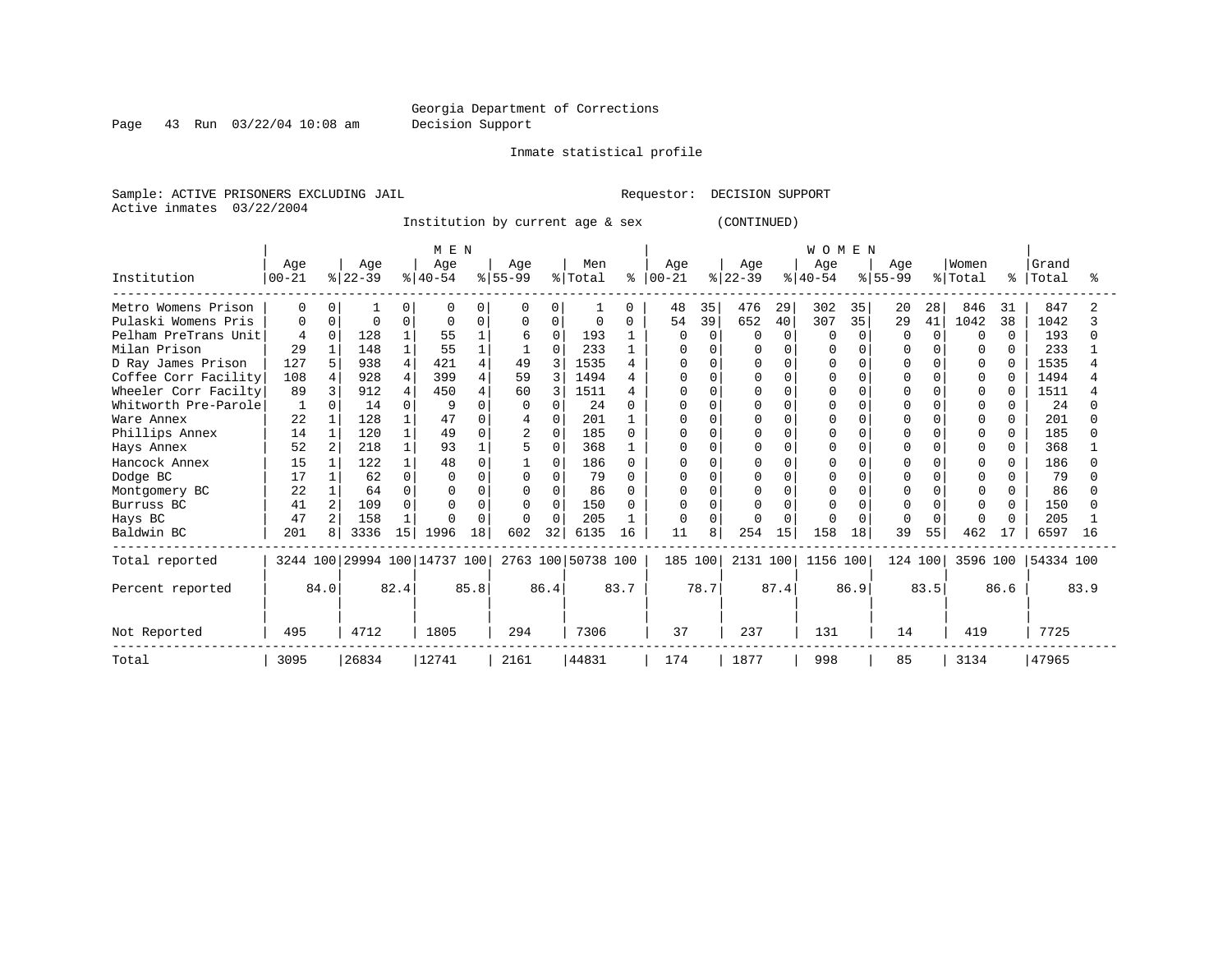Page 44 Run 03/22/04 10:08 am Decision Support

#### Inmate statistical profile

Sample: ACTIVE PRISONERS EXCLUDING JAIL **Requestor: DECISION SUPPORT** Active inmates 03/22/2004

Misdemeanors And Felonies by current age & sex

| Crime Type            | Age<br>$00 - 21$ | Age<br>$8122 - 39$ | M E N<br>Age<br>$8140 - 54$                                            | Age<br>$8155 - 99$               | Men<br>% Total<br>⊱ | Aqe<br>$ 00-21 $ | Age<br>$ 22-39 $                    | <b>WOMEN</b><br>Aqe<br>$8140 - 54$ | Aqe<br>$8155 - 99$                   | Women<br>% Total<br>$\approx$ 1 | Grand<br>Total      |
|-----------------------|------------------|--------------------|------------------------------------------------------------------------|----------------------------------|---------------------|------------------|-------------------------------------|------------------------------------|--------------------------------------|---------------------------------|---------------------|
| MISDEMEANOR<br>FELONY | $\Omega$         | 2<br>$\Omega$      | 5<br>$\overline{0}$<br>3088 100 26811 100 12723 100 2160 100 44782 100 | $\overline{0}$<br>0 <sup>1</sup> | 8<br>$\mathbf 0$    | 0<br>- 0 I       | $\Omega$<br> 0 <br>174 100 1872 100 | $\Omega$<br>- 0  <br>996 100       | $\Omega$<br>0 <sup>1</sup><br>85 100 | $\Omega$<br>3127 100            | 8 0<br>$147909$ 100 |
| Total reported        |                  |                    | 3089 100 26813 100 12728 100                                           |                                  | 2160 100 44790 100  | 174 100          | 1872 100                            | 996 100                            | 85 100                               | 3127 100                        | 47917 100           |
| Percent reported      | 99.8             | 99.9               | 99.9                                                                   | 100.0                            | 99.9                | 100.0            | 99.7                                | 99.8                               | 100.0                                | 99.8                            | 99.9                |
| NOT REPORTED          | 6                | 21                 | 13                                                                     |                                  | 41                  | 0                | 5                                   | 2                                  | $\mathbf 0$                          |                                 | 48                  |
| Total                 | 3095             | 26834              | 12741                                                                  | 2161                             | 44831               | 174              | 1877                                | 998                                | 85                                   | 3134                            | 47965               |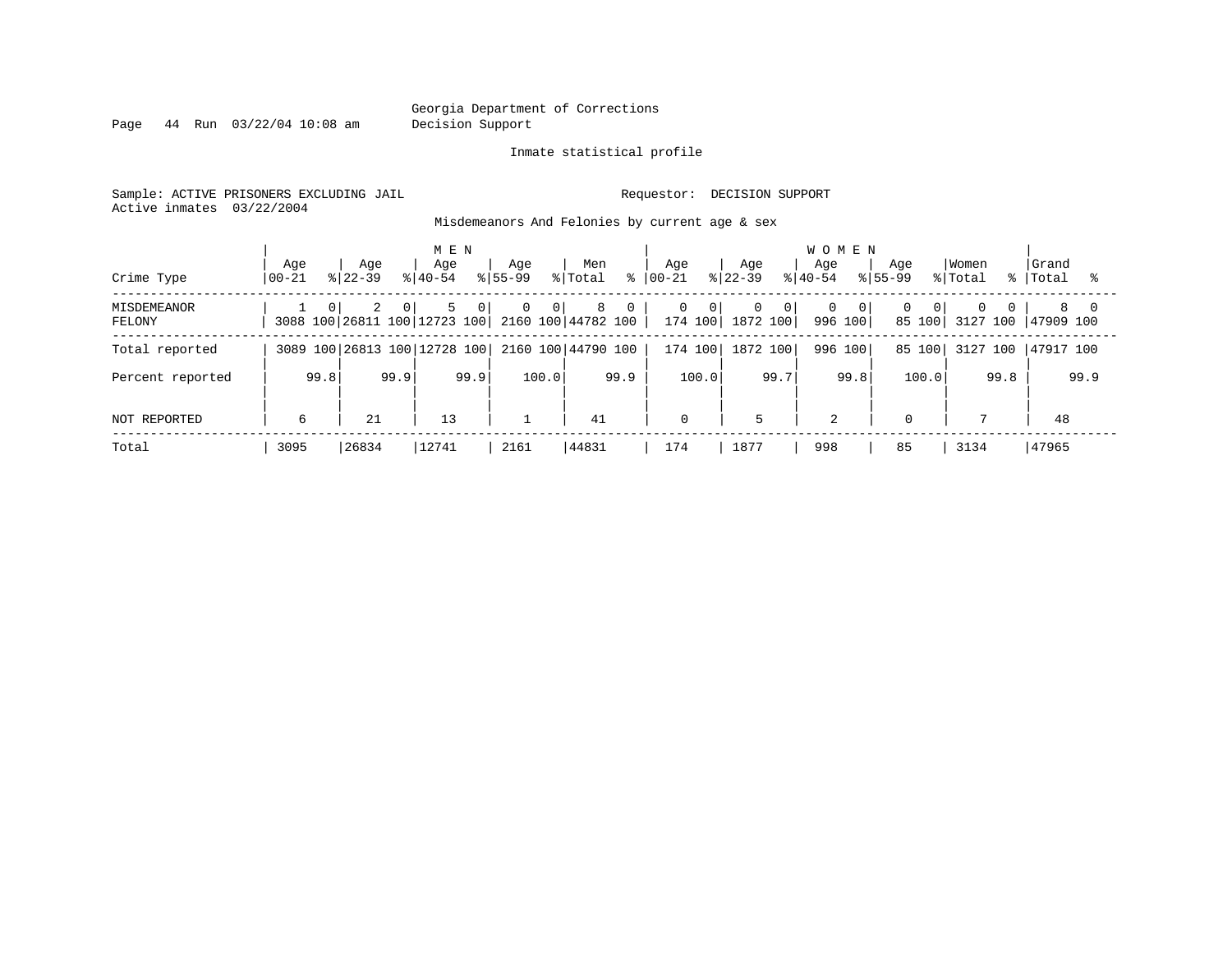Page 45 Run 03/22/04 10:08 am Decision Support

### Inmate statistical profile

Sample: ACTIVE PRISONERS EXCLUDING JAIL **Requestor: DECISION SUPPORT** Active inmates 03/22/2004

Crimes By Group by current age & sex

|                      |                  |              |                    |             | M E N                        |             |                    |          |                    |                |                 |                |                  |              | <b>WOMEN</b>     |                |                    |              |                  |                |                |          |
|----------------------|------------------|--------------|--------------------|-------------|------------------------------|-------------|--------------------|----------|--------------------|----------------|-----------------|----------------|------------------|--------------|------------------|----------------|--------------------|--------------|------------------|----------------|----------------|----------|
| Crimes By Group      | Age<br>$00 - 21$ |              | Age<br>$8$   22-39 |             | Age<br>$8140 - 54$           |             | Age<br>$8155 - 99$ |          | Men<br>% Total     | ႜ              | Age<br>$ 00-21$ |                | Age<br>$ 22-39 $ |              | Age<br>$8 40-54$ |                | Age<br>$8155 - 99$ |              | Women<br>% Total |                | Grand<br>Total |          |
| HOMICIDE             | 201              | 7            | 3336               | 12          | 1996                         | 16          | 602                | 28       | 6135               | 14             | 11              | 6              | 254              | 14           | 158              | 16             | 39                 | 46           | 462              | 15             | 6597           | 14       |
| <b>ABORTION</b>      | $\mathbf 0$      | $\Omega$     | $\Omega$           | $\mathbf 0$ | 0                            | $\mathbf 0$ | $\Omega$           | 0        | $\Omega$           | $\Omega$       | $\mathbf 0$     | $\Omega$       | 0                | $\mathbf 0$  | 0                | $\overline{0}$ | $\Omega$           | $\mathbf 0$  | $\Omega$         | $\Omega$       | $\mathbf 0$    | $\Omega$ |
| BODILY INJRY&REL OFF | 495              | 16           | 4712               | 18          | 1805                         | 14          | 294                | 14       | 7306               | 16             | 37              | 21             | 237              | 13           | 131              | 13             | 14                 | 16           | 419              | 13             | 7725           | 16       |
| ARSON & REL OFF      |                  | $\Omega$     | 65                 | $\Omega$    | 41                           | 0           | 5                  | $\Omega$ | 118                | $\Omega$       | 2               | 1              | 10               | 1            | 7                |                | $\Omega$           | U            | 19               | -1             | 137            |          |
| DAMAGE OF PROPERTY   | 15               | <sup>0</sup> | 74                 | $\Omega$    | 26                           | 0           | 1                  | $\Omega$ | 116                | $\Omega$       | 1               | 1              | 5                | $\Omega$     | 2                | $\Omega$       | U                  | U            | 8                | <sup>0</sup>   | 124            |          |
| BURGLARY & REL OFF   | 480              | 16           | 3057               | 11          | 1441                         | 11          | 76                 | 4        | 5054               | 11             | 11              | 6              | 122              | 7            | 58               | 6              | O                  | $\Omega$     | 191              | 6              | 5245           | 11       |
| FORGERY & REL OFF    | 38               | $\mathbf{1}$ | 666                | 2           | 412                          | 3           | 25                 | 1        | 1141               | 3              | 17              | 10             | 319              | 17           | 142              | 14             | 4                  | 5            | 482              | 15             | 1623           | ζ        |
| <b>THEFT</b>         | 201              | 7            | 1480               | 6           | 806                          | 6           | 72                 | 3        | 2559               | 6              | 16              | 9              | 170              | 9            | 161              | 16             | 7                  | 8            | 354              | 11             | 2913           |          |
| <b>ROBBERY</b>       | 927              | 30           | 4638               | 17          | 1258                         | 10          | 114                | 5        | 6937               | 16             | 44              | 25             | 165              | 9            | 35               | 4              | 3                  | 4            | 247              | 8              | 7184           | 15       |
| SEXUAL OFFENSES      | 301              | 10           | 2968               | 11          | 2482                         | 20          | 709                | 33       | 6460               | 14             | 2               | $\mathbf{1}$   | 52               | 3            | 32               | 3              |                    | 4            | 89               |                | 6549           | 14       |
| OBSCENITY CRIMES     | 0                | $\Omega$     | ∩                  | $\Omega$    | 0                            | 0           | -1                 | 0        |                    | 0              | 0               | $\Omega$       | U                | $\Omega$     | $\Omega$         | $\Omega$       | $\Omega$           | $\Omega$     | $\Omega$         | O              |                |          |
| TREASON & REL OFF    | 0                | $\Omega$     | 0                  | 0           | -1                           | 0           | 0                  | 0        | 1                  | O              | 0               | $\Omega$       | $\Omega$         | $\Omega$     | O                | $\Omega$       | O                  | 0            | 0                | $\Omega$       | 1              |          |
| CRIMES INVOLVNG GOVT | 33               | 1            | 425                | 2           | 155                          | 1           | 9                  | O        | 622                | 1              | 4               | 2              | 32               | 2            | 16               | 2              | $\Omega$           | O            | 52               | $\overline{c}$ | 674            |          |
| FALSIFICATIONS       |                  | $\Omega$     | 23                 | $\Omega$    | 4                            | 0           | 1                  | 0        | 30                 | $\Omega$       | O               | $\Omega$       | 6                | $\Omega$     | 2                | $\Omega$       | O                  | 0            | 8                | $\Omega$       | 38             |          |
| OBSTRUCT LAW ENFORCE |                  | $\Omega$     | 71                 | 0           | 22                           | 0           | 2                  | 0        | 99                 | $\Omega$       | O               | $\Omega$       | 5                | $\Omega$     | 1                | n              | 0                  | U            | 6                | $\Omega$       | 105            |          |
| DISORDERLY CONDUCT   |                  |              | 23                 | 0           | 11                           | 0           | 2                  | U        | 39                 | O              | O               | $\Omega$       | $\overline{2}$   | $\Omega$     | 0                | 0              | O                  |              | 2                | O              | 41             |          |
| GAMBLING & REL OFF   | <sup>0</sup>     | $\Omega$     | $\overline{c}$     | $\Omega$    | $\overline{c}$               | 0           | $\Omega$           | $\Omega$ | 4                  | $\Omega$       | O               | $\Omega$       | $\Omega$         | $\Omega$     | 0                | O              | $\Omega$           | U            | $\Omega$         | $\Omega$       | 4              |          |
| CRUELTY TO CHILDREN  | 5                | $\Omega$     | 188                | 1           | 63                           | 0           | 10                 | $\Omega$ | 266                | 1              | 3               | $\overline{a}$ | 74               | 4            | 9                |                | 0                  | 0            | 86               | 3              | 352            |          |
| CRIMES WITH GUNS     | 34               | 1            | 609                | 2           | 259                          | 2           | 40                 | 2        | 942                | $\overline{2}$ | O               | $\mathbf 0$    | 18               | $\mathbf{1}$ | 8                | 1              |                    | $\mathbf{1}$ | 27               | $\mathbf{1}$   | 969            |          |
| INVASION PRIVACY     | 3                | $\Omega$     | 12                 | $\Omega$    | 7                            | $\Omega$    | $\mathbf{1}$       | $\Omega$ | 23                 | $\Omega$       | $\Omega$        | $\Omega$       | U                | $\Omega$     | U                | $\Omega$       | $\Omega$           | 0            | $\Omega$         | <sup>0</sup>   | 23             |          |
| RACKETEERING         | n                |              | 32                 | $\Omega$    | 18                           | $\Omega$    | 3                  | O        | 53                 | $\Omega$       | $\Omega$        | $\Omega$       | 6                | $\Omega$     |                  |                | 1                  | $\mathbf{1}$ | 14               | <sup>0</sup>   | 67             |          |
| DRUG ABUSE OFFENSES  | 331              | 11           | 3512               | 13          | 1474                         | 12          | 129                | 6        | 5446               | 12             | 16              | 9              | 319              | 17           | 179              | 18             | 10                 | 12           | 524              | 17             | 5970           | 12       |
| DRUG TRAFFICKING     | 33               | 1            | 840                | 3           | 246                          | 2           | 33                 | 2        | 1152               | 3              | 7               | 4              | 60               | 3            | 25               | 3              | 3                  | 4            | 95               | 3              | 1247           |          |
| AUTO CRIMES          | 2                | $\Omega$     | 133                | $\Omega$    | 159                          | 1           | 20                 | 1        | 314                | 1              | 0               | $\Omega$       | 4                | $\Omega$     | 14               | -1             | 0                  | $\Omega$     | 18               | 1              | 332            |          |
| REVENUE & CONTRABAND | 0                | $\Omega$     | $\Omega$           | $\mathbf 0$ | 0                            | $\Omega$    | $\Omega$           | $\Omega$ | 0                  | $\Omega$       | 0               | $\Omega$       | 0                | $\Omega$     | $\Omega$         | $\Omega$       | 0                  | 0            | $\Omega$         | $\Omega$       | 0              |          |
| CRIMES OF OTH STATES | $\Omega$         | $\Omega$     | $\Omega$           | $\Omega$    | -1                           | O           | $\Omega$           | $\Omega$ | 1                  | O              | O               | $\Omega$       | Ω                | $\Omega$     | $\Omega$         | O              | $\Omega$           | $\Omega$     | $\Omega$         | $\Omega$       | 1              |          |
| MISC. FELONIES       | 23               | 1            | 97                 | 0           | 26                           | 0           | 9                  | $\Omega$ | 155                | 0              | 3               | 2              | 10               | 1            | 7                | 1              | <sup>0</sup>       | 0            | 20               | 1              | 175            |          |
| MISDEMEANORS         | 1                | 0            | 2                  | 0           | 5                            | 0           | 0                  | 0        | 8                  | 0              | 0               | 0              | Ω                | 0            | $\Omega$         | 0              | $\Omega$           | 0            | $\Omega$         |                | 8              |          |
| Total reported       |                  |              |                    |             | 3139 100 26965 100 12720 100 |             |                    |          | 2158 100 44982 100 |                | 174 100         |                | 1870 100         |              | 994 100          |                |                    | 85 100       | 3123 100         |                | 48105 100      |          |
| Percent reported     |                  | 99.7         |                    | 99.8        |                              | 99.8        |                    | 99.9     |                    | 99.8           |                 | 100.0          |                  | 99.6         |                  | 99.6           |                    | 100.0        |                  | 99.6           |                | 99.8     |
| NOT REPORTED         | 8                |              | 45                 |             | 21                           |             | 3                  |          | 77                 |                | 0               |                | 7                |              | 4                |                | $\Omega$           |              | 11               |                | 88             |          |
| Total                | 3095             |              | 26834              |             | 12741                        |             | 2161               |          | 44831              |                | 174             |                | 1877             |              | 998              |                | 85                 |              | 3134             |                | 47965          |          |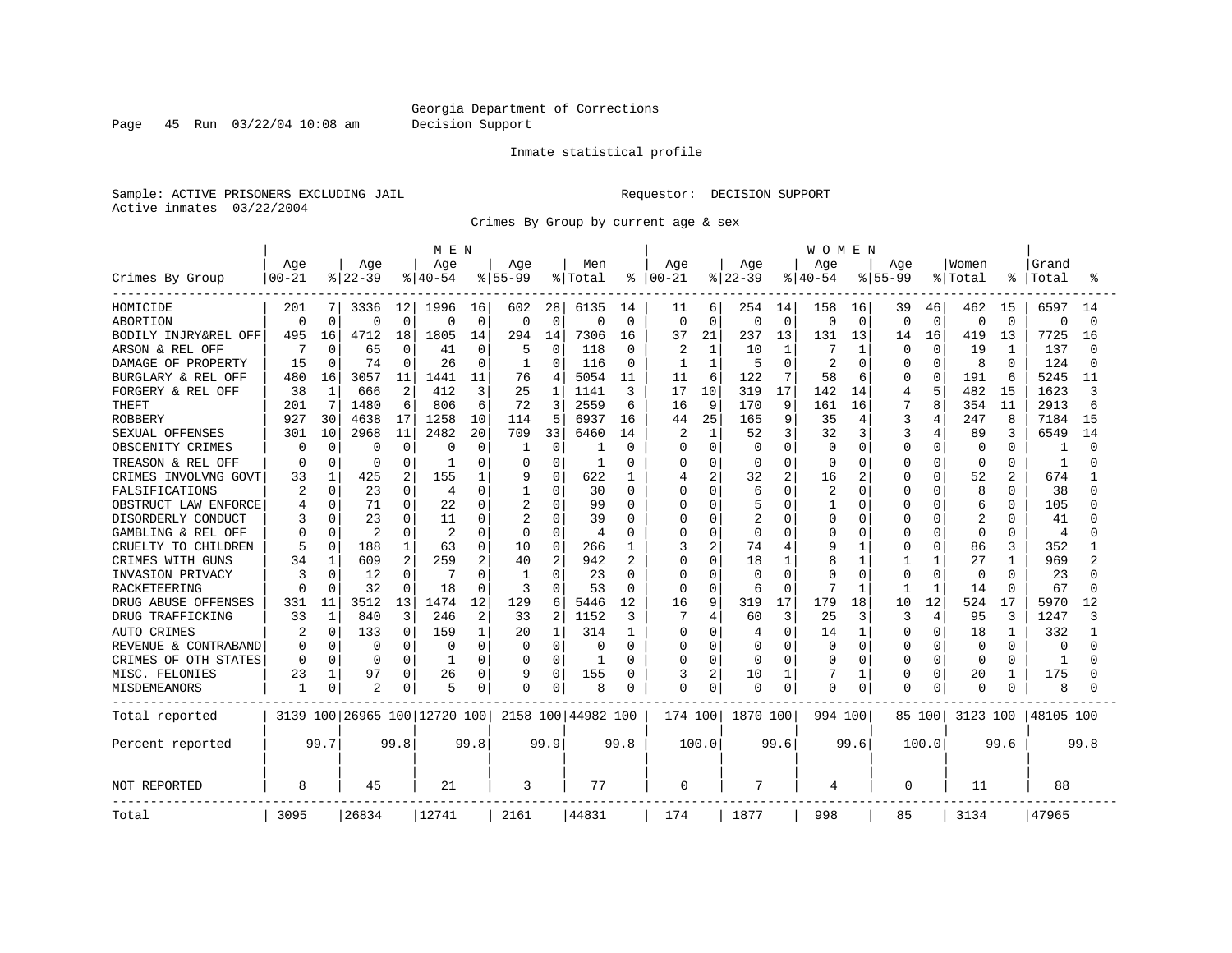Page 46 Run 03/22/04 10:08 am Decision Support

#### Inmate statistical profile

Sample: ACTIVE PRISONERS EXCLUDING JAIL **Requestor: DECISION SUPPORT** Active inmates 03/22/2004

Most Serious Offense by current age & sex

|                                                                                                                                   |              |                |                |              | M E N          |                |             |                |         |              |                |                |                |              | W O M E N      |          |               |              |              |              |                |          |
|-----------------------------------------------------------------------------------------------------------------------------------|--------------|----------------|----------------|--------------|----------------|----------------|-------------|----------------|---------|--------------|----------------|----------------|----------------|--------------|----------------|----------|---------------|--------------|--------------|--------------|----------------|----------|
|                                                                                                                                   | Age          |                | Age            |              | Age            |                | Age         |                | Men     |              | Age            |                | Age            |              | Aqe            |          | Aqe           |              | Women        |              | Grand          |          |
| Most Serious Offense 00-21                                                                                                        |              |                | $8 22-39$      |              | $8 40-54$      |                | $8 55-99$   |                | % Total |              | $8   00 - 21$  |                | $8122 - 39$    |              | $ 40-54 $      |          | $8155 - 99$   |              | % Total      | ိ            | Total          | ႜ        |
| NOTE: In the table below, misdemeanors come first, and are in lower-case letters. AFTER THAT COME FELONIES, IN UPPER-CASE LETTERS |              |                |                |              |                |                |             |                |         |              |                |                |                |              |                |          |               |              |              |              |                |          |
| stalking                                                                                                                          | 0            | 0              |                | 0            |                | $\Omega$       | 0           | 0              | 1       | $\Omega$     | $\Omega$       | O              | $\Omega$       | 0            | $\Omega$       | $\Omega$ | O             | 0            | $\Omega$     | O            |                | O        |
| reckless conduct                                                                                                                  |              | $\Omega$       | $\cap$         | $\Omega$     |                | $\Omega$       | 0           | $\Omega$       | 1       | O            | O              | O              | $\cap$         | $\Omega$     | $\Omega$       | $\Omega$ | C             | $\Omega$     | $\Omega$     | 0            |                | ∩        |
| dui                                                                                                                               |              | $\Omega$       | $\Omega$       | $\Omega$     | $\overline{c}$ | $\Omega$       | $\Omega$    | $\Omega$       | 2       | $\Omega$     | <sup>0</sup>   | $\Omega$       | $\Omega$       | $\Omega$     | $\Omega$       | $\Omega$ | $\Omega$      | $\Omega$     | $\Omega$     | 0            | $\overline{c}$ | $\cap$   |
| crmnl trespassing                                                                                                                 |              | $\Omega$       |                | $\Omega$     |                | $\Omega$       | $\Omega$    | $\Omega$       |         | $\Omega$     | $\Omega$       | $\Omega$       |                | $\Omega$     | $\Omega$       | $\Omega$ | 0             | $\Omega$     | $\Omega$     | 0            |                |          |
| family violence batt                                                                                                              |              | $\Omega$       |                | $\Omega$     |                | $\Omega$       | 0           | $\Omega$       |         | $\Omega$     | $\Omega$       | $\Omega$       |                | $\Omega$     | $\mathbf 0$    | $\Omega$ | C             | $\Omega$     | $\Omega$     | 0            |                |          |
| misc public order of                                                                                                              | $\mathbf{1}$ | $\Omega$       |                | $\Omega$     |                | $\Omega$       | O           | $\Omega$       | 1       | O            | $\Omega$       | $\Omega$       | ∩              | O            | $\Omega$       | $\Omega$ | n             | <sup>0</sup> | $\Omega$     | 0            |                |          |
| theft by deception <                                                                                                              | 0            | $\Omega$       |                | $\Omega$     |                | $\Omega$       | U           | $\Omega$       | -1      | O            | O              | $\Omega$       |                |              | $\Omega$       | ∩        | n             | $\Omega$     | $\Omega$     | 0            |                |          |
| MISC HOMICIDE OFFENS                                                                                                              | $\mathbf{1}$ | $\Omega$       | 11             | $\Omega$     |                | $\Omega$       |             | $\Omega$       | 15      | $\Omega$     | $\Omega$       | $\Omega$       |                |              | $\mathfrak{D}$ | $\cap$   | $\Omega$      | $\Omega$     | 3            | U            | 18             | ∩        |
| <b>MURDER</b>                                                                                                                     | 87           | 3              | 2172           | 8            | 1552           | 12             | 477         | 22             | 4288    | 10           | 6              | 3              | 122            |              | 89             | 9        | 28            | 33           | 245          | 8            | 4533           | q        |
| VOLUNTARY MANSLAUGHT                                                                                                              | 47           | $\mathbf{2}$   | 679            | 3            | 309            | $\overline{a}$ | 93          | 4              | 1128    | κ            | 4              | $\overline{a}$ | 98             |              | 55             | 6        | 8             | 9            | 165          | 5            | 1293           |          |
| INVOLUNTARY MANSLAUG                                                                                                              | 4            | $\Omega$       | 94             | $\Omega$     | 24             | $\Omega$       |             | $\Omega$       | 129     | $\Omega$     | $\mathbf{1}$   | $\mathbf{1}$   | 11             | 1            | $\overline{4}$ | $\Omega$ | -1            | $\mathbf{1}$ | 17           | 1            | 146            | $\cap$   |
| RECKLESS ABANDONMENT                                                                                                              | $\mathbf{1}$ | $\Omega$       | $\Omega$       | $\Omega$     | $\Omega$       | $\Omega$       | 0           | $\Omega$       | 1       | $\Omega$     | $\Omega$       | $\Omega$       | $\Omega$       | $\Omega$     | $\Omega$       | $\Omega$ | $\Omega$      | $\Omega$     | $\Omega$     | 0            |                | ∩        |
| FETICIDE                                                                                                                          | U            | $\Omega$       | $\mathbf{1}$   | $\Omega$     | $\mathbf{1}$   | $\Omega$       | 0           | $\Omega$       | 2       | $\Omega$     | <sup>0</sup>   | $\Omega$       | $\Omega$       | $\Omega$     | $\Omega$       | $\Omega$ | $\Omega$      | $\Omega$     | $\Omega$     | 0            | $\mathcal{D}$  | ∩        |
| VEHICULAR HOMICIDE                                                                                                                | 10           | $\Omega$       | 195            | $\mathbf{1}$ | 103            | 1              | 23          | $\mathbf{1}$   | 331     | -1           | $\Omega$       | $\Omega$       | 22             |              | 9              |          |               | 2            | 33           | 1            | 364            |          |
| HOMICIDE BY PILOT DU                                                                                                              | U            | $\Omega$       |                | $\Omega$     | 3              | $\Omega$       | 0           | $\Omega$       | 10      | $\Omega$     | <sup>0</sup>   | $\Omega$       | $\Omega$       |              | $\cap$         | $\Omega$ | ∩             | $\Omega$     | $\Omega$     | 0            | 10             | ∩        |
| CONCEAL DEATH OF ANO                                                                                                              | U            | $\Omega$       | 8              | $\Omega$     |                | $\Omega$       |             | $\Omega$       | 13      | $\Omega$     | <sup>0</sup>   | $\Omega$       | <sup>0</sup>   |              | $\cap$         | $\Omega$ | ∩             | $\Omega$     | $\Omega$     | 0            | 13             | $\cap$   |
| ATMPT MURDER                                                                                                                      |              | $\Omega$       | $\overline{4}$ | $\Omega$     |                | $\Omega$       | $\Omega$    | $\Omega$       | 5       | $\Omega$     | O              | $\Omega$       |                |              | -1             | $\Omega$ | n             | $\Omega$     | 2            | 0            | 7              | ∩        |
| MISC ASSAULT/BATTERY                                                                                                              |              | $\Omega$       | 30             | $\Omega$     | 8              | $\Omega$       | 0           | $\Omega$       | 39      | $\Omega$     | 1              | $\mathbf{1}$   | $\Omega$       | <sup>n</sup> | $\cap$         | $\Omega$ | ∩             | $\Omega$     | -1           | 0            | 40             |          |
| FAMILY VIOLENCE BATT                                                                                                              | $\mathbf{1}$ | $\Omega$       | 39             | $\Omega$     | 13             | $\Omega$       |             | $\Omega$       | 54      | $\Omega$     | $\Omega$       | $\Omega$       | $\mathbf{1}$   | $\Omega$     | $\Omega$       | $\Omega$ | $\Omega$      | $\mathbf 0$  | $\mathbf{1}$ | O            | 55             | ∩        |
| <b>AGGRAV ASSAULT</b>                                                                                                             | 323          | 10             | 2864           | 11           | 1034           | 8              | 185         | 9              | 4406    | 10           | 25             | 14             | 160            | 9            | 96             | 10       | 5             | 6            | 286          | 9            | 4692           | 1 O      |
| ATMPT AGGRAV ASSAULT                                                                                                              | $\mathbf{1}$ | $\Omega$       | $\overline{2}$ | $\Omega$     | $\Omega$       | $\Omega$       | $\Omega$    | $\Omega$       | ζ       | $\Omega$     | $\Omega$       | $\Omega$       | 1              | $\Omega$     | $\Omega$       | $\Omega$ | $\Omega$      | $\Omega$     | -1           | 0            | $\overline{4}$ | $\Omega$ |
| <b>AGGRAV BATTERY</b>                                                                                                             | 41           | $\mathbf{1}$   | 378            | $\mathbf{1}$ | 153            | 1              | 25          | $\mathbf{1}$   | 597     | $\mathbf{1}$ | 6              | 3              | 21             |              | q              |          | 4             | 5            | 40           | 1            | 637            |          |
| TERRORIST THREATS &                                                                                                               | 23           | $\mathbf{1}$   | 198            | $\mathbf{1}$ | 89             | 1              | 8           | $\Omega$       | 318     | 1            | $\overline{2}$ | $\mathbf{1}$   | 8              | <sup>n</sup> | 10             |          | ∩             | 0            | 20           | 1            | 338            | 1        |
| FALSE IMPRISONMENT                                                                                                                | 11           | $\Omega$       | 71             | $\Omega$     | 26             | $\Omega$       | 3           | $\Omega$       | 111     | $\Omega$     | 1              | $\mathbf{1}$   | 3              | $\Omega$     | $\overline{2}$ | $\Omega$ | $\Omega$      | $\Omega$     | 6            | $\Omega$     | 117            | $\cap$   |
| KIDNAPPING                                                                                                                        | 71           | $\overline{2}$ | 777            | 3            | 328            | 3              | 46          | $\mathfrak{D}$ | 1222    | 3            | $\Omega$       | $\Omega$       | 28             |              | 6              |          |               | $\mathbf{1}$ | 35           | $\mathbf{1}$ | 1257           | κ        |
| INTERFERENCE WITH CU                                                                                                              | 0            | $\Omega$       | 5              | $\mathbf 0$  | $\Omega$       | $\Omega$       | $\mathbf 0$ | $\Omega$       | 5       | $\Omega$     | $\Omega$       | $\mathbf 0$    | $\Omega$       | $\Omega$     | $\mathbf 0$    | $\Omega$ | $\Omega$      | $\mathbf 0$  | $\Omega$     | $\Omega$     | 5              | $\cap$   |
| AGGRAV ASSAULT POLCE                                                                                                              | 10           | $\Omega$       | 191            | $\mathbf{1}$ | 73             | $\mathbf{1}$   | 18          | 1              | 292     | $\mathbf{1}$ | 2              | $\mathbf{1}$   |                | $\Omega$     | 3              | $\Omega$ |               | $\mathbf{1}$ | 13           | $\Omega$     | 305            |          |
| AGGRAV BATTERY PEACE                                                                                                              | 2            | $\Omega$       |                | $\Omega$     | 2              | $\Omega$       | 0           | $\Omega$       | 11      | $\Omega$     | <sup>0</sup>   | 0              | <sup>0</sup>   | 0            | $\Omega$       | $\Omega$ | ∩             | $\Omega$     | $\Omega$     | 0            | 11             | $\cap$   |
| SIMPLE BATTERY                                                                                                                    |              | $\Omega$       | $\overline{4}$ | $\Omega$     |                | $\Omega$       | $\Omega$    | $\Omega$       | 4       | $\Omega$     | $\Omega$       | $\Omega$       | <sup>0</sup>   |              | $\Omega$       |          | O             | $\Omega$     | O            | O            | 4              | $\cap$   |
| RECK COND                                                                                                                         |              | $\Omega$       |                | $\Omega$     |                | $\Omega$       | $\mathbf 0$ | $\Omega$       | 8       | $\Omega$     | U              | $\Omega$       |                | 0            | -1             | $\Omega$ | $\Omega$      | $\Omega$     | 6            | U            | 14             | ∩        |
| INJURY BY VEHICLE                                                                                                                 |              | $\Omega$       | 1.5            | $\Omega$     | 11             | $\Omega$       | 0           | $\Omega$       | 29      | $\Omega$     | $\Omega$       | $\Omega$       | $\overline{c}$ | $\Omega$     | $\overline{2}$ | $\Omega$ | $\mathcal{D}$ | 2            | 6            | 0            | 35             | U        |
| STALKING                                                                                                                          |              | $\Omega$       | $\overline{c}$ | $\Omega$     | 1              | $\Omega$       | 0           | $\Omega$       | 3       | $\Omega$     | 0              | $\Omega$       | $\Omega$       | $\Omega$     | $\mathbf 0$    | $\Omega$ | 0             | $\mathbf 0$  | 0            | 0            | 3              |          |
| AGGRAV STALKING                                                                                                                   | 8            | 0              | 123            | 0            | 62             | 0              |             | $\Omega$       | 200     | 0            | $\Omega$       | 0              |                | 0            | $\overline{c}$ | 0        |               | 1            | 4            | N            | 204            | U        |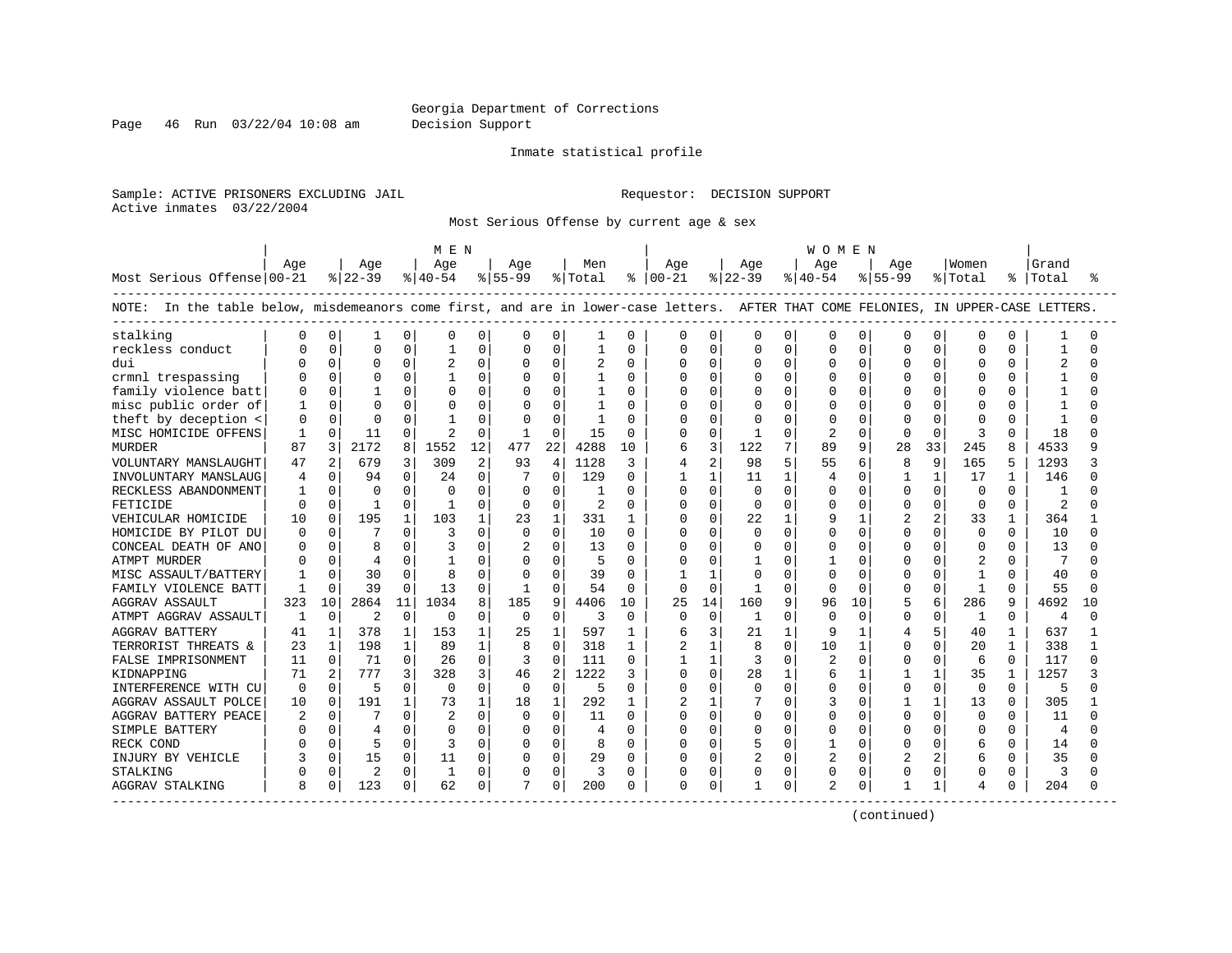Page 47 Run 03/22/04 10:08 am Decision Support

#### Inmate statistical profile

Sample: ACTIVE PRISONERS EXCLUDING JAIL **Requestor: DECISION SUPPORT** Active inmates 03/22/2004

Most Serious Offense by current age & sex (CONTINUED)

|                            |          |          |                |          | MEN      |          |          |          |         |                |               |          |          |              | <b>WOMEN</b> |          |             |          |              |              |       |    |
|----------------------------|----------|----------|----------------|----------|----------|----------|----------|----------|---------|----------------|---------------|----------|----------|--------------|--------------|----------|-------------|----------|--------------|--------------|-------|----|
|                            | Age      |          | Age            |          | Age      |          | Age      |          | Men     |                | Aqe           |          | Age      |              | Age          |          | Aqe         |          | Women        |              | Grand |    |
| Most Serious Offense 00-21 |          |          | $ 22-39 $      |          | $ 40-54$ |          | $ 55-99$ |          | % Total |                | $8   00 - 21$ |          | $ 22-39$ |              | $ 40-54$     |          | $8155 - 99$ |          | % Total      | ႜ            | Total | °≈ |
| ATMPT KIDNAP               | $\Omega$ | 0        | 1              | 0        | 2        | 0        | ı        | 0        | 4       | 0              | 0             | 0        | 0        | $\mathbf{0}$ | 0            | 0        | 0           | 0        | 0            | 0            | 4     |    |
| ARSON MISC                 |          | 0        | $\overline{2}$ | 0        | -1       | $\Omega$ | 0        | $\Omega$ | 3       | $\Omega$       | Ω             | 0        | 0        | 0            | 0            | O        | $\Omega$    | O        | $\Omega$     | $\Omega$     | 3     |    |
| ARSON 1ST DEGREE           |          | 0        | 54             | 0        | 35       | 0        |          | 0        | 100     | 0              |               | 1        | 10       | 1            |              |          | 0           | 0        | 19           | $\mathbf{1}$ | 119   |    |
| ARSON 2ND DEGREE           |          | O        | 8              | 0        |          | O        | O        | O        | 13      | <sup>0</sup>   | Λ             | $\Omega$ | U        | $\Omega$     | U            | $\Omega$ | U           |          | <sup>0</sup> | U            | 13    |    |
| ARSON 3RD DEGREE           |          | $\Omega$ |                | U        |          | O        |          | O        |         | O              |               | $\Omega$ | U        | O            | U            | $\Omega$ | O           | O        | $\Omega$     | U            |       |    |
| CRMNL POSS EXPLOSIVE       |          | $\Omega$ | O              | U        |          | $\Omega$ | 0        | O        |         | O              |               | 0        | С        | ∩            | U            | $\Omega$ | O           | U        | $\Omega$     | n            |       |    |
| MISC CRIMINAL DAMAGE       |          | $\Omega$ | $\Omega$       | U        |          | $\Omega$ | 0        | 0        | 0       | $\Omega$       |               | 0        |          | $\Omega$     | U            | 0        | O           | O        |              | O            | 1     |    |
| CRMNL DAMAGE 1ST DEG       |          | 0        | 21             | 0        | 8        | 0        |          | 0        | 35      | $\Omega$       |               | 0        | C        | O            |              | 0        |             | O        |              | O            | 36    |    |
| CRMNL DAMAGE 2ND DEG       |          | U        | 49             | O        | 17       | 0        |          | 0        | 74      | $\Omega$       |               | 1        |          | O            |              | $\Omega$ | U           | O        | 5            | O            | 79    |    |
| VANDALISM TO CHURCH        |          | $\Omega$ | C              | 0        | O        | $\Omega$ | 0        | O        |         | $\Omega$       | Ω             | 0        |          | O            | 0            | 0        | O           | O        |              | U            |       |    |
| ALTER ID                   | 2        | 0        | 4              | 0        | -1       | 0        | $\Omega$ | 0        |         | $\Omega$       | $\Omega$      | 0        | U        | $\Omega$     | O            | $\Omega$ | O           | 0        | $\Omega$     | $\Omega$     | 7     |    |
| <b>BURGLARY</b>            | 471      | 15       | 3021           | 11       | 1431     | 11       | 74       | 3        | 4997    | 11             | 11            | 6        | 120      | 6            | 56           | 6        | 0           | $\Omega$ | 187          | 6            | 5184  | 11 |
| POSS BURGLAR TOOLS         |          | 0        | 22             | $\Omega$ | 6        | $\Omega$ | 1        | 0        | 32      | $\Omega$       | 0             | 0        | 2        | $\Omega$     | 1            | 0        | 0           | 0        | 3            | 0            | 35    |    |
| ATMPT BURGLARY             |          | 0        | 14             | 0        |          | 0        |          | 0        | 25      | $\Omega$       | 0             | 0        | C        | $\Omega$     |              | 0        | 0           | O        |              | $\Omega$     | 26    |    |
| MISC FORGERY               |          | 0        | 3              | U        |          | 0        | $\Omega$ | O        | 5       | 0              | 0             | 0        |          | $\Omega$     |              | $\Omega$ | 0           | O        | 2            | $\Omega$     |       |    |
| FORGERY 1ST DEGREE         | 26       |          | 574            | 2        | 364      | 3        | 19       | 1        | 983     | $\overline{2}$ | 15            | 9        | 280      | 15           | 124          | 12       |             | 4        | 422          | 13           | 1405  |    |
| FORGERY 2ND DEGREE         |          |          | 18             | U        | 8        | O        |          | O        | 28      | <sup>0</sup>   |               |          | 5        | 0            | 4            | ∩        | U           |          | 11           | O            | 39    |    |
| <b>BAD CHECKS</b>          |          | $\Omega$ | 4              | O        | 4        | $\Omega$ | $\Omega$ | O        |         | O              | Λ             | $\Omega$ | 3        | n            | 2            | $\Omega$ | U           | U        | 5            | U            | 13    |    |
| THEFT CREDIT CARD          |          | $\Omega$ | 12             | O        | 6        | $\Omega$ | 0        | 0        | 19      | $\Omega$       |               | 0        | 3        | $\Omega$     | 2            | $\Omega$ | U           | O        | 5            | <sup>0</sup> | 24    |    |
| FRAUDULENT CREDIT CA       |          | 0        | 42             | 0        | 11       | $\Omega$ |          | 0        | 62      | 0              |               | $\Omega$ | 15       |              | 6            |          |             | 1        | 22           |              | 84    |    |
| TELECOMMUNICATIONS F       |          | 0        | 1              | 0        |          | 0        |          | 0        |         | $\Omega$       |               | 0        | 0        | $\Omega$     | 0            | $\Omega$ | O           | O        | 0            |              |       |    |
| ATMPT FORGERY              |          | 0        |                | U        |          | 0        |          | 0        | 2       | $\Omega$       |               | 0        | 2        | $\Omega$     |              | $\Omega$ | O           | O        | 2            |              |       |    |
| FRAUDULENT ACCESS CO       |          | $\Omega$ | -C             | $\Omega$ |          | 0        | O        | O        | 2       | $\Omega$       |               | 0        |          | $\Omega$     | 0            | $\Omega$ | O           | O        | 1            | U            |       |    |
| MISC FRAUD                 |          | 0        | 11             | 0        | 14       | $\Omega$ | 4        | 0        | 31      | $\Omega$       |               | 0        | 9        | $\Omega$     | 3            | 0        | 0           | 0        | 12           | $\Omega$     | 43    |    |
| THEFT BY TAKING            | 45       | 1        | 494            | 2        | 234      | 2        | 22       | 1        | 795     | 2              |               | 2        | 57       | 3            | 52           | 5        |             | 4        | 116          | 4            | 911   |    |
| THEFT BY DECEPTION         |          | 0        | 22             | 0        | 16       | 0        | 3        | 0        | 41      | 0              |               | 1        | 6        | $\Omega$     | 2            | 0        | 0           | O        | 9            | U            | 50    |    |
| THEFT BY EXTORTION         |          | $\Omega$ | 0              | $\Omega$ | -1       | 0        |          | 0        | 2       | $\Omega$       | U             | 0        | C        | $\Omega$     | U            | $\Omega$ | 0           | O        | $\Omega$     | U            | 2     |    |
| THEFT OF LOST PROPER       | ∩        | 0        |                | U        | $\Omega$ | 0        |          | 0        | 2       | 0              |               | 0        | 0        | $\Omega$     | U            | $\Omega$ | 0           | O        | $\Omega$     | O            | 2     |    |
| THEFT BY REC STOLEN        | 94       | 3        | 551            | 2        | 196      | 2        | 11       | 1        | 852     | 2              |               | 4        | 23       | 1            | 13           |          |             |          | 44           |              | 896   |    |
| THEFT OF SERVICES          |          | 0        | -1             | U        | $\Omega$ | O        | 0        | 0        |         | O              | Ω             | 0        | C        | $\Omega$     | O            | O        | O           | U        | $\Omega$     | O            |       |    |
| THEFT BY CONVERSION        |          | $\Omega$ | 12             | 0        | 15       | 0        |          | 0        | 30      | O              | O             | $\Omega$ | 2        | $\Omega$     | 5            | 1        | 0           | O        |              | O            | 37    |    |
| THEFT OF TRADE SECRE       |          | $\Omega$ | $\Omega$       | O        | -1       | 0        | O        | 0        |         | $\Omega$       |               | 0        | U        | $\Omega$     | 0            | $\Omega$ | O           | 0        | $\Omega$     | O            |       |    |
| CONVSN PAYMNTS REAL        |          | 0        |                | 0        |          | 0        |          | 0        | 2       | 0              |               | 0        | 0        | $\Omega$     |              | 0        | 0           | 0        | 0            |              |       |    |
| ATMPT THEFT BY TAKIN       | 1        | 0        | 3              | 0        | 4        | 0        | 0        | 0        | 8       | 0              | 0             | 0        | 0        | 0            | 0            | 0        | $\Omega$    | 0        | $\Omega$     | 0            | 8     |    |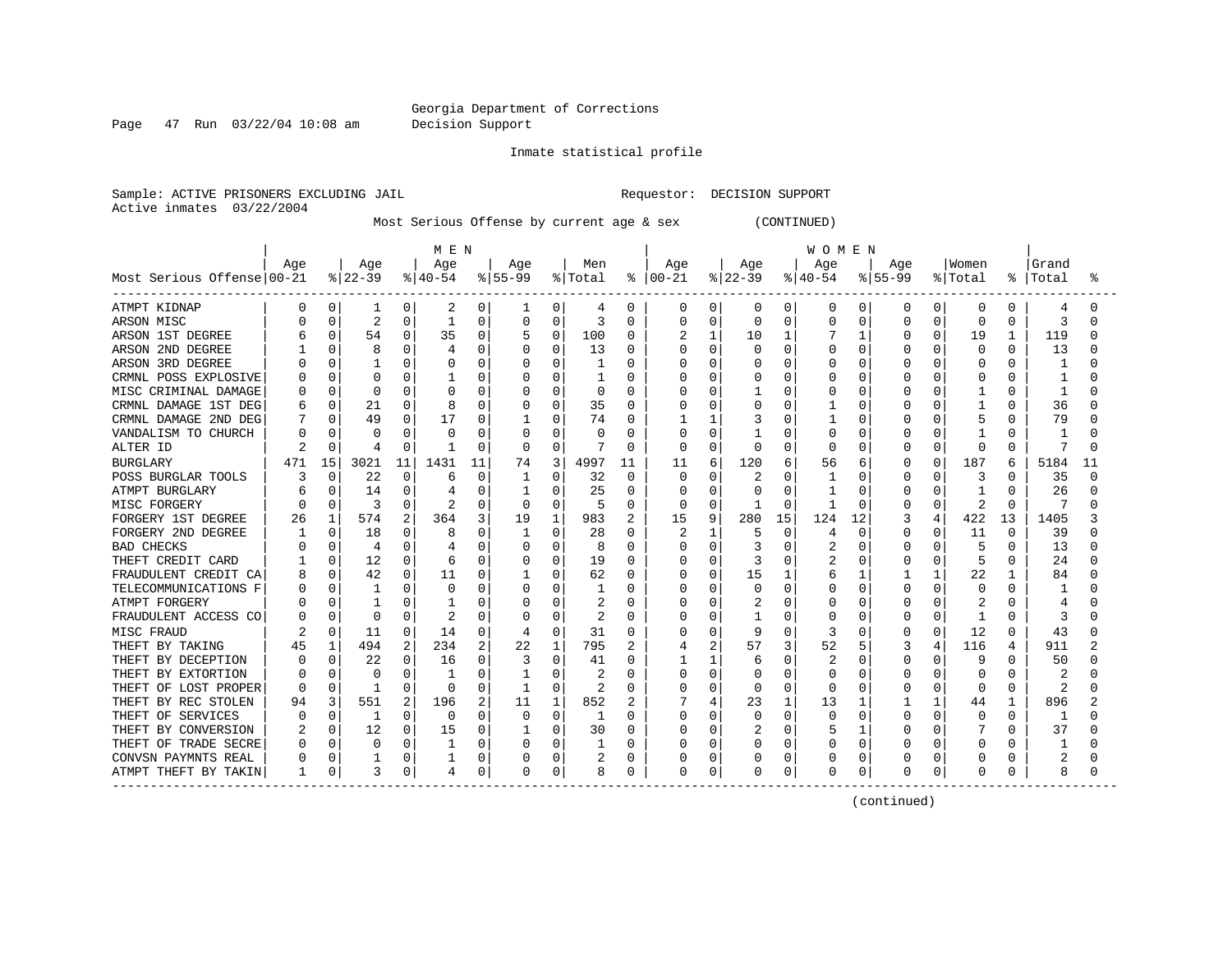Page 48 Run 03/22/04 10:08 am Decision Support

Inmate statistical profile

Sample: ACTIVE PRISONERS EXCLUDING JAIL **Requestor: DECISION SUPPORT** Active inmates 03/22/2004

Most Serious Offense by current age & sex (CONTINUED)

|                            |              |              |          |          | M E N     |          |             |                |              |              |            |                |          |              | <b>WOMEN</b> |                |              |          |          |              |       |   |
|----------------------------|--------------|--------------|----------|----------|-----------|----------|-------------|----------------|--------------|--------------|------------|----------------|----------|--------------|--------------|----------------|--------------|----------|----------|--------------|-------|---|
|                            | Age          |              | Age      |          | Age       |          | Age         |                | Men          |              | Age        |                | Age      |              | Age          |                | Age          |          | Women    |              | Grand |   |
| Most Serious Offense 00-21 |              |              | $ 22-39$ |          | $ 40-54 $ |          | $8155 - 99$ |                | % Total      | ႜ            | $ 00 - 21$ |                | $ 22-39$ |              | $8 40-54$    |                | $8155 - 99$  |          | % Total  | ႜ            | Total | ႜ |
| THEFT MOTORVEH OR PA       | 20           | 1            | 91       | 0        | 27        | 0        | 3           | 0              | 141          | 0            | 0          | 0              | 2        | 0            | 1            | 0              | 0            | 0        | 3        | 0            | 144   |   |
| THEFT BRING PROP IN        | 0            | 0            | 8        | 0        | 4         | 0        |             | $\Omega$       | 13           | 0            | 0          | 0              | 0        | 0            | 0            | 0              | 0            | 0        | $\Omega$ | O            | 13    |   |
| THEFT RECV PROP OUT        |              | $\Omega$     |          | 0        |           | 0        | 0           | $\mathbf 0$    | 3            | $\Omega$     | U          | 0              | 0        | 0            | O            | $\Omega$       | $\Omega$     | 0        | $\Omega$ | $\cap$       | 3     |   |
| THEFT BY SHOPLIFTING       |              | $\Omega$     | 192      | 1        | 253       | 2        | 25          | 1              | 478          | 1            |            | $\overline{2}$ | 75       |              | 85           | 9              |              | 4        | 167      |              | 645   |   |
| <b>ENTERING VEHICLE</b>    | 31           | -1           | 102      | $\Omega$ | 53        | $\Omega$ | 4           | $\Omega$       | 190          | 0            | 0          | $\Omega$       | 5        | O            | 3            | $\Omega$       | 0            | $\Omega$ | 8        | U            | 198   |   |
| <b>ROBBERY</b>             | 331          | 11           | 1351     | 5        | 395       | 3        | 28          | 1              | 2105         | 5            | 17         | 10             | 81       | 4            | 13           | 1              | 3            | 4        | 114      | 4            | 2219  |   |
| ARMED ROBBERY              | 485          | 16           | 3035     | 11       | 809       | 6        | 85          | $\overline{4}$ | 4414         | 10           | 16         | 9              | 70       | 4            | 21           | $\overline{2}$ | $\Omega$     | 0        | 107      | κ            | 4521  |   |
| ROBBERY BY FORCE           | 34           | $\mathbf{1}$ | 52       | 0        | 8         | 0        | $\Omega$    | $\mathbf 0$    | 94           | $\mathbf 0$  |            | 2              | 3        | 0            | $\mathbf{1}$ | $\Omega$       | 0            | 0        | 8        | $\mathbf 0$  | 102   |   |
| ROBBERY BY INTIMIDAT       | 35           | 1            | 75       | 0        | 15        | 0        |             | 0              | 125          | 0            | 3          | 2              | 5        | O            | 0            | O              | 0            | U        | 8        | $\Omega$     | 133   |   |
| ROBBERY BY SUDDEN SN       | 10           | $\Omega$     | 44       | $\Omega$ | 19        | $\Omega$ |             | $\Omega$       | 74           | 0            | 0          | $\Omega$       | 3        | O            | 0            | 0              | 0            | 0        | 3        | $\Omega$     | 77    |   |
| HIJACKING MOTOR VEHI       | 8            | 0            | 22       | 0        | $\Omega$  | 0        | $\Omega$    | 0              | 30           | 0            | U          | 0              |          | 0            | 0            | 0              | 0            | 0        |          | 0            | 31    |   |
| ATMPT ROBBERY              |              | 0            | 16       | 0        |           | 0        | $\Omega$    | 0              | 30           | 0            | U          | 0              |          | O            | U            | $\Omega$       | O            | O        | 1        | O            | 31    |   |
| ATMPT ARMED ROBBERY        | 17           |              | 43       | 0        |           | 0        | $\Omega$    | $\Omega$       | 65           | 0            | 4          | 2              |          | O            | 0            | O              | O            | O        | 5        | $\Omega$     | 70    |   |
| MISC SEXUAL OFFENSE        | $\Omega$     | $\Omega$     | 14       | 0        | 5         | $\Omega$ | O           | $\Omega$       | 19           | 0            | 0          | 0              | 0        | 0            |              | 0              | 0            | 0        |          | $\Omega$     | 20    |   |
| <b>RAPE</b>                | 39           |              | 781      | 3        | 815       | 6        | 139         | 6              | 1774         | 4            | Ω          | $\Omega$       |          | C            | 2            |                |              |          | 4        | U            | 1778  |   |
| SODOMY                     |              | O            | 10       | 0        | 10        | 0        |             | $\Omega$       | 27           | O            | Ω          | -0             | O        | O            | O            | O              | <sup>0</sup> |          | $\Omega$ | $\Omega$     | 27    |   |
| AGGRAV SODOMY              |              | O            | 86       | 0        | 104       | 1        | 42          | $\overline{2}$ | 237          | 1            | Ω          | $\Omega$       |          | n            | 2            | $\cap$         |              | 1        | 4        | $\Omega$     | 241   |   |
| INCEST                     |              | O            | 57       | 0        | 72        | 1        | 27          | 1              | 158          | 0            | O          | $\Omega$       |          | O            | 1            | O              | O            | U        | 5        | <sup>0</sup> | 163   |   |
| <b>BIGAMY</b>              |              | O            | $\Omega$ | 0        | -1        | $\Omega$ | $\Omega$    | $\Omega$       | -1           | $\Omega$     | Ω          | $\Omega$       | 0        | $\cap$       | 0            | $\Omega$       | O            | O        | $\Omega$ | $\Omega$     | -1    |   |
| AGGRAV SEXUAL BATTER       |              | 0            | 48       | 0        | 50        | 0        | 13          | 1              | 113          | <sup>0</sup> | 0          | $\mathbf 0$    |          | $\Omega$     | 2            | $\Omega$       | U            | U        | 2        | <sup>0</sup> | 115   |   |
| PIMPING A MINOR UNDE       |              | $\Omega$     | -1       | O        | $\Omega$  | $\Omega$ | $\Omega$    | $\Omega$       | 3            | O            |            | 1              | U        | O            | O            | $\Omega$       | O            | O        | 1        | O            | 4     |   |
| PANDERING BY COMPULS       |              | 0            | 0        | 0        |           | 0        | $\Omega$    | $\mathbf 0$    | $\mathbf{1}$ | $\Omega$     | U          | $\mathbf 0$    |          | O            | 0            | $\Omega$       | $\Omega$     | 0        | $\Omega$ | 0            |       |   |
| STATUTORY RAPE             | 79           | 3            | 478      | 2        | 101       | 1        | 22          | 1              | 680          | 2            | U          | 0              | 6        | O            | 2            | 0              | O            | 0        | 8        | <sup>0</sup> | 688   |   |
| CHILD MOLESTATION          | 125          | 4            | 940      | 4        | 785       | 6        | 286         | 13             | 2136         | 5            |            | 1              | 27       | $\mathbf{1}$ | 8            | 1              |              | 1        | 37       | 1            | 2173  |   |
| ENTICING CHILD-INDEC       |              | $\Omega$     | 38       | 0        | 23        | $\Omega$ | 10          | $\Omega$       | 76           | <sup>0</sup> | U          | $\Omega$       | 4        | $\Omega$     | $\Omega$     | <sup>0</sup>   | O            | $\Omega$ | 4        | $\Omega$     | 80    |   |
| AGGRAV CHILD MOLESTA       | 35           | 1            | 477      | 2        | 499       | 4        | 162         | 8              | 1173         | 3            | Ω          | $\mathbf 0$    | 9        | 0            | 14           | -1             | 0            | 0        | 23       | 1            | 1196  |   |
| SEXL/ASSLT/AGN/PERS/       | C            | 0            | 3        | 0        | $\Omega$  | O        | O           | 0              | 3            | 0            | Ω          | 0              | 0        | O            | 0            | O              | O            | O        | $\Omega$ | <sup>0</sup> | 3     |   |
| SOLICIT SODOMY FROM        |              | 0            | 0        | 0        |           | 0        |             | $\Omega$       | 3            | 0            | Ω          | 0              |          | 0            | 0            | 0              | 0            |          | 0        |              |       |   |
| SEX OFFENDER FAIL RE       |              | O            |          | 0        |           | O        | 0           | 0              |              | $\Omega$     | Ω          | 0              |          | O            | 0            | O              | O            |          | $\Omega$ | O            | 8     |   |
| ATMPT RAPE                 |              | 0            | 16       | 0        | 6         | O        | $\Omega$    | 0              | 23           | O            | Ω          | $\Omega$       | U        | O            | O            | O              | O            | U        | $\Omega$ | O            | 23    |   |
| ATMPT AGGRAV SODOMY        |              | 0            | 3        | 0        |           | O        | $\Omega$    | $\Omega$       |              | O            | U          | 0              | U        | O            | O            | O              | O            | O        | $\Omega$ | U            | 8     |   |
| ATMPT CHILD MOLESTAT       |              | $\Omega$     | 4        | 0        |           | O        | $\Omega$    | $\mathbf 0$    |              | O            | Ω          | 0              | U        | O            | O            | $\Omega$       | O            | 0        | $\Omega$ | O            |       |   |
| AGG ASLT W ATMPT TO        |              | $\Omega$     |          | 0        |           | 0        | 0           | 0              | 12           | 0            | Ω          | 0              | 0        | 0            | 0            | 0              | 0            | 0        | 0        | 0            | 12    |   |
| EXHIB SEX SHOWS TO M       | <sup>0</sup> | 0            | 0        | 0        | $\Omega$  | 0        |             | 0              |              | 0            | 0          | 0              | 0        | 0            | 0            | 0              | $\Omega$     | 0        | $\Omega$ | 0            | 1     |   |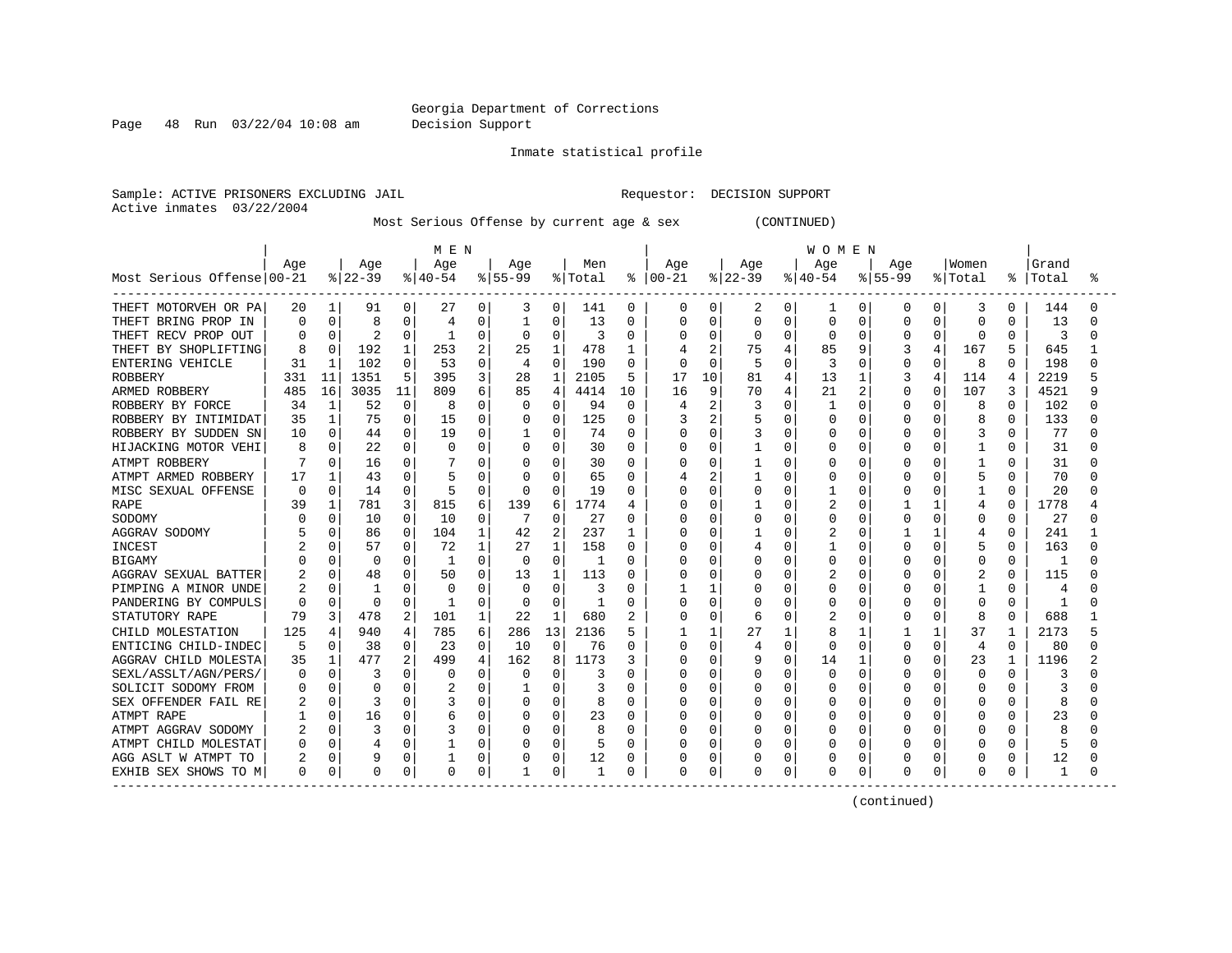Page 49 Run 03/22/04 10:08 am Decision Support

#### Inmate statistical profile

Sample: ACTIVE PRISONERS EXCLUDING JAIL **Requestor: DECISION SUPPORT** Active inmates 03/22/2004

Most Serious Offense by current age & sex (CONTINUED)

|                            |     |             |                |   | M E N    |          |           |          |         |          |          |              |          |              | <b>WOMEN</b> |              |             |          |                |          |       |   |
|----------------------------|-----|-------------|----------------|---|----------|----------|-----------|----------|---------|----------|----------|--------------|----------|--------------|--------------|--------------|-------------|----------|----------------|----------|-------|---|
|                            | Age |             | Age            |   | Age      |          | Age       |          | Men     |          | Age      |              | Age      |              | Age          |              | Age         |          | Women          |          | Grand |   |
| Most Serious Offense 00-21 |     |             | $ 22-39 $      |   | $ 40-54$ |          | $8 55-99$ |          | % Total | ⊱        | $ 00-21$ |              | $ 22-39$ |              | $ 40-54$     |              | $8155 - 99$ |          | % Total        | ႜ        | Total | ႜ |
| FALSE SWEARNG WRITTN       | 0   | 0           | 0              | 0 | 1        | 0        | 0         | 0        | 1       | 0        | 0        | 0            | 0        | 0            | 0            | 0            | 0           | 0        | 0              | 0        |       |   |
| BRIBERY GOVT OFFICER       |     | 0           | 1              | 0 |          | 0        | 0         | 0        | 2       | $\Omega$ | 0        | $\mathbf 0$  | 0        | 0            | 0            | 0            | $\Omega$    | 0        | $\Omega$       | O        | 2     |   |
| VIOL OATH PUBLIC OFF       |     | 0           |                | 0 |          | 0        | $\Omega$  | 0        | 2       | $\Omega$ | 0        | $\mathbf 0$  | 0        | $\Omega$     | 0            | $\Omega$     | $\Omega$    | O        | $\Omega$       | $\cap$   |       |   |
| DEFRAUDING STATE           |     | $\Omega$    | C              | U |          | 0        | O         | O        |         | O        |          | $\Omega$     | U        | $\Omega$     |              | $\Omega$     | O           | O        |                | U        |       |   |
| INFLUENCING WITNESS        |     | $\Omega$    | 4              | U | 0        | $\Omega$ | 0         | 0        | 4       | $\Omega$ |          | $\Omega$     | 0        | $\Omega$     | 0            | $\Omega$     | O           | 0        | $\Omega$       | $\Omega$ | 4     |   |
| OBSTR OF LAW ENF OFF       | 33  | 1           | 419            | 2 | 152      | 1        |           | 0        | 613     | 1        |          | 2            | 32       | 2            | 15           | 2            | O           | 0        | 51             | 2        | 664   |   |
| MISC JUDICIAL PROCEE       | C   | 0           |                | 0 | O        | $\Omega$ | 0         | O        |         | $\Omega$ |          | $\mathbf 0$  | 0        | $\Omega$     | 0            | $\Omega$     | O           | 0        | $\Omega$       | O        | 1     |   |
| PERJURY                    |     | 0           |                | 0 |          | 0        | 0         | 0        | 2       | $\Omega$ |          | $\mathbf 0$  | C        | $\Omega$     | 0            | $\Omega$     | 0           | 0        | $\Omega$       | $\Omega$ | 2     |   |
| IMPERSONATING OFFICE       |     | $\Omega$    |                | O |          | 0        | O         | 0        |         | $\Omega$ |          | 0            | C        | $\Omega$     | O            | 0            | O           | O        | $\Omega$       | O        |       |   |
| <b>EMBRACERY</b>           |     | $\Omega$    | $\overline{c}$ | 0 |          | $\Omega$ | 0         | 0        | 2       | $\Omega$ | Λ        | $\Omega$     | 0        | $\Omega$     | 0            | $\Omega$     | 0           | 0        | $\Omega$       | O        | 2     |   |
| FALSE STATEMENTS GOV       |     | 0           | 14             | 0 |          | 0        |           | 0        | 19      | $\Omega$ | Ω        | 0            | 4        | $\Omega$     | 2            | $\Omega$     | 0           | 0        | 6              | $\Omega$ | 25    |   |
| IMPERSNTNG IN LEGAL        |     | 0           | $\overline{2}$ | 0 | $\Omega$ | 0        | 0         | 0        | 2       | 0        | Λ        | 0            | 2        | $\Omega$     | U            | $\Omega$     | 0           | 0        | 2              | O        | 4     |   |
| <b>ESCAPE</b>              |     | 0           | 58             | 0 | 18       | 0        |           | 0        | 81      | $\Omega$ | O        | 0            | 3        | $\Omega$     | O            | $\Omega$     | 0           | 0        | 3              | $\Omega$ | 84    |   |
| AIDING ESCAPE              |     | $\Omega$    |                | 0 |          | 0        |           | 0        | 4       | $\Omega$ | Ω        | 0            | 0        | $\Omega$     | 0            | 0            | 0           |          | $\Omega$       | O        | 4     |   |
| HINDERING APPREH OR        |     | 0           |                | 0 |          | 0        | 0         | 0        |         | $\Omega$ |          | 0            | 2        | $\Omega$     |              | 0            | 0           |          | 3              |          | 11    |   |
| <b>BAIL JUMPING</b>        |     | O           |                | O |          | $\Omega$ | O         | O        |         | $\Omega$ | Ω        | 0            | C        | $\Omega$     | 0            | O            | O           |          | $\Omega$       | O        |       |   |
| ATMPT ESCAPE               |     | 0           |                | 0 |          | $\Omega$ | O         | O        |         | $\Omega$ | Λ        | 0            | C        | ∩            | 0            | $\Omega$     | O           | U        | $\Omega$       | ∩        |       |   |
| FALSE PUBLIC ALARM         |     | $\Omega$    |                | U | $\Omega$ | $\Omega$ | O         | O        |         | O        |          | $\Omega$     | U        | <sup>0</sup> | U            | $\Omega$     | O           | O        | $\Omega$       | O        |       |   |
| CRMNL INTERFERE GOVT       |     | $\Omega$    | 22             | 0 | 11       | $\Omega$ |           | $\Omega$ | 38      | $\Omega$ |          | $\Omega$     |          | $\Omega$     | U            | $\Omega$     | 0           | 0        |                | U        | 40    |   |
| <b>BUS HIJACKING</b>       |     | $\Omega$    |                | 0 | $\Omega$ | 0        | 0         | O        |         | $\Omega$ |          | 0            | 0        | $\Omega$     |              | $\Omega$     | O           | 0        | $\Omega$       | U        |       |   |
| REMOVAL BAGGAGE, CARG      |     | $\Omega$    | -1             | O | 2        | $\Omega$ |           | 0        | 3       | $\Omega$ |          | $\mathbf 0$  | O        | O            |              | O            | O           | 0        | $\Omega$       | O        | Р     |   |
| CRUELTY TO CHILDREN        |     | $\mathbf 0$ | 181            |   | 56       | 0        |           | 0        | 249     | 1        |          | $\mathbf{1}$ | 73       | 4            | 8            | 1            | 0           | 0        | 83             | 3        | 332   |   |
| ATMPT CRUELTY TO CHI       |     | 0           | C              | O | -1       | $\Omega$ | 0         | 0        | 1       | $\Omega$ | Ω        | 0            | U        | $\Omega$     | U            | 0            | O           | 0        | 0              | O        | -1    |   |
| SEX EXPLOITATION CHI       |     | $\Omega$    | 6              | 0 | ь        | 0        |           | 0        | 15      | $\Omega$ |          | 1            |          | $\Omega$     | U            | 0            | 0           | 0        | 1              | $\cap$   | 16    |   |
| ABANDONMENT OF CHILD       |     | $\Omega$    | -1             | O |          | $\Omega$ | O         | $\Omega$ | 1       | $\Omega$ | Λ        | 0            |          | <sup>0</sup> |              | $\Omega$     | O           | 0        | $\overline{c}$ | O        | 3     |   |
| MISC WEAPON/EXPLOSIV       |     | 0           |                | 0 |          | 0        |           | 0        | 12      | 0        | Ω        | 0            | 0        | $\Omega$     | U            | 0            | 0           | O        | 0              | $\Omega$ | 12    |   |
| CARRY CONCEALED WEAP       | ∩   | $\Omega$    | 3              | O |          | 0        | 0         | O        | 5       | $\Omega$ | Ω        | 0            |          | $\Omega$     | U            | 0            | O           | O        |                | $\Omega$ | 6     |   |
| POSS OF FIREARM DUR        | 12  | 0           | 151            |   | 52       | 0        |           | 0        | 222     | 0        | Ω        | 0            |          | 0            | 2            | $\Omega$     | 0           |          | 9              | 0        | 231   |   |
| POSS OF CERTAIN WEAP       |     | 0           | 18             | 0 | 9        | $\Omega$ |           | 0        | 30      | $\Omega$ | Ω        | 0            |          | $\Omega$     | U            | 0            | 0           | 0        | 1              | $\Omega$ | 31    |   |
| POSS FIREARM CONVCT        | 15  | 0           | 421            | 2 | 193      | 2        | 30        | 1        | 659     | -1       | Ω        | $\Omega$     | 9        | O            | б            | $\mathbf{1}$ |             | 1        | 16             | 1        | 675   |   |
| CARRY WEAPON AT SCHO       |     | 0           |                | 0 | 0        | $\Omega$ | 0         | 0        | 6       | 0        | Ω        | 0            | 0        | $\Omega$     | 0            | $\Omega$     | $\Omega$    | O        | $\Omega$       | U        | 6     |   |
| POSS WEAPON BY PRISO       |     | $\Omega$    | $\Omega$       | 0 | -1       | 0        | O         | 0        |         | $\Omega$ |          | 0            | 0        | <sup>0</sup> | O            | $\Omega$     | O           | $\Omega$ | $\Omega$       | $\Omega$ |       |   |
| MISUSE FIREARM HUNTI       | 0   | $\mathbf 0$ |                | 0 | 0        | 0        | 0         | 0        |         | 0        |          | 0            | Ω        | 0            |              | 0            | 0           | 0        | 0              | 0        |       |   |
| CRUELTY TO ANIMALS         | 0   | 0           | 4              | 0 | 0        | 0        | 0         | 0        | 4       | 0        | 0        | 0            | 0        | 0            | 0            | 0            | $\Omega$    | 0        | $\Omega$       | 0        | 4     |   |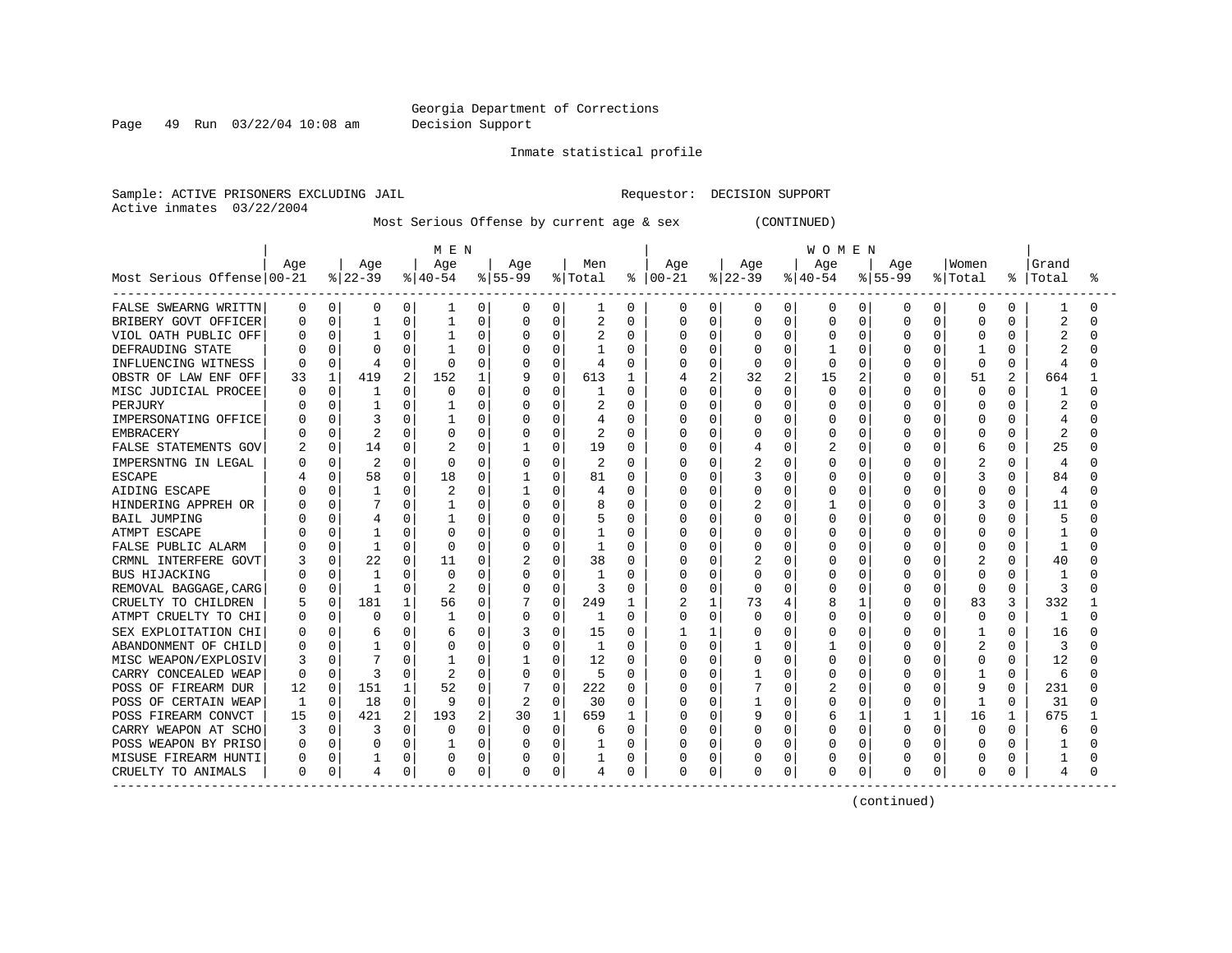Page 50 Run 03/22/04 10:08 am Decision Support

#### Inmate statistical profile

Sample: ACTIVE PRISONERS EXCLUDING JAIL **Requestor: DECISION SUPPORT** Active inmates 03/22/2004

Most Serious Offense by current age & sex (CONTINUED)

|                            | M E N    |                |                |              |           |              |              |                |          |              |          | <b>WOMEN</b> |                |              |              |                |                |          |                |                |       |  |
|----------------------------|----------|----------------|----------------|--------------|-----------|--------------|--------------|----------------|----------|--------------|----------|--------------|----------------|--------------|--------------|----------------|----------------|----------|----------------|----------------|-------|--|
|                            | Age      |                | Age            |              | Age       |              | Age          |                | Men      |              | Age      |              | Age            |              | Age          |                | Age            |          | Women          |                | Grand |  |
| Most Serious Offense 00-21 |          |                | $ 22-39$       |              | $ 40-54 $ |              | $ 55-99$     |                | % Total  | ႜ            | $ 00-21$ |              | $ 22-39$       |              | $ 40-54$     |                | $8155 - 99$    |          | % Total        | ႜ              | Total |  |
| AGGRAV CRUELTY TO AN       | 0        | 0              | 1              | 0            | 1         | 0            | 0            | 0              | 2        | 0            | 0        | 0            | 0              | 0            | 0            | 0              | 0              | 0        | 0              | 0              | 2     |  |
| PEEPING TOM                |          | 0              | 12             | 0            |           | $\Omega$     |              | 0              | 23       | 0            | 0        | 0            | 0              | 0            | 0            | 0              | 0              | 0        | 0              | O              | 23    |  |
| <b>RACKETEERING</b>        |          | 0              | 32             | 0            | 18        | 0            | 3            | $\mathbf 0$    | 53       | $\Omega$     | U        | 0            | 6              | O            |              |                |                | 1        | 14             | $\Omega$       | 67    |  |
| S/D NARCOTICS OPIATE       |          | 0              | 61             | 0            | 52        | 0            | 3            | $\Omega$       | 119      | 0            |          | 1            | $\overline{c}$ | 0            | 3            | <sup>0</sup>   | $\overline{2}$ | 2        | 8              | <sup>0</sup>   | 127   |  |
| S/D DEP STIM CNTRF D       |          | 0              | 83             | 0            | 30        | $\Omega$     |              | $\Omega$       | 122      | 0            |          | $\mathbf{1}$ | 14             |              | 6            | -1             | <sup>0</sup>   | $\Omega$ | 21             | 1              | 143   |  |
| S/D OF LSD                 |          | $\Omega$       | $\Omega$       | O            | 1         | 0            | 0            | 0              | 1        | 0            | 0        | 0            | 0              | $\cap$       | 0            | $\Omega$       | O              | 0        | 0              | $\Omega$       | 1     |  |
| S/D OF MARIJUANA           | 25       | 1              | 183            | 1            | 71        | 1            | 6            | $\Omega$       | 285      |              |          | $\mathbf{1}$ | 9              | 0            | 3            | O              | 0              | $\Omega$ | 13             | $\Omega$       | 298   |  |
| POSS NARCOTICS OPIAT       | 14       | $\mathbf 0$    | 142            | $\mathbf{1}$ | 78        | $\mathbf{1}$ | 10           | $\mathbf 0$    | 244      | 1            | 2        | $\mathbf{1}$ | 26             |              | 23           | $\overline{2}$ |                | 2        | 53             |                | 297   |  |
| POSS DEP STIM CNTRF        | 15       | 0              | 218            | 1            | 103       | 1            |              | $\Omega$       | 343      | 1            | 3        | 2            | 45             | 2            | 11           | 1              |                | 1        | 60             | $\mathfrak{D}$ | 403   |  |
| POSS OF LSD                | -1       | $\Omega$       | -1             | 0            |           | $\Omega$     | 0            | $\Omega$       | 4        | 0            | O        | $\Omega$     | -1             | O            | $\Omega$     | 0              | 0              | $\Omega$ | -1             | $\Omega$       | 5     |  |
| POSS OF MARIJUANA          |          | 1              | 212            | 1            | 43        | 0            |              | 0              | 299      | 1            |          | 1            | 15             | 1            | 4            | 0              | 0              | 0        | 20             | 1              | 319   |  |
| ILLEGAL ATTM TO OBT        | C        | $\Omega$       | $\overline{2}$ | 0            |           | $\Omega$     | 0            | 0              | 5        | 0            | U        | 0            | 5              | $\Omega$     | 3            | $\Omega$       | O              | 0        | 8              | $\Omega$       | 13    |  |
| VIOL GA CNTRL SBST A       |          | $\Omega$       | 22             | 0            | 11        | 0            | 0            | 0              | 34       | 0            | O        | 0            | 2              | 0            | 0            | O              | O              | 0        |                | $\Omega$       | 36    |  |
| VIOL DNGROUS DRGS AC       | 0        | $\Omega$       | -1             | 0            |           | O            | 0            | $\Omega$       | 2        | 0            | 0        | 0            | 0              | 0            | 0            | 0              | 0              | O        | 0              | O              | 2     |  |
| UNLWFL MFG/DEL/DIST        |          | 0              | 12             | 0            |           | O            |              | $\Omega$       | 22       | O            | Ω        | 0            |                | O            | 0            | O              | U              |          |                |                | 23    |  |
| POSS DRUG RELATED MA       |          | 0              | $\Omega$       | O            |           | O            |              | $\Omega$       | $\Omega$ | O            | Ω        | 0            |                | O            | O            | O              | O              |          |                | U              |       |  |
| S/D CONT SUB PUBLIC        |          |                | 61             | 0            | 12        | O            | 3            | $\cap$         | 84       | O            |          | $\mathbf{1}$ |                | O            |              | O              | U              | U        | 5              | U              | 89    |  |
| S/D CONT SUB SCHOOL        |          | 0              | 29             | O            | 8         | O            | 3            | <sup>0</sup>   | 41       | <sup>0</sup> | U        | $\Omega$     | O              | 0            | <sup>0</sup> | O              | O              | O        | $\Omega$       | $\Omega$       | 41    |  |
| S/D COCAINE                | 73       | $\overline{a}$ | 1108           | 4            | 457       | 4            | 38           | $\overline{c}$ | 1676     |              | 2        | $\mathbf{1}$ | 55             | 3            | 38           | 4              |                | 2        | 97             | 3              | 1773  |  |
| POSS OF COCAINE            | 145      | 5              | 1325           | 5            | 574       | 5            | 46           | $\overline{2}$ | 2090     | 5            | 4        | 2            | 129            | 7            | 84           | 8              | 3              | 4        | 220            |                | 2310  |  |
| ATMPT VIOL SUBSTANCE       | $\Omega$ | $\Omega$       | 52             | 0            | 20        | $\Omega$     | 3            | $\mathbf 0$    | 75       | 0            | Ω        | $\mathbf 0$  | 11             | 1            | 3            | $\Omega$       | 0              | 0        | 14             | $\Omega$       | 89    |  |
| MISC DRUGS TRAFFICKI       | g        | 0              | 340            | $\mathbf{1}$ | 99        | $\mathbf{1}$ | 13           | 1              | 461      | 1            | 5        | 3            | 25             | $\mathbf{1}$ | 15           | 2              |                | 1        | 46             | $\mathbf 1$    | 507   |  |
| TRAF COCAINE LESS 20       | 15       | 0              | 299            | 1            | 80        | 1            | 9            | $\Omega$       | 403      | 1            | N        | $\Omega$     | 15             | 1            | 5            | 1              | O              | 0        | 20             | 1              | 423   |  |
| TRAF COCAINE 201-400       |          | $\Omega$       | 61             | 0            | 13        | 0            |              | 0              | 79       | $\Omega$     | O        | 0            | 6              | $\Omega$     | 0            | $\Omega$       | 0              | 0        | 6              | $\Omega$       | 85    |  |
| TRAF COCAINE 401+ GM       |          | $\Omega$       | 79             | $\Omega$     | 29        | $\Omega$     | 6            | $\Omega$       | 115      | <sup>0</sup> |          | 1            |                | $\Omega$     | 1            | <sup>0</sup>   | 2              | 2        | 11             | <sup>0</sup>   | 126   |  |
| TRAF NARCOTIC LESS 1       | n        | 0              | -1             | 0            |           | 0            | 0            | $\mathbf 0$    | 3        | 0            | U        | $\mathbf 0$  | 0              | 0            | 0            | 0              | O              | 0        | 0              | U              |       |  |
| TRAF NARCOTIC 15-28        | O        | 0              | $\Omega$       | O            |           | O            | 0            | 0              | 2        | 0            | U        | 0            | 0              | 0            | O            | O              | O              | 0        | 0              | $\Omega$       | 2     |  |
| TRAF NARCOTIC 29+ GM       |          | 0              | 10             | 0            |           | 0            | 0            | 0              | 15       | 0            | 0        | 0            |                | 0            | 2            | 0              | 0              |          | 2              | O              | 17    |  |
| TRAF MARIJNA 101-200       |          | $\Omega$       | 5              | 0            |           | 0            |              | 0              |          | $\Omega$     | Ω        | 0            |                | O            | 0            | O              | O              |          |                | O              | 8     |  |
| TRAF AMPHTMINE 28-19       |          | $\Omega$       | 17             | O            | 4         | O            | 0            | $\Omega$       | 23       | <sup>0</sup> |          | 1            | U              | O            |              | O              | <sup>0</sup>   | O        | $\overline{2}$ | $\Omega$       | 25    |  |
| TRAF AMPHTMINE 200-3       |          | $\Omega$       | 3              | 0            |           | $\Omega$     | 0            | 0              | 6        | 0            | 0        | 0            | 2              | 0            | O            | O              | O              | 0        | $\overline{c}$ | O              | 8     |  |
| TRAF AMPHTMINE 400+        |          | $\Omega$       |                | 0            |           | $\Omega$     | <sup>0</sup> | $\mathbf 0$    | 11       | 0            | Ω        | 0            |                | O            | U            | $\Omega$       | O              | $\Omega$ |                | $\Omega$       | 12    |  |
| CNSPIRE TRAFFIC CNTR       | 0        | $\Omega$       |                | 0            |           | $\Omega$     |              | $\mathbf 0$    |          | 0            | Ω        | $\mathbf 0$  | 0              | 0            | 0            | 0              | 0              | 0        | 0              | 0              |       |  |
| USE COMM FACLTY VIO        | 0        | 0              | $\mathbf{1}$   | 0            |           | 0            |              | 0              | 2        | 0            | 0        | 0            | 0              | 0            | 0            | 0              | $\Omega$       | 0        | $\Omega$       | 0              | 2     |  |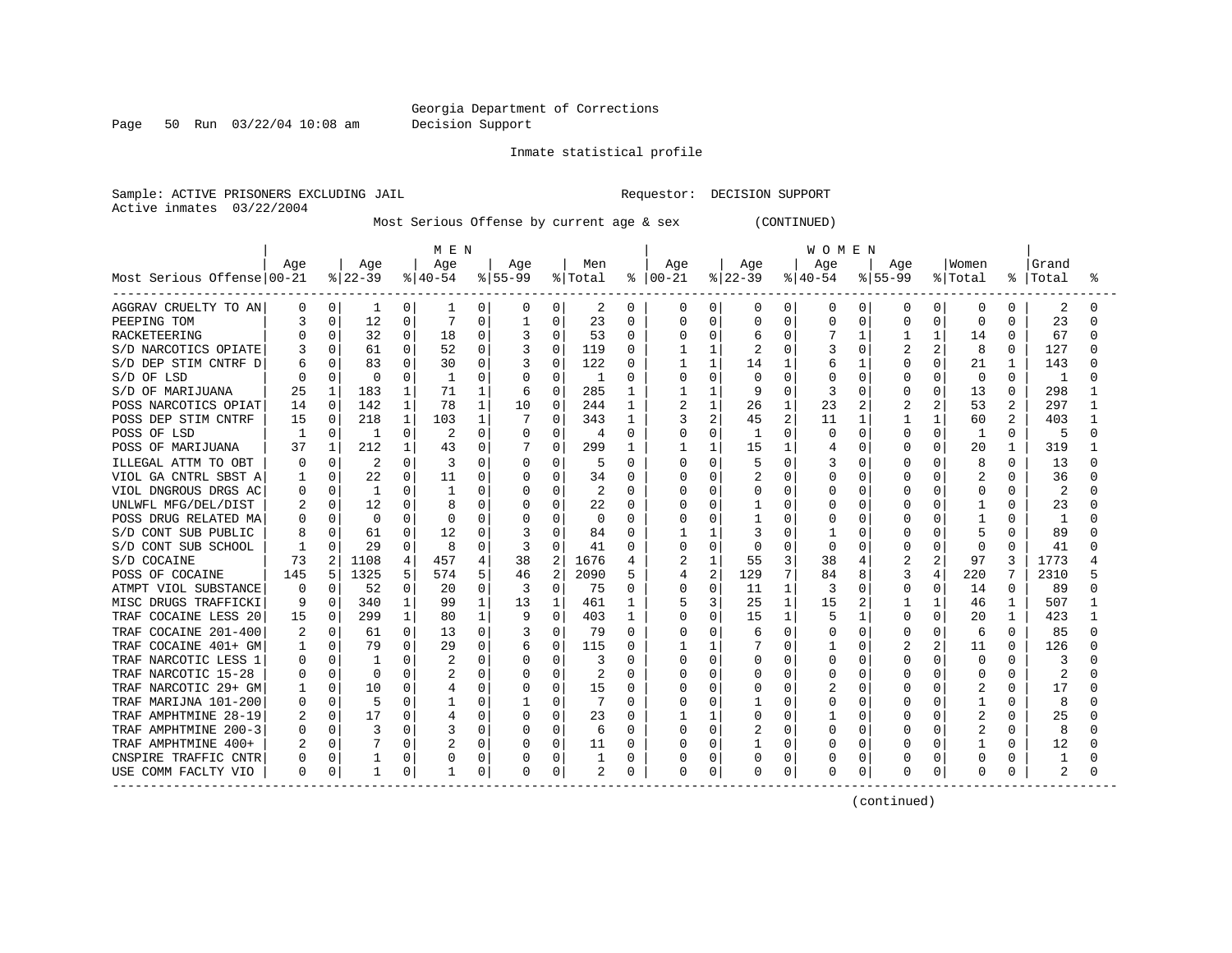Page 51 Run 03/22/04 10:08 am Decision Support

Inmate statistical profile

Sample: ACTIVE PRISONERS EXCLUDING JAIL **Requestor: DECISION SUPPORT** Active inmates 03/22/2004

Most Serious Offense by current age & sex (CONTINUED)

|                            | MEN      |          |                  |          |                  |   |                  |          |                |   |                  | WOMEN |                  |          |                  |  |                  |   |                |   |                |  |  |
|----------------------------|----------|----------|------------------|----------|------------------|---|------------------|----------|----------------|---|------------------|-------|------------------|----------|------------------|--|------------------|---|----------------|---|----------------|--|--|
| Most Serious Offense 00-21 | Age      |          | Age<br>$ 22-39 $ |          | Age<br>$ 40-54 $ |   | Age<br>$ 55-99 $ |          | Men<br>% Total | ႜ | Age<br>$00 - 21$ |       | Age<br>$ 22-39 $ |          | Age<br>$ 40-54 $ |  | Age<br>$ 55-99 $ | 유 | Women<br>Total | ႜ | Grand<br>Total |  |  |
|                            |          |          |                  |          |                  |   |                  |          |                |   |                  |       |                  |          |                  |  |                  |   |                |   |                |  |  |
| ATT/CONSPRCY COMMT C       |          | $\Omega$ | 16               | $\Omega$ | b                |   |                  | $\Omega$ | 24             |   |                  |       |                  | $\Omega$ |                  |  |                  |   |                |   | 28             |  |  |
| VIOL MOTOR VEHICLE L       | 2.       |          | 40               | 0        | 29               |   |                  |          | 73             |   |                  |       |                  |          |                  |  |                  |   |                |   | 80             |  |  |
| CHOP SHOP VIOLATION        |          |          |                  |          |                  |   |                  |          |                |   |                  |       |                  |          |                  |  |                  |   |                |   |                |  |  |
| DRVNG HABTL VIOLATOR       | 0        |          | 87               | 0        | 122              |   | 16               |          | 225            |   |                  |       |                  |          |                  |  |                  |   |                |   | 236            |  |  |
| TRAF VOIL/IMPA<br>HABIT    | 0        |          |                  |          |                  |   |                  |          | 14             |   |                  |       |                  |          |                  |  |                  |   |                |   | 14             |  |  |
| HABIT TRAF VIOL/OTHE       | $\Omega$ |          |                  |          |                  |   |                  |          |                |   | O                |       |                  |          |                  |  |                  |   |                |   |                |  |  |
| MISC MRALS/PBLIC H/S       |          |          |                  |          |                  |   |                  |          | 13             |   |                  |       |                  |          |                  |  |                  |   |                |   | 14             |  |  |
| MISC CORRECTIONL INS       |          |          | h                |          |                  |   |                  |          | 8              |   |                  |       |                  |          |                  |  |                  |   |                |   |                |  |  |
| VIOLATN OTHR STATES        |          |          |                  |          |                  |   |                  |          |                |   |                  |       |                  |          |                  |  |                  |   |                |   |                |  |  |
| CONSPIRACY                 | 10       |          | 63               |          | 11               |   |                  |          | 86             |   |                  |       | b                |          |                  |  |                  |   | 13             |   | 99             |  |  |
| CRMNL ATMPT                | 8        |          | 24               | 0        | 11               |   |                  |          | 49             |   |                  |       |                  |          |                  |  |                  |   | 6              |   | 55             |  |  |
| AIRCRAFT HIJACKING         |          |          |                  |          |                  |   |                  |          |                |   |                  |       |                  |          |                  |  |                  |   |                |   |                |  |  |
| CRMNL SOLICITATION         |          |          |                  |          |                  |   |                  |          | 10             |   |                  |       |                  |          |                  |  |                  |   |                |   | 10             |  |  |
| PARTY TO A CRIME           |          | 0        |                  | 0        |                  |   |                  |          | 8              |   | 0                |       |                  |          |                  |  |                  |   |                |   |                |  |  |
| CRMNL TRESPASSING          |          | 0        |                  |          |                  | 0 |                  | 0        |                |   | 0                |       | 0                |          |                  |  |                  | 0 |                |   |                |  |  |
| Total                      | 3095     |          | 26834            |          | 12741            |   | 2161             |          | 44831          |   | 174              |       | 1877             |          | 998              |  | 85               |   | 3134           |   | 47965          |  |  |